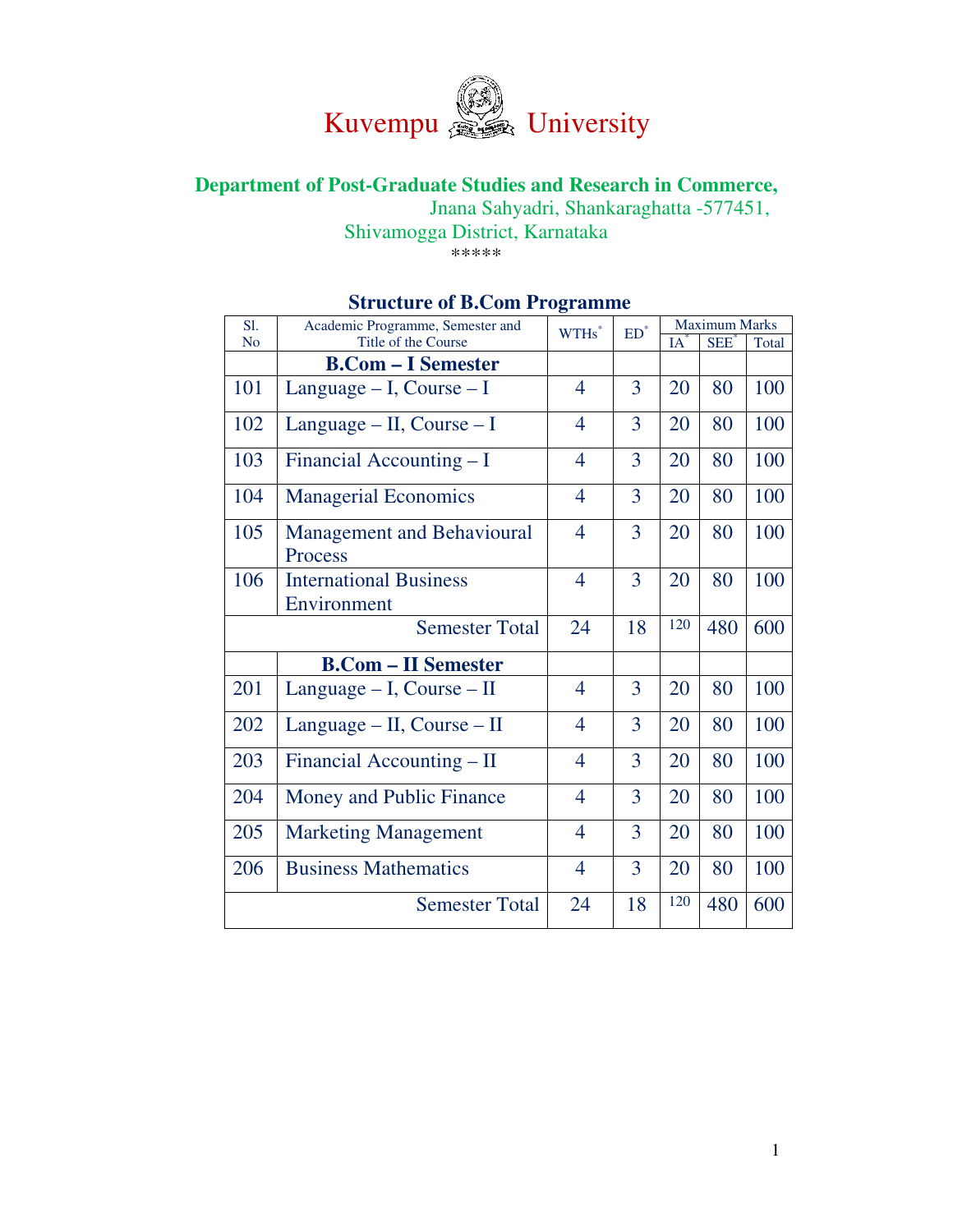|     | <b>B.Com - III Semester</b>                               |                |                 |     |     |     |
|-----|-----------------------------------------------------------|----------------|-----------------|-----|-----|-----|
| 301 | Language - I, Course - III                                | 4              | 3               | 20  | 80  | 100 |
| 302 | Language – II, Course – III                               | 4              | 3               | 20  | 80  | 100 |
| 303 | Corporate Accounting - I                                  | $\overline{4}$ | 3               | 20  | 80  | 100 |
| 304 | Corporate Law                                             | $\overline{4}$ | 3               | 20  | 80  | 100 |
| 305 | Principles and Practice of<br><b>Insurance Management</b> | $\overline{4}$ | 3               | 20  | 80  | 100 |
| 306 | Information Technology - I                                | $\overline{4}$ | 3               | 20  | 80  | 100 |
|     | <b>Semester Total</b>                                     | 24             | 18              | 120 | 480 | 600 |
|     | <b>B.Com – IV Semester</b>                                |                |                 |     |     |     |
| 401 | Language $- I$ , Course $- IV$                            | 4              | 3               | 20  | 80  | 100 |
| 402 | Language - II, Course - IV                                | 4              | 3               | 20  | 80  | 100 |
| 403 | Corporate Accounting – II                                 | $\overline{4}$ | 3               | 20  | 80  | 100 |
| 404 | <b>Business Laws</b>                                      | $\overline{4}$ | 3               | 20  | 80  | 100 |
| 405 | Law and Practice of Banking                               | $\overline{4}$ | 3               | 20  | 80  | 100 |
| 406 | Information Technology - II                               | $\overline{4}$ | 3               | 20  | 80  | 100 |
|     | <b>Semester Total</b>                                     | 24             | 18              | 120 | 480 | 600 |
|     | <b>B.Com - V Semester</b>                                 |                |                 |     |     |     |
| 501 | <b>Financial Management</b>                               | $\overline{4}$ | 3               | 20  | 80  | 100 |
| 502 | Law and Practice of Income<br>$Tax - I$                   | $\overline{4}$ | 3               | 20  | 80  | 100 |
| 503 | <b>Business Statistics - I</b>                            | $\overline{4}$ | $\mathfrak{Z}$  | 20  | 80  | 100 |
| 504 | Cost Accounting - I (Elements<br>of Costs)                | $\overline{4}$ | 3               | 20  | 80  | 100 |
| 505 | <b>Advanced Accounting and</b><br>Auditing                | 4              | 3               | 20  | 80  | 100 |
| 506 | <b>Financial Markets and</b><br>Services                  | $\overline{4}$ | 3               | 20  | 80  | 100 |
| 507 | <b>Specialization Stream, Course</b><br>$-I$              | $\overline{4}$ | 3               | 20  | 80  | 100 |
| 508 | Logical<br>and<br>Analytical<br>Reasoning                 | $\overline{2}$ | $1\frac{1}{2}$  | 10  | 40  | 50  |
|     | <b>Semester Total</b>                                     | 30             | $22\frac{1}{2}$ | 150 | 600 | 750 |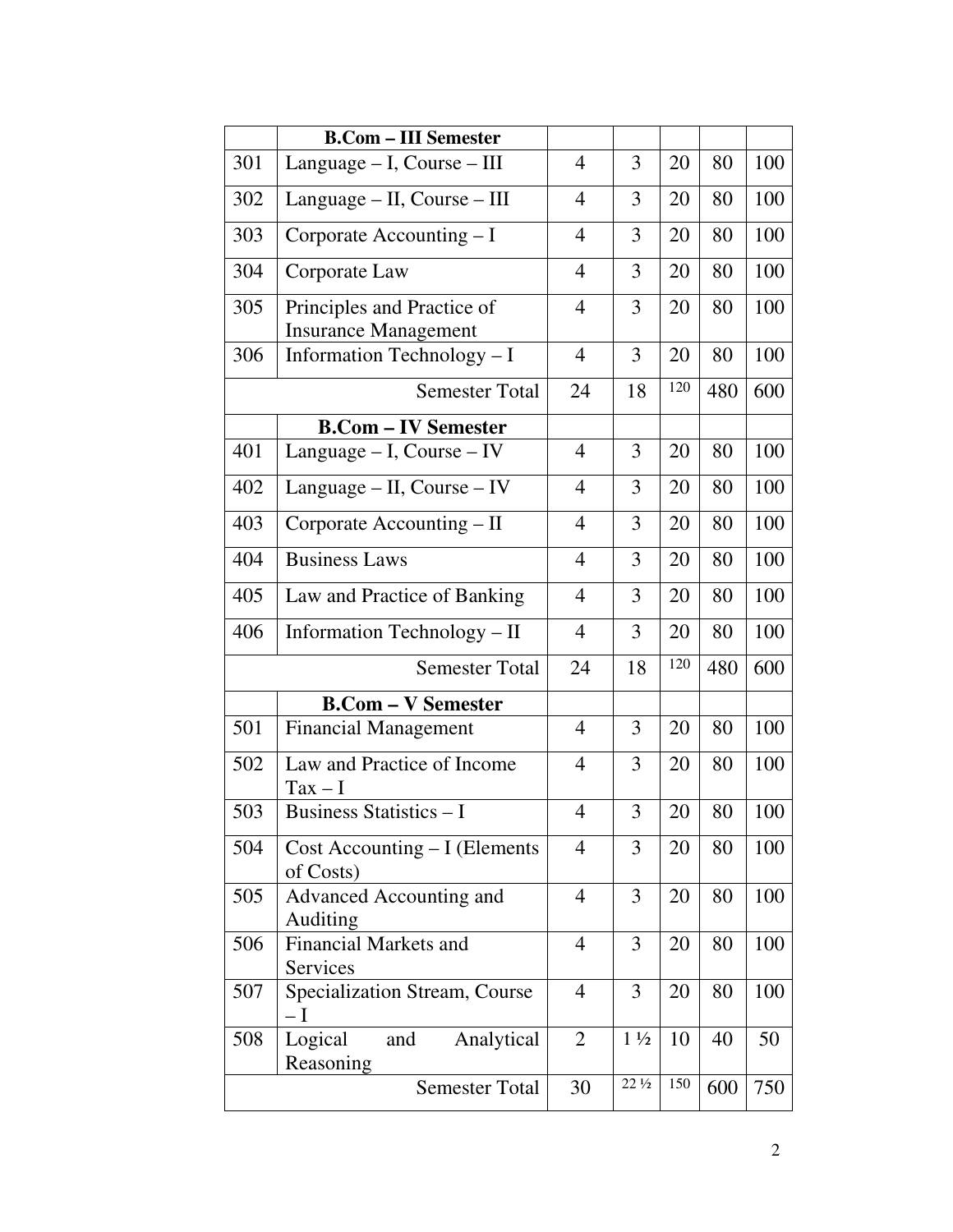|                       | <b>B.Com – VI Semester</b>                                                         |                |                 |     |     |     |
|-----------------------|------------------------------------------------------------------------------------|----------------|-----------------|-----|-----|-----|
| 601                   | <b>Management Accounting</b>                                                       | 4              | 3               | 20  | 80  | 100 |
| 602                   | Law and Practice of Income<br>$Tax - II$                                           | $\overline{4}$ | 3               | 20  | 80  | 100 |
| 603                   | <b>Business Statistics – II</b>                                                    | $\overline{4}$ | 3               | 20  | 80  | 100 |
| 604                   | $Cost$ Accounting $-$ II (Methods<br>and Systems of Costing)                       | $\overline{4}$ | 3               | 20  | 80  | 100 |
| 605                   | Human Resource Management                                                          | $\overline{4}$ | 3               | 20  | 80  | 100 |
| 606                   | Entrepreneurship Development and<br>Small Business Management OR<br>Project Report | $\overline{4}$ | 3               | 20  | 80  | 100 |
| 607                   | Specialization Stream, Course<br>– П                                               | $\overline{4}$ | 3               | 20  | 80  | 100 |
| 608                   | <b>Personality Development</b>                                                     | 2              | $1\frac{1}{2}$  | 10  | 40  | 50  |
| <b>Semester Total</b> |                                                                                    |                |                 | 150 | 600 | 750 |
|                       | <b>Grand Total</b>                                                                 | 30             | $22\frac{1}{2}$ | 150 | 600 | 750 |

Note: \* WTHs = Weekly Teaching Hours; ED = Examination Duration (hours); IA = Maximum Marks for Internal Assessment; and SEE = Maximum Marks for Semester-end Examination

A student who has taken admission to B.Com – V Semester shall select any one of the following as his/her Specialization Stream and both the courses in that Stream being compulsory. Course – I of the Specialization Stream selected by the student shall be studied in B.Com – V Semester and Course – II of the same Specialization Stream shall be studied in B.Com – VI Semester.

- **Specialization Stream A: Accounting**  Course – I: 507A1: Accounting Standards - I Course – II: 607A2: Accounting Standards - II
- **Specialization Stream B: Business Taxation**  Course – I: 507B1: Wealth Tax and Central Taxes Course – II: 607B2: State Taxes and Income Tax
- **Specialization Stream C: Financial Management**  Course – I: 507C1: Investment Management - I Course – II: 607C2: Investment Management - II
- **Specialization Stream D: Banking**  Course – I: 507D1: Indian Banking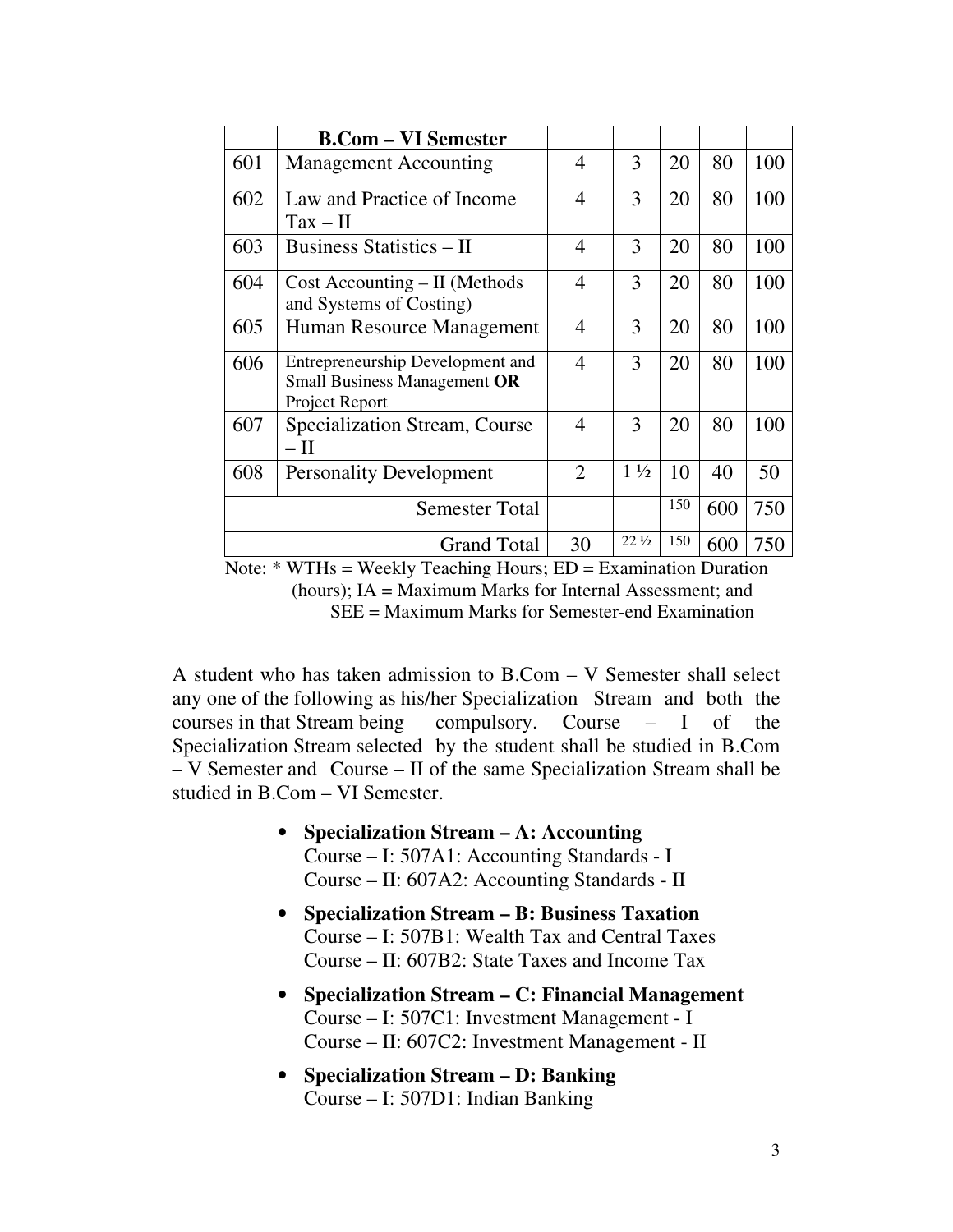Course – II: 607D2: International Banking

- **Specialization Stream E: Insurance**  Course – I: 507E1: Risk Management and Insurance Course – II: 607E2: Management of Insurance Business
- **Specialization Stream F: Marketing Management**  Course – I: 507F1: Marketing Management - I Course – II: 607F2: Marketing Management - II
- **Specialization Stream G: Human Resource Management**  Course – I: 507G1: Career Planning and Development Course – II: 607G2: Organization and People
- **Specialization Stream H: Tourism and Hospitality Management**

Course – I: 507H1: Tourism Management Course – II: 607H2: Hospitality Management

- **Specialization Stream I: E-commerce**  Course – I: 507I1: E-commerce and Programming in C Course – II: 607I2: Internet, Power Point and Visual Basic
- **Specialization Stream J: Quantitative Techniques**  Course – I: 507J1: Quantitative Techniques - I Course – II: 607J2: Quantitative Techniques - II

Kuvempu University, Jnana Sahyadri, Shankaraghatta 577 451 B.Com – I Semester **Course – 103: Financial Accounting - I** 

- **Course Objectives:** To acquaint the students with the basic principles of Financial Accounting.
- **Pedagogy:** Combination of lectures, assignments and group discussion
- Teaching Hours per Week: 4
- Maximum Marks: 100
- Examination Duration: 3 hours

### **\* Course Inputs** \*

• **Unit - 1: Introduction** (10hours): Meaning and Definition of Accounting; Importance of Accounting; Types and Rules of Accounts, Accounting Concepts - Business Entity Concept, Going Concern Concept; Accounting Period Concept; Money Measurement Concept; Dual Aspect Concept and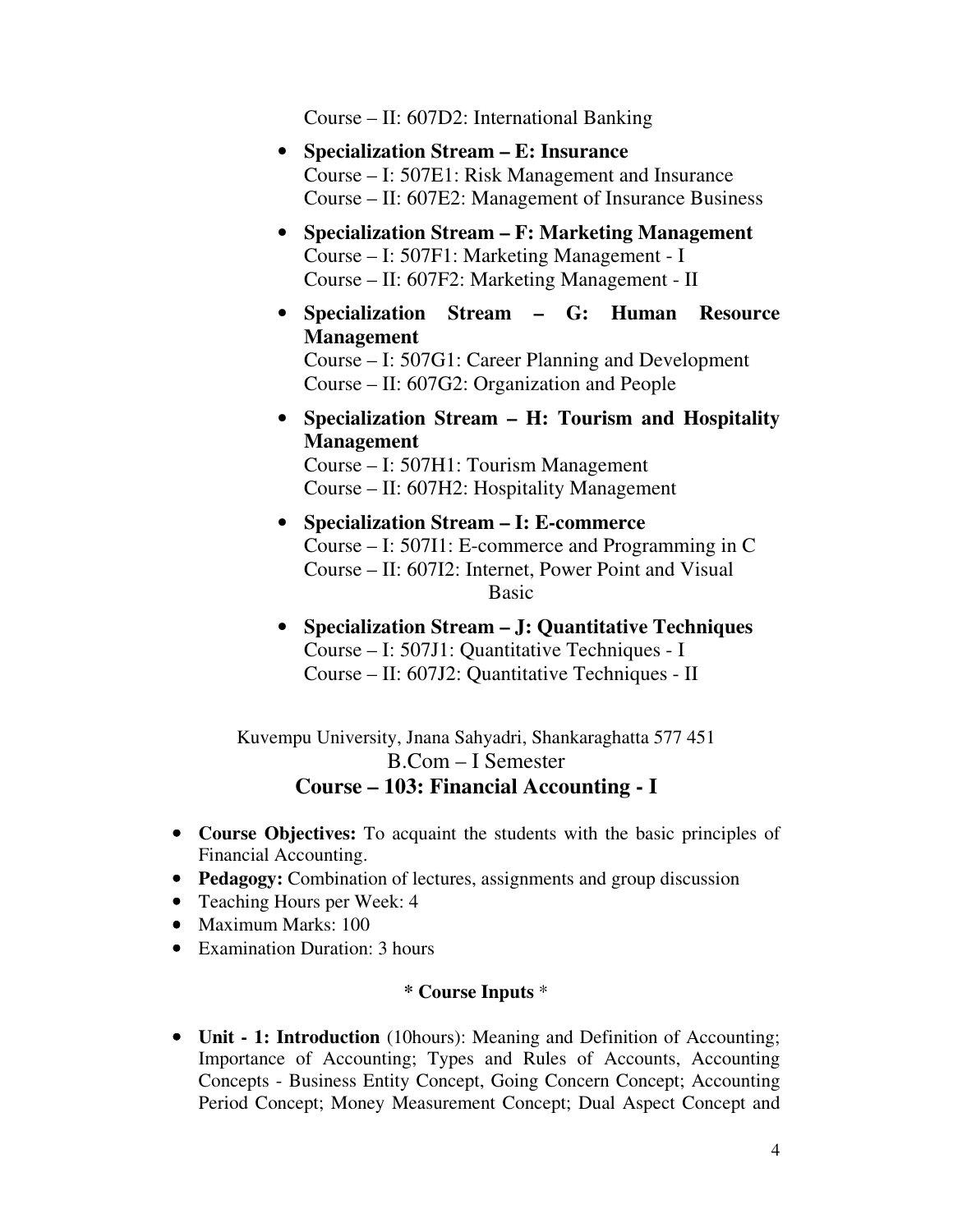Matching Concept; Accounting Conventions – Consistency, Conservatism, Materiality and Disclosure; Accounting Standards - Meaning and Importance of Accounting Standards, Accounting Standard - 1 on Disclosure of Accounting Policies (issued by Accounting Standards Board of the Institute of Chartered Accountants of India).

- **Unit 2: Final Accounts of Sole Trading Concerns** (16 hours): Preparation of Manufacturing Account, Trading and Profit and Loss Account, and Balance Sheet.
- **Unit 3: Accounting for Consignment Transactions** (14hours): Meaning, Consignment v/s Sales, Proforma Invoice, Account Sales, Types of Commission, Goods sent at Cost and at Invoice Price, Valuation of Stock, Normal and Abnormal Loss, journal Entries, Ledger Accounts in the books of both the Consignor and the Consignee (excluding Memorandum Method).
- **Unit 4: Joint Venture** (12 hours): Meaning and Purposes, Joint Venture v/s Consignment, Joint Venture v/s Partnership, Methods of maintaining accounts – (a) Separate set of Accounts (Joint Bank System), (b) Recording of all Joint Venture transactions in the books of each of the Venturers.
- **Unit 5: Bank Reconciliation Statement** (8 hours): Meaning of Bank Reconciliation Statement, Reasons for the differences in the two balances viz., balances as per Cash Book and Pass Book, Preparation of Bank Reconciliation Statement.
- **Unit 6: Leasing** (4 hours): Meaning, Types, Merits and Demerits (only theory).

# **Skill Development Activities**

01.Accounting Concept - Illustration on Dual Aspect Concept, 02.Final Accounts of a Sole Trader:

- 2.1. Correcting a wrong trial balance,
- 2.2. Correcting a wrong Trading, and Profit and Loss Account, and
- 2.3. Correcting a wrong Balance Sheet.
- 03.Collection of Joint Venture Agreement and brief analysis,
- 04.Preparation of Joint Bank Account with imaginary figures, and

05.Preparation of Proforma Invoice and Account Sales.

### **Recommended Books for Reference**

- 01.Financial Accounting: S. N. Maheshwari (Sultan Chand)
- 02.Financial Accounting: B. S. Raman (United Publishers)
- 03.Advanced Accounting : Shukla and Grewal (S Chand and Co.,)
- 04.Advanced Accounting : R. L. Gupta and Radhaswamy (Sultan Chand)
- 05.Introduction to Accountancy: T. S. Grewal (S Chand and Co.,)
- 06.Advanced Financial Accounting: Anil Kumar and Others (HPH)
- 07.Accounting for Managers: J. Madegowda (H PH)
- 08.Accounting Theory: L. S. Porwal (TMH )
- 09.Accounting: Jawaharalal (S Chand and Co.,)
- 10.Accounting Principles: Robert Anthony and James Reece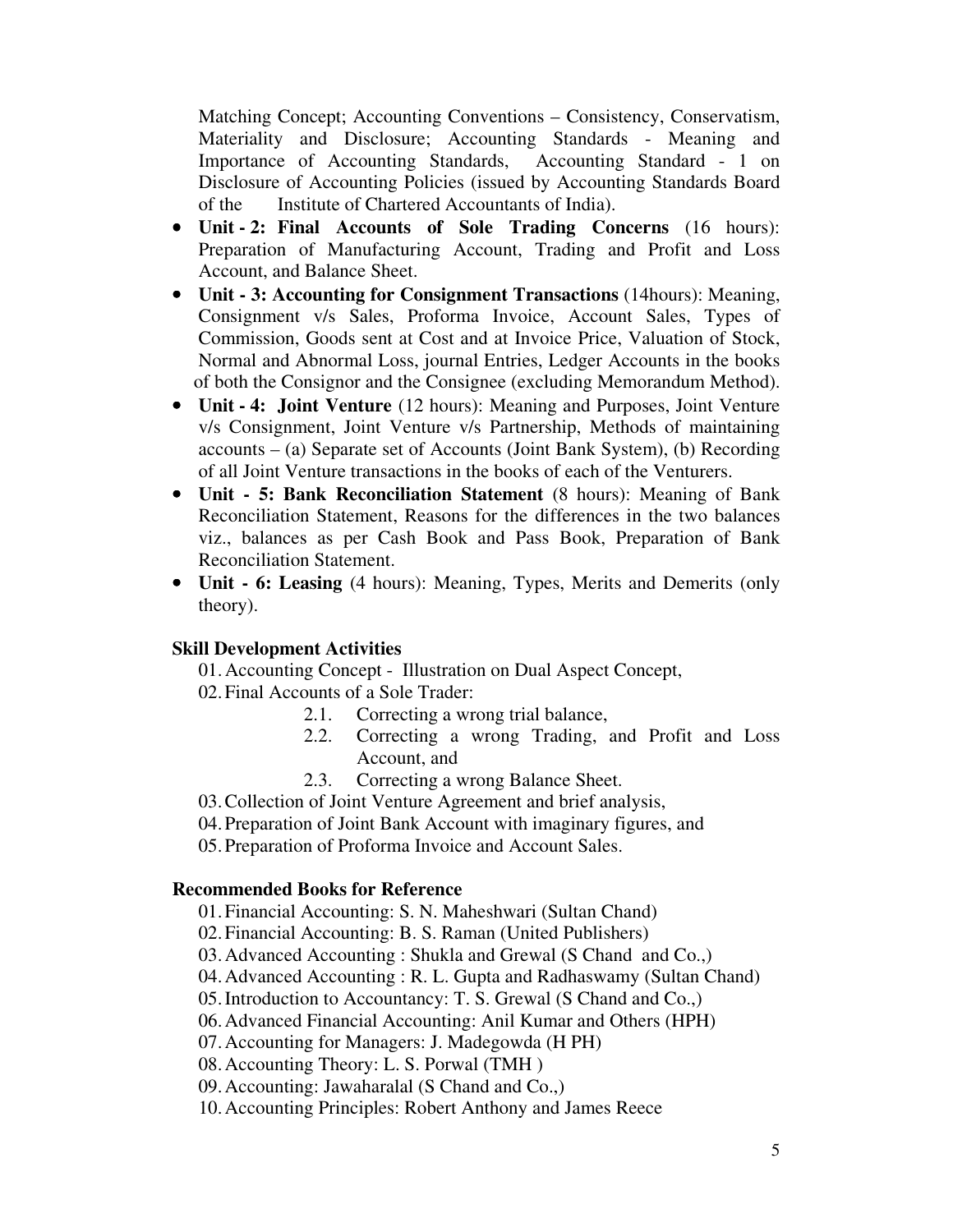#### **\* \* \* \* \***

# Kuvempu University, Jnana Sahyadri, Shankaraghatta 577 451 B.Com – I Semester **Course – 104: Managerial Economics**

- **Course Objectives:** To acquaint the students with the foundations and/or fundamentals of Managerial Economics and enable them to understand, analyze and apply these concepts in practical business environment.
- **Pedagogy:** Combination of Class-room Lectures, Case Study Analysis, Group Discussion, Student Presentations and Field Work.
- Teaching Hours per Week: 4
- Maximum Marks: 100
- Examination Duration: 3 hours

#### **\* Course Inputs** \*

- **Unit 1: Introduction to Managerial Economics** (10 hours): Definition, Nature and Scope; Fundamental Economic Principles that aid Managerial Decisions - Opportunity Cost Principle, Incremental Principle, Principle of Time Perspective, Discounting Principle, and Equi–marginal Principle.
- **Unit 2: Demand Analysis and Demand Forecasting** (16 hours)**:** Meaning and Definition of Demand, Law of Demand, Exceptions to Law of Demand, Determinants of Demand; Demand Forecasting - Meaning Objectives, Factors involved in Demand Forecasting, Methods of Demand Forecasting - Survey Method, Statistical Method and Least Square Method; Problems on Least Square Method, Forecasting Demand for New Products.
- **Unit 3: Production and Cost Analysis** (10 hours): Concept of Production Function, Law of Variable Proportion, and Economies of Scale - Internal and external.
- **Unit 4: Cost Analysis** (10 hours): Fixed and Variable Cost, Explicit and Implicit Costs, Marginal and Average Costs, Short-run and Long-run Cost Curves; Revenue Analysis - Meaning, Average Revenue and Marginal Revenue under Perfect Competition and under Imperfect Competition.
- **Unit 5:** Price and Output Determination (10 hours) under Perfect Competition, Monopoly, Monopolistic Competition, Oligopoly.
- **Unit 6: Pricing Policies and Practices** (8 hours): Cost plus Pricing, Price Skimming, Price Penetration, Transfer Pricing, Multiple Product Pricing, Price Bidding.

### **Skill Development Activities**

- 01.An illustration on calculation of Incremental Cost and Incremental Revenue,
- 02.Determination of Fixed and Variable Cost,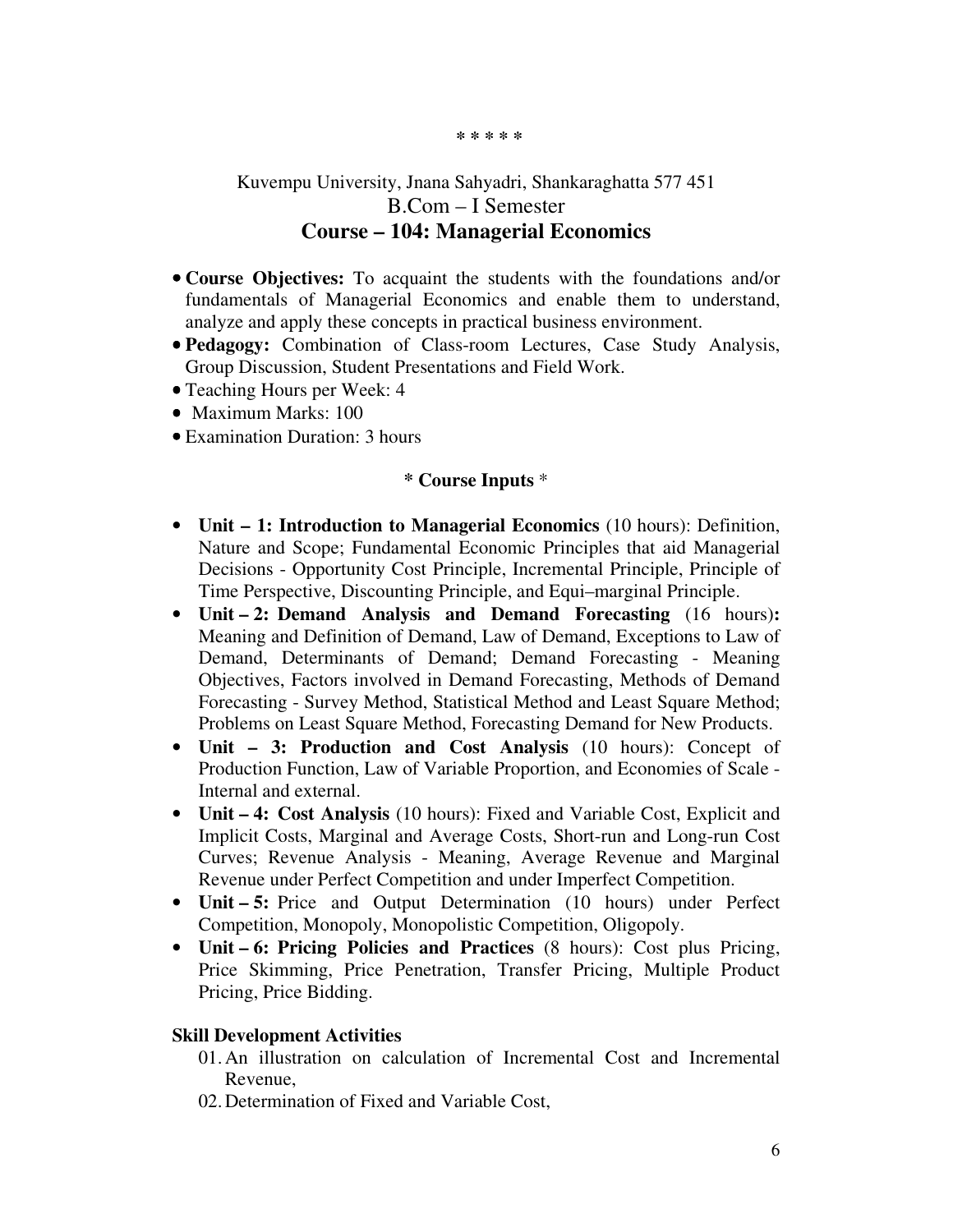- 03.Determination of Average Cost, Marginal Cost and Total Cost,
- 04.Construction of Average Fixed Cost, Average Variable Cost and Average Total Cost Curves,
- 05.Diagrammatic presentation of Price and Output Determination in different Market situations,
- 06.Construction of Average Revenue and Marginal Revenue under Imperfect Market, and
- 07.Fixation of Price under Target Pricing based on Rate of Return Method.

#### **Recommended Books for Reference**

- 01.Economic Theory and Operational Analysis: Baumol
- 02.Economics: McNell and Guptha
- 03.Principles of Economics: M. L. Seth
- 04.Managerial Economics: Shankaran
- 05.Managerial Economics: Mehta
- 06.Managerial Economics: Varshney and Maheshwari
- 07.Managerial Economics: Mithani
- 08.Managerial Economics: Wali and Kulkundran
- 09.Managerial Economics: Joel Dean

**\* \* \* \* \*** 

Kuvempu University, Jnana Sahyadri, Shankaraghatta 577 451 B.Com – I Semester

## **Course – 105: Management and Behavioural Process**

- **Course Objectives:** To equip the students with the Principles of Management and Managerial Practice
- **Pedagogy:** Combination of Class-room Lectures, Case Study Analysis, Group Discussion, Student Presentations and Field Work.
- Teaching Hours per Week: 4
- Maximum Marks: 100
- Examination Duration: 3 hours

- **Unit 1: Management** (10 hours): Meaning, Nature, Scope and Importance, Role of Manager, Managerial Skills, Henry Fayol's General Principles of Management, Management v/s Administration.
- **Unit 2: Planning and Organizing** (12 hours): Meaning of Planning, Nature, Objectives, Importance; Organizing - Principles, Types, Structure, Span of Control, and Delegation of Authority.
- **Unit 3: Directing and Controlling** (12 hours): Directing Meaning, Importance, Principles; Controlling - Need for Control, Controlling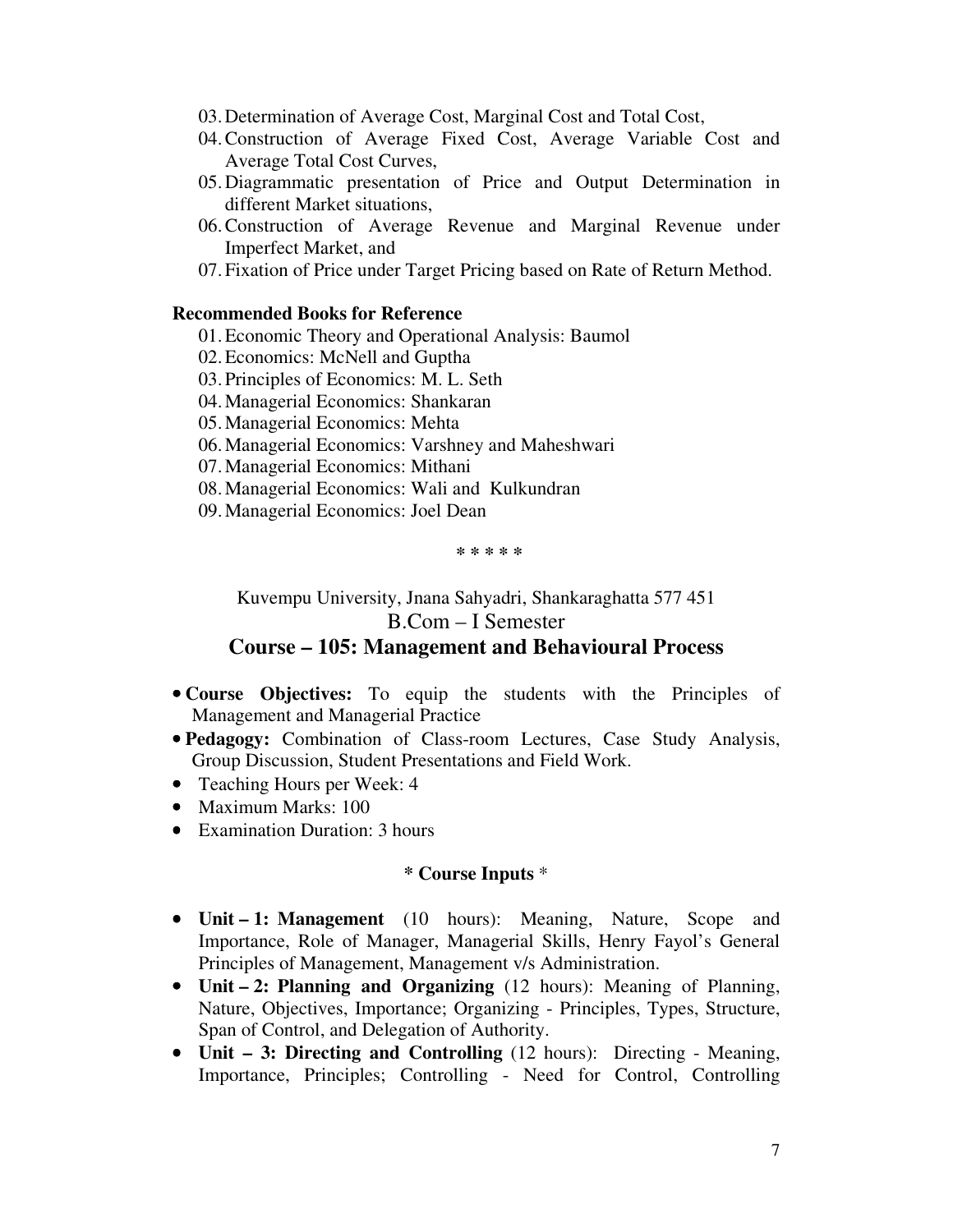Techniques – Management by Objective, Management by Exception, Total Quality Management and Just-in- Time.

- **Unit 4: Organizational Behaviour** (10 hours): Meaning, Nature, Need for the study of Organizational Behaviour and Psychology, Importance of Psychology for Managers.
- **Unit 5: Individual in Organization** (12 hours): Individual Differences, Factors, Personality Theories, Personality Determinants, Attitude, Perception, and Problems of Perception.
- **Unit 6: Learning** (8 hours): Meaning, Principles, Motivation and its Theories - Maslow's, Mcgregors, Theory X and Y, Herzberg's Theory, Employee Morale - Meaning, Factors affecting Morale.

## **Skill Development Activities**

- 01.Preparation of an Organizational Chart of any establishment of student's choice,
- 02.Collection of a Short-term and Long-term Plan followed by any organization,
- 03.Description of skills of a good manager,
- 04.Mission and Vision Statements of atleast eight organizations, and
- 05.Preparation of a questionnaire and undertake an attitudinal survey about any issue of your interest.

## **Recommended Books for Reference**

- 01.Principles of Management: H Koontz and CO Donnell
- 02.Principles and Practice of Management: L M Prasad
- 03.Principles of Management: S. A. Serlekar
- 04.Organizational Behaviour: S. S. Khanka..
- 05.Organizational Behaviour: Ashwatappa
- 06.Organizational Behaviour: Shashi K Guptha
- 07.Organizational Behaviour: Appannaiah, Reddy and Kavitha
- 08.Organization and Management: C. B. Guptha
- 09.Organizational Behaviour: Prasad, L. M
- 10.Management Concepts and Practices: C. B. Guptha

**\* \* \* \* \*** 

Kuvempu University, Jnana Sahyadri, Shankaraghatta 577 451 B.Com – I Semester

# **Course – 106: International Business Environment**

- **Course Objectives:** Objective of this course is to acquaint the students with International Business Environment and the impact of foreign Market Operation on a firm.
- **Pedagogy:** Combination of Class-room Lectures, Case Study Analysis, Group Discussion, Student Presentations and Field Work.
- Teaching Hours per Week: 4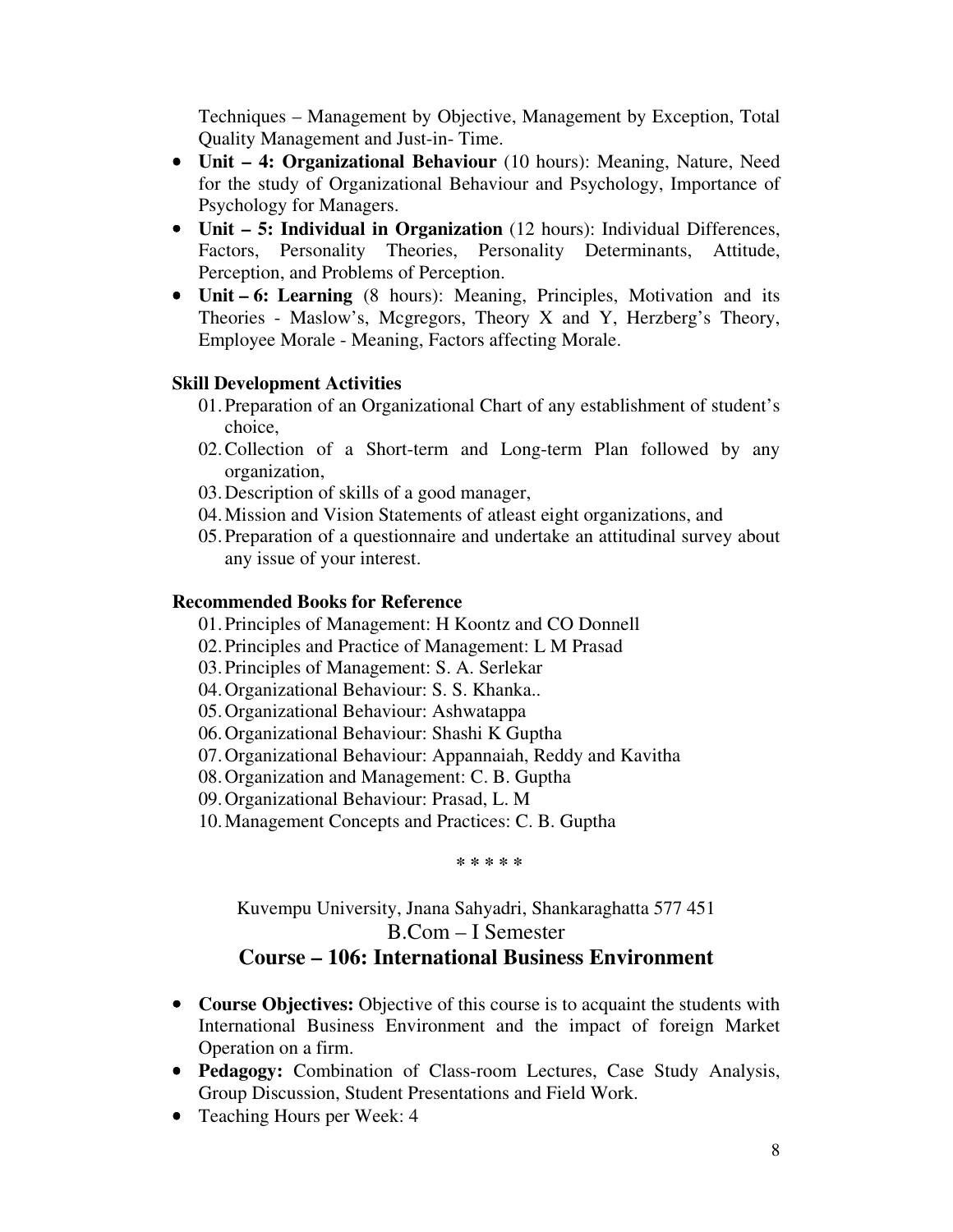- Maximum Marks: 100
- Examination Duration: 3 hours

## **\* Course Inputs** \*

- **Unit 1: Business Environment** (10 hours): Meaning of Business, Objectives, Business Environment – Internal and External Environmental Factors, International Business Environment, Barriers to Free Trade – Tariffs, Quotas; Socio, Political and Cultural Factors.
- **Unit 2: Globalization** (18 hours): Meaning, Problems in International Market, World Trade Organization (WTO) – Objectives, Organizational Structure, Agreement and Principles Dispute Settlement Machineries.
- **Unit 3: World Trade Organisation** (8 hours): TRIMS and TRIPS, DOHA Declaration, Free Trade in Agricultural Commodities and Problems faced by India, Evaluation of WTO and India.
- **Unit 4: Regional Trade Blocks** (10 hours): European Union, ASEAN, APEC, SAARC, NAFTA, SAPTA.
- **Unit 5: International Capital Flow** (8 hours): Multiple Agreement of Investment, Problems of Capital Convertibility in India, FII and FDI in India.
- **Unit 6: Multinational Corporations** (8 hours): Meaning, Mode of Operation - Foreign Collaborations, Joint Ventures, Franchising, Strategic Alliances.

# **Skill Development Activities**

- 01.List of exemplary ethical practices that you have noticed in your area,
- 02.Identify special Social, Cultural and Demographic Features of your locality, and comment on the licensing procedure,
- 03.Identify various regulatory authorities in your locality and comment on how they are regulating the business unit you have visited,
- 04.Make a survey of local political influence on Business, and
- 05.Make a list of MNCs operating in your area/State.

### **Recommended Books for Reference**

- 01.Daniels John D and Radrbangh Lee. H., International Business Environment and Operations
- 02.Sodersten, B. O., International Economics (Macmillan, Landon)
- 03.Parvez and Bahaman., International Business (Harper Collins, London)
- 04.Adhikari., Economic Environment of Business (Vikas)
- 05.Amarchand., Business and Government
- 06.Cherunilam Francis., Economic Environment of Business
- 07.J. Madegowda (ed)., Business Environment and Policy (Deep and Deep)
- 08.Dr. S Sankaran., International Business Economics (Margham Publishers)
- 09.Ashwatappa., Essentials of Business Environment (Himalaya Publishing House)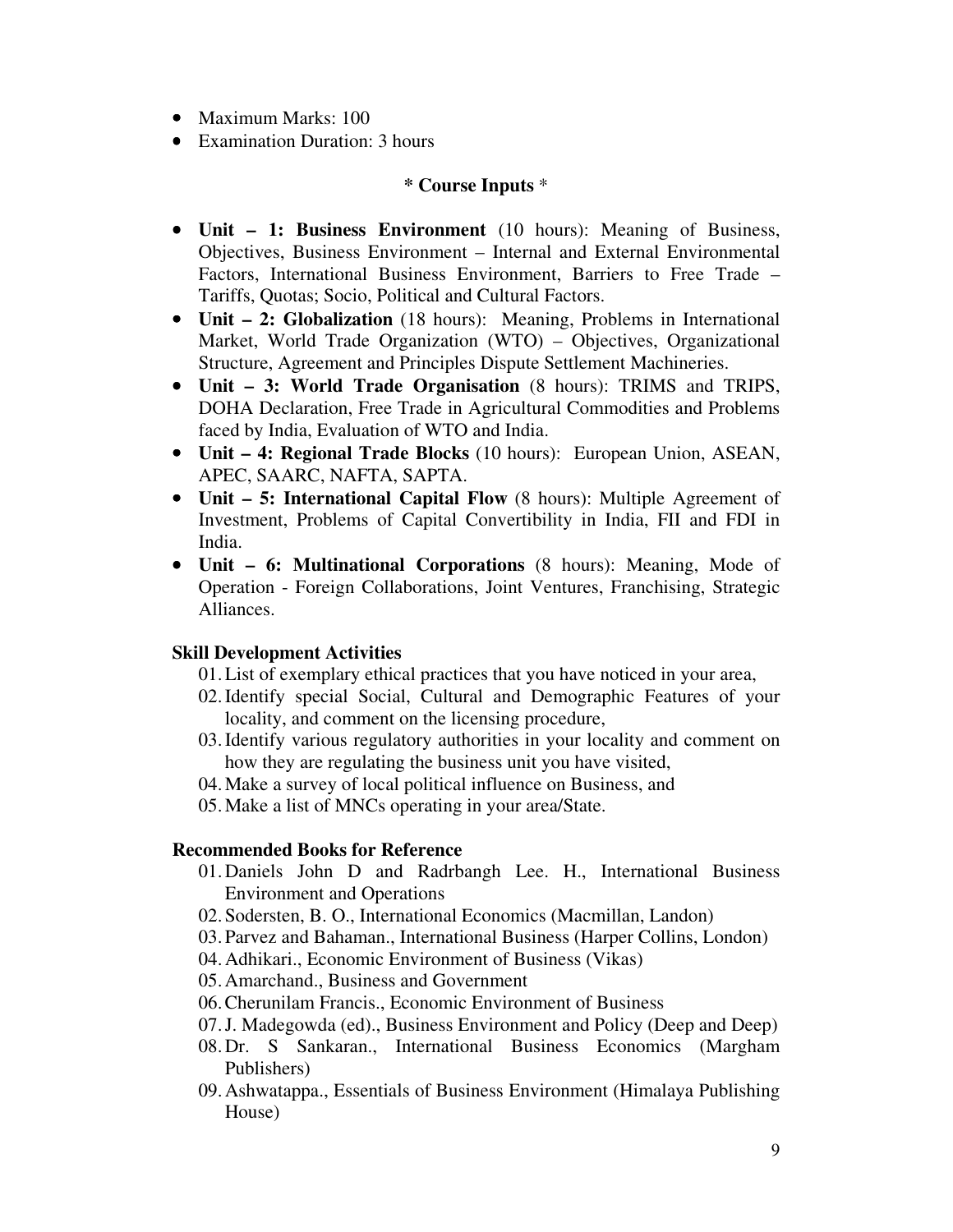10.Sundaram and Rudradatt., Indian Economy

#### **\* \* \* \* \***

# Kuvempu University, Jnana Sahyadri, Shankaraghatta 577 451 B.Com – II Semester **Course – 203: Financial Accounting - II**

- **Course Objectives:** To enable the students to understand the accounting principles and procedure pertaining to the preparation of relevant accounts for different kinds of business establishments.
- **Pedagogy:** Combination of Class-room Lectures, Case Study Analysis, Group Discussion, Student Presentations and Field Work.
- Teaching Hours per Week: 4
- Maximum Marks: 100
- Examination Duration: 3 hours

# **\* Course Inputs** \*

- **Unit 1: Hire Purchase Accounting** (14 hours): Meaning of Hire Purchase, Hire Purchase v/s Sale, Entries and Ledger Accounts in the books of Hire Purchaser and Hire Vendor (including problems on Partial and Complete Repossession).
- **Unit 2: Departmental Accounts** (12 hours): Meaning and Objectives of Departmental Accounts, differences between Departmental Accounts and Branch Accounts, Apportionment of Common Expenses among different Departments, Preparation of Departmental Trading. and Profit and Loss Accounts in Columnar Form and preparation of Balance Sheets.
- **Unit 3: Branch Accounts** (12 hours): Preparation of accounts in the books of head office only including the preparation of Trading, and Profit and Loss Account for verification  $-$  (a) Branch which deals in cash and credit sales, and (b) Branch which receives goods at invoice price (excluding stock and debtor system, incorporation entries and foreign branches).
- **Unit 4: Fire Insurance Claims** (10 hours) with Average Clause excluding Abnormal Loss of goods (problems only on loss of stock).
- **Unit 5: Royalty Accounts including Sub-lease** (12 hours): Meaning of Royalty, Minimum Rent, Short Workings, Recoupment of Short Workings, Lessor, Lessee, Preparation of Journal Entries and Ledger Accounts in the books of Lessor and Lessee.
- **Unit 6: Human Resource Accounting** (4 hours): Meaning, Objectives, Methods, Advantages and Limitations (theory only).

# **Skill Development Activities**

01.Hire Purchase Accounting:

1.1. Drafting of Hire Purchase Agreements, and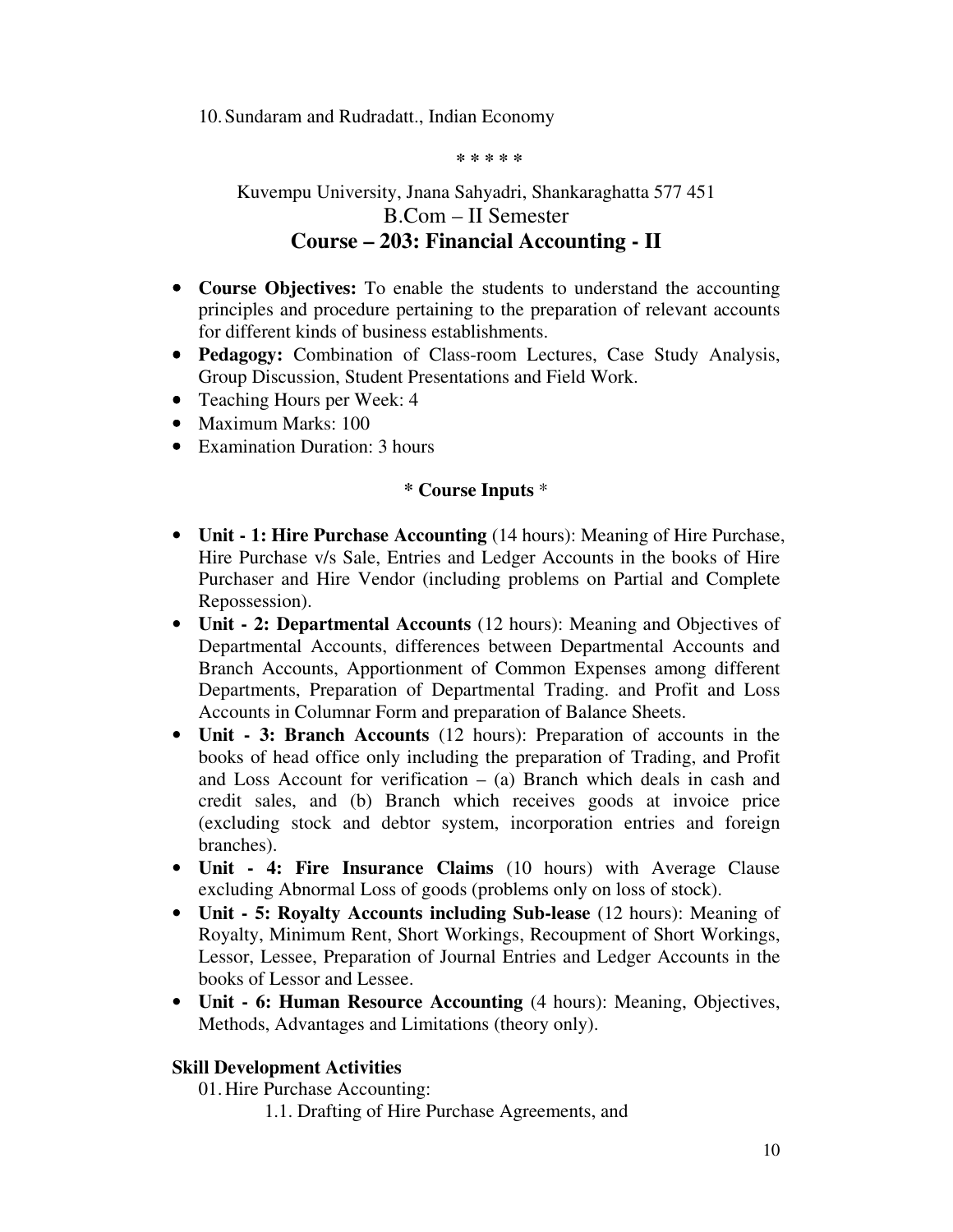- 1.2. Collection of copies of Hire Purchase Agreements.
- 02.Departmental Accounting:
	- 2.1. Draft a layout structure of a Departmental Store, and
	- 2.2. List out the basis of allocation of common expenses of a Departmental Organization.
- 03.Branch Accounting Drafting of a Proforma Invoice sent by head office,
- 04.Fire Claims Collection of Fire Claim Forms and filling the same, and 05.Royalty Accounts:
	- 5.1. Drafting of Royalty Agreements, and
	- 5.2. Collection of Royalty Agreements.

#### **Recommended Books for Reference**

- 01.Advanced Accounting: M.C. Shukla, T.S. Grewal and S. C. Gupta
- 02.Taxman's Financial Accounting: Ashoka Sehgal and Deepak Sehgal
- 03.Financial Accounting Volumes I and II: B S Raman
- 04.Advanced Accounting: S P Iyengar
- 05.Advanced Financial Accounting: Anil Kumar and Others (Himalaya Publishing House)

**\* \* \* \* \*** 

Kuvempu University, Jnana Sahyadri, Shankaraghatta 577 451 B.Com – II Semester **Course – 204: Money and Public Finance** 

- **Course Objectives:** To acquaint the students with the fundamentals of Monetary Economics and Public Finance, and enable them to understand, analyze and apply these concepts in practical economic environment.
- **Pedagogy:** Combination of Class-room Lectures, Case Study Analysis, Group Discussion, Student Presentations and Field Work.
- Teaching Hours per Week: 4
- Maximum Marks: 100
- Examination Duration: 3 hours

- **Unit 1: Money** (10 hours): Money Definition and Functions Measurement of changes in value of money; Index Numbers – Types, Methods of constructions of Price Index Numbers, Difficulties and Uses.
- **Unit 2: Public Finance** (10 hours): Meaning, Differences between Public and Private Finance, Components of Public Finance, Public Revenue and Public Expenditure, Role of Public Finance in a Developing Economy, Principle of Maximum Social Advantage.
- **Unit 3: Taxation** (12 hours): Meaning and Types Direct and Indirect Taxes - Meaning, Merits and Demerits; Cannons of Taxation, Taxable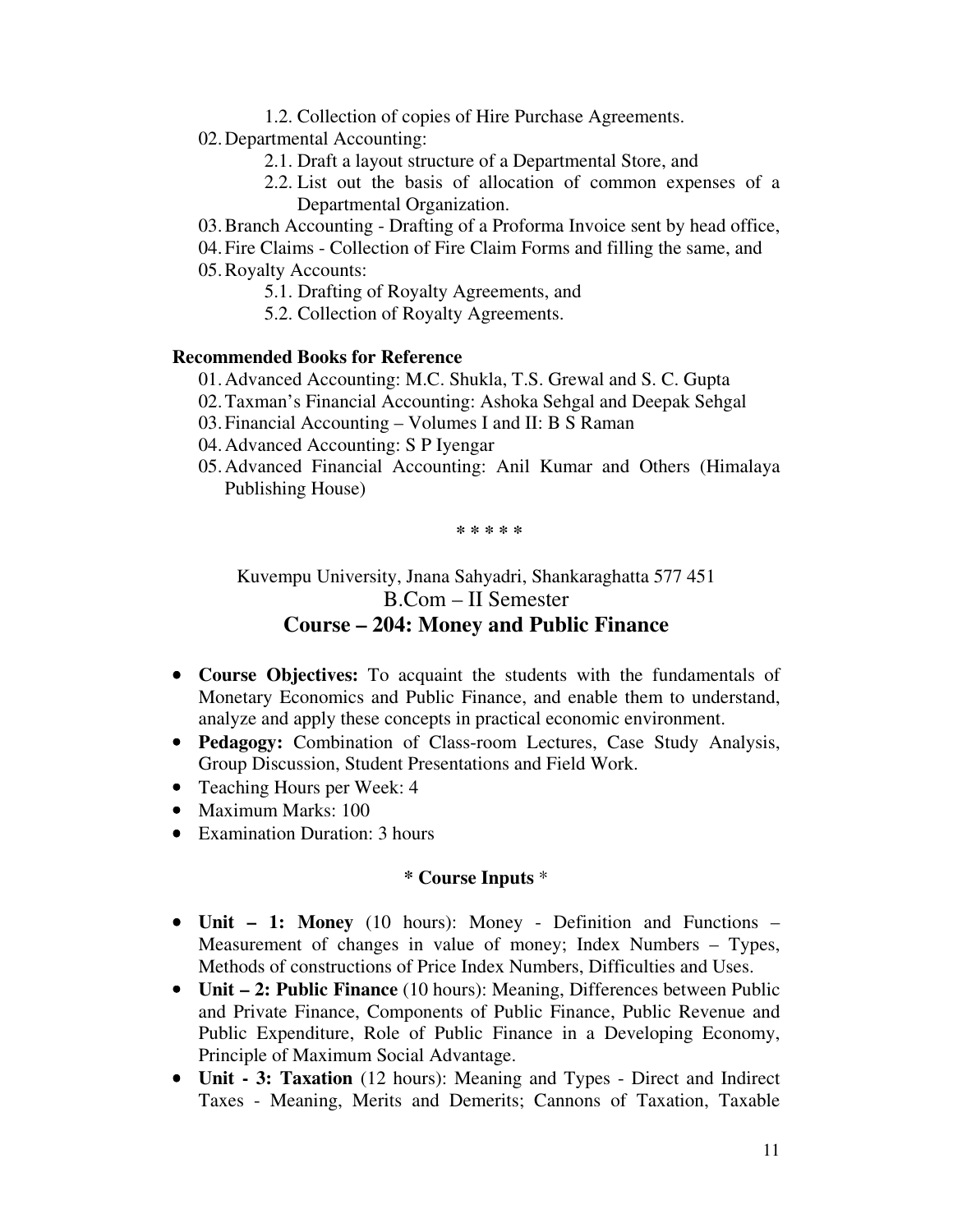Capacity - meaning of Absolute and Relative Taxable Capacity and Determinants of Taxable Capacity.

- **Unit 4: Public Expenditure** (12 hours): Meaning, Causes for increasing Public Expenditure, Deficit Financing - Meaning, Importance and Limitations; Fiscal Policy - Meaning, Objectives; Fiscal Policy and Economic Development.
- **Unit 5: Public Debt** (10 hours): Meaning, Causes for increasing Public Debt, Internal and External Debt, Effects of Public Debt on Production, Distribution and Consumption; Redemption of Public Debt.
- **Unit 6: Government Budget** (10 hours): Meaning and Types, Economic components of Budget, Functional Classification of Budget, Impact of Budget on the Economy.

### **Skill Development Activities**

- 01.Formulation of Budget Visit to Municipality, Zilla Panchayat, Taluk Panchayat,
- 02.Survey of public expenditure of Municipality, Zilla Panchayat, Taluk Panchayat,
- 03.Visit to Tax Department to understand Commodity Taxation.
- 04.To analyze Public Revenue of Municipality, Zilla Panchayat, Taluk Panchayat,
- 05.Preparation of a model Budget.
- 06.Assessment of the impact of Public Expenditure.
- 07.Assessment of the impact of Indirect Taxation on Consumers.

## **Recommended Books for Reference**

- 01.Hugh Dalton., Public Finance
- 02.Musgrave., Public Finance
- 03.H. L. Bhatia., Public Finance
- 04.Lekhi., Public Finance
- 05.K. P. M. Sundaram., Money, Banking and Finance.
- 06.D. M. Mithani., Monetary Economics.
- 07.D. M. Mithani., Public Finance
- 08.Crowther, G., An Outline of Money
- 09.S. Shankaran., Public Finance.

#### **\* \* \* \* \***

Kuvempu University, Jnana Sahyadri, Shankaraghatta 577 451 B.Com – II Semester **Course – 205: Marketing Management** 

• **Course Objectives:** To provide conceptual understanding and latest marketing developments and practices and inculcate managerial approach to marketing problems.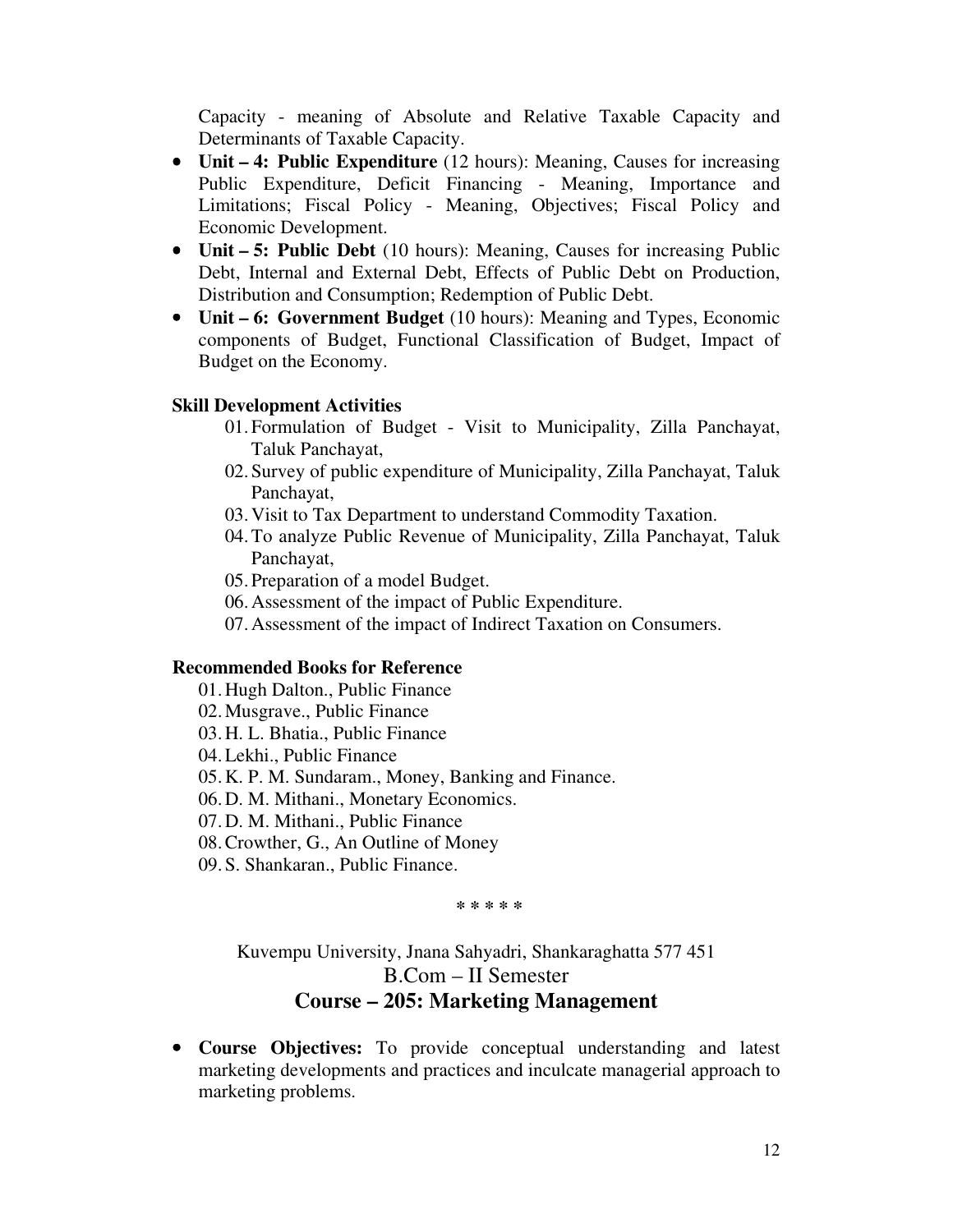- **Pedagogy:** Combination of Class-room Lectures, Case Study Analysis, Group Discussion, Student Presentations and Field Work.
- Teaching Hours per Week: 4
- Maximum Marks: 100
- Examination Duration: 3 hours

## **\* Course Inputs** \*

- **Unit 1: Introduction to Marketing** (12 hours): Meaning and Definitions of Market, Marketing and Marketing Management, Concepts of Marketing, Significance of Marketing and Marketing Management, Emerging Trends in Indian Marketing Environment, Social Functions of Marketing.
- **Unit – 2: Market Segmentation and Consumer Behavior** (12 hours): Meaning and Definitions of Market Segmentation, Importance of Market Segmentation and Basis of effective Market Segmentation, Strategies of Market Segmentation, Consumer Behaviour Analysis – Meaning, Determinants of Buyer Behaviour - Maslow's Hierarchy of Needs; Buyer Decision Process.
- **Unit 3: Product Strategy:** (12 hours): Meaning and Definition of the concept of product, Features, Types of Products, Product Life Cycle -Meaning, Definition, Importance, Stages, Factors affecting Product Life Cycle, New Product Development, Reasons for the failure of New Product Mix; Branding - Meaning, Types, Essentials, Functions of Branding, Merits, Demerits; Packing - Meaning, Functions, Merits, Demerits; Quality standards - ISI, AGMARK, ISO-9000.
- **Unit 4: Pricing** (8 hours): Meaning, Definitions, Importance, Factors influencing Pricing Decisions, Essentials of sound Pricing, Price Management - Objectives, Procedure, Policies and Strategies, Discounts and Rebates.
- **Unit 5: Promotion** (10 hours): Promotion Mix Meaning and Definition, Advertising: Meaning, Objectives, Consideration In Media Selection, Advertisement Appeals, Advertisement Budget, Advertisement Copy Qualities Of Good Advertisement Copy - Sales Promotion Purpose And Tools Personal Selling, Meaning And Process.
- **Unit 6: Distribution** (10 Hours): Channels Of Distribution, Meaning, Definitions Factors Affecting Trade Channels Decisions Methods Of Distribution, Agents, Wholesaler, Retailer, Telemarketing And Online Marketing.

# **Skill Development Activities**

- 01.Draft a Marketing Segmentation Chart relating to any product,
- 02.Construct Product Life Cycle of any given product,
- 03.List out the strategies adopted in marketing a product,
- 04.Prepare a model Advertisement Copy for any consumer product,
- 05.Prepare a questionnaire for eliciting information regarding consumer behaviour towards consumer product of your choice, and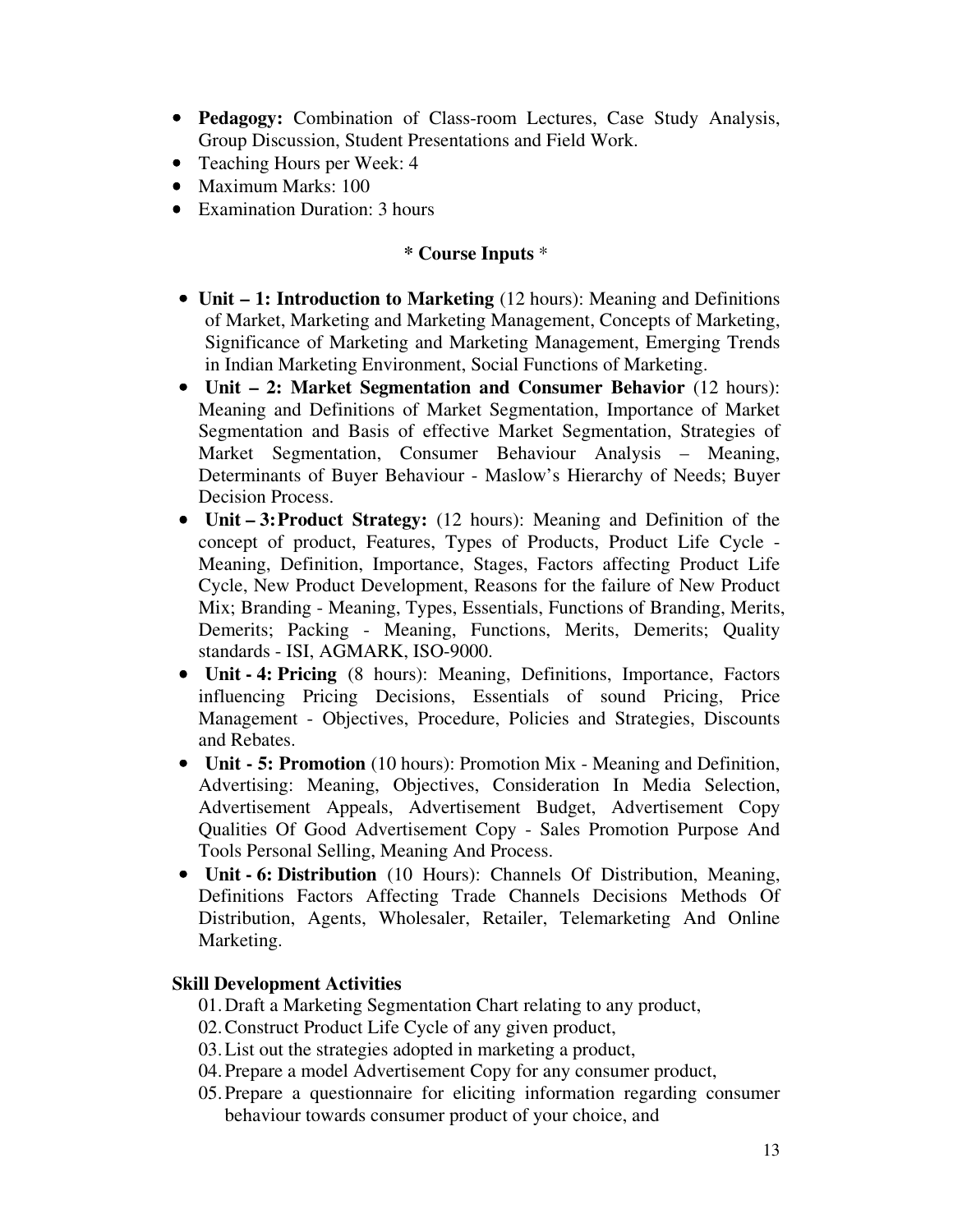06.Collect information about Pricing Strategies of any organization with comments.

## **Recommended Books for Reference**

- 01.Principles of Marketing: Philip Kotler (PHI)
- 02.Marketing Management: Zinkota and Kotable (Vikas Publication)
- 03.Modern Marketing management: Near, Paul (TMH)
- 04.Marketing Management: K. D. Basava (Vidya Vahini)
- 05.Marketing Management: Sherlekar (TMH)
- 06.Marketing Management: Reddy and Appannaiah (HPH)
- 07.Advertisement and Sales Promotion
- 08.Marketing Management: Sontakki ( Kalyanai Publisher)
- 09.Marketing Management: Dr. R. L. Varshney and S. L. Guptha (S. Chand Publication)
- 10.Marketing Management: C. B. Memoria (HMH)
- 11.Marketing Management: B. S. Raman (United Publication)
- 12.Marketing Management: Arun Kumar Minakehi (Vikas Publication)

**\* \* \* \* \*** 

Kuvempu University, Jnana Sahyadri, Shankaraghatta 577 451 B.Com – II Semester **Course – 206: Business Mathematics** 

- **Course Objectives:** To enable the students to understand and apply the mathematical techniques to practical business problems.
- **Pedagogy:** Combination of Class-room Lectures, Case Study Analysis, Group Discussion, Student Presentations and Field Work.
- Teaching Hours per Week: 4
- Maximum Marks: 100
- Examination Duration: 3 hours

- **Unit 1: Indices** (11 hours): Meaning, Laws and Application for simplification; Logarithm - Definition and its application for simplification (using Log Table); Permutations and Combination, Simple Problems.
- **Unit 2: Commercial Arithmetic** (11 hours): Problems on Simple Interest, Compound Interest, Annuity, Present and Future Value of Annuity; Discounting of Bills of Exchange (True Discount and Banker Discount).
- **Unit 3: Ratio, Proportion and Variations** (11 hours): Problems on Speed, Time and Work Completion; Percentages - Problems on finding Rate Percentages and Quantity relating to Trade Activities.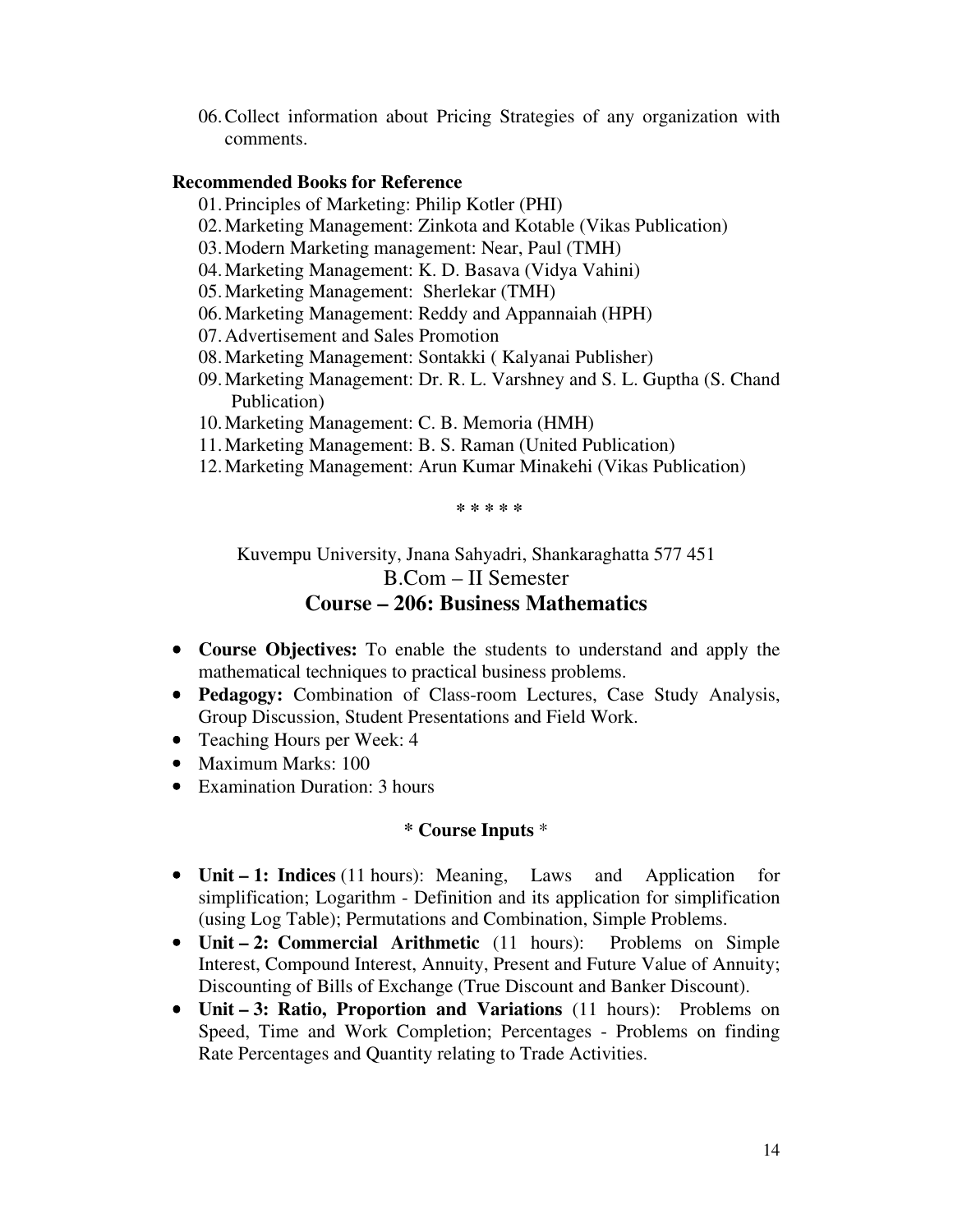- **Unit 4: Theory of Sets** (11 hours): Elements of a Set, Methods of describing a Set, Types of Sets and Operations, Demargans Law, Venn Diagram and their application to theory of Sets.
- **Unit 5: Theory of Equations** (10 hours): Simple Linear Equations, Simultaneous Linear Equation (Elimination and Cross Multiplication Method only), Quadratic Equation - Pure Quadratic Adfected Quadratic Equations, Factorization and Sridharacharya's Method.
- **Unit 6: Measurement of Solids and Volumes** (10 hours): Square, Rectangle, Triangle, Circle, Parallelogram; Volumes and Surface of Cube, Cylinders, Cone and Pyramids, Prisms.

## **Skill Development Activities**

- 01.Collect information from your nearest trading concern regarding Normal Discount, Special Discount and Commission on Buying and Selling,
- 02.Make an interview with different persons regarding coffee and tea drinking habits, paper reading habits and make comparison using Venn diagram,
- 03.Measure your class room with a tape and find the cost to carpet the room. Visit a nearest park, and find the cost to pave a path to the park, find the quantity and water contained in the water tank of your house,
- 04.Collect information from LIC regarding annual LIC policies,
- 05.Find L C M and H C F for given rational and prime numbers, and
- 06.Collect information from a financial company or firm regarding rate of interest charged on advances and deposits, and how the bills are discounted by business firms and banks.

### **Recommended Books for Reference**

- 01.Commercial Arithmetic: Iyer, Bari (Sultan Chand and Sons)
- 02.Business Mathematics: D. C. Sancheti and V. K. Kapoor (Sultan Chand and Sons)
- 03.Business Mathematics: S. M. Shukla (Sahitya Bhavan Publications)
- 04.Business Mathematics: Doriraj, S, N ( United Publishers )
- 05.Business Mathematics: S. P. Guptha
- 06.Business Mathematics: B. H. Suresh
- 07.Business Mathematics: Sanchethi Aggarval
- 08.Business Mathematics: R. Guptha

**\* \* \* \* \*** 

Kuvempu University, Jnana Sahyadri, Shankaraghatta 577 451

# B.Com – III Semester

# **Course – 303: Corporate Accounting - I**

• **Course Objectives:** To enable the students to understand the procedure of preparing the accounts of corporate enterprises with the help of the principles and regulations governing the same.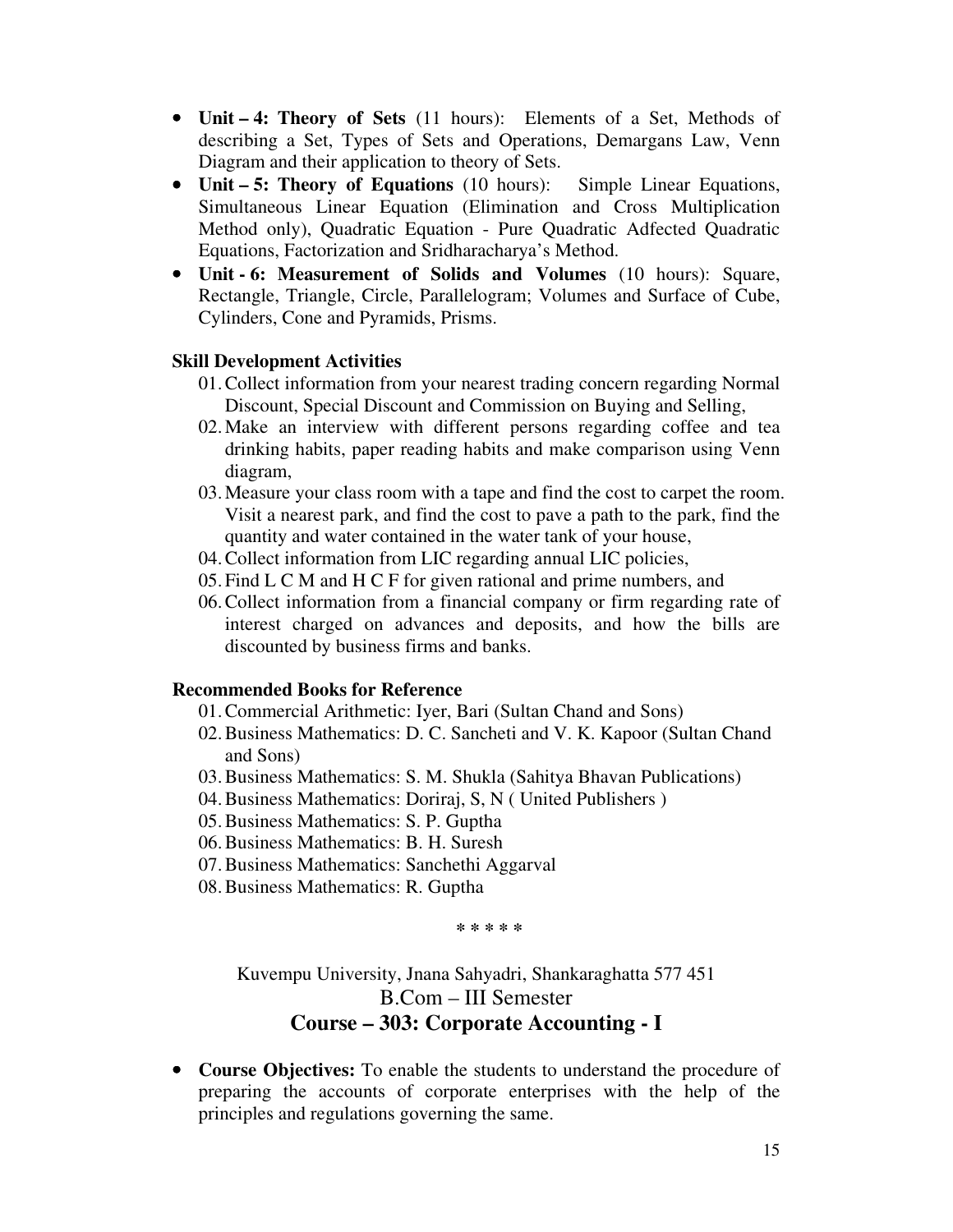- **Pedagogy:** Combination of Class-room Lectures, Case Study Analysis, Group Discussion, Student Presentations and Field Work.
- Teaching Hours per Week: 4
- Maximum Marks: 100
- Examination Duration: 3 hours

## **\* Course Inputs** \*

- **Unit 1: Valuation of Shares** (8 hours): Valuation of Shares Meaning and Need for Valuation; Methods of Valuation of Shares - Net Assets Method, Yield Method and Fair Value Method.
- **Unit 2: Company Accounts** (16 hours): Finalization of Accounts of Joint Stock Companies (Vertical Format Method) including Publishing Companies and Hotels.
- **Unit 3: Underwriting of Shares and Debentures** (10 hours): Meaning, Definition and Types of Underwriting  $-$  (a) Open, (b) Pure, and (c) Firm underwriting; Problems on Underwriting of Shares and Debentures.
- **Unit 4: Company Accounts Other Issues** (8 Hours): Buy Back of Shares, Issue of Bonus Shares and Right Issue.
- **Unit 5: Company Accounting – Profit Prior to Incorporation** (8 hours): Meaning, and Calculation of Profit with the help of Time, Sales and Weighted Ratios.
- **Unit 6: Double Account System** (12 hours): Introduction, Characteristics of Double Accounts, Formats, Limitations of Double Account System, Final Accounts of Electricity Supply Companies - Revenue Account, Net Revenue Account, Capital Account, and General Balance Sheet.

# **Skill Development Activities**

- 01. Value Equity Shares using imaginary figures and collection of Financial Statements of a company,
- 02. Collection and filling of share application form and prospectus of a company and deciding whether to invest or not in the shares of the company recording supporting reasons,
- 03. Guidelines for Bonus Issue and redemption of Preference Shares,
- 04. Analyzing business growth of some companies on the basis of reported financial results,
- 05. Show the calculation of profit prior to incorporation with imaginary figures, and
- 06. Collect information about the procedure for opening a Demat Account.

### **Recommended Books for Reference**

- 01. Corporate accounting: Jois and Nasomy
- 02. Advanced Accounting: Shukla, Gupta
- 03. Accountancy : William Pickles
- 04. Advanced Accountancy (Volume I): Neol Jerke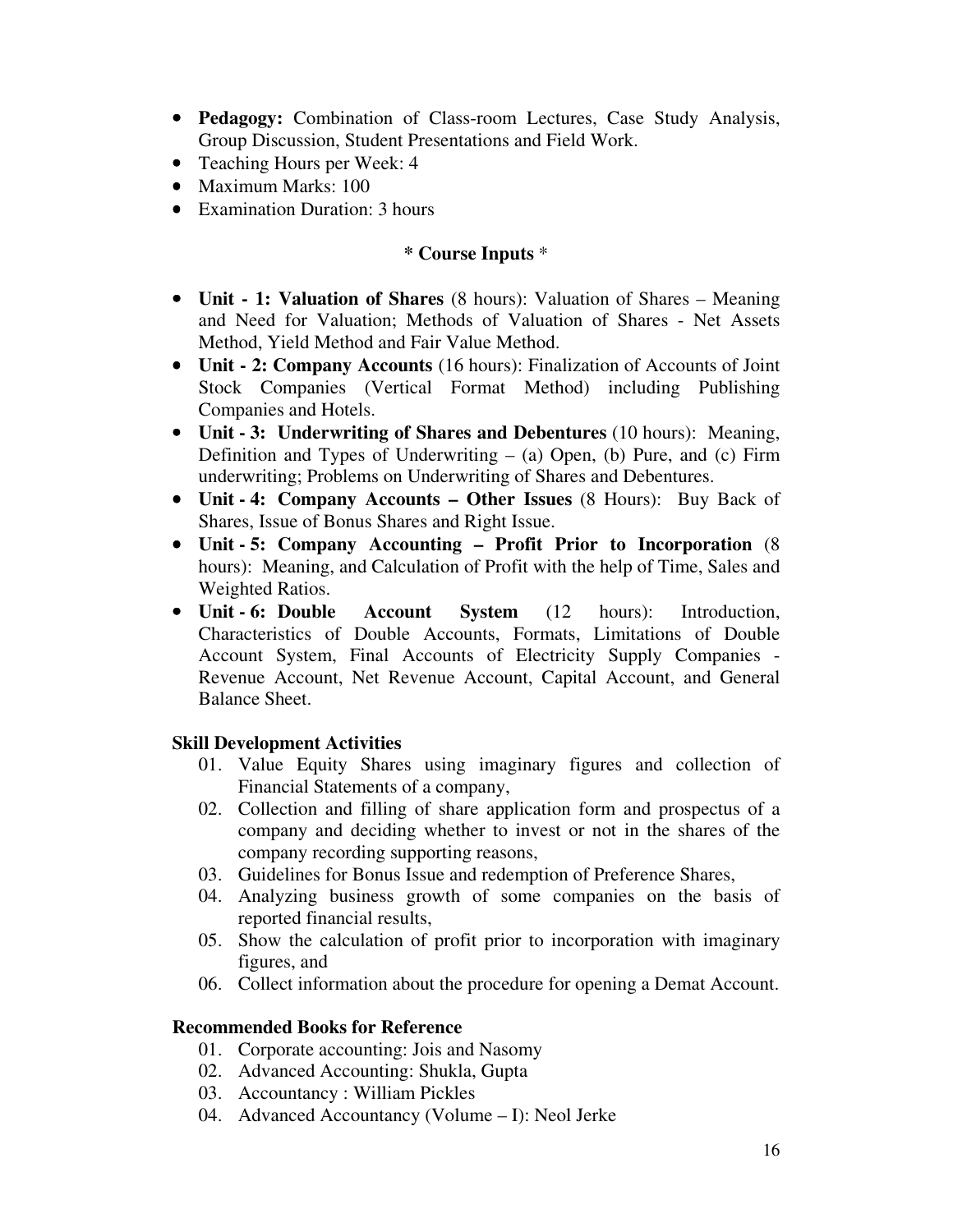- 05. Corporate Accounting: C. Mohan Juneja
- 06. Corporate Accounting: S. N. Maheshwari and K Duraipandium
- 07. Corporate Accounting: Dr. K. K. Verma
- 08. Corporate Accounting: R. L. Gupta and Radha Swamy
- 09. Advanced Accountancy : S P Iyengar

**\* \* \* \* \*** 

# Kuvempu University, Jnana Sahyadri, Shankaraghatta 577 451 B.Com – III Semester **Course – 304: Corporate Law**

- **Course Objectives:** To familiarize the students with the elements of Company Law along with the role of company secretaries.
- **Pedagogy:** Combination of Class-room Lectures, Case Laws, Group Discussion, Student Presentations and Field Work.
- Teaching Hours per Week: 4
- Maximum Marks: 100
- Examination Duration: 3 hours

- **Unit 1: Introduction to Indian Companies Act 1956** (15 hours): Company – Definition, Characteristics, Kinds of Companies - Private, Public, Government Company, Statutory Company, Foreign Company, Holding Company, Subsidiary Company, Licensed Companies; Company Secretary - Meaning and Definition of Company Secretary, Legal Position – Qualification and Appointment, Duties, Rights and Liabilities of a Company Secretary.
- **Unit 2: Formation of a Company** (12 hours): Stages involved in Formation (in brief), Conversion of Public Company in to Private Company and vice versa, Basic Documents of a Company – Memorandum of Association, Articles of Association, Prospectus, Misleading Prospectus and its Consequences, Statement in Lieu of Prospectus.
- **Unit 3: Share Capital and Membership of a Company** (12 hours): Equity Shares and Preference Shares (including distinction), Issue of Shares – Book Building, Allotment of Shares, Essentials of Valid Allotment, Letter of Allotment/Regret, Demat Account, Right Shares/Bonus Shares, Lien on Shares, Differences between Debentures and Shares, Members vs Share Holders, Methods of becoming a Member, Termination of Membership, Rights and Duties of Members, Register of Members, Book Closure.
- **Unit 4: Borrowing Powers of a Company, Dividend and Interest** (6 hours): – Ultravire borrowings, Fixed vs Floating Charge, Brief note on Mode of Charges, Registration of Charges; Dividend – Legal Provisions relating to declaration and payment of Dividend, Dividend Warrant,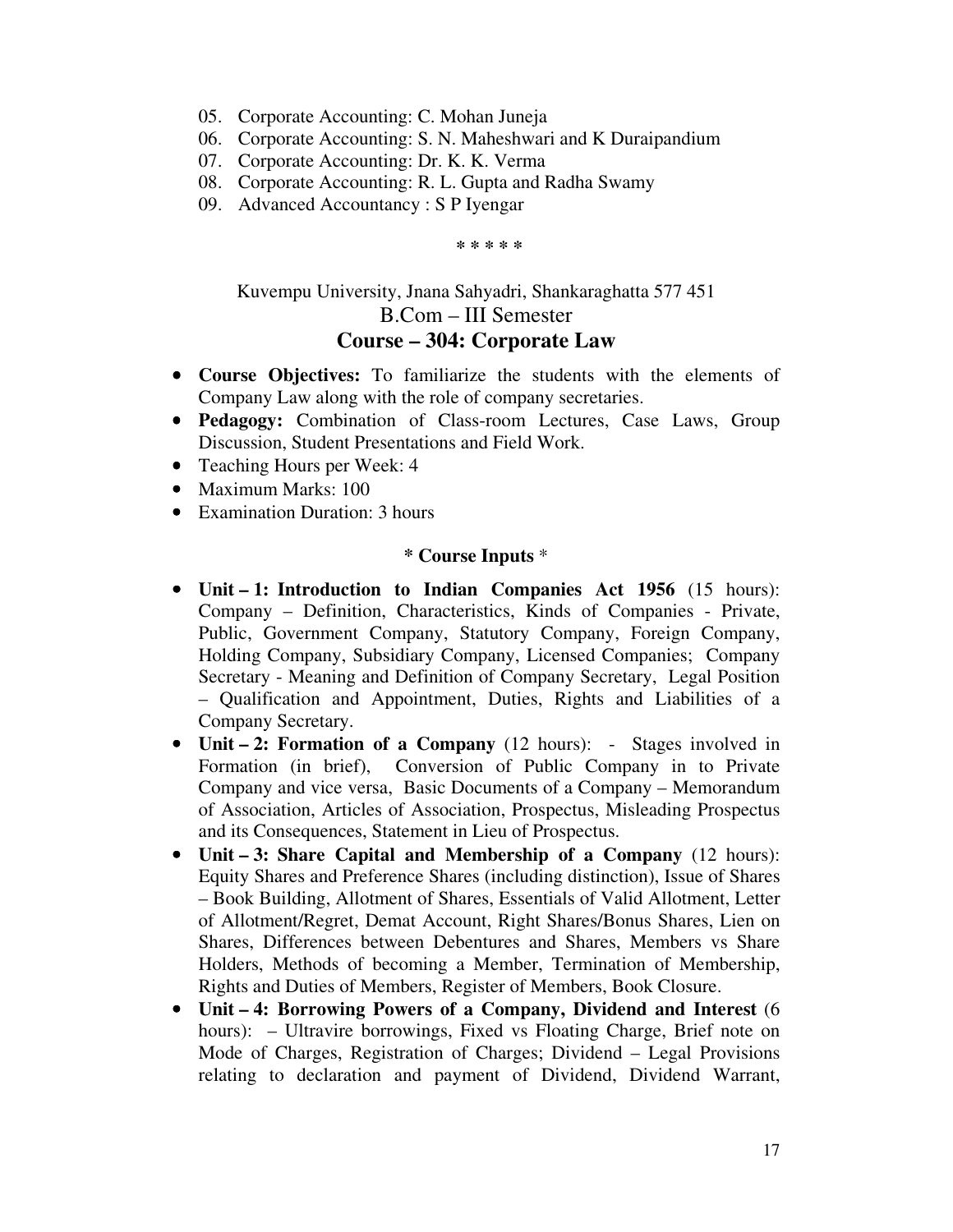Unclaimed Dividend, Ex-dividend and Cum-dividend, Interim Dividend ; Payment of Interest, Differences between Interest and Dividend.

- **Unit 5: Company Management and Meetings** (15 hours): Directors Legal Position, Number of Directors, Qualification and Disqualification of Directors, Appointment of Directors, Number of Directorship, Vacation of Office, Removal of Directors, Powers and Liabilities of Directors and their Remuneration; Meetings and Types – Board Meeting, General Meetings, Special Meeting, Annual General Meeting, Extraordinary General Meeting, Statutory requirements – Notice to a Meeting, Agenda, Quorum, Proxy, Chairperson, Methods of Voting, Resolution – Ordinary and Special Resolution distinguished, Minute.
- **Unit 6: Winding-up** (4 hours): Meaning, Modes of Winding up, Official Liquidator and his Duties, Provisions applicable to every mode of Winding up, Order of Payment of Liabilities.

# **Skill Development Activities**

01.Collect and Fill in the following Forms:

- 1.1. Demat Account opening Form, and
- 1.2. Prospectus-cum-Share application Form.
- 02.Draft the following:
	- 2.1. Notice to convene Annual General Meeting, and
	- 2.2. Resolutions as to the declaration of Dividend, Appointment of Auditor, Issue of Bonus Shares.
- 03.Prepare Letter of Allotment/Regret along with the basis of allotment,
- 04.Draft a Memorandum of Association and mention different clauses, and
- 05. Draft an Articles of Association and its important contents.

# **Recommended Books for Reference**

- 01.Company Law and Secretarial Practice: M. C. Kuchhal
- 02.Indian Company Law: Avtar Singh.
- 03.Elements of Company Lay: N. D. Kapoor
- 04.Guide to Companies Act: Ramaiah
- 05.Business and Corporate Laws: P. S. Gogana
- 06.Company Law and Secretarial Practice: Sherlkar

**\* \* \* \* \*** 

# Kuvempu University, Jnana Sahyadri, Shankaraghatta 577 451 B.Com – III Semester

# **Course – 305: Principles and Practice of Insurance Management**

- **Course Objectives:** To enable the students to understand the principles and procedure pertaining to different kinds of insurance business.
- **Pedagogy:** Combination of Class-room Lectures, Case Laws, Group Discussion, Student Presentations and Field Work.
- Teaching Hours per Week: 4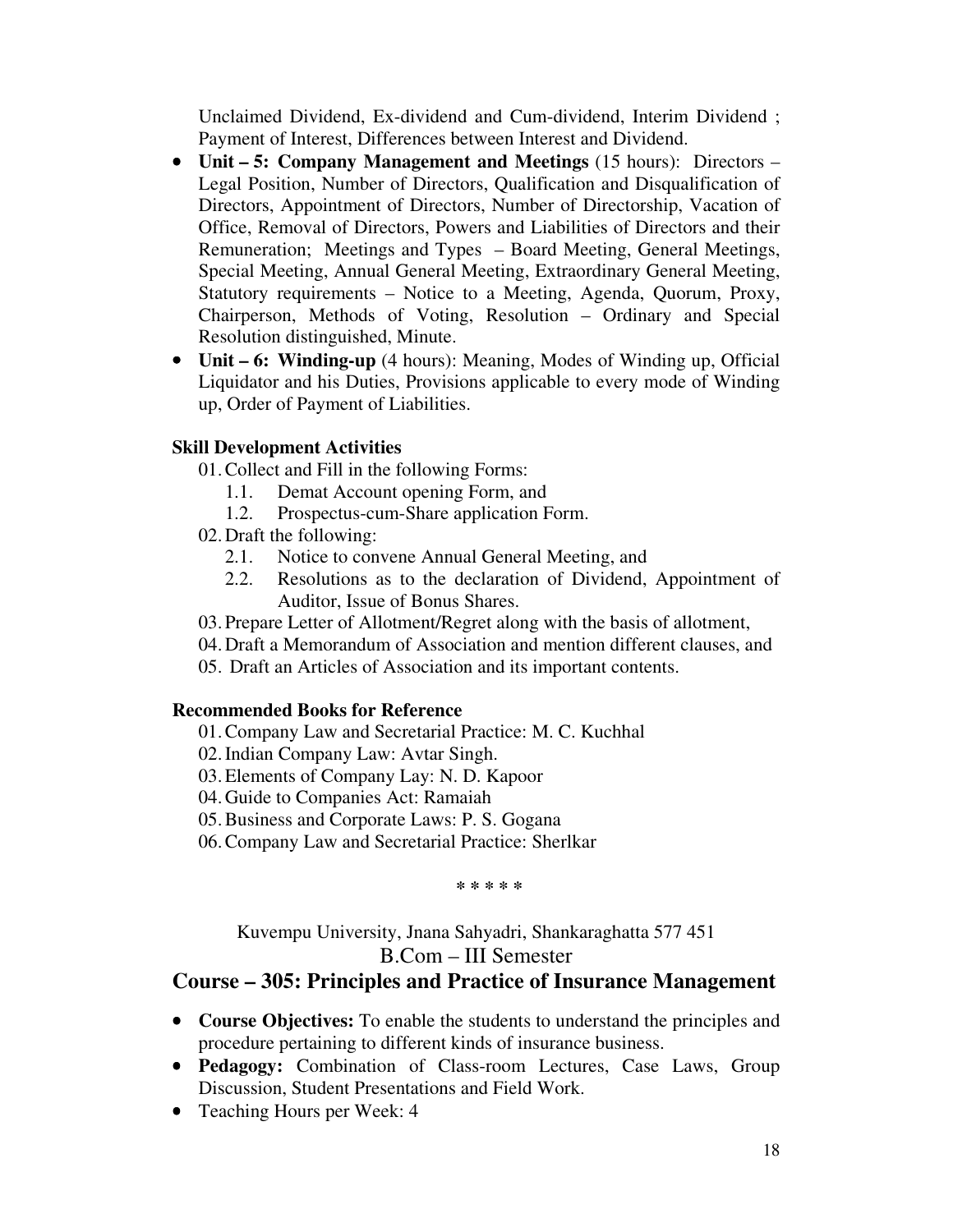- Maximum Marks: 100
- Examination Duration: 3 hours

### **\* Course Inputs** \*

- **Unit 1: Risk and Insurance Management** (12 hours): Introduction Origin (History) and Development, Scope of Insurance, Role and Significance of Insurance, Principles of Insurance, Functions of Insurance, Essentials of Insurance, Contract Act 1872, Types of Insurance, Double Insurance and Re-insurance, Insurance v/s Assurance.
- **Unit 2: Life Insurance Management** (12 hours): Introduction, Principles of Life Insurance, Its Products and Policies, ULIP – Conditions, Calculation of Life Insurance Premium, Factors taken into account while underwriting, Important Terms – Nomination, Surrender, Assignment, loans, Claims.
- **Unit 3: General Insurance** (10 hours): Relevance of General Insurance to Business, History of General Insurance in India, Items which could be insured, Fire Insurance – Features, Types of Policies, Payment of Claims, and Documents required.
- **Unit 4: Marine Insurance** (10 hours): Classification, Types of Marine Policies, Claims, Documents required, Perils Sea Policy, Jettison.
- **Unit 5: Miscellaneous Insurance** (10 hours): Medical Insurance, Livestock Insurance, Credit Guarantee Insurance, Crop Insurance, Burglary Insurance, Personal Accident and Sickness Insurance, Motor Vehicle Insurance, Liability Insurance, Engineering Insurance.
- **Unit 6: General Insurance in India** (10 hours): Introduction, Development, Insurance Regulatory Development Authority - Brief Profile of IRDA and its Functioning, Privatization of Insurance Business in India, Recommendations of different Committees.

# **Skill Development Activities**

- 01.Visit any insurance office and collect the details of its Organizational Structure,
- 02.Collection of the Proposal Forms of insurance and filling the same,
- 03.Collecting and filling of Insurance Claim Forms,
- 04.Collect any one type of Policy Bond,
- 05.Meet Development Officer and collect information about different Insurance Policies, and
- 06.Documentation of the Procedure for Claims and their Settlement.

### **Recommended Books for Reference**

- 01.Insurance Principles and Practice: M. N. Mishra
- 02.Element s of Insurance: Malhotra. R. P
- 03.Life Insurance in India: Desai, G. R
- 04.Hand book of Life Insurance
- 05.Principles of Insurance Law: M. N. Sreenivasam
- 06.Life Insurance: O. S. Gupta
- 07.Insurance Principles and practice: Vinayakam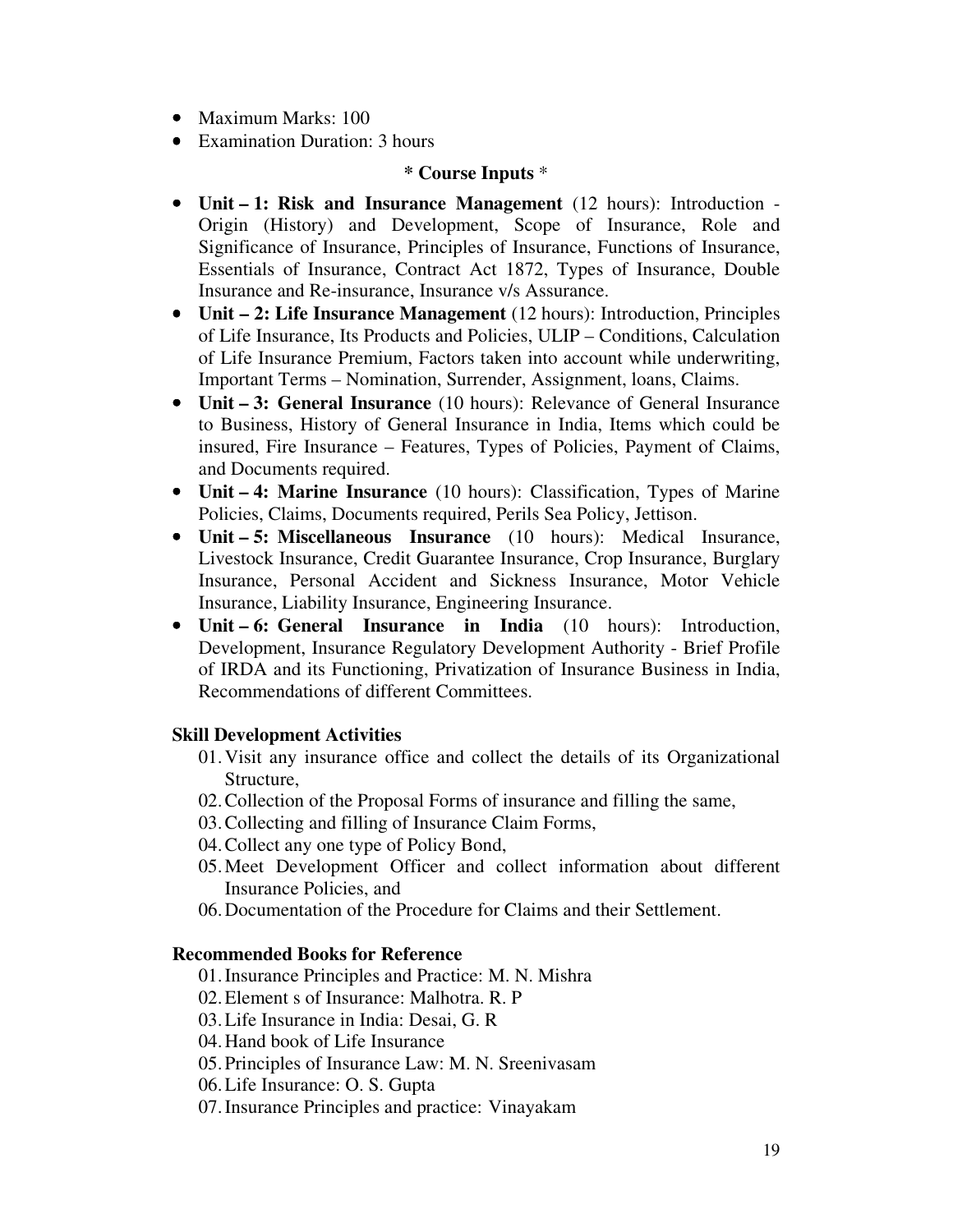# Kuvempu University, Jnana Sahyadri, Shankaraghatta 577 451 B.Com – III Semester **Course – 306: Information Technology - I**

- **Course Objectives:** To enable the students to learn the fundamentals of computer and its application to Business.
- **Pedagogy:** Combination of Class-room Lectures, Case Laws, Group Discussion, Student Presentations, Practice in the Computer Laboratory and Exercises, and Field Work.
- Teaching Hours per Week: 4
- Maximum Marks: 100
- Examination Duration: 3 hours

## **\* Course Inputs** \*

- **Unit 1: Computer Concepts** (6 hours):Evolution of Computers, History, Generation, Classification of Computers, Digital, Analog, Hybrid, Mini, Micro, Mainframe Super Computers, Personal Computers, Palm PCs/Simputer, Laptop PCs and Desk Top PCs; Application of Computer in Business and Office Environment and other areas.
- **Unit 2: Computer Hardware and Software** (4 hours): Definition of Computer System, Hardware and Software. Types of Software, System Software and Application Software, Operating System - Meaning, Functions; MS-DOS Commands, Internal and External Commands.
- **Unit 3: Programming Languages** (3 hours): Low Level Languages and High Level Language – Meaning, Advantages and Disadvantages. Language Processors - Assembler, Interpreter and Compiler.
- **Unit 4: Peripheral Devices** (7 Hours): Block Diagram of a Digital Computer System and Functions of each Block; Input and Output Devices – Key Board, Mouse, Scanner, Joystick, OMR, OCR, Barcode Reader, Modem, Printer - Types of Printers, Web–Camera, Digital Camera, Ipods, Visual Display Units – CRT and LCD.

**Computer Memory:** Main Memory/Primary Memory - RAM and ROM, Types of ROM, Cache Memory, Secondary Memory – Floppy Disk, Hard Disk, CD-ROM and Pen Drive.

- **Unit 5: MS-Word** (20 Hours): Features, Advantages, Basic Operations Word Opening Screen Elements, Creating, Opening and Saving of Word Document, Formatting, Margin, Paper Selection, Undo-Redo, Spell Check, Alignment, Insert Table, Mail Merge; MS-Word Shortcut Keys.
- **Unit 6: MS-Excel** (24 Hours): Features, Advantages, MS-Excel Program Window Elements, Managing Workbooks, Create, Open, Save and Close, Managing, Worksheets - Naming, Inserting, Moving, Coping and Deleting. Navigation in MS-Excel; Standard Toolbar Elements; Types of Cell Data, Entering Data, Inserting and Deleting Cells, Rows and Columns,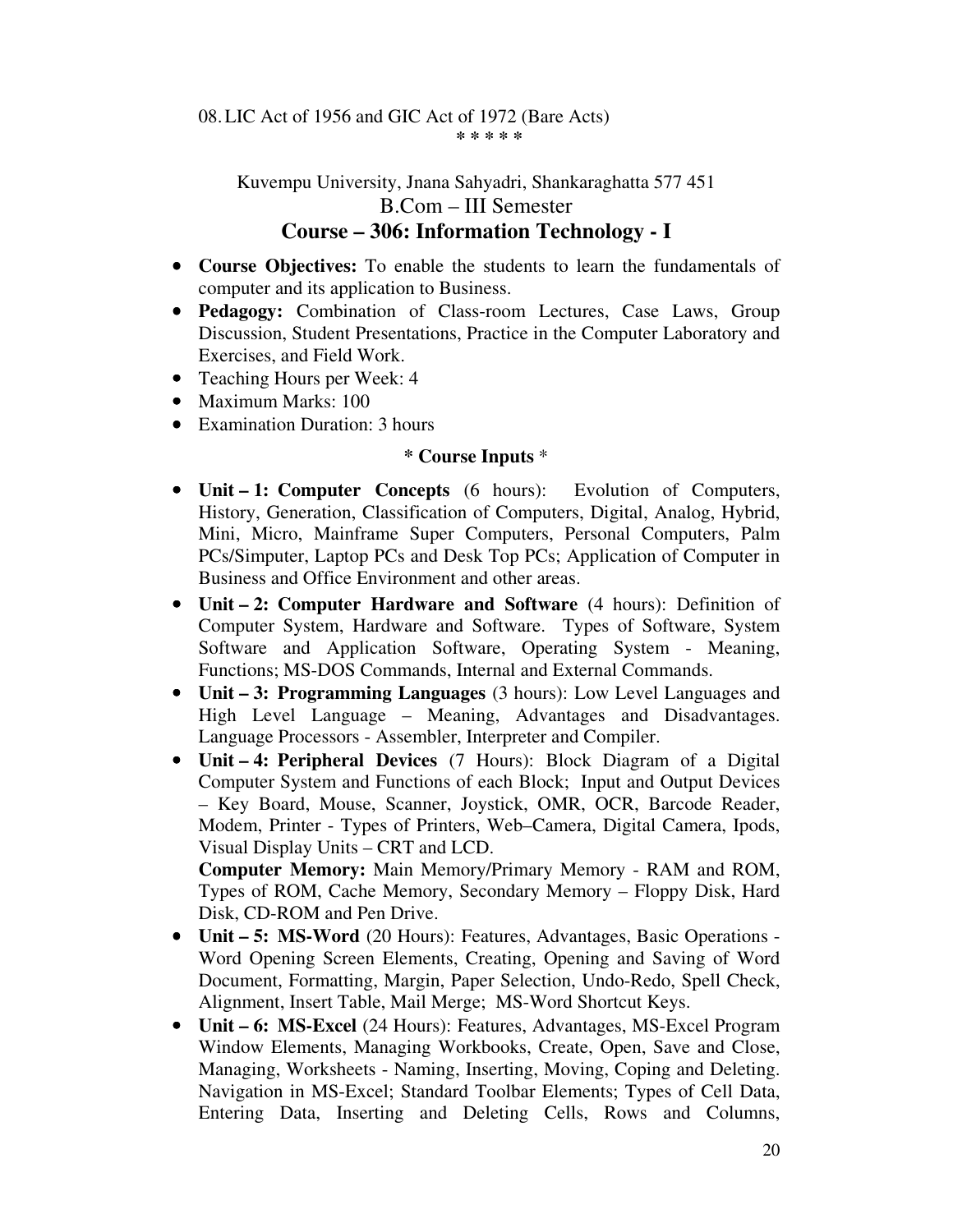Formatting Toolbar Elements; Basic Formulas. Types of Cell Referencing; Practical in MS-Excel Sheets.

#### **Skill Development Activities**

- 01.DOS COMMANDS: Internal and External Commands: DATE, TIME, PATH, DIR, COPY, DEL, MD, CD, RD, REN, EDIT, XCOPY, FOMAT, ATRIB,
- 02.MS-WORD: Letter writing and Mail-Merge Practical,
- 03.MS-EXCEL: Creating Work-Sheet, data entry, use of formula, graph generations,
- 04.Preparation of Mark Statement, Sales Report, Salary Statement, Data tables, etc using formula, and

Note: Minimum five activities shall be done by selecting one subactivity in each activity.

## **Recommended Books for Reference**

- 01.S. Sudalaimuthu and Anthony Raj., Computer Application in Business (Himalaya Publishing House),
- 02.V. Rajaram., Fundamentals of Computers (S. Chand and Co)
- 03.R. Rameshwaram., Computer Applications in Business (S. Chand and Co)
- 04.Sanjay Saxena., A First Course in Computers (Vikas Publishing House)

**\* \* \* \* \*** 

Kuvempu University, Jnana Sahyadri, Shankaraghatta 577 451 B.Com – IV Semester

# **Course – 403: Corporate Accounting - II**

- **Course Objectives:** To enable the students to understand the Principles and Procedure of preparing the accounts of specialized corporate entities.
- **Pedagogy:** Combination of Class-room Lectures, Case Laws, Group Discussion, Student Presentations, and Field Work.
- Teaching Hours per Week: 4
- Maximum Marks: 100
- Examination Duration: 3 hours

- **Unit 1: Banking Company Accounts** (16 hours): Preparation of Profit and Loss Account, and Balance Sheet under new regulations (covering various schedules), Impact of Non-performing Assets on banking business.
- **Unit 2: Life Insurance Company Accounts** (12 hours): Preparation of Revenue Accounts and Balance Sheet, Calculation of Profit by preparing valuation of Balance Sheet (vertical format).
- **Unit 3: General Insurance Company Accounts** (12 hours): Fire, Accident, Marine Insurance; Preparation of Revenue Accounts, Profit and Loss Account, and Balance Sheet (vertical format).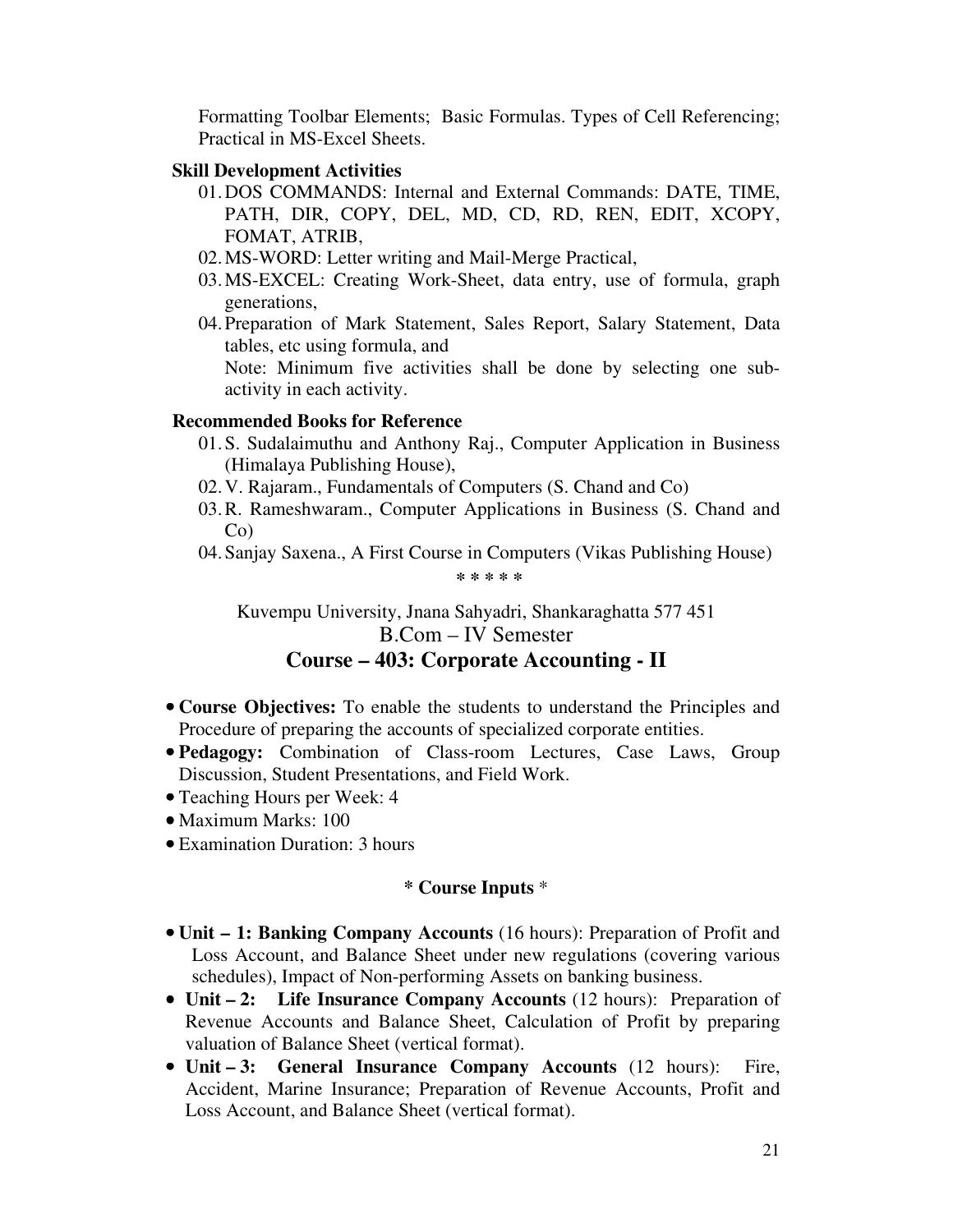- **Unit 4: Holding Company Accounts** (10 hours) excluding gross and chain holdings.
- **Unit 5: Liquidation of Companies** (10 hours): Preparation of Liquidators Final Statement of Accounts.
- **Unit 6: Social Responsibility Accounting** (4 hours): Meaning and Definition, Features and Purposes of Social Responsibility Accounts (theory only).

#### **Skill Development Activities**

- 01.To visit the nearest LIC Branch to collect Proposal Forms, Medical, Confidential Report, Nomination Forms, and note the different kinds of policies in vogue,
- 02.To visit the nearest branch of General Insurance Company and collect different forms – Medi-claims, Fire, Accident, Burglary, etc,
- 03.To visit the nearest bank and collect Scroll, Day Book, Friday Statement, Profit and Loss Account, and Balance Sheet, and to identify Secured, Unsecured and Personal Loan Components,
- 04.Calculation of Minority Interest, Capital Profit, Revenue profit with imaginary figures, and
- 05.Preparation of Liquidators Statements with imaginary figures. (assuming no balance is available for making payment to shareholders).

# **Recommended Books for Reference**

- 01.Corporate Accounting: S. N. Maheshwari and K. Doraipande
- 02.Corporate Accounting: R. L. Gupta and M. Radhaswamy
- 03.Advanced Accounting: Jain and Narang (Kalyani Publication)
- 04.Financial Accounting (Volume II): B. S. Raman
- 05.Financial Accounting (Volume II): Patil and Koralahalli
- 06.Advanced Accounting: M. C. Shukla and T. S. Grewal
- 07.Taxman's Financial Accounting: Ashok Sehgal and Deepak Selva
- 08.Corporate Accounts: J. S. Reddy and A. Murthy
- 09.Corporate Accounts: S. P. Jain and K. L. Narang

**\* \* \* \* \*** 

# Kuvempu University, Jnana Sahyadri, Shankaraghatta 577 451 B.Com – IV Semester **Course – 404: Business Laws**

- **Course Objectives:** To familiarize the students with different Business Laws and their interpretation.
- **Pedagogy:** Combination of Class-room Lectures, Case Laws, Group Discussion, Student Presentations, and Field Work.
- Teaching Hours per Week: 4
- Maximum Marks: 100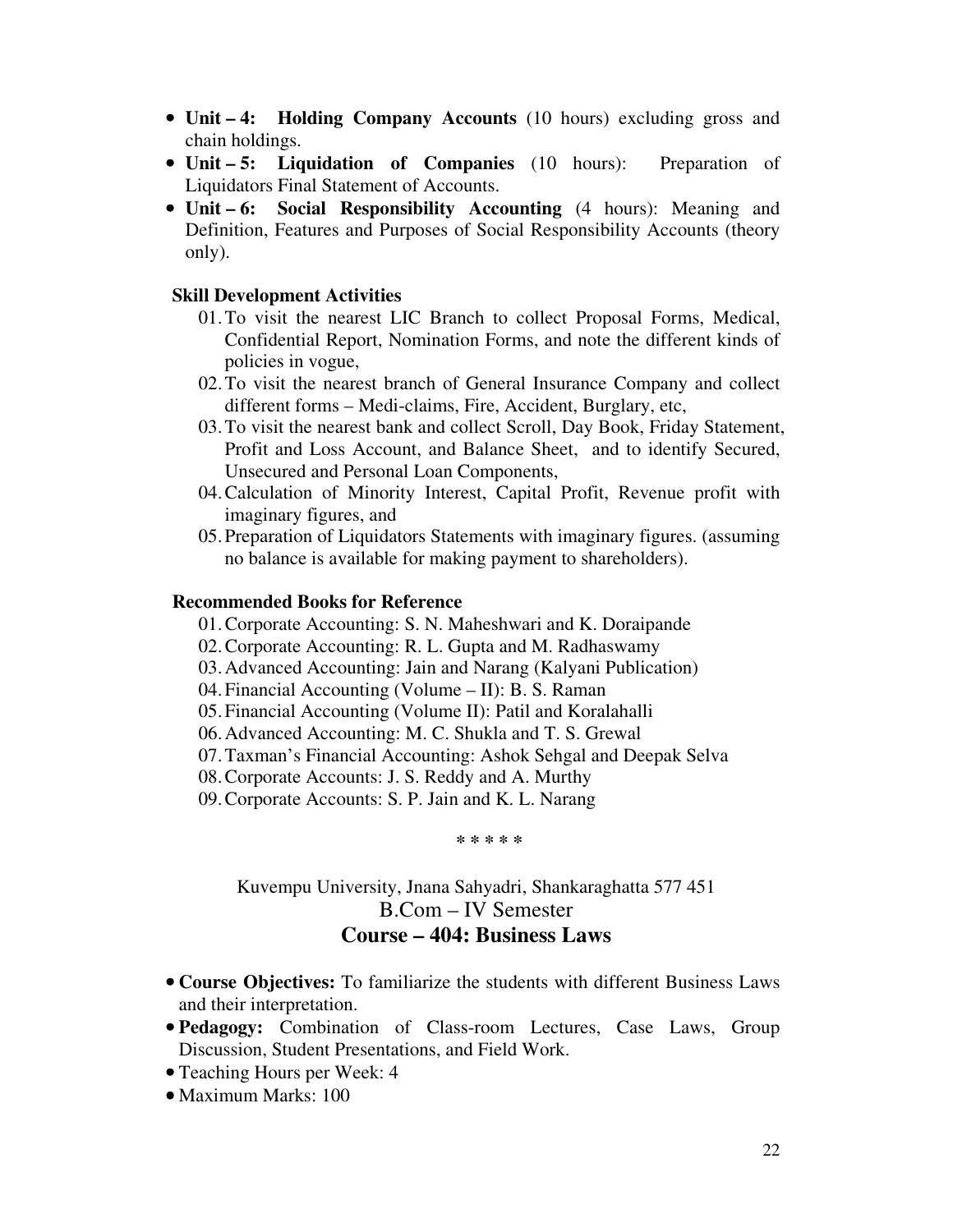• Examination Duration: 3 hours

## **\* Course Inputs** \*

- **Unit 1: Introduction to Law and Law of Contract** (18 hours): Meaning and Scope of Business Law, Sources of Indian Business Law, Indian Contract Act of 1872 – Definition, Types of Contract, Essentials, Offer, Acceptance, Consideration, Capacity of Parties, Free Consent, Legality of Object and Consideration,
- **Unit 2: Modes of Discharge of a Contract** (2 hours): Remedies for Breach of Contract, Quasi Contracts.
- **Unit 3: Sale of Goods Act, 1930** (12 hours): Definition of Buyer and Seller, Goods – Existing, Future, Specific Goods; Document of Title to Goods, Mercantile Agent; Contract of Sale and Essentials of Contract of Sale, Sale and Agreement to Sell, Price and Mode of Fixing of Price, Conditions and Warranties, Essentials of Conditions and Warranties, Caveat Emptor and Exceptions to the Rule of Caveat Emptor, Transfer of Ownership and Rules regarding Passing of Property, Sale by Non-owners, Unpaid Seller and Rights of Unpaid Seller, Right of a Buyer.
- **Unit 4: Intellectual Property Legislations** (10 hours): Meaning and Scope of Intellectual Properties, Forms of Intellectual Property, Patent - Rights and Duties of Patentee, Infringement of Patent, Relief Available; Trade Mark - Assignment and Transmission of Trade Mark, Infringement, Action against Infringement; Copy Right - Meaning, Infringement and Remedies Available; Procedure for Grant of Process and Product Patents, WTO Rules as to Patents (in brief).
- **Unit 5: Consumer Protection Act 1986** (8 hours): Objectives, Definition of Consumer, Consumer Dispute, Complaint, Complainant, Deficiency, Service, Restrictive/Unfair Trade Practice; Rights of Consumer, Consumer Protection Council, Consumer Grievances Redressal Agencies – District Forum, State Commission and National Commission.
- **Unit 6: Cyber Law/Information Technology Act, 2000 (**6 hours): Objectives, Definition of various Terms, Salient Features, Provisions pertaining to Piracy and related Offences and Penalties, Cyber Appellate Tribunal.

# **Skill Development Activities**

- 01.Write down the facts and underline the legal points involved in each of the following cases:
	- 1.1. Carlill v/s Carbolic Smoke Ball Co. Ltd.,
	- 1.2. Lalman Shukla v/s Gowri Datt
	- 1.3. Mohri Bibi v/s Dharmdas Ghosh
	- 1.4. Abdul Aziz v/s Masum Ali
	- 1.5. Ranganaikamma v/s Alwar Shetty
- 02.Collect the following Drafts:
	- 2.1. Affidavit
	- 2.2. Power of attorney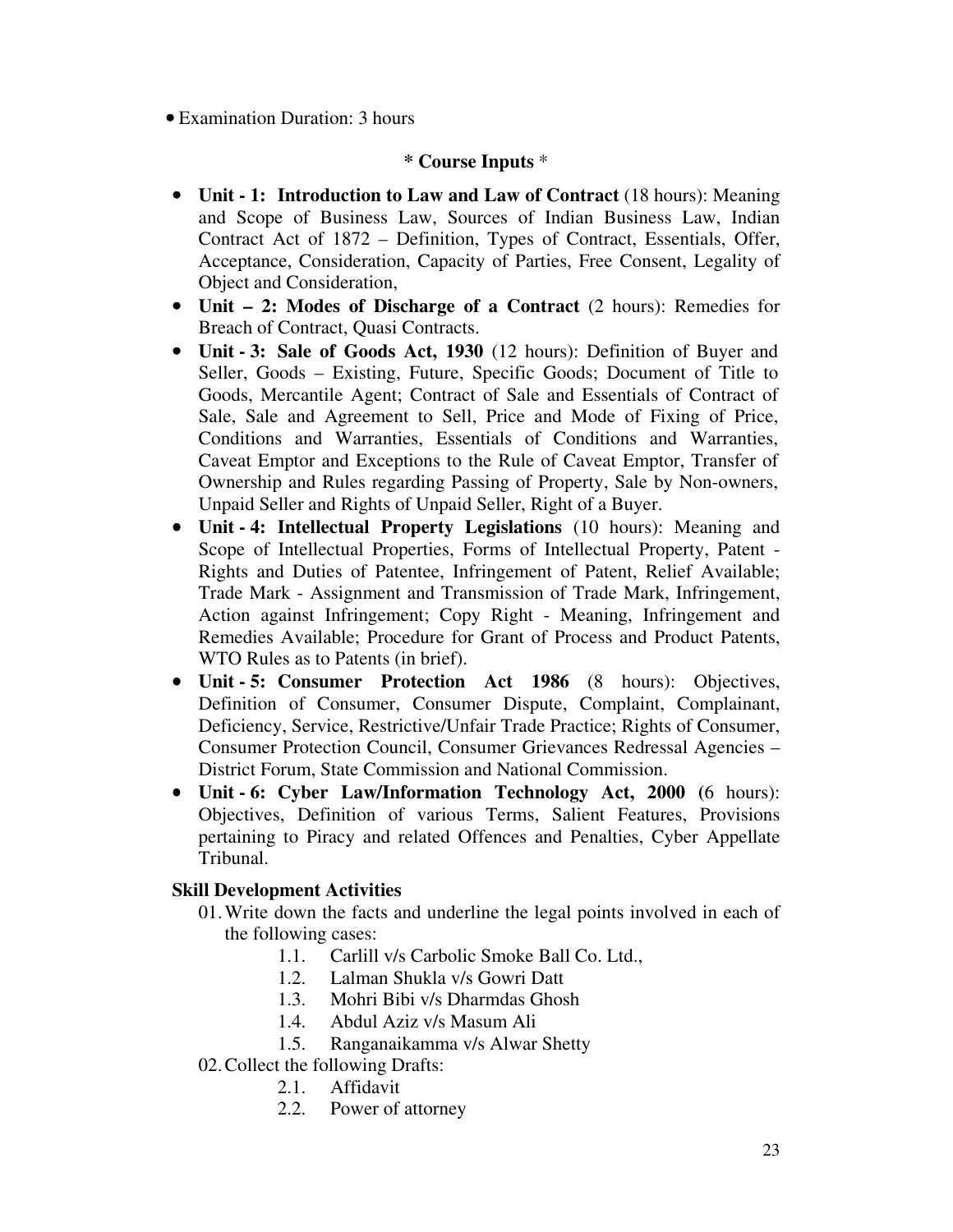- 2.3. Gift Deed
- 2.4. Sale Deed
- 03.Visit a Consumer Forum and list out the nature of Disputes referred to Consumer Court.
- 04.Visit a Court and prepare a report on the proceedings of the court.
- 05.Conduct Mock Trial and ask the students to play the different roles.
- 06. List out the different courts situated at the District level.

#### **Recommended Books for Reference**

- 01.Business Law: S. S. Gulshan
- 02.Business and Corporate Laws: P. S. Gogana
- 03.Commercial Law: N. D. Kapoor
- 04.Business Law: B. S. Raman
- 05.Mercantile Law: M. C. Shukla
- 06.Right to Information Act: P. K. Das
- 07.Principles of Business Law: Ashwathappa
- 08.Business Regulatory Framework: Saravanavel, Sumathi

**\* \* \* \* \*** 

Kuvempu University, Jnana Sahyadri, Shankaraghatta 577 451 B.Com – IV Semester **Course – 405: Law and Practice of Banking** 

- **Course Objectives:** To enable the students to understand the Laws of Banking Operations and practical functioning of the Banks.
- **Pedagogy:** Combination of Class-room Lectures, Case Laws, Group Discussion, Student Presentations, and Field Work.
- Teaching Hours per Week: 4
- Maximum Marks: 100
- Examination Duration: 3 hours

- **Unit 1: Banker And Customer** (15 hours): Definition, Debtor and Creditor Relationship, Banker's Obligations - to honour Cheques, to Maintain Secrecy, on Receipt of Garnishee Order; Banker's Rights - General Lien, Right of Set-off, Right of Appropriation; Account Opening Procedure, KYC Norms.
- **Unit 2: Special Types of Customers** (12 hours): Minor, Joint Account, Partnership Account, Private and Public Limited Company, NRI Account, Registered and Unregistered Societies and Clubs; Precautions while Opening and Operating Accounts.
- **Unit 3: Negotiable Instruments** (15 hours): Brief note on Promissory Note and Bills of Exchange; Cheque – Meaning, Definition, Essentials of valid Cheque, Order and Bearer Cheques, Crossing of Cheques, Types of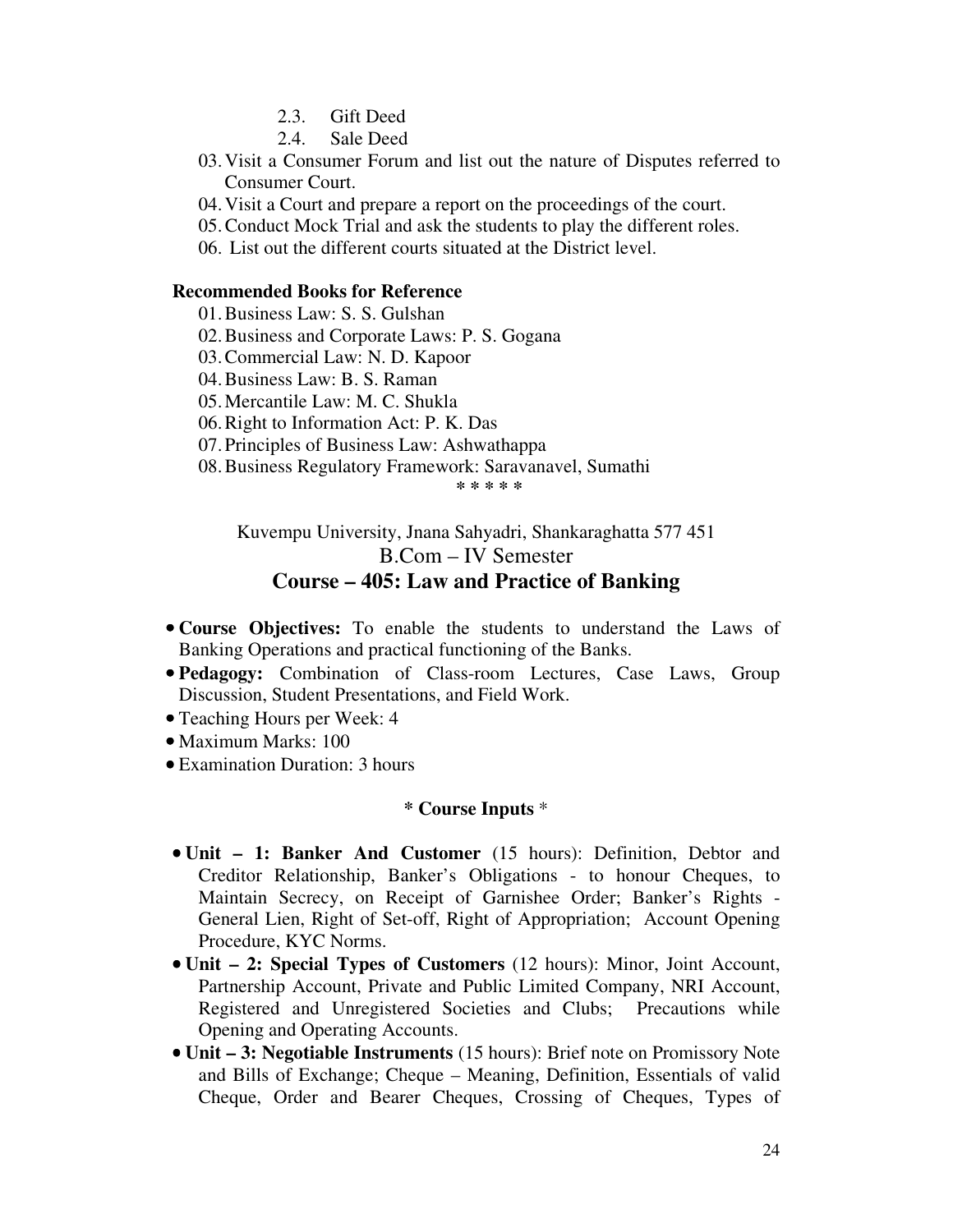Crossing of Cheques, Material Alteration and Endorsement on Cheques, Types of Endorsement.

- **Unit 4: Paying Banker** (8 hours): Precautions while making Payment of Cheques, Statutory Protection, Payment in Due Course, Collecting Banker – Duties, Rights and Liabilities, Statutory Protection.
- **Unit 5: Bank Advances** (8 hours): Principles of Sound Lending, Types of Advances, Secured and Unsecured Advances, Mode of Creating Charges (in brief).
- **Unit 6: Technology in Banks** (8 hours): Meaning, Internet Banking, ATM, E-Banking, Core Banking, Online Banking, Tele Banking, Computerization in Banks - Merits and its Limitations.

#### **Skill Development Activities**

- 01.Collect the following forms Application for opening Bank Account, Pay-in-Slips, Withdrawal Slips,
- 02.Write a proforma of a cheque and show different types of Crossing,
- 03.Collect loan application form from the Bank,
- 04.Case Studies Davidson vs Barclay's Bank, Sunderland vs Barclay's Bank, Clayton's Case, Skyrings vs Greenwood,
- 05.Visit the nearest ATM and report the procedure for using ATM Cards, and
- 06.Visit the Bank and collect the details about the Bank Instruments, Cheques, DDs, Letter of Credit, Debit Card and Credit Card.

#### **Recommended Books for Reference**

- 01.Introduction to Banking: Vijaya Ragavan Iyengar (Excel Publications)
- 02.Banking Theory and Practice: Dr. P. K. Srivastava (Himalaya Publishing House)
- 03.Law and Practice of Banking, Appannaiah and Reddy (Himalaya Publishing House)
- 04.Law and Practice of Banking, B. S. Raman (United Publications)
- 05.Practice and Law of Banking, Sheldon
- 06.Law and Practice of Banking, K. C. Shekar
- 07.Law and Practice of Banking, Radha Krishnan and Vasudevan
- 08.Law and Practice of Banking, M. L. Tandon
- 09.Law and Practice of Banking, P. C. Varshaney
- 10.Law and Practice of Banking, Dr. Baligara

**\* \* \* \* \*** 

Kuvempu University, Jnana Sahyadri, Shankaraghatta 577 451 B.Com – IV Semester **Course – 406: Information Technology - II**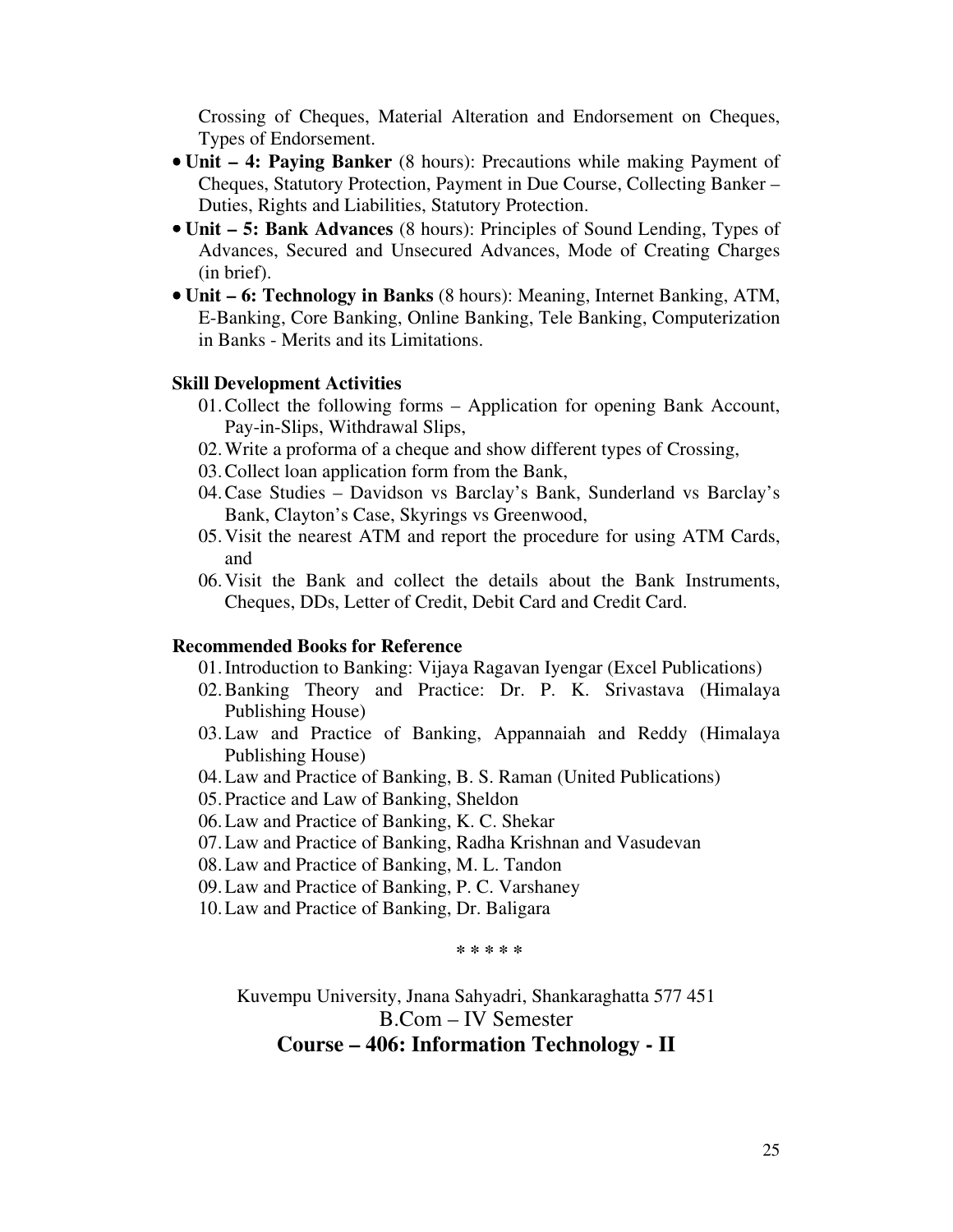- **Course Objectives:** To enable the students to learn the fundamentals of MIS and database concepts for practical applications in Business and also the Accounting Package.
- **Pedagogy:** Combination of Class-room Lectures, Case Laws, Group Discussion, Student Presentations, Practice in the Computer Laboratory and Exercises and Field Work.
- Teaching Hours per Week: 4
- Maximum Marks: 100
- Examination Duration: 3 hours

## **\* Course Inputs** \*

- **Unit 1: Information v/s Data** (6 hours): Definition of Information, Forms of Business Data, Sources of Data, Difference between Data and Information, Data Processing v/s Information Processing, Characteristics, Usefulness of Information, Types of Information, Importance of Information in Decision Making, Information needs at different Levels of Decision Making.
- **Unit 2: Management Information System** (8 hours): Meaning and Definition of MIS, Characteristics of MIS, Objectives of MIS, Limitations of MIS; Database - Meaning, Types of Databases, Need of Relational Database, Data Normalization (Determining tables, Determining Fields, Determining Relationships), Integrity Rules (Primary/Foreign Key, One-to Many, Many-to Many, One-to-One).
- **Unit 3: Introduction to ORACLE** (10 hours): SQL Meaning, Concepts, Commands; Data Definition, Commands, Data Manipulation Commands, SQL\*plus Editing Commands, Create Table, Insert Into, Primary Key, Select, Delete From, Update, Rollback, Commit and Save Point, Order By, Additional Operators (Like, Between, In), Referential Integrity, On Delete Cascade, Join Operation: Outer Join(+), Table Alias, Column Aliases, Column Format, Clear Screen, Spool Commands.
- **Unit 4: SQL \*plus Reports** (6 hours): Alter Table, Grby Clause, Having Clause, Sub Queries, Views and Sequences, Introduction to PL/SQL (Simple Programs).
- **Unit 5: Tally (9.0)** (16 hours): Features, Advantages, Menus in Tally, Create a Company, Ledger Creation with VAT Class and Group Assignment, Group Creation, Creating Inventory of Products, Activate Company Features (F11), Configuration of Tally (F12).
- **Unit 6: Vouchers** (16 hours): Voucher Types, Exercises in making Voucher Entries, Display and Printing of Final Accounts – Balance Sheet, Profit and Loss Account; Trial Balance, Stock Summary, Computation of VAT, TDS.

#### **Skill Development Activities**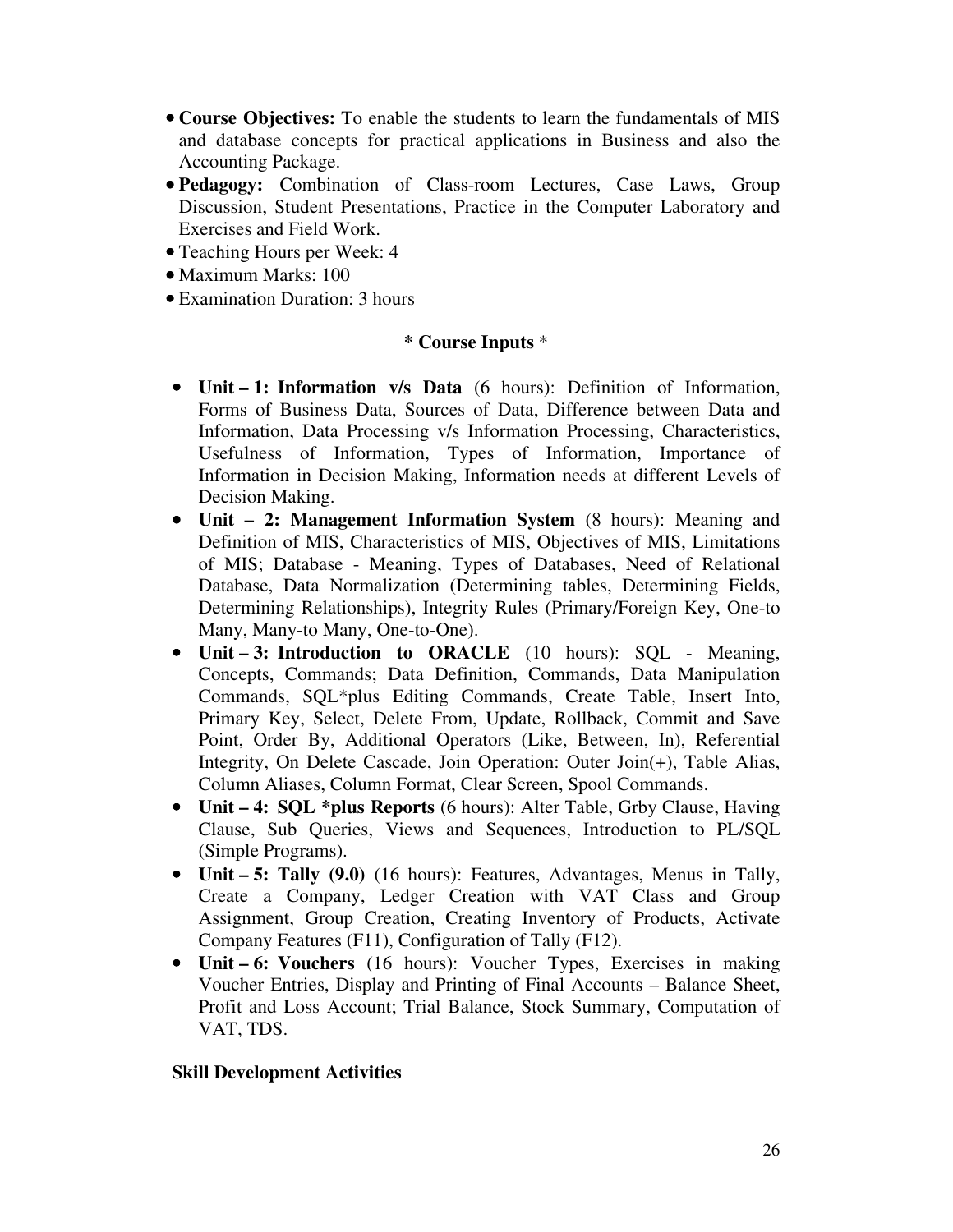- 01.Create a structure of a Table named 'Employee' with the following fields: Enum, Ename, Desig, Dept, Basic,
- 02.Give the steps for creating Query using the table Employee to calculate salary elements (DA, HRS, etc),
- 03.Show the steps to be followed in creating a Company in Tally,
- 04.Show the steps for creating Inventory of products assigning Groups, Category and Item Names with different VAT rates,
- 05.Give any five Query Commands on the database 'Employee',
- 06.State any five SQL\*plus Editing Commands on the database 'Employee',
- 07.Simple programs for calculating simple interest, compound interest, etc using Oracle,
- 08.Illustrate the steps required in creating a Company, creating ledgers and group assignments,
- 09.Illustrate the voucher entries required for various types of business transactions, and
- 10.State the steps for creating Inventory Format with VAT rates along with examples.

#### **Recommended Books for Reference**

- 01.S. Sudalaimuthu and Anthony Raj., Computer Application in Business (Himalaya Publishing House)
- 02.Sanjay Saxena., A First Course in Computers (Vikas Publishing House)
- 03.Ivan Bayross., Oracle-7 (BPB Publications)

**\* \* \* \* \*** 

# Kuvempu University, Jnana Sahyadri, Shankaraghatta 577 451 B.Com – V Semester **Course – 501: Financial Management**

- **Course Objectives:** To acquaint the students with the fundamental aspects of mobilizing and utilizing financial resources in the business.
- **Pedagogy:** Combination of Class-room Lectures, Case Laws, Group Discussion, Student Presentations, and Field Work.
- Teaching Hours per Week: 4
- Maximum Marks: 100
- Examination Duration: 3 hours

#### **\* Course Inputs** \*

• **Unit – 1: Introduction** (10 hours): Meaning of Financial Management, Scope and Functions of Financial Management, Objectives of Financial Management – Profit Maximization, Wealth Maximization; Time Value of Money - Concepts and Calculation, Concepts of Risk and Returns.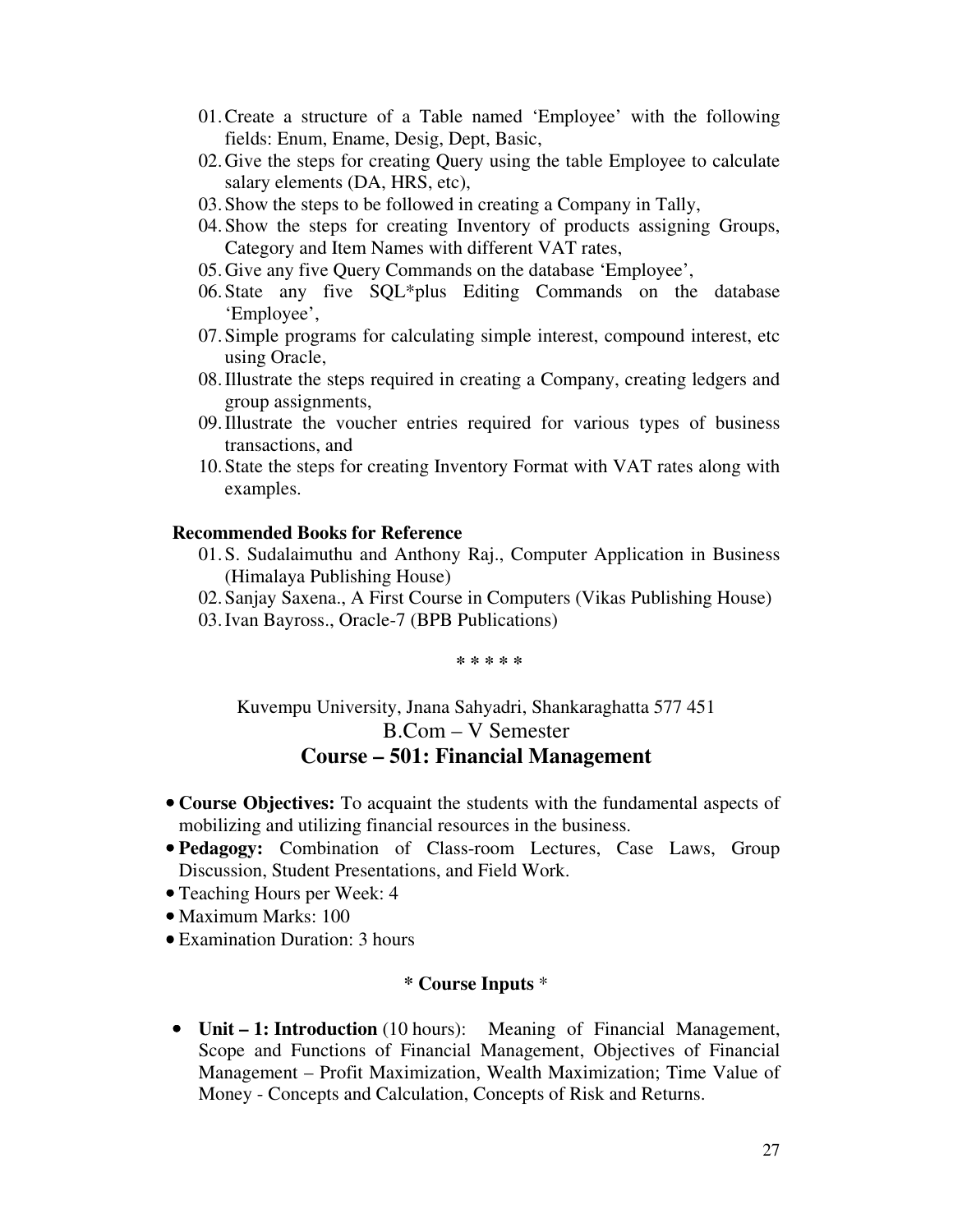- **Unit 2: Basic Financial Concepts** (9 hours): Return on Investment (RoI), Expected Rate of Return (Profitability), Cost of Capital – Cost of Debt, Cost of Equity, Weighted Average Cost of Capital (WACC) and Problems on Cost of Capital.
- **Unit 3: Financing Decisions** (15 hours): Sources of Financing, Capital Structure, Factors Determining Capital Structure, Liquidity and Capital Structure, and Profitability and Capital Structure, Calculation of Earnings per Share; Concepts of Leverages – Operating Leverage, Financial Leverage, and Combined Leverage; and Problems on Leverages.
- **Unit 4: Investment Decisions** (15 hours): Capital Budgeting –Importance, Nature, Investment Evaluation Criteria – Pay Back Period Method, Accounting Rate of Return Method, Net Present Value Method, Profitability Index Method and Internal Rate of Return Method, Problems on Capital Budgeting Techniques, and Capital Rationing.
- **Unit 5: Working Capital Management** (5 hours): Working Capital Meaning, Concept of Working Capital, Types of Working Capital, Factors affecting Working Capital, Adequacy of Working Capital, Management of Working Capital, Working Capital Cycle, Problems on estimation of Working Capital requirement.
- **Unit 6: Dividend Decisions** (10 hours): Introduction, Walter's Model, Gordon's Model, and MM Theory (only theory), Factors influencing Dividend Decisions, Stability of Dividend, and Forms of Dividends.

# **Skill Development Activities**

- 01.List out any ten sources from where a firm can mobilize the Longterm Finance and Short-term Finance,
- 02.Collect the Financial Statements of a company and analyse its Capital Structure,
- 03.Identify the problems in computing the Cost of Capital,
- 04.Dividend Policy followed by the Company whose Financial Statements are collected by you,
- 05.Prepare a Capital Budgets for new company,
- 06.Calculate Financial Leverage and Operating Leverage from the Financial Statements of the company,
- 07.Identify the decision area in which a Finance Manager has a role to play, and
- 08.Visit any firm and estimate its working capital requirements.

# **Recommended Books for Reference**

- 01.Financial Management, Khan and Jain (Tata McGrawhill)
- 02.Financial Management, I. M. Pandey (Vikas Publications)
- 03.Financial Management and Corporate Planning and Policy, S. N Maheshwari (Sultan Chand and Company)
- 04.Financial Management and Policy, R. M. Srivastava (Himalaya Publishing House)
- 05.Financial Management, Ravi M Kishore (Taxman Publications)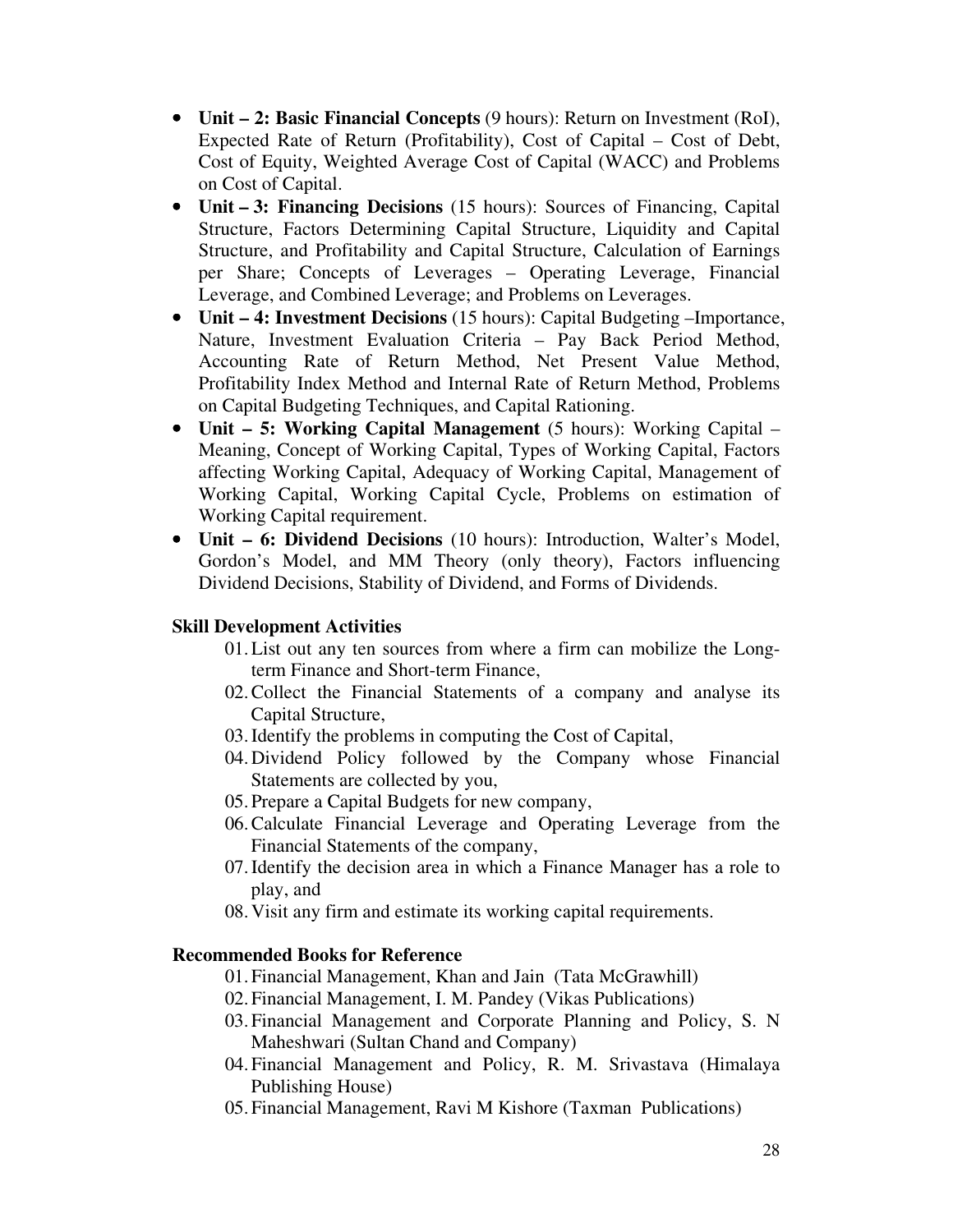- 06.Financial Management, V. K. Bhatta (Anmol Publications)
- 07.Financial Management, B. V. Raghunandan (Sushrutha Publications)
- 08.Financial Management, Prasanna Chandra (Sultan Chand and Company)
- 09.Financial Management, Reddy and Appannaiah (Himalaya publishing House)
- 10.Financial Management, Dr. Alice Mani (Swapna Book House)
- 11.Financial Management, P. V. Kulakarni

**\* \* \* \* \*** 

Kuvempu University, Jnana Sahyadri, Shankaraghatta 577 451 B.Com – V Semester

# **Course – 502: Law and Practice of Income Tax - I**

- **Course Objectives:** To familiarize the students with the Legal Provisions and Procedural aspects of Income Tax.
- **Pedagogy:** Combination of Class-room Lectures, Case Laws, Group Discussion, Student Presentations, and Field Work.
- Teaching Hours per Week: 4
- Maximum Marks: 100
- Examination Duration: 3 hours

#### **\* Course Inputs** \*

- **Unit 1: Introduction to Taxation** (3 hours): Meaning of Tax, Objectives, Types of Taxes - Direct and Indirect Taxes (Merits and Limitations only).
- • **Unit 2: Basic Concepts** (5 hours): Assessee, Person, Income, Casual Income, Assessment Year, Previous Year, Agricultural Income, Gross Total Income, Total Income, Exempted Incomes under Section 10.
- **Unit 3: Residential Status** (10 hours): Determination of Residential Status of an Individual and Incidence of Tax on the basis of Residential Status of Individual; Computation of Total Income of an Individual on the basis of Residential Status.
- **Unit 4: Computation of Income under the head** Salary (35 hours): Meaning of Salary, Features; Allowances - Perquisites and their Valuation, Provident Funds and their Income Tax Provisions, Retirement Benefits – Gratuity, Earned Leave and Commutation of Pension.
- **Unit 5: Deductions** (8 hours): Under Sections 80C to 80U, Problems on Sections 80C, 80CCC, 80CCD, 80D, 80DD, 80E, 80G and 80U, Computation of Total Income based on Salary Income only.
- **Unit 6: Income Tax Authorities** (3 hours) and their Powers.

#### **Skill Development Activities**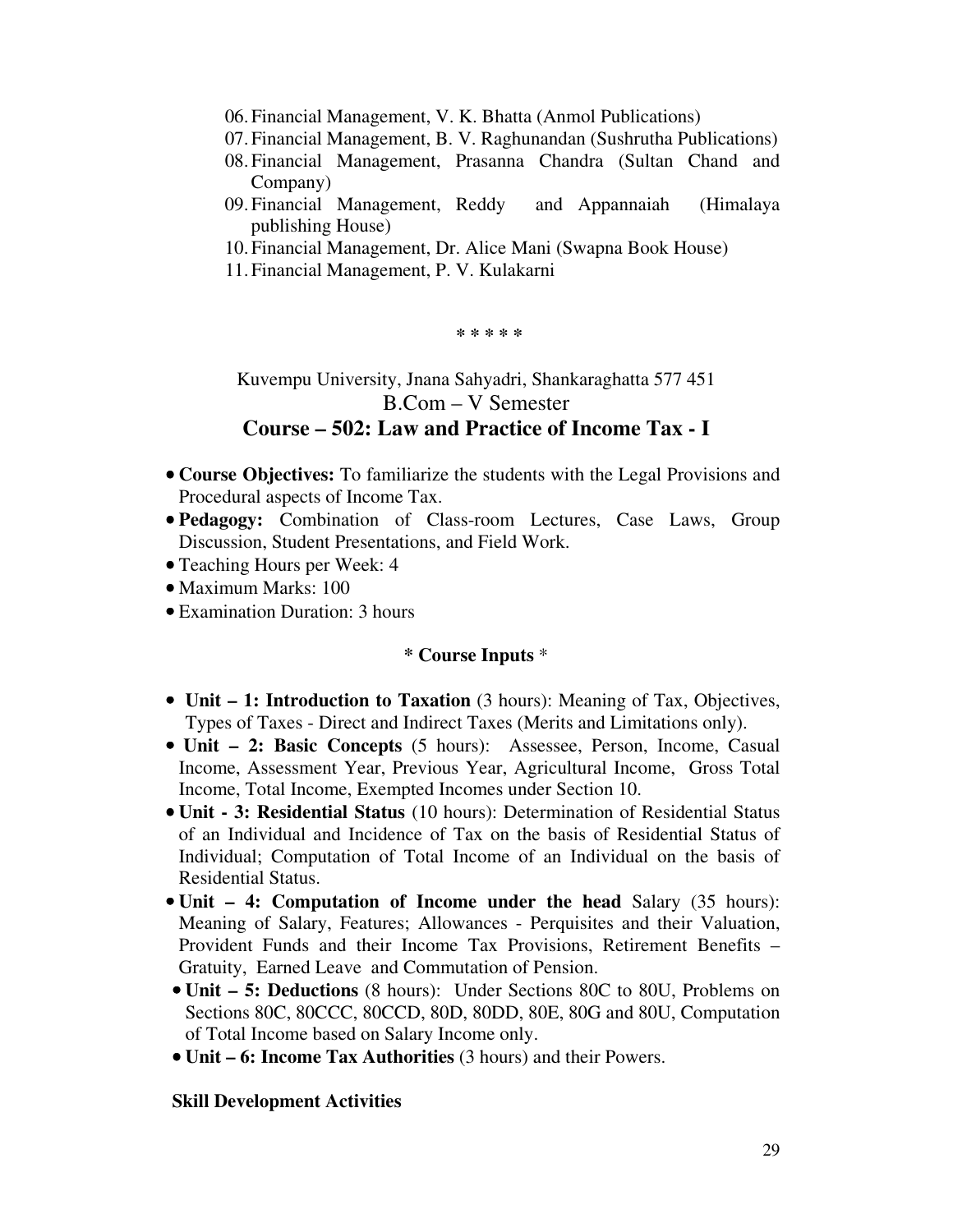- 01.Meaning of Salary for different purposes,
- 02.Collect and write report on Salary Slip from an employee of any organization,
- 03. Filling of Form ITR -1, and ITR-2,
- 04. Filling of Challan Numbers 280 and 281, and
- 05. Draw a structure of Income Tax Authorities.

#### **Recommended Books for Reference**

- 01.Income Tax Law and Practice, Dr. H. C. Mehrotra and Goyal (Sahitya Bhavan)
- 02.Income Tax Law and Practice, Dr. Bhaghavathi Prasad, (Vishwa Prakashana)
- 03.Direct Taxes, B. B. Lal
- 04.Direct Taxes, Dr. Vinod K Singharia (Taxman Publication)
- 05.Income Tax Law and Practice, Gaur and Narang (Kalyani Publications)
- 06.Business Taxation I, K. Sadhashiva Rao (Shushruthi Book)
- 07.Income Tax, Dinkar Pagare (Sultan Chand and Company)
- 08.Income Tax Laws: T. N. Manoharan
- 09.Income Tax Law and CST, Ravi Gupta and Girish Ahnja
- 10.Income Tax: Dr. M. B. Kadalkol

**\* \* \* \* \*** 

Kuvempu University, Jnana Sahyadri, Shankaraghatta 577 451 B.Com – V Semester

# **Course – 503: Business Statistics - I**

- **Course Objectives:** To familiarize the students with the fundamental tools of Business Statistics.
- **Pedagogy:** Combination of Class-room Lectures, Case Laws, Group Discussion, Student Presentations, and Field Work.
- Teaching Hours per Week: 4
- Maximum Marks: 100
- Examination Duration: 3 hours

- **Unit 1: Introduction to Statistics** (6 hours): Meaning, Definitions, Functions, Scope and Limitations of Statistics, Distrust of Statistics.
- **Unit 2: Collection of Data** (12 hours): Primary Data and Secondary Data – Meaning and Methods of Collection, Classification – Meaning and Types; Tabulation – Meaning, Rules for Construction, Parts of a Statistical Table, Problems on Tabulation.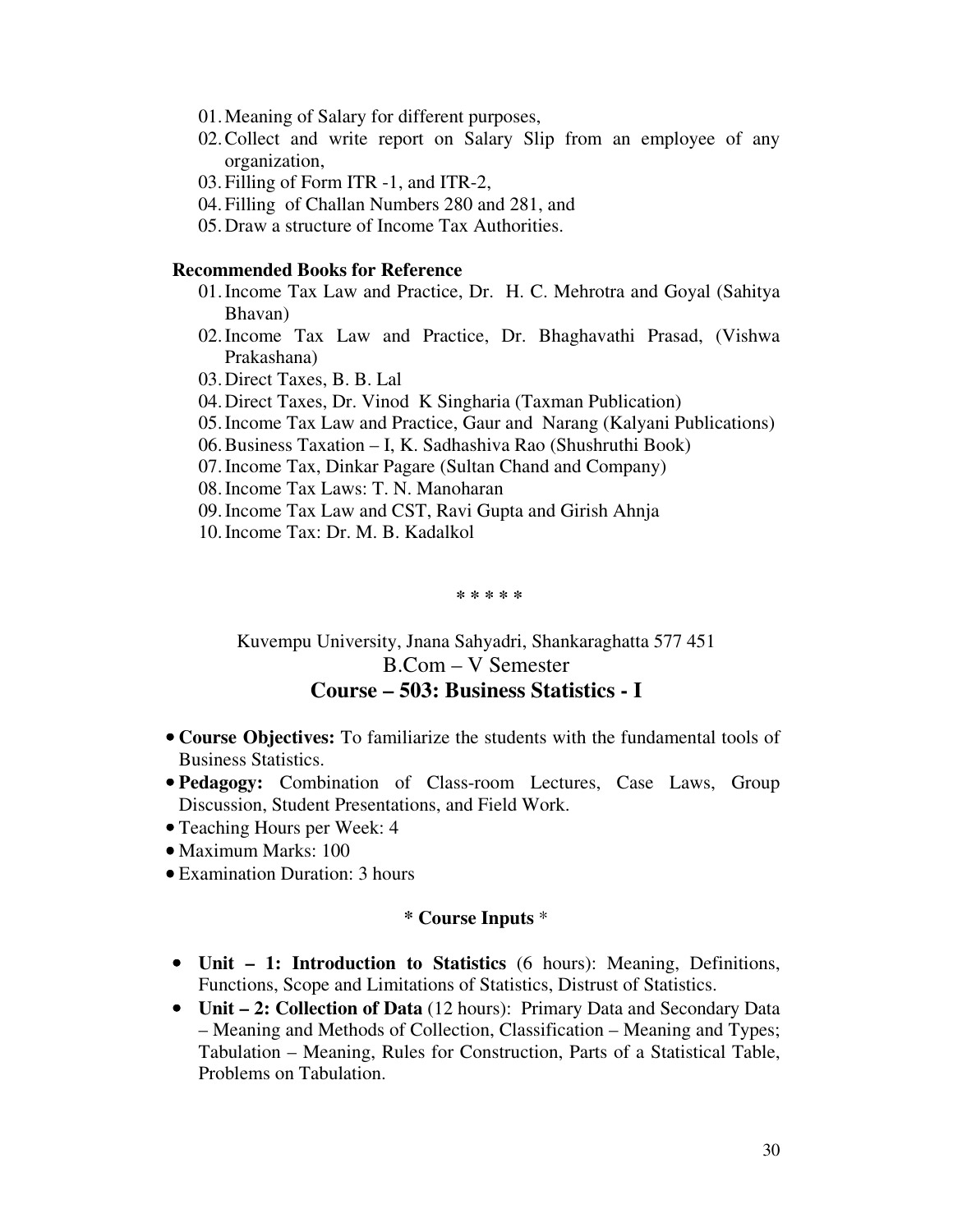- **Unit 3: Diagrammatic and Graphic representation of Statistical Data** (12 hours): Meaning, Types of Diagrams - Simple, Multiple, Subdivided, Percentage, Histogram, Ogive Curves, Location of Mode through Histogram, Location of Median and Quartiles through Ogive Curves.
- **Unit 4: Measures of Central Tendency** (14 hours): Meaning, Requisites of an ideal Averages and Types - Simple Arithmetic Mean, Median, Mode, Geometric Mean (Individual Series only), Harmonic Mean (Individual Series only).
- **Unit 5: Measures of Dispersion** (12 hours): Meaning Absolute and Relative, Measures of Dispersion, Types – Range, Quartile Deviation, Standard Deviation, Co-efficient of each method.
- **Unit 6: Skewness** (8 hours): Meaning, Types of Skewness, Tests of Skewness, Absolute and Relative measures of Skewness, Methods - Karl Pearson's Co-efficient of Skewness and Bowleys Co-efficient of Skewness.

### **Skill Development Activities**

- 01.Preparation of a Questionnaire,
- 02.Collecting Secondary Data,
- 03.Preparation of Statistical Tables,
- 04.Preparation of Percentage Bar Diagram, and
- 05.Finding of consistency of two batsmen on the basis of runs scored in ten test matches.

## **Recommended Books for Reference**

- 01.Statistics for Management, Levin, R and Rubin, D. S (PHI)
- 02.Business Statistics, S. C. Gupta and Indra Gupta (Himalaya Publishing House)
- 03.Business Statistics, S. P. Gupta (S Chand and Sons)
- 04.Business Statistics, Chikudi and Satyaprasad (Himalaya Publishing House)
- 05.Statistics, Pillai and Bhagavathi

**\* \* \* \* \*** 

Kuvempu University, Jnana Sahyadri, Shankaraghatta 577 451 B.Com – V Semester

# **Course – 504: Cost Accounting – I (Elements of Costs)**

- **Course Objectives:** To enable the students to understand and appreciate the fundamentals of Cost Accounting, and elements of Costs and Reconciliation of Income Statements.
- **Pedagogy:** Combination of Class-room Lectures, Case Laws, Group Discussion, Student Presentations, and Field Work.
- Teaching Hours per Week: 4
- Maximum Marks: 100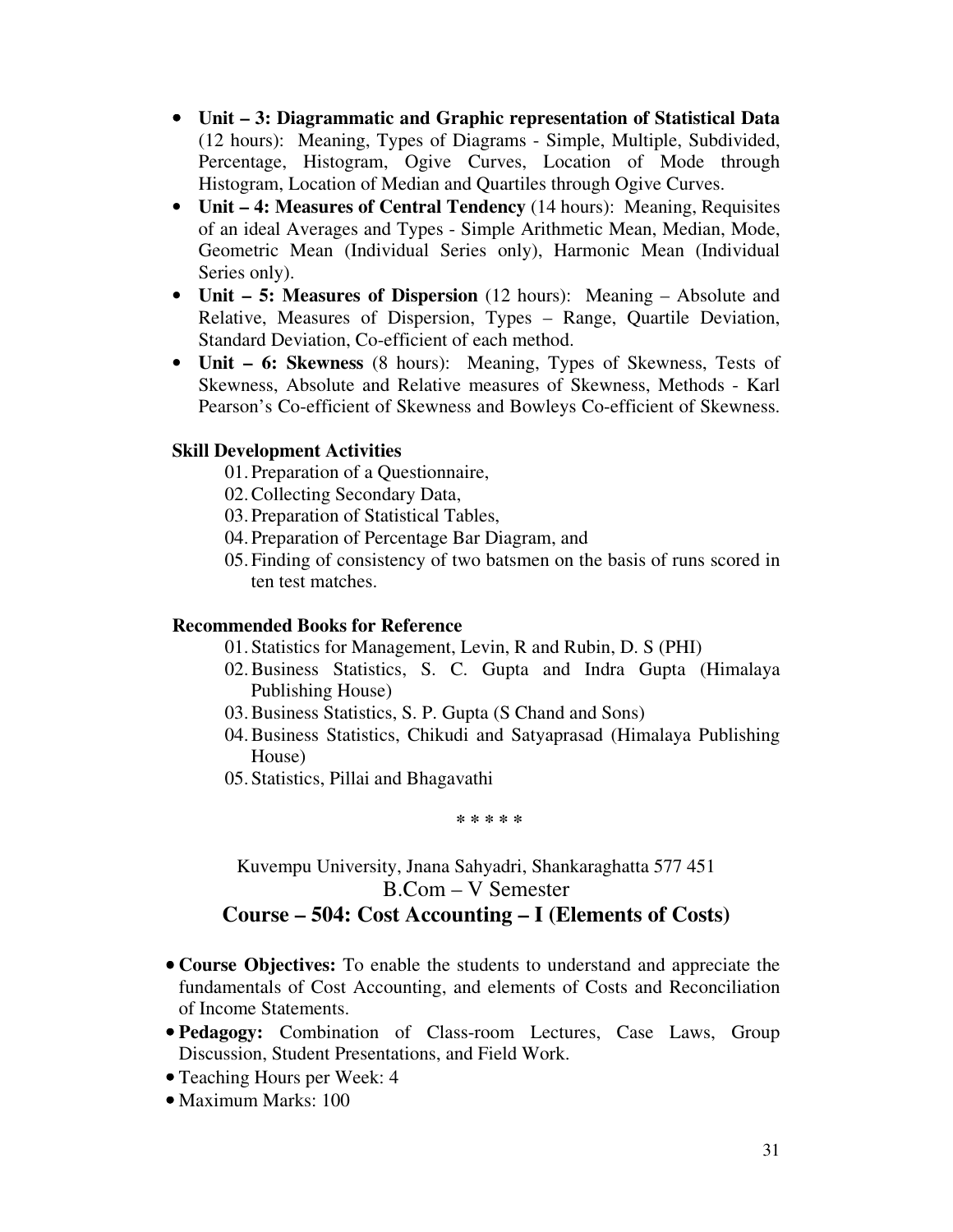• Examination Duration: 3 hours

# **\* Course Inputs** \*

- **Unit 1: Introduction to Cost Accounting** (6 hours): Meaning and Definition of Cost, Costing, Cost Accounting and Cost Accountancy, Limitations of Financial Accounting, Differences between Financial Accounting and Cost Accounting. Objectives and Scope of Cost Accounting. Advantages and Limitations of Cost Accounting. Methods and Techniques of Costing.
- **Unit 2: Elements of Cost and other Basics** (5 hours): Cost Unit, Cost Centre, Classification of Costs, Problems on Cost Sheet, Tenders, Quotations and Estimations.
- **Unit 3: Material Cost** (15 hours): Material Cost Meaning, Objectives and Essentials, Purchase of Materials - Centralization and Decentralized Purchasing, Purchase Procedures; Stores Control - Meaning and Techniques, Fixation of Stock Levels, EoQ, ABC Analysis, VED Analysis, Perpetual Inventory System, Bin Card, Stores Ledger; Pricing of Material Issues, FIFO, LIFO, Simple Average and Weighted Average Method, Problems thereon.
- **Unit 4: Labour Cost** (15 hours): Labour Cost Control, Time Keeping and Time Booking, Treatment of Idle Time and Over Time, Labour Turn Over, Preparation of Wage Sheet; Methods of Wage Payment - Time Rate, Piece Rate and Incentives Plans - Halsey Plan, Rowan Plan, Emerson's Efficiency Plan, Problems thereon.
- **Unit 5: Overhead Expenses** (15 hours): Meaning, Classification of Overheads, Allocation and Apportionment of Overheads, Re-Apportionment of Overheads - Direct Distribution, Step Ladder Method; Absorption of Overheads - Percentage on Direct Material Cost, Direct Labour Cost, Direct Labour Hour Rate and Machine Hour Rate, Problems on Allocation, Apportionment, Re-apportionment and absorption of Overhead Expenses including Machine Hour Rate.
- **Unit 6: Reconciliation of Cost and Financial Accounts** (8 hours): Reasons, Reconciliation Methods, Problems on Reconciliation including Preparation of Cost Sheet and Profit And Loss Account.

# **Skill Development Activities**

- 01.Naming the appropriate Method of Costing with justification for each of the following Industries - Paper mill, Printing, Sugar Factory, Lathe Workshop, Rice Mill, Hospital, Oil Refinery, Pickles Manufacturing, K. S. R. T. C, Hotel,
- 02.Naming the appropriate Cost Unit with justification for the following Industries – KPC, KPTCL, Hotel, Water Supply, Brick Making, Rice Mill, Bakery, Sugar Factory, Railways - Passengers and goods Transport,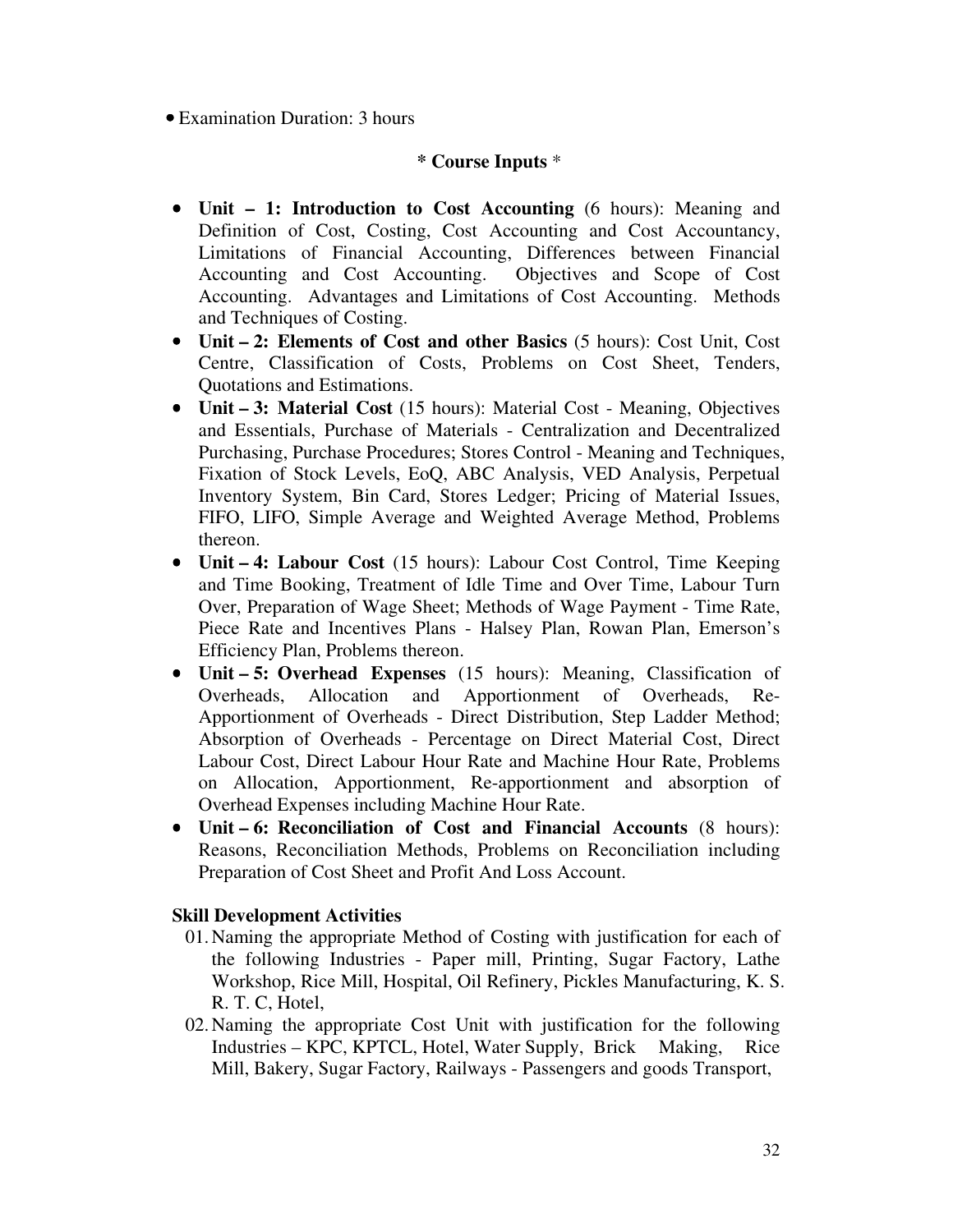- 03.Listing of Manufacturing Units/Service Organizations in your town along with (a) Products manufactured by them/services rendered by them, and (b) Suitable Method of Costing and Cost Unit applicable to them,
- 04.Visit a Factory/Industrial Undertaking and write a Report on any two of the following :
	- 4.1. Purchase Policy/Procedure
	- 4.2. Material Issue Procedure
	- 4.3. Labour/Employee Time Record Method
	- 4.4. Wage Payment Procedure

05.Calculate Total Cost in the following cases:

- 5.1. To make 100 pounds of bread
- 5.2. To make a standard size dining table set of rose wood/teak wood.
- 5.3. To lay down a foundation in  $20 \times 30$  site measure for construction of a house.
- 06.Write the specimen format and a note on the following Bin Card, Stores Ledger, Material Requisition, Pay Roll, Time Card, Labour Cost Sheet, Idle Time Card, Purchase Requisition,
- 07.Visit a Factory/Industrial Unit and write a report covering Costing Department, Production Department, Personnel Department, Selling Department.

#### **Recommended Books for Reference**

- 01.Cost Accounting (Elements of Cost and Methods of Costing), J. Madegowda (Himalaya Publishing House)
- 02.Cost Accounting, S. P. Jain and K. L. Narang
- 03.Cost Accounting, Nigam and Sharma
- 04.Advanced Cost Accounting, J. Madegowda (Himalaya Publishing House)
- 05.Cost Accounting, Pattanashetty and Palekar
- 06.Cost Accounting, N. K. Prasad
- 07.Cost Accounting, S. P. Iyengar
- 08.Cost Accounting, M. N. Arora
- 09.Cost Accounting, Dyckman Bierman and Murse
- 10.Cost Accounting, Jawahar
- 11.Cost Accounting, B. S. Raman

**\* \* \* \* \*** 

Kuvempu University, Jnana Sahyadri, Shankaraghatta 577 451 B.Com – V Semester

# **Course – 505: Advanced Accounting and Auditing**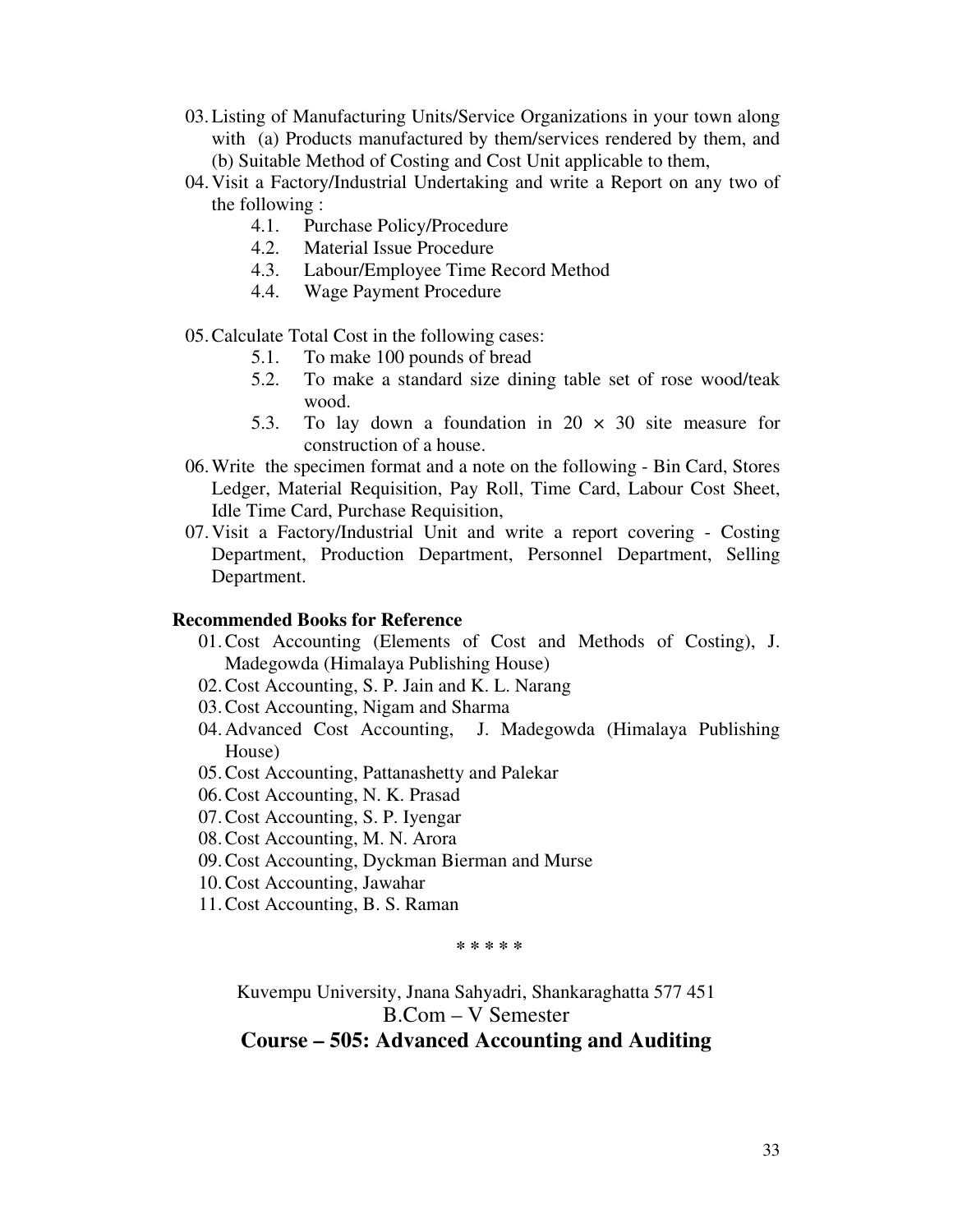- **Course Objectives:** To enable the student to understand the advanced accounting aspects and the different dimensions of auditing of corporate accounts.
- **Pedagogy:** Combination of Class-room Lectures, Case Laws, Group Discussion, Student Presentations, and Field Work.
- Teaching Hours per Week: 4
- Maximum Marks: 100
- Examination Duration: 3 hours

#### **\* Course Inputs** \*

- **Unit 1: Amalgamation, etc** (16 hours): Amalgamation, Absorption, Re construction of Joint Stock Companies (both Internal and External of Reconstruction).
- **Unit 2: Investment Accounting** (10 hours): Meaning, Definition, Features of Investment Accounting, and Preparation of Investment Accounts.
- **Unit 3: Auditing** (10 hours): Meaning, Definition and Objectives of Auditing, Advantages and Limitations of Auditing; Classification of Audit – Statutory, Government, Internal and Continuous, Annual Audit; Audit Programme.
- **Unit 4: Internal Check** (8 hours): Meaning, Definition, Objectives and Merits, Internal Check regarding Cash Books, Purchases and Wages.
- **Unit 5: Vouching and Verification** (12 hours): Meaning, Definition, Objectives of Vouching, Vouching of Cash Transaction, Credit Purchase and Sales; Verification and Valuation of Assets, Meaning of Verification, and Valuation of Stock in Trade, Plant and Machinery.
- **Unit 6: Company Audit** (8 hours): Appointment, Qualification and Removal of Company Auditor, Powers, Duties and Liabilities - Civil and Criminal Liability along with Types of Audit Report - Clean and Qualified.

#### **Skill Development Activities**

- 01. Give Exercises to the students to find out Purchase Consideration and ask to them to develop model entries,
- 02. Ask the students to show the Investment Accounts as it would appear in his books,
- 03. Collect the information about classification of audit conducted in different organizations,
- 04. Formulating An Internal Check System for Cash Sales,
- 05. Verification of an Ascended Fixed Assets and Valuation, and
- 06. Preparation of a Qualified and Clean Audit report of a Company.

### **Recommended Books for Reference**

- 01. Auditing, T. R. Sharma
- 02. Auditing, Kamal Gupta
- 03. Practical Auditing, B. N. Tandon
- 04. Corporate Auditing, R.L. Gupta and M. Radha Swamy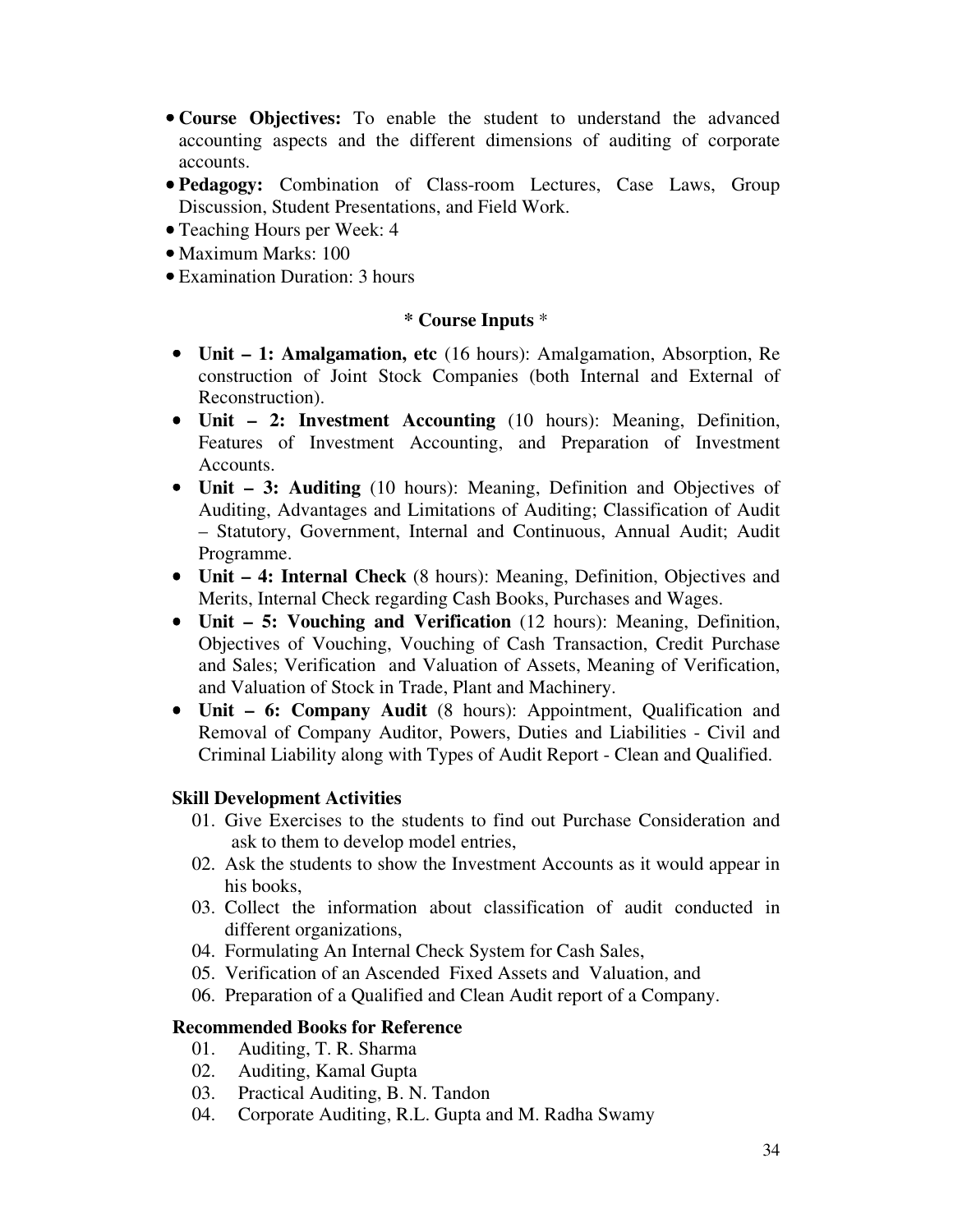- 05. Advanced Auditing, Jain and Narang
- 06. Auditing, P. C. Tulsian

**\* \* \* \* \*** 

Kuvempu University, Jnana Sahyadri, Shankaraghatta 577 451 B.Com – V Semester **Course – 506: Financial Markets and Services** 

- **Course Objectives:** This Course aims at enabling the Students to acquire the requisite knowledge about the working of Financial Markets and Services in India.
- **Pedagogy:** Combination of Class-room Lectures, Case Laws, Group Discussion, Student Presentations, and Field Work.
- Teaching Hours per Week: 4
- Maximum Marks: 100
- Examination Duration: 3 hours

### **\* Course Inputs** \*

- **Unit 1: An Overview of Financial Markets and Services in India** (14 hours): Classification of Indian Financial Market, Weaknesses and Measures undertaken to strengthen the Financial Markets of India, Financial Services, Features and Classification, Scope, Fund and Non-fund based Activities, Modern Activities, Final Instruments, New Financial Products.
- **Unit 2: Money Market** (14 hours): Composition and Structure of Indian Money Market, Acceptance, Discount, Call Money Market (in brief), Recent Developments in Indian Money Market; Capital Market – Security Market, Primary Market and Secondary Market; Functions and Role of Stock Exchanges, Listing of Securities, Procedure, National Stock Exchange(NSE).
- **Unit 3: Investor Protection:** (6 hours): Grievances in Stock Exchanges, Delays and their Removal, SEBI and its Regulations, Company Law Board.
- **Unit 4: Mutual Funds** (10 hours): Meaning, Classification of Mutual Funds, Importance and Risks, Venture Capital Features, Forms of Venture Capital in India.
- **Unit 5: Merchant Banking** (12 hours): Meaning and Definition, Services of Merchant Banks, Role and Importance, Factoring – Concept, Types and Functions of Factors.
- **Unit 6: Credit Cards** (8 hours): Meaning, Types; Credit Rating Features, Advantages, CRISIL.

### **Skill Development Activities**

01.Visit a Stock Broking Office and collect new issue application form and fill it,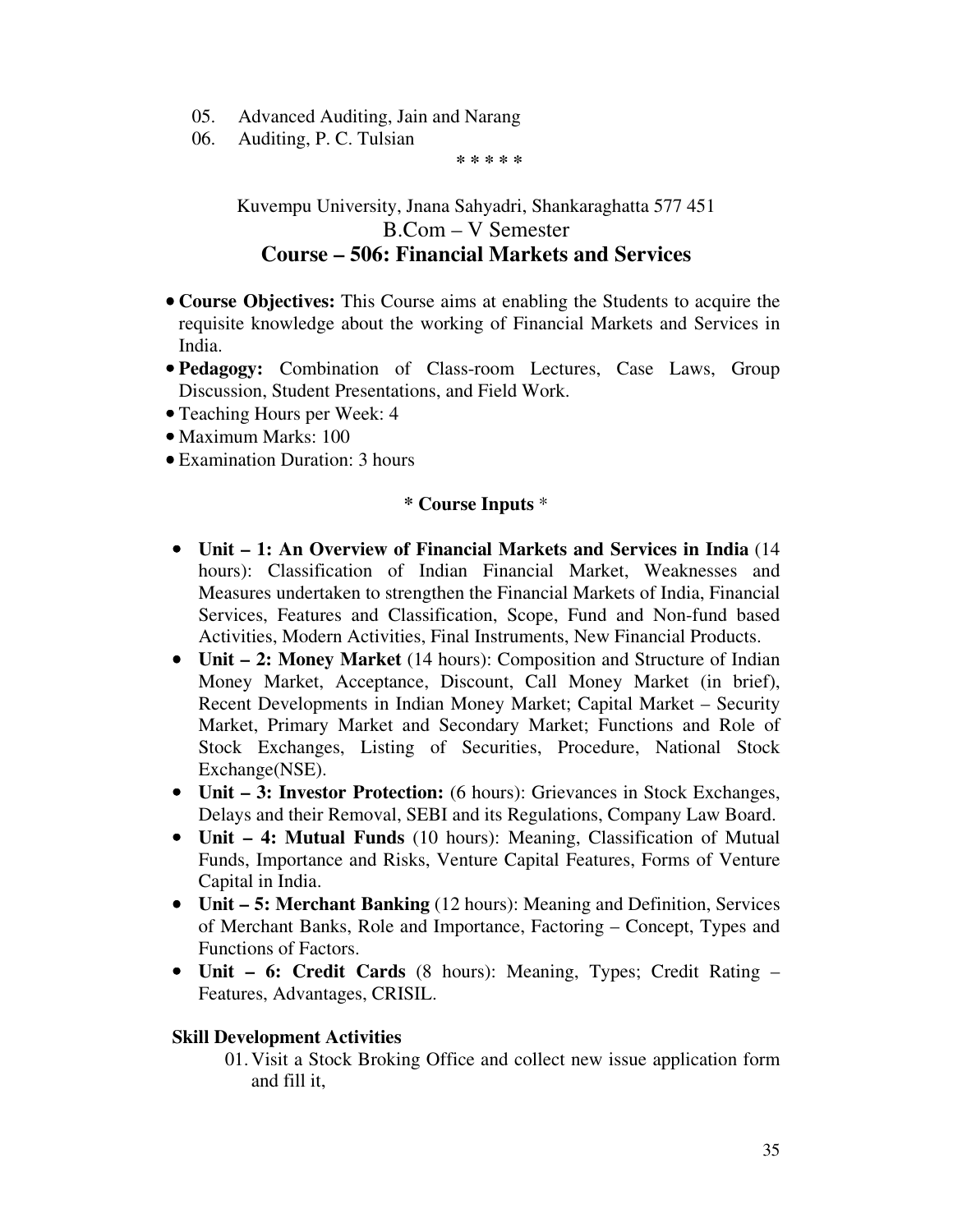- 02.Ask the students to prepare a diagram showing the working of a Stock Exchange,
- 03. Collect an advertising copy of the mutual fund scheme and paste it,
- 04.List the various types of Credit Cards issued by financial service sector, and
- 05.Prepare a list of various Mutual Fund Schemes and classify them under Open-ended and Close-ended Scheme

## **Recommended Books for Reference**

- 01.Indian Financial System, Vasanth Desai
- 02.Marketing of Financial Services, V.A. Avadhani
- 03.Financial Markets and Services, Gordan and Natarajan
- 04.Indian Financial System, Varshenoy and Mittal
- 05.Fundamentals of Banking, Bash, A.K

#### **\* \* \* \* \***

# Kuvempu University, Jnana Sahyadri, Shankaraghatta 577 451 B.Com – V Semester **Course – 508: Logical and Analytical Reasoning**

- **Course Objectives:** This Course aims at enabling the Students to acquire the requisite knowledge about various aspects of Logical and Analytical Reasoning.
- **Pedagogy:** Combination of Class-room Lectures, and exercises.
- Teaching Hours per Week: 2
- Maximum Marks: 50
- Examination Duration: 1 ½ hours

# **\* Course Inputs** \*

- **Unit 1: Logical Reasoning**: The Basics of Logic, Assumptions and Arguments, Forcefulness of Arguments, Evaluating Inferences, and Data Sufficiency.
- **Unit 2: Reasoning Based on Rules**: Syllogism and Analytical Decision Making.
- **Unit 3: Problem Solving**: Categorization, Arrangement, Comparison, Blood Relation and Profession, and Conditional Selection.
- **Unit 4: Verbal and Non-verbal Reasoning**: Alphabet Test, Analogy and Classification Series Completion, Venn Diagram and Puzzle Diagrams, Calendar, Direction Sequence Test, and Time Sequence Test.
- **Unit 5: Puzzle Figures**: Non-verbal.
- **Unit 6: Mathematical Reasoning**: Age Related Problems, Work and Time, Work and Wages, Percentage and Average, Ratio and Proportion, Speed-Distance-Time, Elementary Mensuration.

# **Suggested Books for Reference**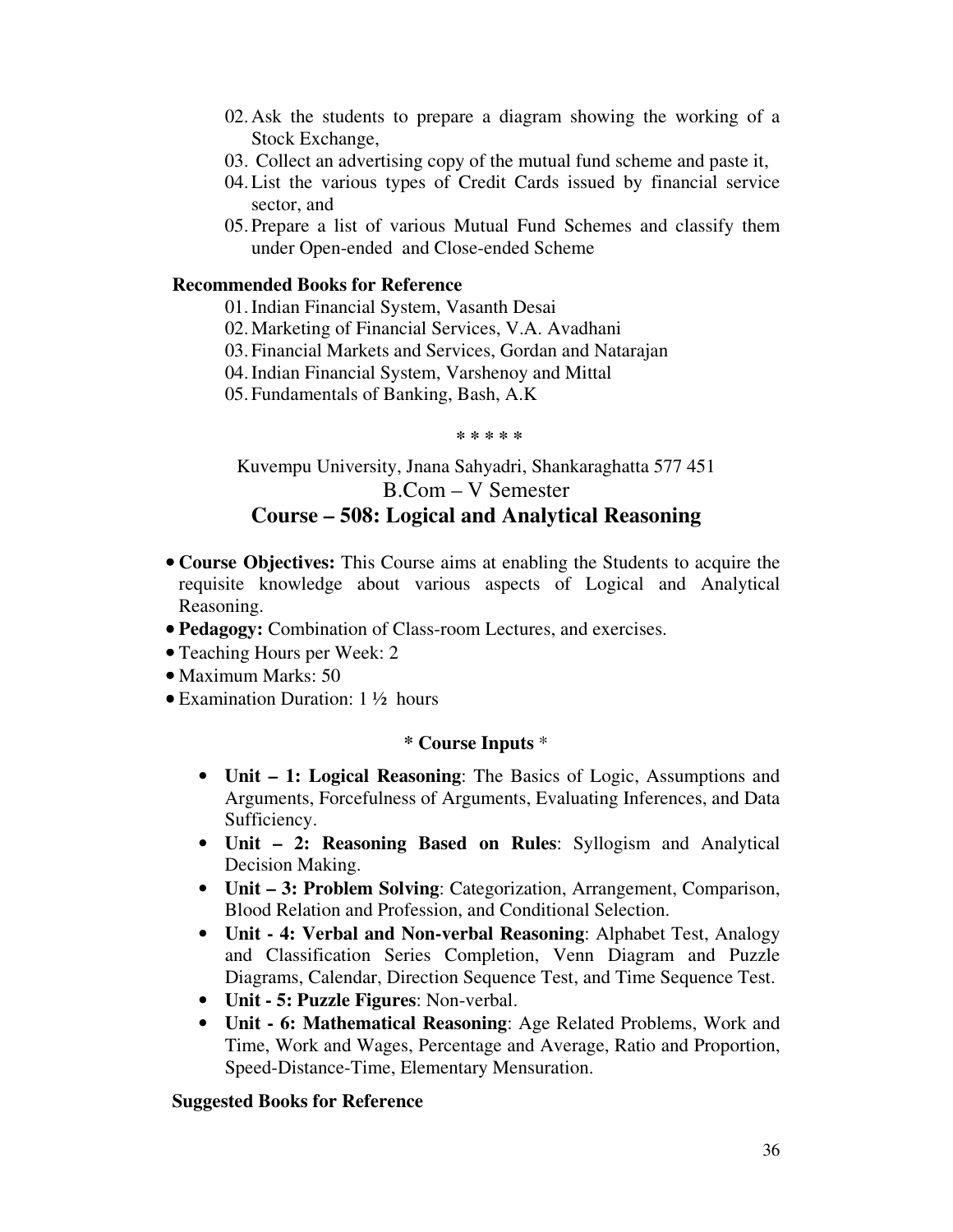01.M. N. Tyra., Speed Mathematics

02.Agarwal., Quantitative Reasoning

**\* \* \* \* \*** 

Kuvempu University, Jnana Sahyadri, Shankaraghatta 577 451

B.Com – VI Semester

# **Course – 601: Management Accounting**

- **Course Objectives:** To enable the students to grasp Theoretical and Practical aspects of Management Accounting relevant for business undertakings and managerial decisions.
- **Pedagogy:** Combination of Class-room Lectures, Cases, Group Discussion, Student Presentations, and Field Work.
- Teaching Hours per Week: 4
- Maximum Marks: 100
- Examination Duration: 3 hours

- **Unit 1: Management Accounting** (5 hours): Definition and Meaning, Objectives of Management Accounting, Scope of Management Accounting, Distinction between Cost Accounting and Management Accounting, Financial Accounting and Management Accounting, Limitations of Management Accounting.
- **Unit 2: Analysis and Interpretation of Financial Statements** (12 hours): Concept and Nature of Financial Statements, Techniques of Financial Analysis - Comparative Financial Statements, Common Size Financial Statements, and Trend Analysis; Problems thereon.
- **Unit 3: Ratio Analysis** (15 hours): Meaning and Definition, Importance and Limitations of Ratio Analysis, Classification of Ratios – (a) Profitability Ratios – Gross Profit Ratio, Net Profit Ratio, Operating Cost and Profit Ratios, Overall Profitability Ratio and Earning per Share; (b) Turnover Ratios – Inventory Turnover Ratio, Debtors' Turnover Ratio - Debt Collection Period, Creditors' Turnover Ratio – Debt Payment Period; (c) Liquidity Ratios - Current Ratio and Liquid Ratio; (d) Solvency Ratios – Debt-Equity Ratio, Proprietary Ratio, and Capital Gearing Ratio; and Problems thereon.
- **Unit 4: Funds Flow Statement** (16 hours): Meaning, Uses and Limitations, Preparation of Funds Flow Statement – Schedule of Changes in Working Capital, Calculation of Fund from Operations, Statement of Sources and Application of Funds, and Problems thereon.
- **Unit 5: Cash Flow Statement** (3 hours): Meaning, Advantages of Cash Flow Statement, Differences between Fund Flow and Cash Flow Analysis, Problems thereon.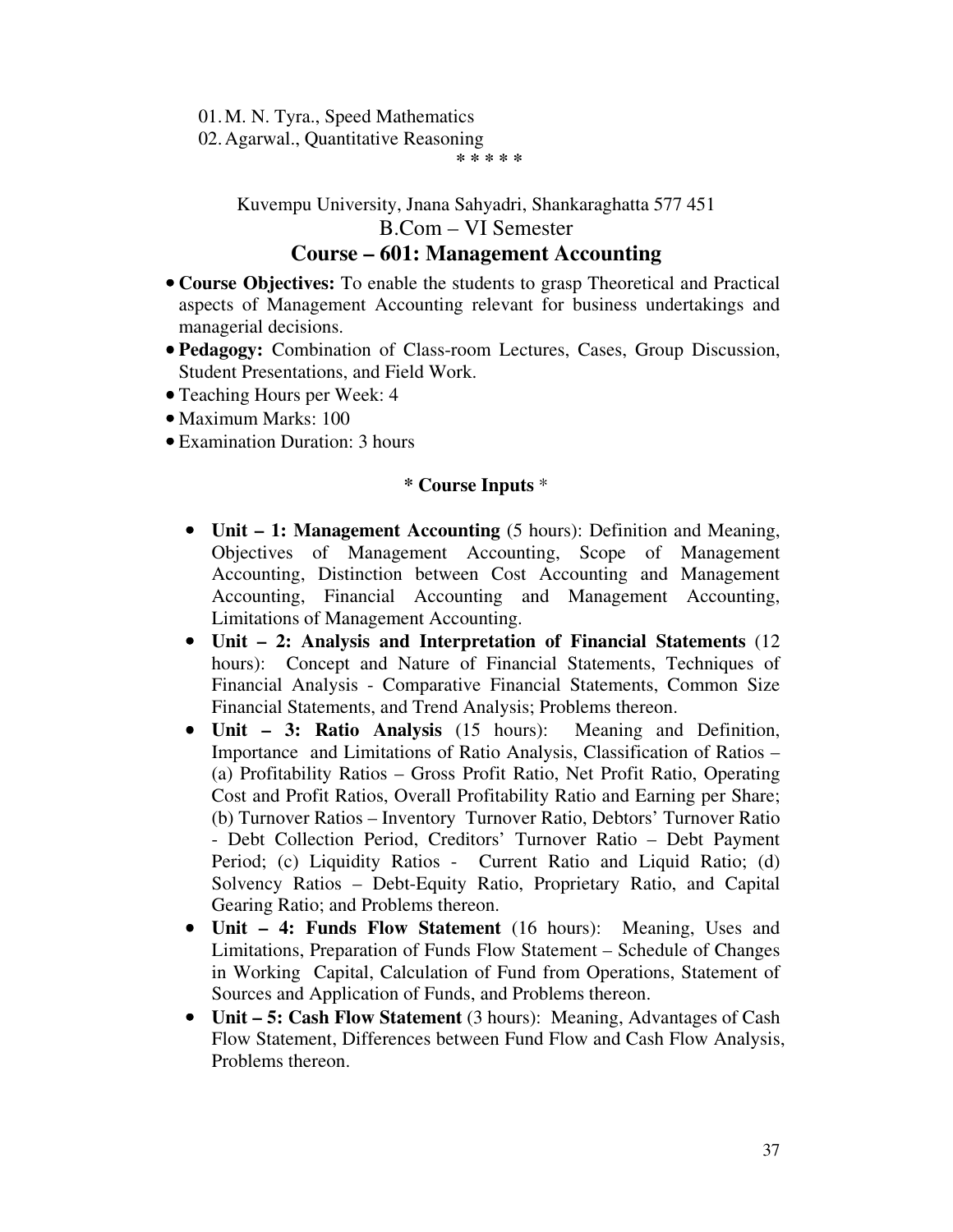• **Unit - 6: Budgetary Control** (15 hours): Meaning of Budget, Budgeting and Budgetary Control, Types of Budgets, Limitations of Budgetary Control, Problems on Sales and Flexible Budgets only.

### **Skill Development Activities**

- 01.Collection of Financial Statements of an organization for two years and
	- 1.1. Preparation of Common-Size Financial Statements, Trend Percentages and Comparative Financial Statement,
	- 1.2. Calculation of the following Ratios based on the above Financial Statements (a) Gross Profit Ratio, (b) Net Profit Ratio, (c) Return on Capital Employed Ratio, (d) Current Ratio, (e) Liquid Ratio, and (f) Debt-Equity Ratio,
- 02.Preparation of Fund Flow Statement and determination of funds from operations with imaginary figures,
- 03.Identifying Current Assets, Current Liabilities, Non-Current Assets and Non-Current Liabilities from the given information,
- 04.Preparation of Flexible Budget with imaginary figures, and
- 05.Visit an organization and collect information regarding budgets prepared by them, and prepare budgets on the basis of the given information.

### **Recommended Books for Reference**

- 01.Management Accounting, Dr. J. Madegowda (Himalaya Publishing House)
- 02.Management Accounting, Dr. S. P. Gupta, (Sahithya Bhavan)
- 03.Management Accounting, Shashi K. Gupta and R. K. Sharma (Kalyani Publications)
- 04.Management Accounting, M. Y. Khan and P. K. Jain, Tata McGraw Hill)
- 05.Management Accounting, Dr. S. N. Maheshwari.
- 06.Management Accounting, B. S. Raman, (United Publishers)
- 07.Practice in Management Accountancy, Monilal Das
- 08.Management Accounting, Howard and Brown, (ELBS Publications)
- 09.Management Accounting, Dr. S, N. Goyal and Dr. Manmohan
- 10.Management Accounting, Sharma and Gupta

**\* \* \* \* \*** 

Kuvempu University, Jnana Sahyadri, Shankaraghatta 577 451 B.Com – VI Semester

# **Course – 602: Law and Practice of Income Tax - II**

• **Course Objectives:** To enable the students to understand the practical aspects of Income Tax.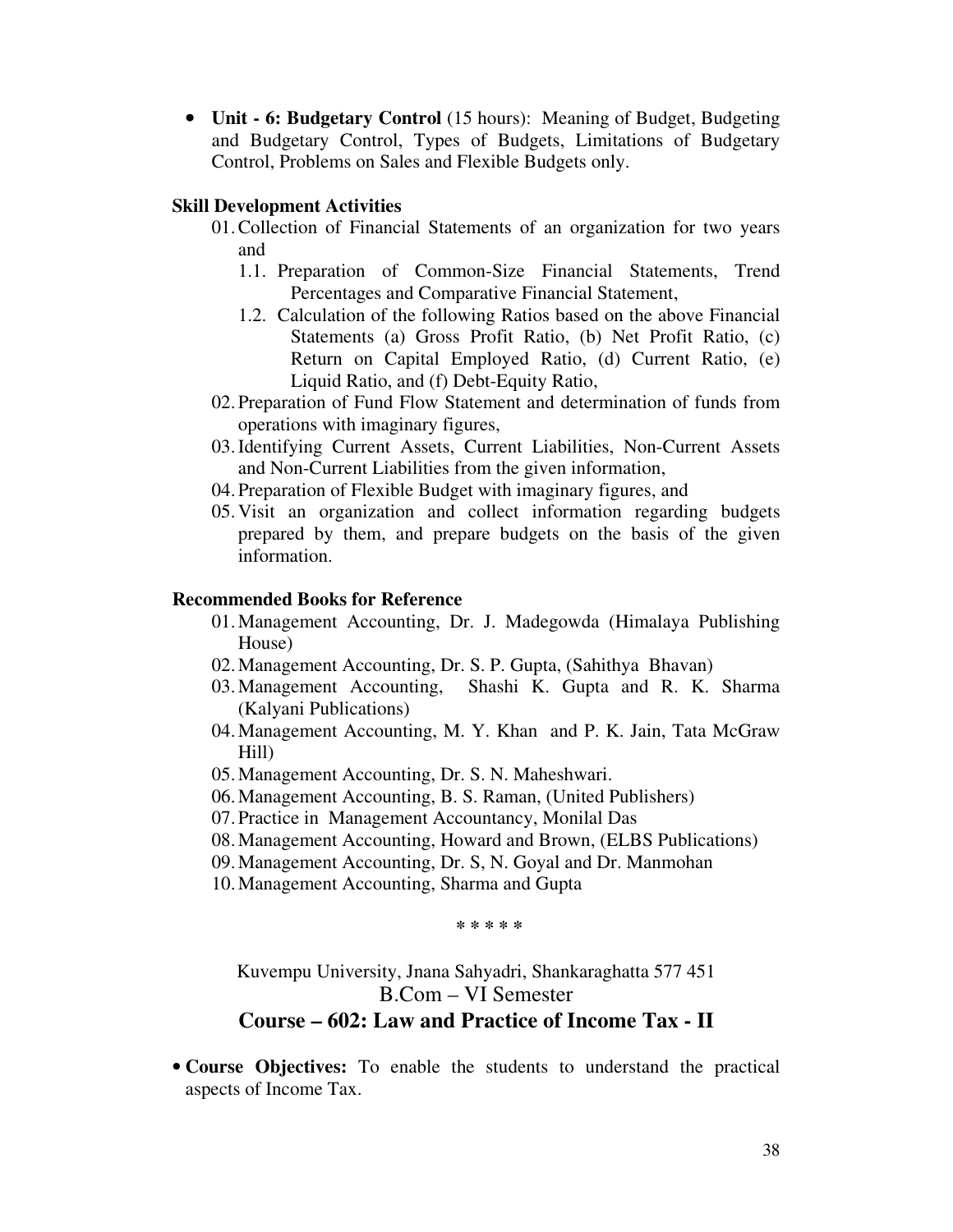- **Pedagogy:** Combination of Class-room Lectures and assignments (both group and individual)
- Teaching Hours per Week: 4
- Maximum Marks: 100
- Examination Duration: 3 hours

### **\* Course Inputs** \*

- **Unit 1**: Computation of Income from House Property (12 hours)
- **Unit 2:** Computation of Income from Business and Profession of Individuals (16 hours)
- **Unit 3:** Computation of Income from Capital Gains (Deductions under Section 54 only) (12 hours)
- **Unit 4:** Computation of Income from Other Sources, Set Off and Carry Forward of Losses (theory only) (9 hours)
- **Unit 5:** Computation of Total Income and Tax Liability of Individuals (excluding the computation of Salary Income) (10 hours)
- **Unit 6:** Filing of Returns and Assessment Procedures PAN, TAN, Efiling, and IT challans (5 hours)

#### **Skill Development Activities**

- 01.Draw a structure of computing annual value under the head "Income from House Property".
- 02.Identify the transactions not regarded as transfer for Capital Gains purposes.
- 03.List out the taxable items under the head "Income from Other Sources".
- 04.List the due date for filing income tax returns. Different kinds of forms used for filing.
- 05. Filling Form Nos. 49 and 49 A
- 06. Prepare a list of changes effected in the current Finance Act and the rate of tax applicable.

#### **Recommended Books for Reference**

- 01.Income Tax Law and Practice, H. C. Mehrotra and Goyal (Sahitya Bhavan)
- 02.Income Tax Law and Practice, Dr. Bhagavathi Prasad, (Vishwa Prakashana)
- 03. Direct Taxes, Dr. V. Singhania (Taxman Publication Pvt. Ltd)
- 04. Direct Taxes, B. B. Lal
- 05.Income Tax Law and Practice, Gaur and Narang (Kalyani Publishers)
- 06.Business Taxation , I. K. Sadhashiva Rao
- 07.Income Tax, Dinkar Pagre (Sultana Chand & Co)
- 08.Income Tax Law, T. N. Manoharan (Snow White Publications)
- 09.Income Tax Law and CST, Ravi Gupta and Girish Ahuja
- 10.Income Tax Law, Dr. M. B. Kadakol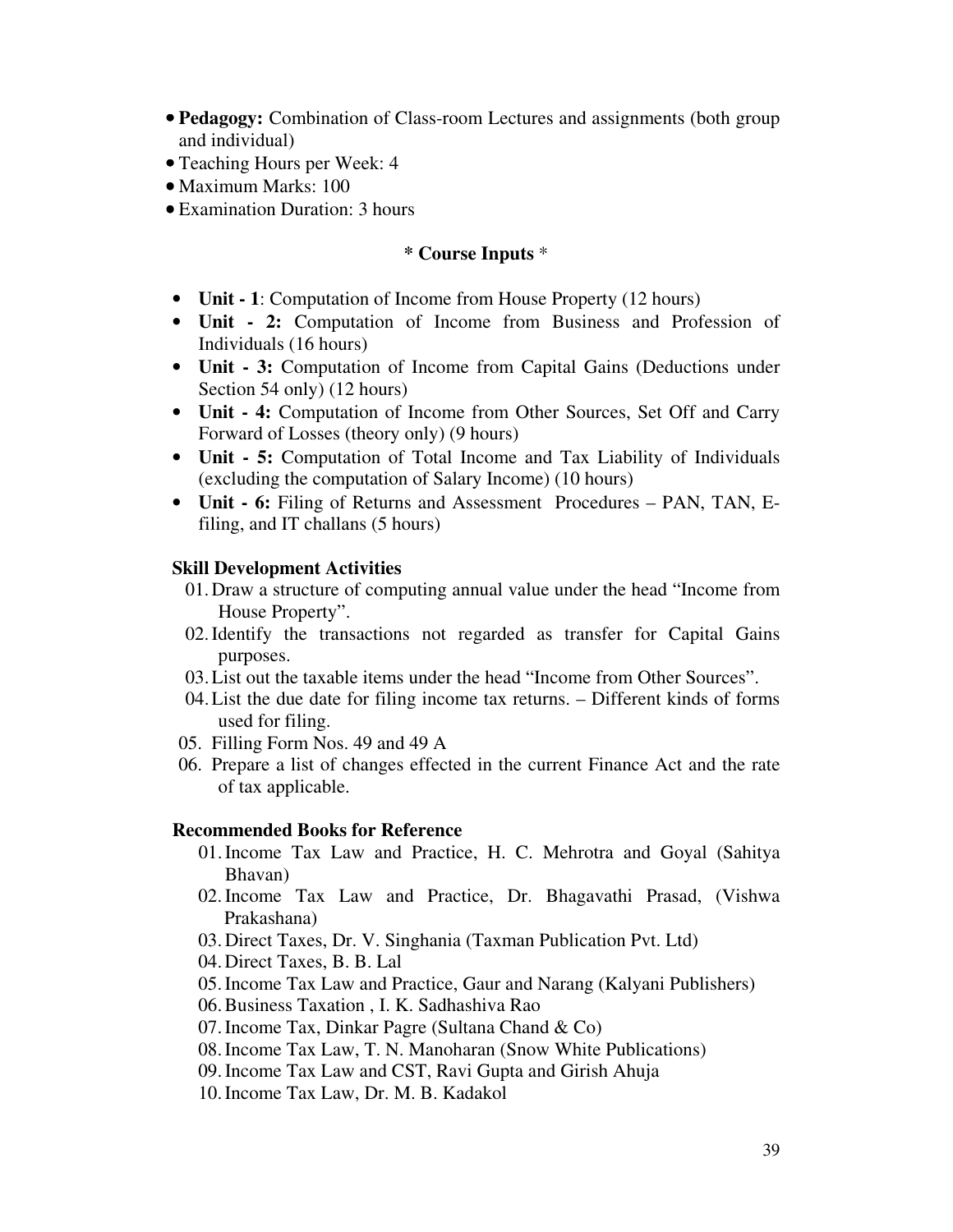#### **\* \* \* \* \***

# Kuvempu University, Jnana Sahyadri, Shankaraghatta 577 451 B.Com – VI Semester

# **Course – 603: Business Statistics - II**

- **Course Objectives:** To enable the students to grasp the practical application of statistical tools in business area.
- **Pedagogy:** Class room lectures, exercises and skill development activities.
- Teaching Hours per Week: 4
- Maximum Marks: 100
- Examination Duration: 3 hours

### **\* Course Inputs** \*

- **Unit 1: Correlation Analysis** (12 hours): Meaning and Methods of studying Correlation, Degree of Correlation, Karl Pearson's Co-efficient of Correlation, Probable Error (Simple and Bivariate Tables).
- **Unit 2: Regression Analysis** (12 hours): Meaning, Correlation vs Regression, Determination of Regression Co-efficient, Estimations through Regression Equations (Simple and Bivariate Tables).
- **Unit 3: Index Numbers** (12 hours): Meaning, Purpose, Steps and Problems in the construction of Index Numbers, Limitations, Types – Weighted, Simple Aggregate Index Number, Simple Price Relative Method, Weighted Index Numbers, Laspeyre's, Paasche's, Bowley's and Fisher's Ideal Index Numbers, Test of Adequacy – TRT and FRT Cost of Living Index Number - Aggregate Expenditure Method, and Family Budget Method.
- **Unit 4: Interpolation and Extrapolation** (8 hours): Meaning, Utility, Algebraic Methods – Binomial and Newton's Methods only.
- **Unit 5: Association of Attributes**: Meaning, Correlation vs Association of Attributes, Methods – Yule's Method only.
- **Unit 6: Statistical Quality Control** (6 hours): Meaning, Objectives, Control Charts and their Uses, Types of Control Charts – Mean Chart and Range Charts only.

### **Skill Development Activities**

- 01.Finding the Correlation between any two quantitative variables of your own choice,
- 02.Finding the unknown values by the use of Regression Equations,
- 03.Forecasting by the use of Extrapolation Technique,
- 04.Construction of Cost of Living Index, and
- 05.Finding the Quality Control Process is in control or not by using Control Charts.

### **Recommended Books for Reference**

- 01.Statistical Methods, S. P. Gupta
- 02. Statistics, Elhance and Veena Elhance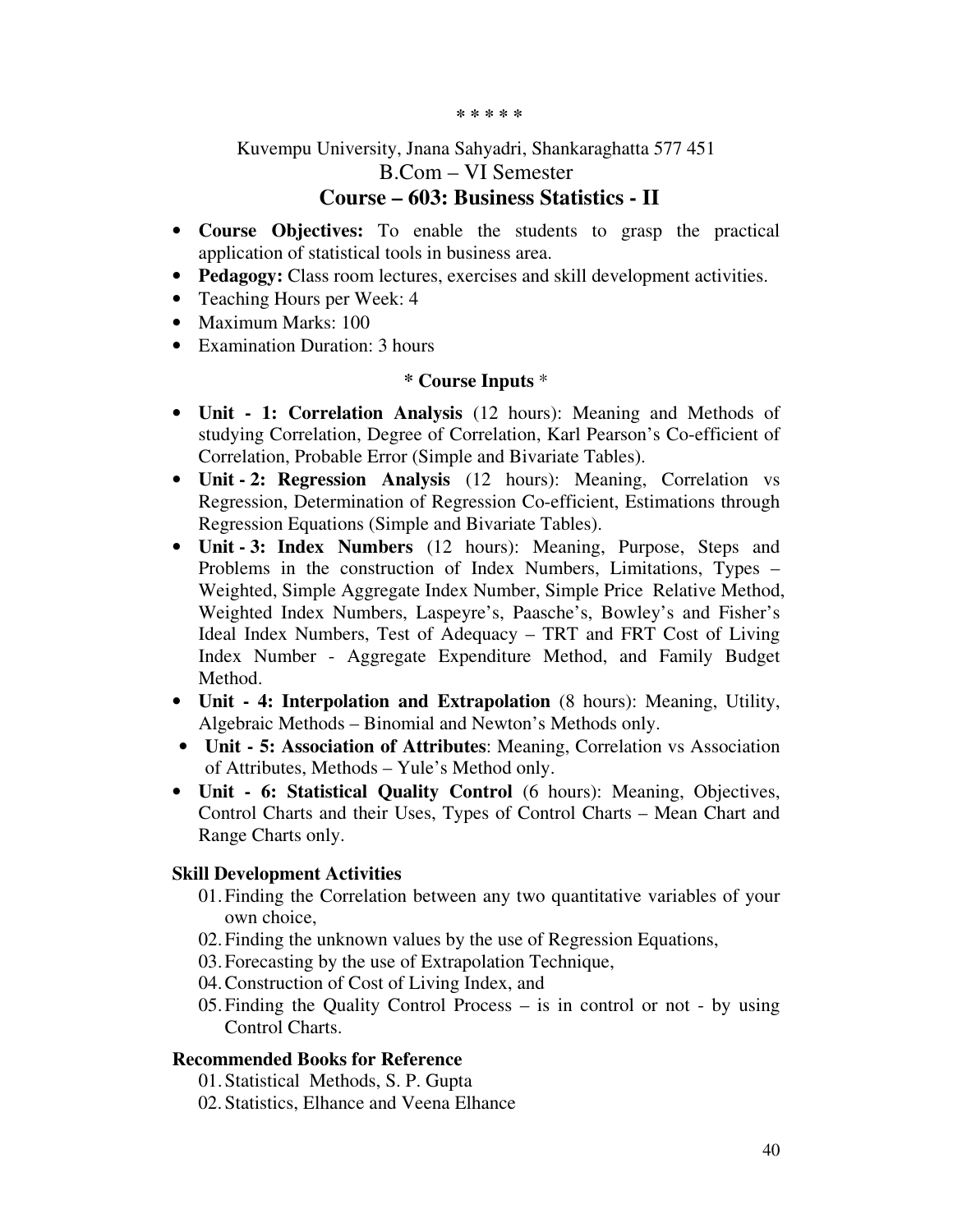03. Statistics ,Pillai and Bhagavathy

**\* \* \* \* \*** 

# Kuvempu University, Jnana Sahyadri, Shankaraghatta 577 451 B.Com – VI Semester **Course – 604: Cost Accounting – II (Methods and Systems of**

**Costing)** 

- **Course Objectives:** To enable the students to understand the Methods of Costing, and Systems and Techniques of Cost Accounting.
- **Pedagogy:** Class room lectures, Exercises, and skill development activities.
- Teaching Hours per Week: 4
- Maximum Marks: 100
- Examination Duration: 3 hours

### **\* Course Inputs** \*

- **Unit 1: Job Costing** (8 hours): Meaning, Features, Advantages and Disadvantages, Problems on Job Cost Sheet.
- **Unit 2: Contract Costing** (8 hours): Meaning, Features, Treatment of certain important Costs, Contract Price, Work Certified, Work Uncertified, Retention Money, Escalation Clause, Profit on Incomplete Contracts, Preparation of Contract Accounts and Balance Sheet, and Problems.
- **Unit 3: Process Costing** (12 hours): Meaning, Features, Treatment of Waste, Scrap, Normal Loss, Abnormal Loss and Abnormal Gain; Preparation of Process Accounts, Problems, (excluding Joint Products and By-Products, and Equivalent Production).
- **Unit 4: Operating Costing** (8 hours): Meaning, Classification of Operating Costs, Problems on Preparation of Operating Cost Sheet (only Transport Undertakings).
- **Unit 5: Marginal Costing** (14 hours): Meaning, Definitions, Merits and Limitations, Marginal Cost Equations, P/V Ratio, Break-Even Analysis, Construction of Break-Even Charts, and Computation of BEP, Cost-Volume-Profit Relationship, and Problems.
- **Unit 6: Standard Costing** (14 hours): Meaning, Definitions, Differences between Standard Costing and Budgetary Control, Advantages and Limitations of Standard Costing, Preparation of Standard Cost Sheet, Analysis of Variances, Problems on Material Cost Variance, Material Price Variance, Material Usage Variance, Labour Cost Variance, Labour Rate or Pay Variance, Labour Efficiency Variance, Idle Time Variance; and Overhead Variance (theory only in the case of Overhead Variances).

### **Skill Development Activities**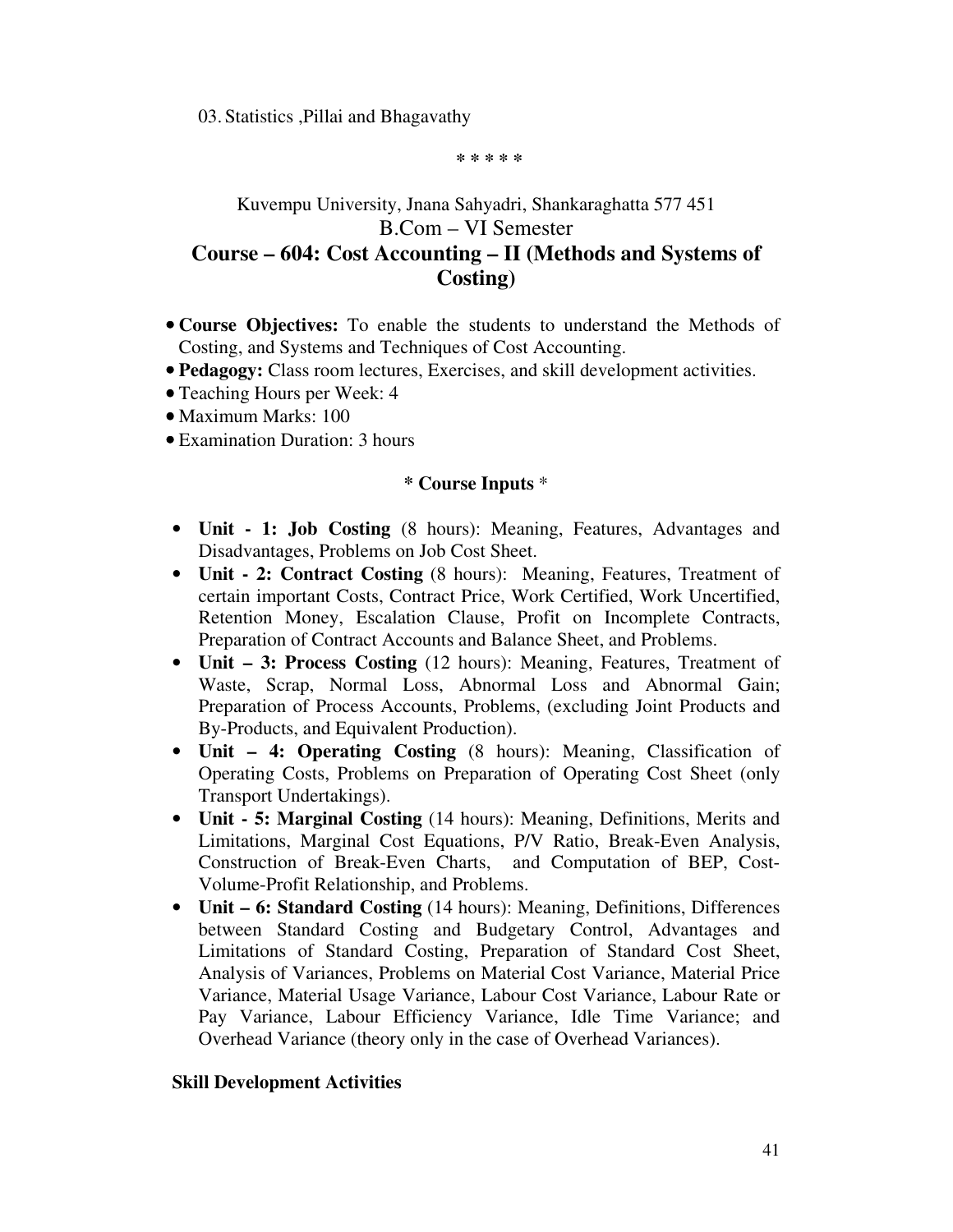- 01.Writing a note and specimen format on (a) Work Order, and (b) Job Cost Sheet,
- 02. Writing notes on (a) Contract Price, (b) Work Certified and Work Uncertified, (c) Escalation Clause, (d) Cost plus Contracts, and (e) Profits on incomplete contracts,
- 03.Visit and collect information from a printing press to supply 500 copies of Skill Development Record Book of standard size and specifications,
- 04.Collect the necessary information from a bus owner/Transport Undertaking, and prepare operating cost sheet in detail, and
- 05.Visit any manufacturing unit, collect and record the information regarding stages of production overheads, normal and abnormal loss, etc.

### **Recommended Books for Reference**

- 01.Cost Accounting (Elements of Cost and Methods of Costing), J. Madegowda (Himalaya Publishing House)
- 02.Cost Accounting, S. P. Jain and K. L. Narang
- 03.Cost Accounting, Nigam and Sharma
- 04.Advanced Cost Accounting, J. Madegowda (Himalaya Publishing House)
- 05.Cost Accounting, Pattanashetty and Palekar
- 06.Cost Accounting, N. K. Prasad
- 07.Cost Accounting, S. P. Iyengar
- 08.Cost Accounting, M. N. Arora
- 09.Cost Accounting, Dyckman Bierman and Murse
- 10.Cost Accounting, Jawahar
- 11.Cost Accounting, B. S. Raman

**\* \* \* \* \*** 

Kuvempu University, Jnana Sahyadri, Shankaraghatta 577 451 B.Com – VI Semester

# **Course – 605: Human Resource Management**

- **Course Objectives:** The objective of the course is to expose the students to the various aspects of human resources development strategies for better management of people in organization.
- **Pedagogy:** Class room Lectures, Assignments and Presentations.
- Teaching Hours per Week: 4
- Maximum Marks: 100
- Examination Duration: 3 hours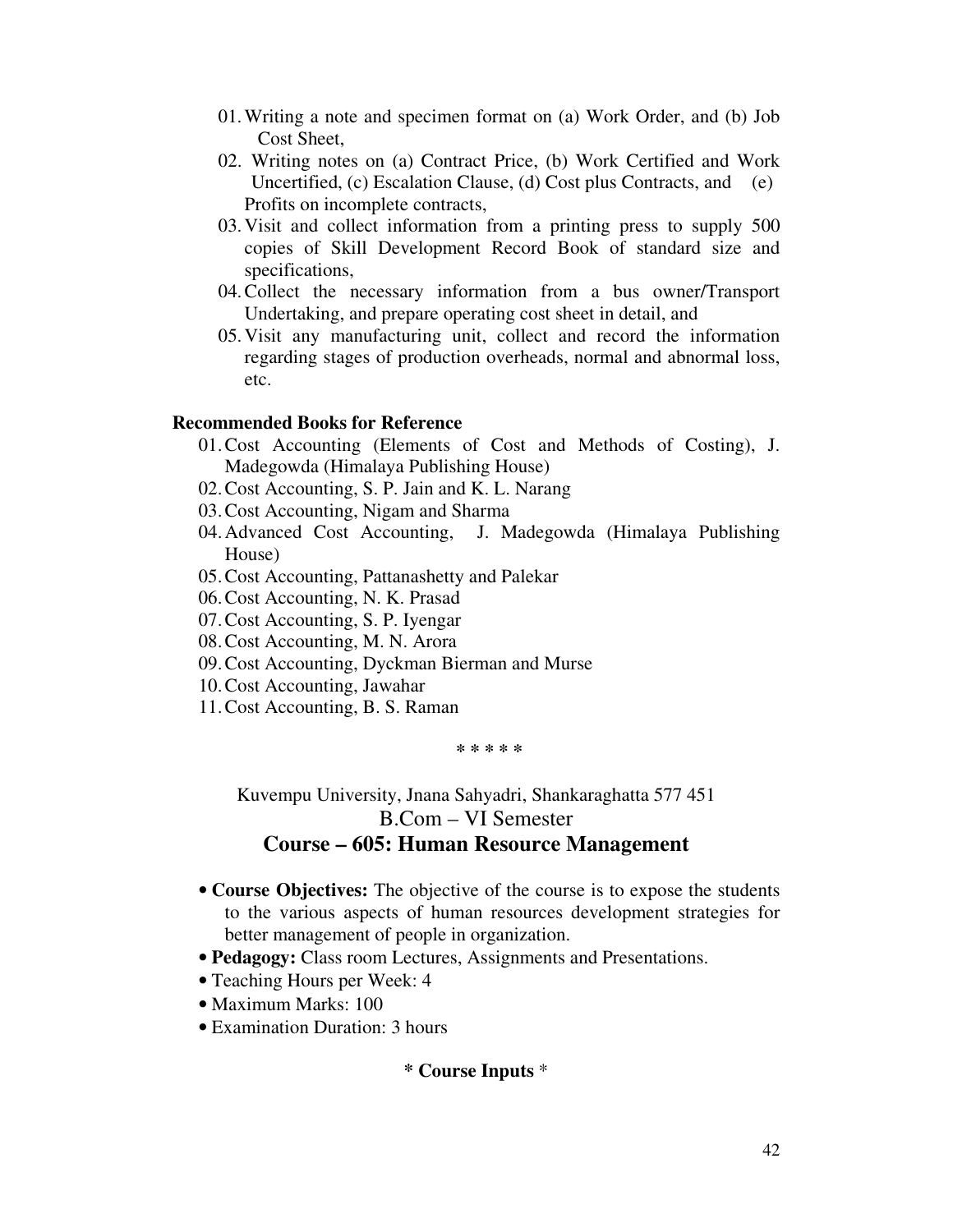- **Unit 1**: **Human Resource Management** (10 hours): Meaning, Definition, Nature, Scope, Significance and Objectives, Evolution and Development of Human Resource Management, Role of Human Resource Manager, Duties, and Responsibilities of Human Resource Manager.
- **Unit 2: Human Resource Planning** (10 hours): Meaning, Importance and Need for Human Resource Planning, Benefits of Human Resource Planning, Limitations, Steps in the Process of Human Resource Planning, Guidelines for effective Human Resource Planning.
- **Unit 3: Job Analysis and Job Design** (10 hours): Job Analysis, Concepts, Objectives, Significance, Process of Job Analysis, Techniques of Job Analysis, Job Description, Job Specification, Job Design, Methods of Job Design.
- **Unit 4: Recruitment and Selection** (10 hours): Recruitment Need for Recruitment, Techniques, Sources - Internal and External Sources, Process of Recruitment, Recruitment Policy, Selection, Steps in Selection Process, Tests and Interviews, Types, Group Discussion, Placement and Induction.
- **Unit 5: Employee Training** (10 hours): Need and Importance/Objectives, Types and Methods of Training, Benefits of Training, Identification of Training Needs, Designing Training Programmes, Executive Development Programme – Need and Techniques.
- **Unit 6: Performance Appraisal** (10 hours): Meaning of Performance Appraisal, Objectives of Performance Appraisal, Methods of Performance Appraisal and Limitations, Principles and Techniques of Wage Fixation, Job Evaluation, Compensation, Objectives of Compensation.

- 01.Collection of information about new recruitment sources,
- 02.Collect an advertisement copy of a job vacancy and fill it,
- 03.Critically evaluate the role played by the Human Resource Managers of any two organizations,
- 04.List the various non-monetary incentives given to an employee of an organization known to you, and
- 05.Conduct an IQ test and affix the summary to the record.

### **Recommended Books for Reference**

- 01.Human Resource Management, P. Subba Rao (Himalaya Publishing House)
- 02.Human Resource Management, C. B. Gupta (Sultan Chand and Sons)
- 03.Principles of Personnel Management, Edwin Flippo, (McGraw Hill)
- 04.Human Resource Management, L. M. Prasad (Sultan Chand and Sons)
- 05.Human Resource Management, Shashi K Gupta and Rasy Gupta (Kalyani Publication)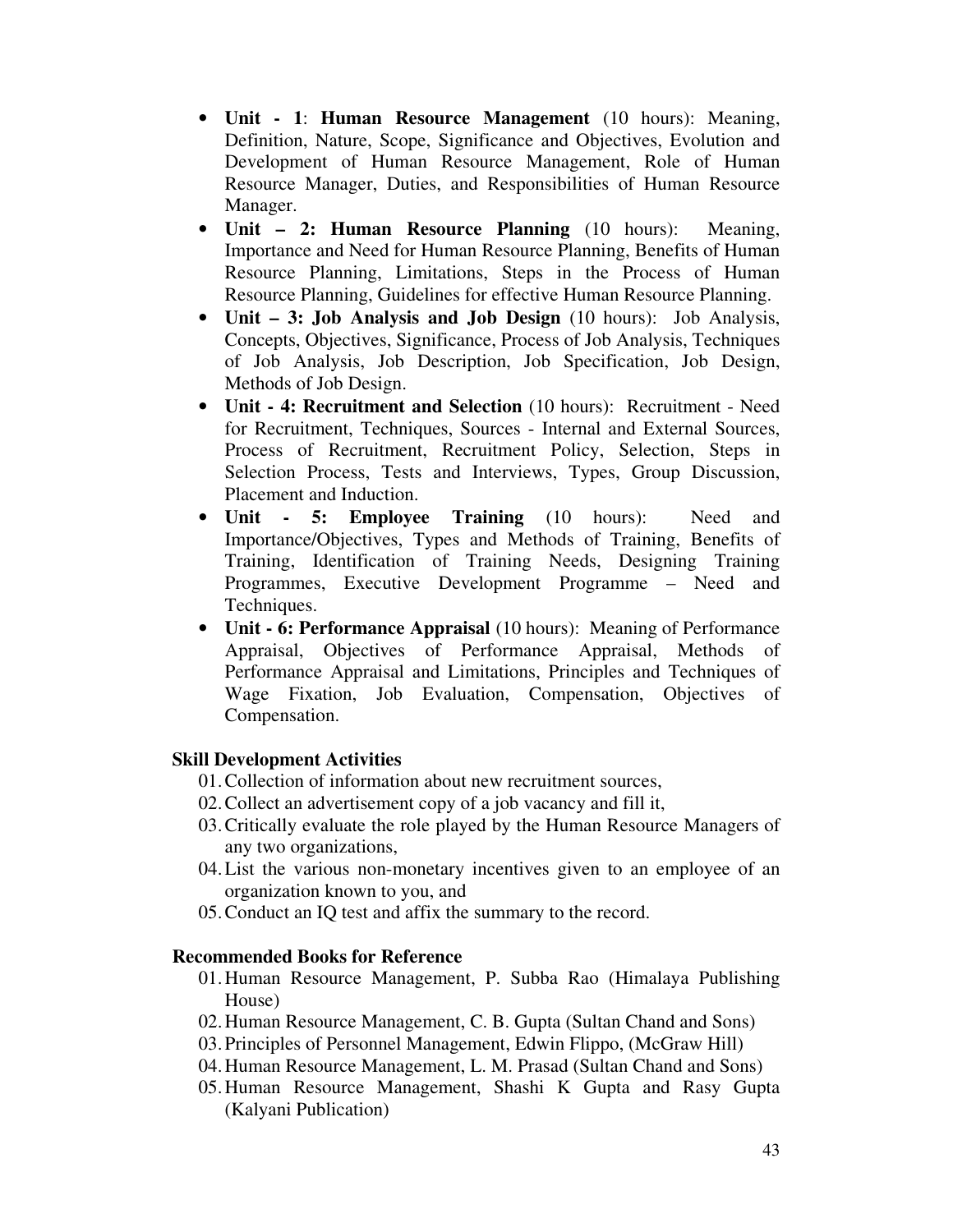- 06.Human Resource Management, Kanka (S Chand Publication)
- 07.Human Resource Management, Krishnaveni ( S Chand Publication)
- 08.Human Resource Management, N. K. Singh (Excel Publication)
- 09.Human Resource Management, Rudrabasavaraja (Himalaya Publishing House)
- 10.Human Resource Management, Lam Beasdwell and Len Holden (Mc Millan Publication)

**\* \* \* \* \*** 

Kuvempu University, Jnana Sahyadri, Shankaraghatta 577 451 B.Com – VI Semester

# **Course – 606: Entrepreneurship Development and Small Business Management**

- **Course Objectives:** To enable the students to understand the theoretical and practical aspects of Entrepreneurship Development and Small Scale Industries.
- **Pedagogy:** A combination of lectures, Case studies, assignments and presentations.
- Teaching Hours per Week: 4
- Maximum Marks: 100
- Examination Duration: 3 hours

- **Unit 1**: **Introduction** (12 hours): Meaning and Definition of Entrepreneur and Entrepreneurship, Characteristics of Entrepreneurs, Types of Entrepreneurs, Role of Entrepreneurship in Economic Development, Intrapreneur vs Entrepreneur, Manager vs Entrepreneur.
- **Unit 2: Rural and Woman Entrepreneurship** (22 hours): Definition of Woman-Entrepreneurs, Factors influencing Woman-Entrepreneurs, Problems of Woman-Entrepreneurs and Remedial Measures, Development of Woman-Entrepreneurs and Woman-Entrepreneurship, Support to Woman-Entrepreneurs, Rural Entrepreneurs – Definition, Strategies for Development of Rural Entrepreneurship.
- **Unit 3: Entrepreneurial Development Programmes** (10 hours): Meaning and Definition of Entrepreneurial Development Programmes, Objectives, Need for Training and Development, Phases of Entrepreneurial Development Programmes.
- **Unit 4: Project Identification and Formulation** (10 hours): Meaning of Project Report and its Significance, Contents, Project Identification, Formulation of Project Report, General Format of a Project Report.
- **Unit 5: Small Scale Industries** (10 hours): Meaning and Definition, Role of Small Scale Industries in the Economy, Objectives and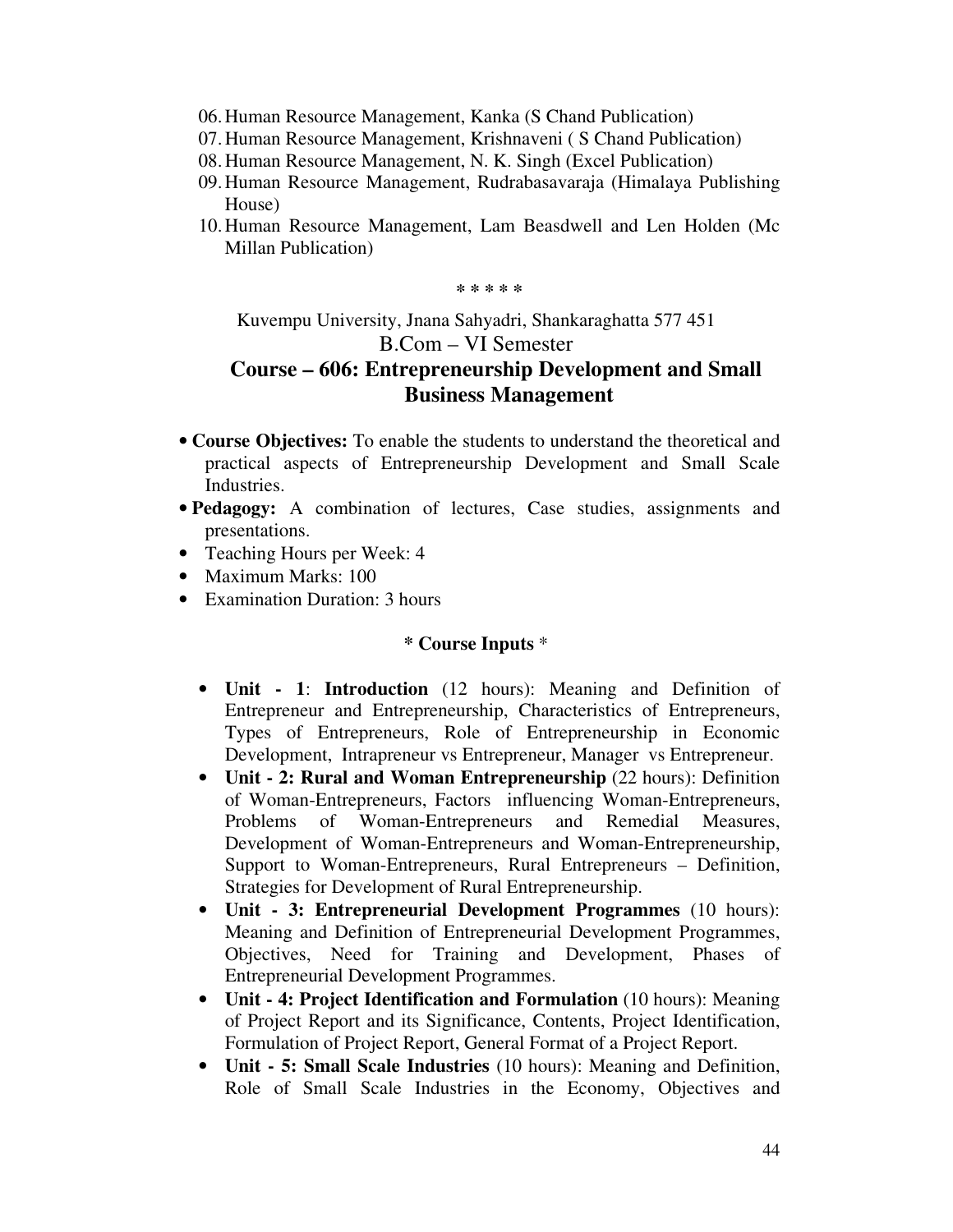Characteristics of Small Scale Industries, Role of Government in Promoting Small Scale Industries.

• **Unit - 6**: **Problems of Small Scale Industries** (10 hours**):** Causes and Remedies, Sickness in Small Scale Industries – Symptoms, Reasons for Sickness and Remedial Measures.

#### **Skill Development Activities**

- 01.Visit an Entrepreneur in your area and collect information regarding the motivating factors for starting the enterprise,
- 02.Visit five small scale units in your area and collect the details regarding the nature of business, capital investment, number of employees, and raw materials used,
- 03.Visit the District Industrial Centre and list out the schemes of Government of Karnataka for Rural and Women Entrepreneurs,
- 04.Collect the information regarding the training facilities provided by DIC, and
- 05.Visit a nearby Bank and collect details regarding the loan facilities provided by the Bank to promote Rural and Women Entrepreneurship.

### **Recommended Books for Reference**

- 01.Entrepreneurship Development, E. Garden and K. Natarajan (Himalaya Publishing House).
- 02.Small Scale Industries and Entrepreneurship, Dr. Vasanth Desai (Himalaya Publishing House).
- 03.Small Scale Industries and Entrepreneurship Development, C. S. V. Murthy, (Himalaya Publishing House).
- 04.Entrepreneurship Development, S. S. Khanka and Gupta, (Sultan Chand and Sons).
- 05.Dynamics of Industrial Entrepreneurship, Nadimani
- 06.Entrepreneurship Development and Small Scale Industries, Dr. G. B. Baliger.
- 07.Innovation and Entrepreneurship, Peter Drucker.
- 08.Entrepreneurship Development, Arora and Arora
- 09.The Art and Science of Entrepreneurship, Donald L and Raymond W Smilor.
- 10.Entrepreneurship and Outlook for America, Petri Kilby.
- 11.SIET, Hyderabad
- 12.Development Entrepreneurship Issue and Problems.

**\* \* \* \* \*** 

Kuvempu University, Jnana Sahyadri, Shankaraghatta 577 451

B.Com – VI Semester

## **Course – 606: Project Report**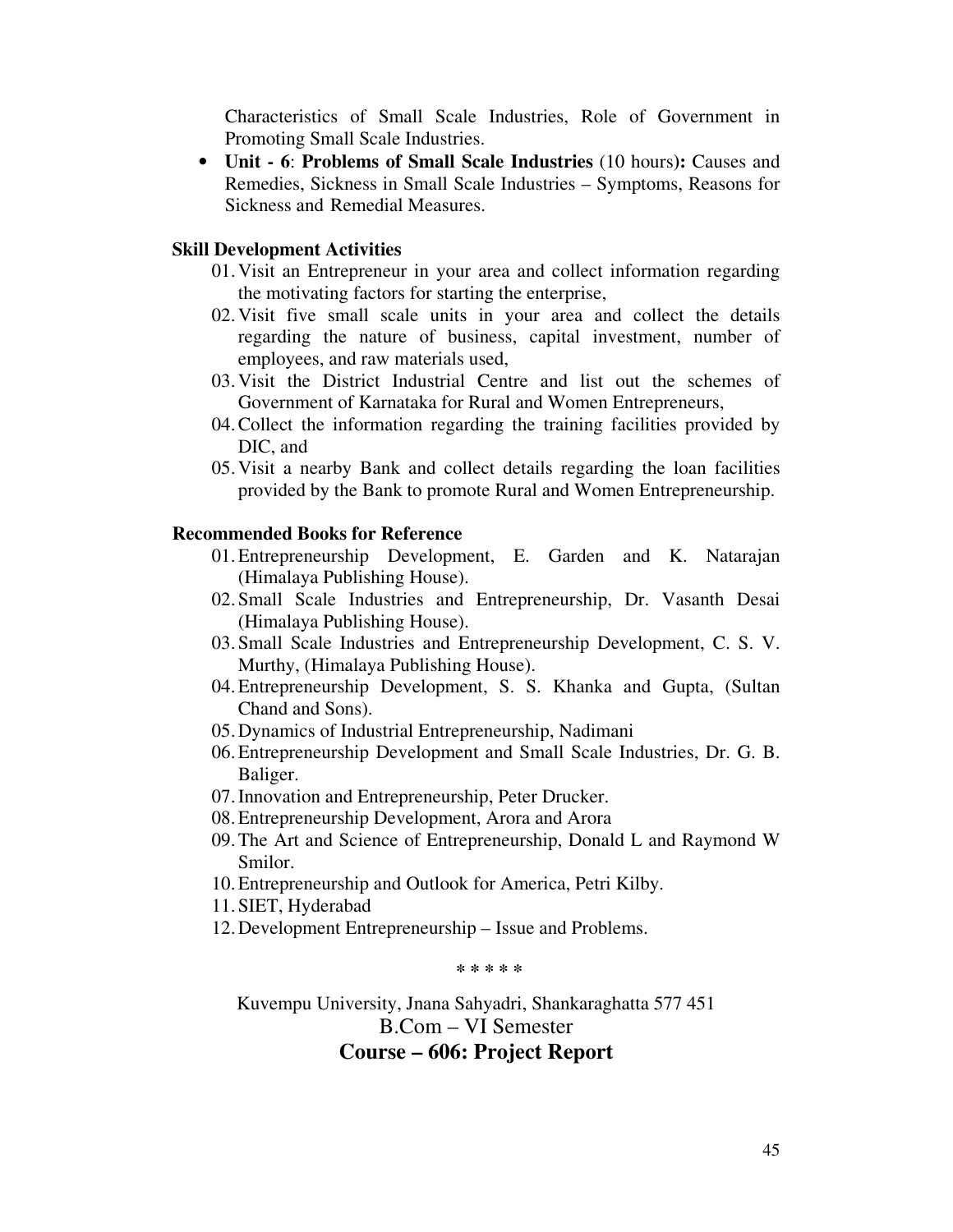[Note: Students are free either to study the Course 606: Entrepreneurship Development and Small Business Management or take up a project work and prepare and submit the Project Report]

- **Objective:** The primary objective of making the students to involve in the project work is to expose them to the practical field. The study is a plethora of Principles, Canons, Rules and Regulations, Theories and Tenets in the class-room set-up. In order to understand the versatility of the same in application, they are enthused to take up project work. The industry-related, farm-related, field-related and business-related problems may be chosen for the study. Thus the findings of the study would help the problem encounters to solve them.
- **Examination:** The student in Semester VI has an option of either studying a course, **Entrepreneurship Development and Small Scale Industries** or take up the project work under the guidance of a teacher in the Department to whom he/she is allotted. The work shall be evaluated for 80 marks.
- **Project Report**: The size of the report shall be between 70 to 80 pages 1 ½ line space, Times New Roman, 13 font, both sides aligned, and 1.25" margins all the sides, and it should be hard bounded. The student shall submit two copies to the college atleast one week prior to the commencement of the examination of Semester – VI.

**\* \* \* \* \*** 

Kuvempu University, Jnana Sahyadri, Shankaraghatta 577 451 B.Com – VI Semester **Course – 608: Personality Development** 

- **Course Objectives:** This Course aims at enabling the Students to acquire the requisite knowledge about various aspects of Personality Development.
- **Pedagogy:** Combination of Class-room Lectures, and exercises.
- Teaching Hours per Week: 2
- Maximum Marks: 50
- Examination Duration: 1 ½ hours

### **\* Course Inputs** \*

• **Unit – 1: Conceptual Framework of Personality:** Meaning and Definition of Personality, Nature of Personality, Determinants of Personality, Nature vs Nurture, Types of Personality, and Stages in development of Personality.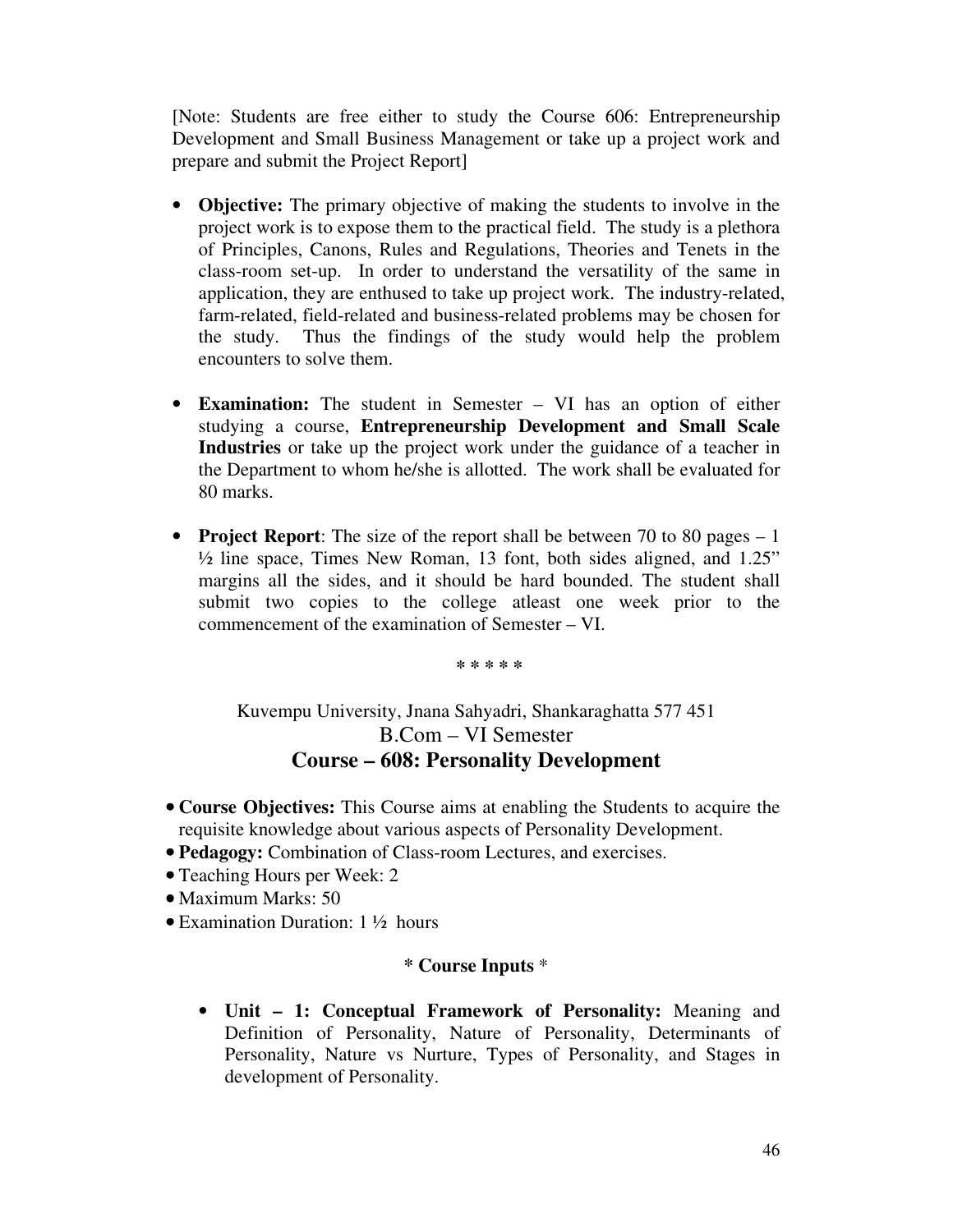- **Unit 2: Theories of Personality:** Traits Theory, Psycho Analytical Theory, Social Learning Theory, and Self Theory,
- **Unit 3: Personality Attributes and Measurement:** Major Personality Attributes – Locus of Control, Machiavellianism, Selfesteem, Self-monitoring, Risk Taking, Type A and B Personality. Measurement of Personality – Personality Inventories, Projective Tests and Assessment Centre.
- **Unit 4: Inner Structure of Effective Personality:** Selflessness, Character, Courage, Will Power, Initiative, Knowledge, Handling People, Self Knowledge, and Self Development.
- **Unit 5: Personality Development:** External Appearance, Communication and Soft Skills, Inter-personal Skills, Transactional Analysis, Emotional Quotient, Proactive Behaviour and Creating Win-Win Situation

### **Suggested Books for Reference**

- 01.Blake, Robert and Mouton Jane, S., Executive Achievement Make it at the Top, McGraw Hill, New York.
- 02.Adair, Joh., Skills for Leadership, Gower Aldershot.
- 03.Stephen Robins., Organizational Behaviour, PHI, New Delhi.
- 04.L. A. Pervin (Ed)., Handbook of Personality Theory and Research, Guilford Press, New York.
- 05.Swami Chinmayanand., The Art of Man Making, Chinmaya Publication Trust, Madras.
- 06.Fred Luthans., Organizational Behaviour, McGraw Hill, New Delhi.
- 07.M. S. Saiyadaian and Arun Monappa., Profile of Indian Managers, Vidya Vahini, New Delhi.
- 08.Stephen Covey., Seven Habits of Effective Managers.
- 09.Dandapuri, S., General Psychology, Neelakamal Publications Pvt., Ltd., New Delhi.
- 10.Herdock and Others., India's Industrialists, Three Continent Press, Washington DC.

**\* \* \* \* \*** 

Kuvempu University, Jnana Sahyadri, Shankaraghatta 577 451 B.Com – V Semester Specialization Stream - A: Accounting **Course – 507A1: Accounting Standards - I** 

- **Course Objectives:** To expose the students to the role of Accounting Standards and the process of setting Standards.
- **Pedagogy:** A combination of Lectures, Case Analysis, Assignments and Presentations/Group Discussion.
- Teaching Hours per Week: 4 hours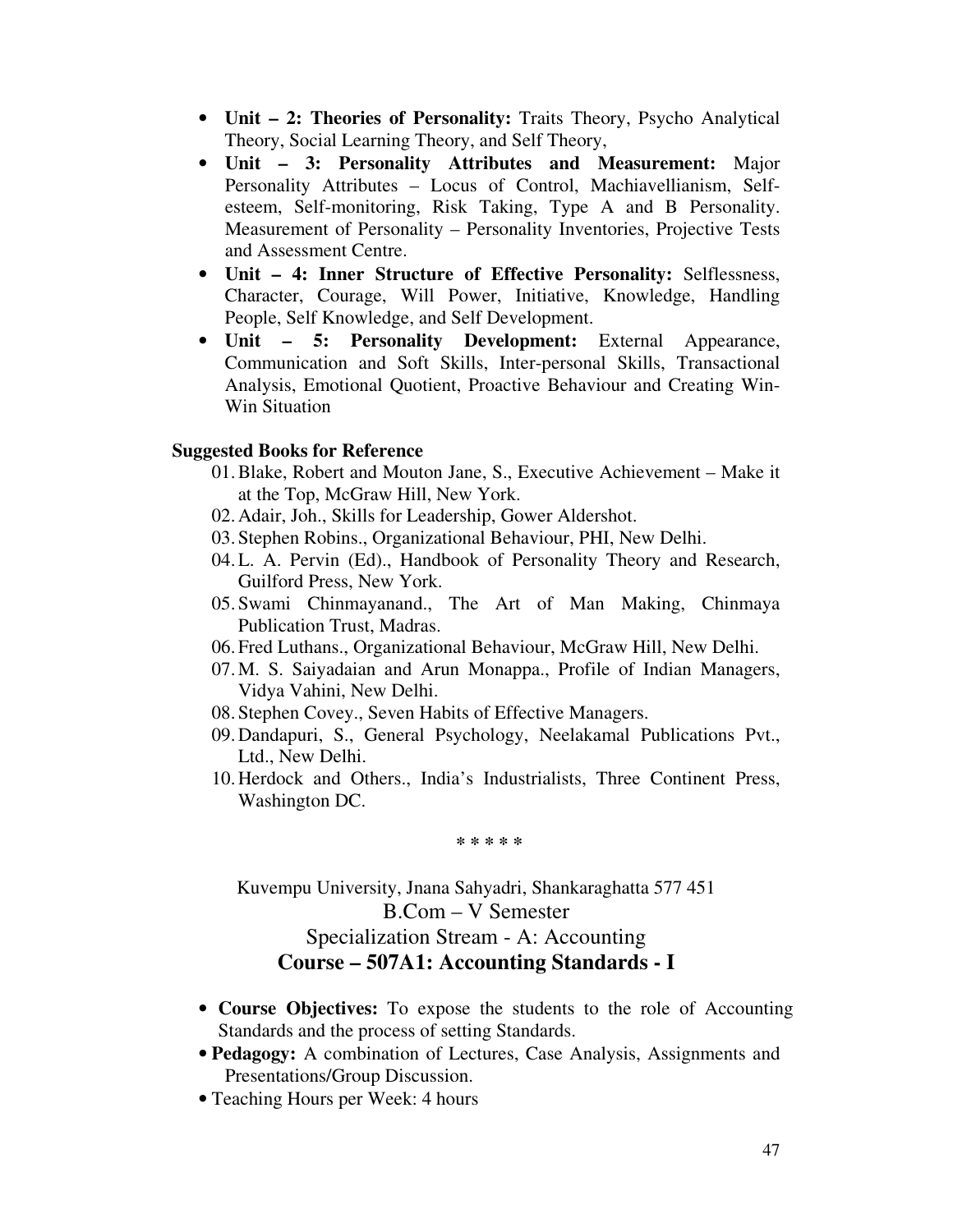- Maximum Marks: 100
- Examination Duration: 3 hours

# **\* Course Inputs** \*

- **Unit 1: Accounting Standards** (8 hours): Meaning and Definitions of Accounting Standards, Need for Accounting Standards, Objectives and Benefits of Accounting Standards, and an Overview of Standard Setting Bodies in India and World.
- **Unit 2: Standard Setting Process** (8 hours): Difficulties in setting Standards, Procedure for setting Accounting Standards, Standard Setting Bodies, Types of Accounting Standards, Standard Setting across different Countries – United States of America, United Kingdom and India.
- **Unit 3: Accounting Standards (India)** (10 hours): Accounting Standards issued by the Accounting Standards Board of the Institute of Chartered Accountants of India till date - A Brief Introduction explaining the Problem Area, Scope and Effective Date.
- **Unit 4: Specific Accounting Standards (India)** (15 hours): AS 1: Disclosure of Accounting Policies, AS – 2: Valuation of Inventories, AS – 3: Cash Flow Statement, AS – 4: Contingencies and Events Occurring after the Balance Sheet Date, AS – 5: Net Profit or Loss for the Period, Prior Period Items and Changes in Accounting Policies,
- **Unit 5:** AS 6 to AS 10 (15 hours): AS 6: Depreciation Accounting,  $AS - 7$ : Accounting for Construction Contracts,  $AS - 8$ : Accounting for Research and Development, AS – 9: Revenue Recognition, and AS – 10: Accounting for Fixed Assets.
- **Unit 6:** AS 11 to AS 13  $(8 \text{ hours})$ : AS 11: Accounting for the Effects of Change in Foreign Exchange Rates, AS – 12: Accounting for Government Grants, and AS – 13: Accounting for Investments.

# **Skill Development Activities**

- 01.Prepare a list of Accounting Standards issued by the Accounting Standards Board of the Institute of Chartered Accountants of India, New Delhi,
- 02.Prepare a list of International Accounting Standards issued by the International Accounting Standards Committee (International Financial Reporting Standards),
- 03.Prepare a brief report on the Composition of Accounting Standards Board of ICAI,
- 04.Prepare a brief report analyzing the steps/procedure followed by Accounting Standards Board of ICAI for issuing its Standards, and
- 05.Compare the Provisions AS and IAS on Inventory Valuation and prepare a brief report on the same.

### **Recommended Books for Reference**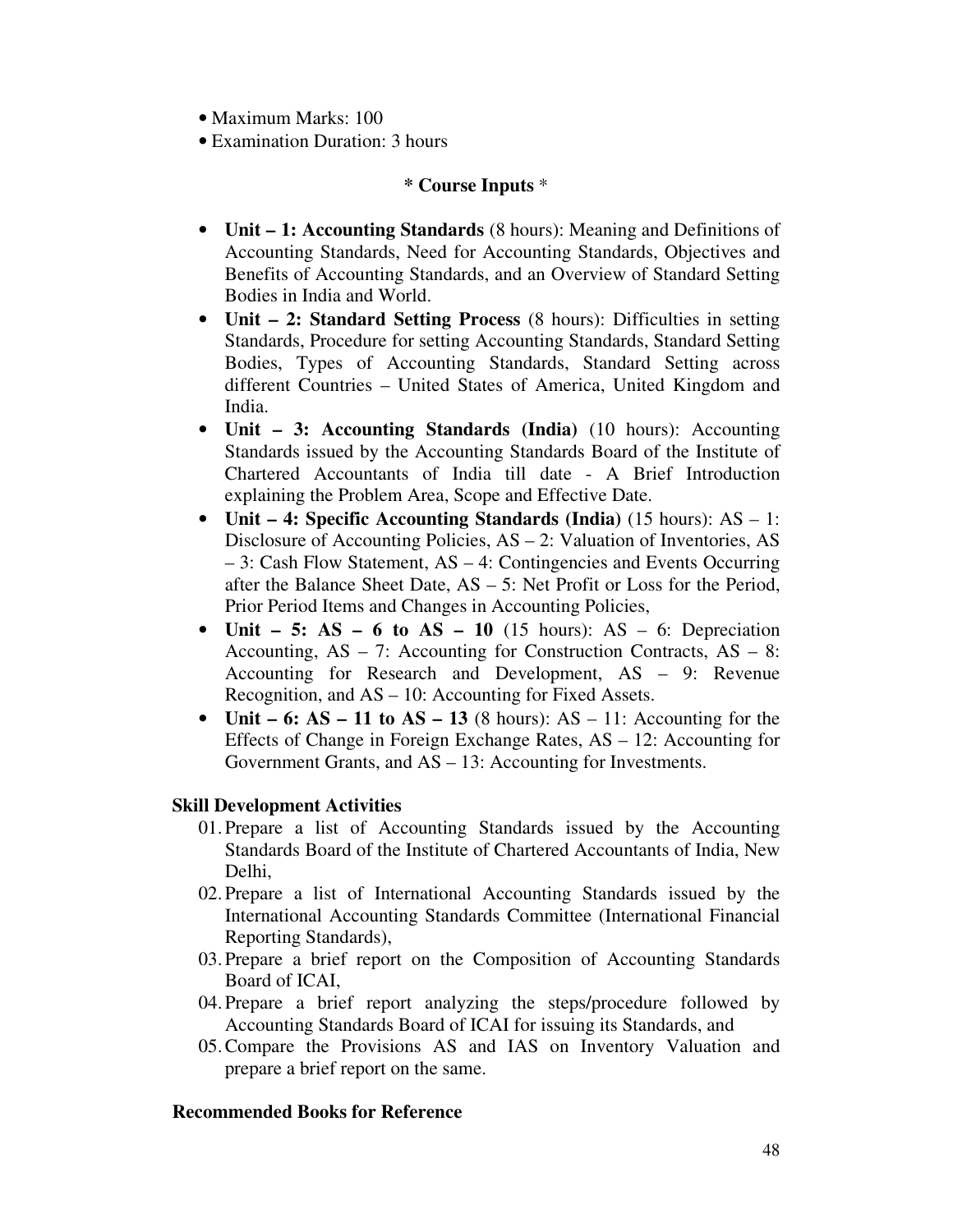- 01.Taxman's Accounting Standards, D. G. Sharma and Srinivasan Anand, G, Taxman Publications.
- 02.Taxman's Students' Guide to Accounting Standards, D. S. Rawat, Taxman Publications.
- 03.Compendium of Statements and Standards on Accounting, The Institute of Chartered Accountants of India, New Delhi.
- 04.British Accounting Standards, Ronal Leach and Edward Stamp, Woodhead Faulkner Ltd, Cambridge.
- 05.T. P. Ghosh, Accounting Standards and Corporate Accounting Practices, Taxman Publications.
- 06.ICFAI's Publications on Accounting Standards.

**\* \* \* \* \*** 

Kuvempu University, Jnana Sahyadri, Shankaraghatta 577 451 B.Com – VI Semester Specialization Stream - A: Accounting **Course – 607A2: Accounting Standards - II** 

- **Course Objectives:** To expose the students to the Provisions of Accounting Standards with respect to Corporate Reporting.
- **Pedagogy:** A combination of Lectures, Case Analysis, Assignments and Presentations/Group Discussion.
- Teaching Hours per Week: 4 hours
- Maximum Marks: 100
- Examination Duration: 3 hours

- **Unit 1: AS 14 to 16** (13 hours): AS 14: Accounting for Amalgamations, AS – 15: Accounting for Retirement Benefits in the Financial Statements of Employers, AS – 16: Borrowing Costs.
- **Unit 2: AS 17 to 20** (14 hours):  $AS 17$ : Segment Reporting,  $AS -$ 18: Related Party Disclosures, AS – 19: Leases, and AS – 20: Earning per Share.
- **Unit 3: AS 21 to 23** (12 hours): AS 21: Consolidation of Financial Statements,  $AS - 22$ : Accounting for Taxes on Income, and  $AS - 23$ : Accounting for Investments in Associates in Consolidated Financial Statements.
- **Unit 4: AS 24 to 26** (13 hours): AS 24: Discontinuing Operations, AS – 25: Interim Financial Reporting, and AS – 26: Intangible Assets.
- **Unit 5: AS 27 to 29** (12 hours): AS 27: Financial Reporting of Interests in Joint Ventures, AS – 28: Impairment of Assets, and AS – 29: Provisions, Contingent Liabilities and Contingent Assets.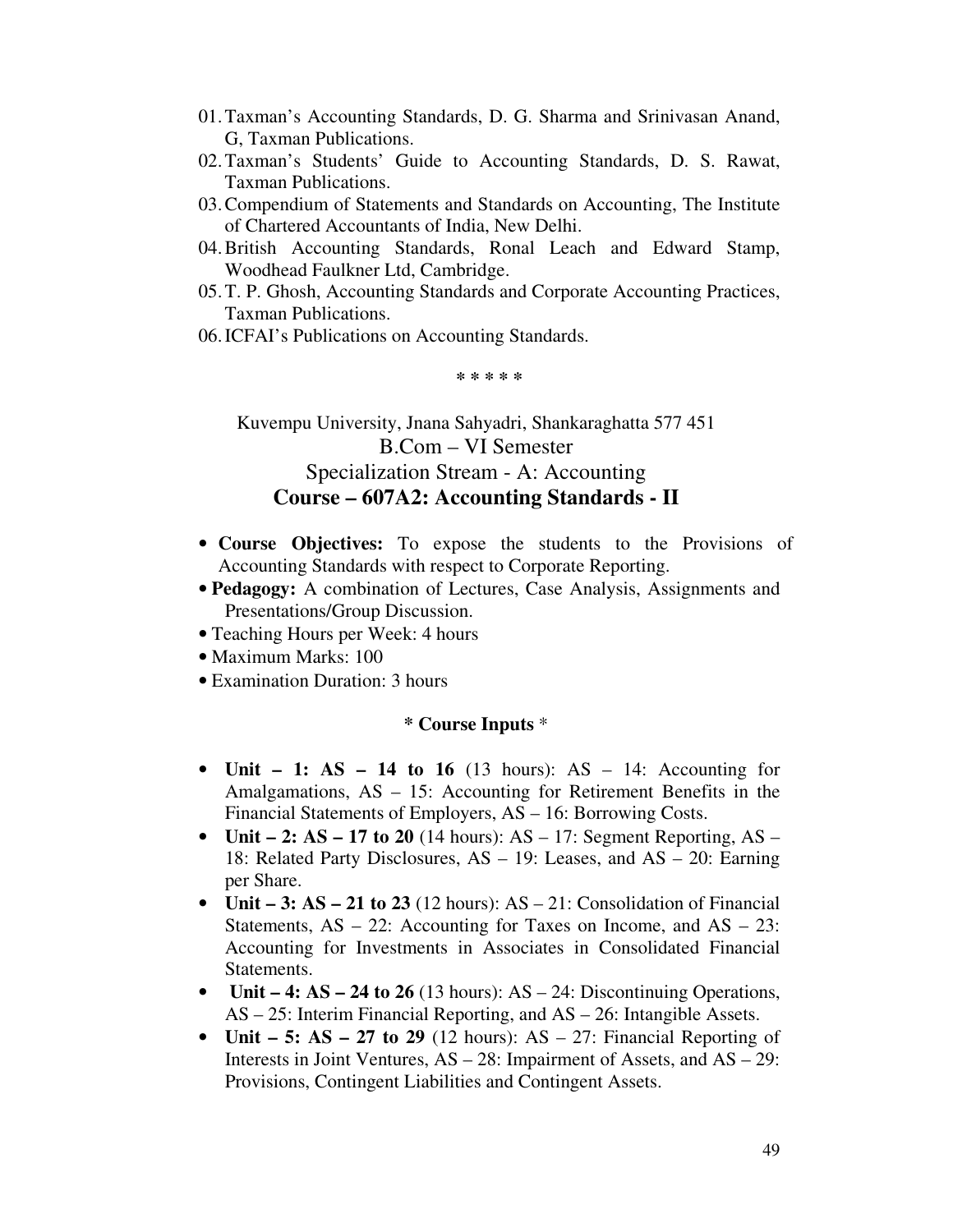- 01.Prepare a brief report on the applicability of Accounting Standards,
- 02.Collect the relevant material from different sources about the deviation of companies from the Provisions of Accounting Standards while preparing their Annual Corporate Reports, and make a comment on the same,
- 03.Write an analytical note on the Accounting Error/s or Fraud/s which you have read in the Journal/s or News Paper/s,
- 04.Compare the Provisions AS and IAS on Intangible Assets and prepare a brief report on the same, and
- 05.Identify and analyze atleast 5 new Accounting Items which need a separate Accounting Standard each.

#### **Recommended Books for Reference**

- 06.Taxman's Accounting Standards, D. G. Sharma and Srinivasan Anand, G, Taxman Publications.
- 07.Taxman's Students' Guide to Accounting Standards, D. S. Rawat, Taxman Publications.
- 08.Compendium of Statements and Standards on Accounting, The Institute of Chartered Accountants of India, New Delhi.
- 09.British Accounting Standards, Ronal Leach and Edward Stamp, Woodhead Faulkner Ltd, Cambridge.
- 10.T. P. Ghosh, Accounting Standards and Corporate Accounting Practices, Taxman Publications.
- 11.ICFAI's Publications on Accounting Standards.

**\* \* \* \* \*** 

Kuvempu University, Jnana Sahyadri, Shankaraghatta 577 451 B.Com – V Semester Specialization Stream - B: Business Taxation **Course – 507B1: Wealth Tax and Central Taxes** 

- **Course Objectives:** To enable the students to understand various aspects pertaining to Wealth Tax and Central Indirect Taxation Systems in the Country and apply the same to the actual business situations.
- **Pedagogy:** A combination of Lectures, Case Analysis, Assignments and Presentations/Group Discussion.
- Teaching Hours per Week: 4 hours
- Maximum Marks: 100
- Examination Duration: 3 hours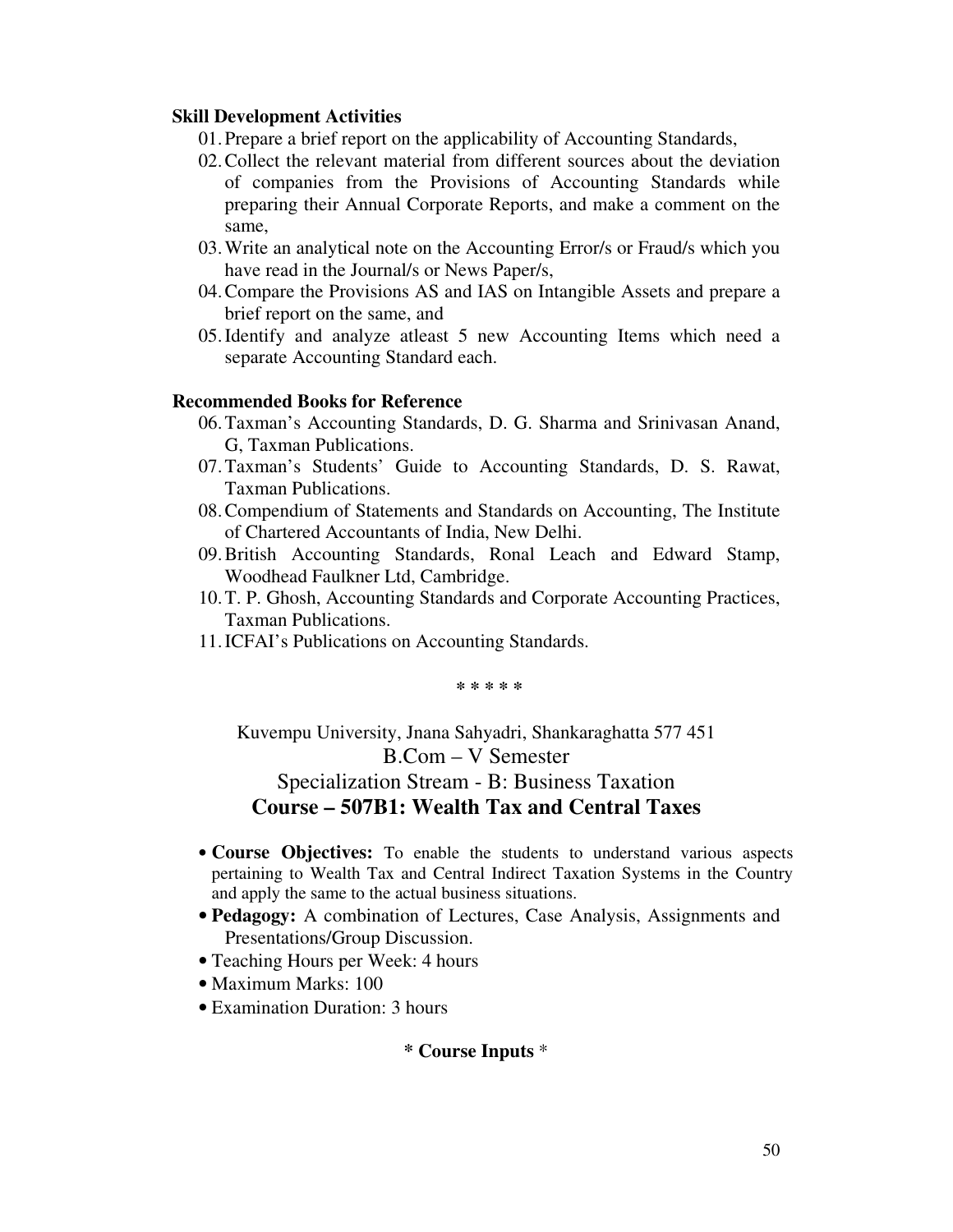- **Unit 1: Wealth Tax Act, 1957** (10 hours):Meaning Individual, Hindu Undivided Family (HUF), Company, Valuation Date, Net Wealth, Assessee, Assets, Assessment Year; Scope of Liability of Wealth Tax; Assets belonging to others but included in the Net Wealth of Individual, Assets exempted from Wealth Tax.
- **Unit 2: Valuation of Assets** (12 hours): Computation of Net Wealth and Wealth Tax; Procedure for Assessment.
- **Unit 3: Central Excise Duty** (10 hours): Meaning and Characteristics of Excise Duty; Kinds of Excise Duty, Merits and Demerits; Definitions - Broker, Assessee, Excisable Goods, Factory, Manufacturer, Processing, Sale or Purchase, MODVAT; Registration - Central Excise Duty, Authorities and their Powers, Penalties and Punishments.
- **Unit 4: CENVAT (Central Value Added Tax)** (8 hours): Definitions, CENVAT Credit, and Utilization of CENVAT Credits, MODVAT.
- • **Unit 5: Customs Act, 1962** (8 hours): Definitions, Objectives, Merits and Demerits, Customs Duty Authorities, and their Powers, Types of Customs Duty.
- **Unit 6: Central Sales Tax Act, 1956** (16 hours): Meaning, Definitions – Appropriate State, Business, Dealer, Goods, Declared Goods, Place of Business, Sale, Sale Price, Turnover, Year, Warehouse. Exemption from Tax; Determination of Turnover, Registration of Dealers.

- 01.Collect and fill Wealth Tax Return Form with imaginary figures,
- 02.List out the procedure to be followed for registration under Central Excise Law,
- 03.Mention different classes of Officers who can be appointed under the Customs Act, 1962,
- 04.Make out the differences between Baggage and Bonafide Baggage, and
- 05.List out Imposable Penalties in the following cases,
	- 5.1. Wilful attempt to evade tax under Wealth Tax Act,
	- 5.2. Failure to furnish Net Wealth,
	- 5.3. Abatement of False Returns, and
	- 5.4. False Statement in verification by a Registered Valuer.
- 06. Outline the procedure to be followed for clearance of Imported and Exported Goods.

### **Recommended Books for Reference**

- 01.Dr. H. C. Mehrotra and Dr. S. P. Goyal, Direct and Indirect Taxes.
- 02.Dr. H. C. Mehrotra, Income Tax Law and Accounts.
- 03.Dr. Singhania and Singhania, Direct Tax.
- 04.Dr. Vinod K Singhania and Dr. Kapil Singhania, Taxes, Bharat Law House Pvt. Ltd.
- 05.V.S. Datey, Indirect Taxes Law and Practice, Taxman Allied Services Pvt Ltd.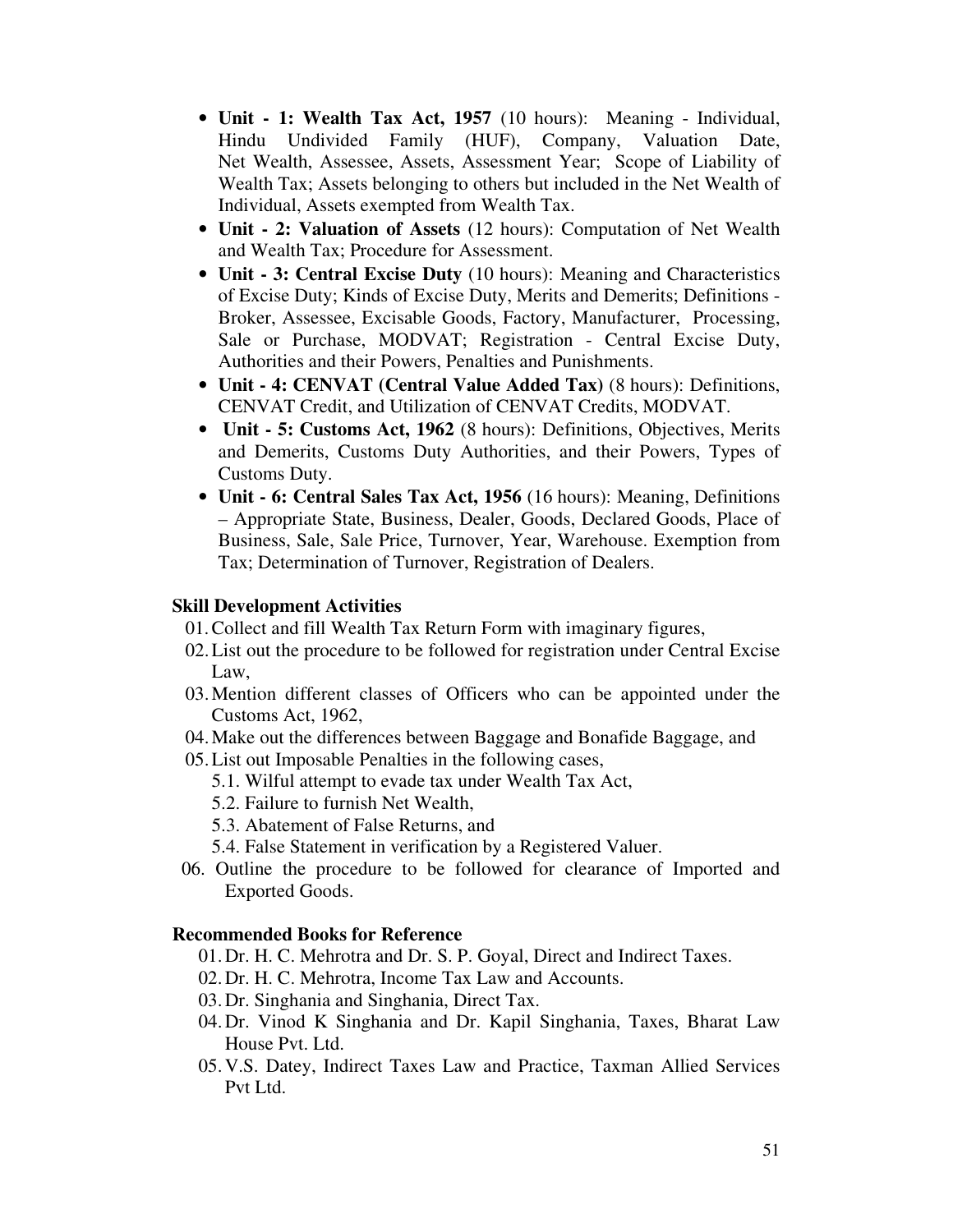**\* \* \* \* \*** 

Kuvempu University, Jnana Sahyadri, Shankaraghatta 577 451 B.Com – VI Semester Specialization Stream - B: Business Taxation **Course – 607B2: State Taxes and Income Tax** 

- **Course Objectives:** To enable the students to learn Direct and State Indirect Taxation Systems and apply the same to the actual business situations.
- **Pedagogy:** A combination of Lectures, Case Analysis, Assignments and Presentations/Group Discussion.
- Teaching Hours per Week: 4 hours
- Maximum Marks: 100
- Examination Duration: 3 hours

### **\* Course Inputs** \*

- **Unit 1: Karnataka Value Added Tax Act, 2003** (10 hours): Meaning of Value Added Tax (VAT), Variants of VAT Registration, Its Procedure and Cancellation; Treatment of Small Dealers under VAT, Treatment of Closing Stock - when switch over to VAT.
- **Unit 2: Service Tax** (10 hours): Service Tax Rates, Extension of Service Tax by Financial Act, 2001, Valuation of Taxable Services for Charging Service Tax, Registration, Persons responsible for collecting Service Tax and furnishing prescribed Returns.
- **Unit 3: Computation of Income Tax of HUF** (8 hours)**.**
- **Unit 4: Computation of Income of Firms and Association of Firms** (8 hours).
- **Unit 5: Assessment of Income of Companies** (20 hours): Meaning of Company, Types of Companies, Computation of Tax on Companies, and Tax on Distributed Profits of Domestic Companies.
- Unit 6: **Assessment of Co-operative Societies** (8 hours).

### **Skill Development Activities**

- 01.Filling up Income Tax Return (ITR) Form Number 4 for Firms and HUF assessments with imaginary figures,
- 02.Filling up of ITR Form Number 5 for companies' assessment with imaginary figures,
- 03.Make a list of commercial establishments rendering the services subjected to Service Tax,
- 04. Filling and filing of Service Tax Challan of firms  $ST 1$  and  $ST 3$ , and
- 05.Make an abstract of recent developments in relation to Karnataka Value Added Tax Act, 2003 and Income Tax Act, 1961.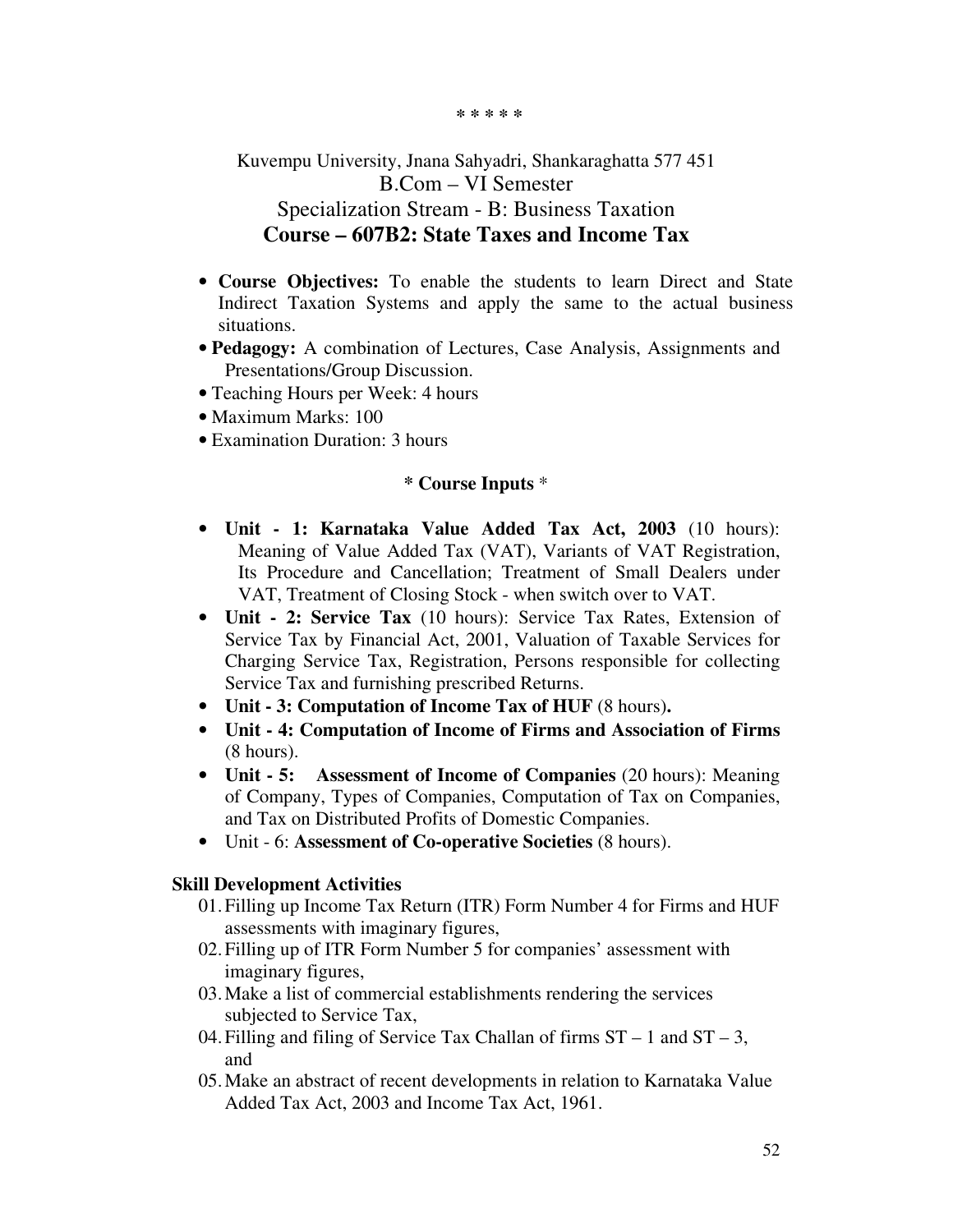### **Recommended Books for Reference**

- 01.Dr. H. C. Mehrotra and Dr. S. P. Goyal, Direct and Indirect Taxes.
- 02.Dr. H. C. Mehrotra, Income Tax Law and Accounts.
- 03.Dr. Singhania and Singhania, Direct Tax.
- 04. Dr. Vinod K Singhania and Dr. Kapil Singhania, Taxes, Bharat Law House Pvt. Ltd.
- 05.V.S. Datey, Indirect Taxes Law and Practice, Taxman Allied Services Pvt Ltd.
- 06.Dinkar Pagre, Indirect Tax Laws, Sultan Chand & Co.

**\* \* \* \* \*** 

Kuvempu University, Jnana Sahyadri, Shankaraghatta 577 451 B.Com – V Semester Specialization Stream - C: Financial Management **Course – 507C1: Investment Management - I** 

- **Course Objectives:** The objective of this course is to acquaint the students with the basics of investment management.
- **Pedagogy:** A combination of Lectures, Case Analysis, Assignments and Presentations/Group Discussion.
- Teaching Hours per Week: 4 hours
- Maximum Marks: 100
- Examination Duration: 3 hours

- **Unit 1: Investment** (10 hours): Meaning Objectives of Investment, Comparison between Speculation and Investment, Concepts of Investment, Sources of Investment Information, Investment Alternatives and Process.
- **Unit 2: Valuation of Securities** (12 hours): Fixed, Variable and Convertible Securities, Measurement of Risk and Return, Systematic and Unsystematic Risk, Source and Measurements, Fundamental Analysis and Technical Analysis.
- **Unit 3: Market Efficiency** (12 hours): Stock Market Efficiency Forms and Tests, Bond Analysis, Bond Value Theorems, Yield to Maturity, Term Structure of Interest Rates.
- **Unit 4: Portfolio Analysis and Management** (10 hours): Traditional Portfolio Analysis, Effects of Combining Securities, Diversification, Markowitz Model, Location of Efficiency Frontier.
- **Unit 5: Capital Asset Pricing** (12 hours): Capital Asset Pricing Model – Assumptions, Capital Market Line, Security Market Line,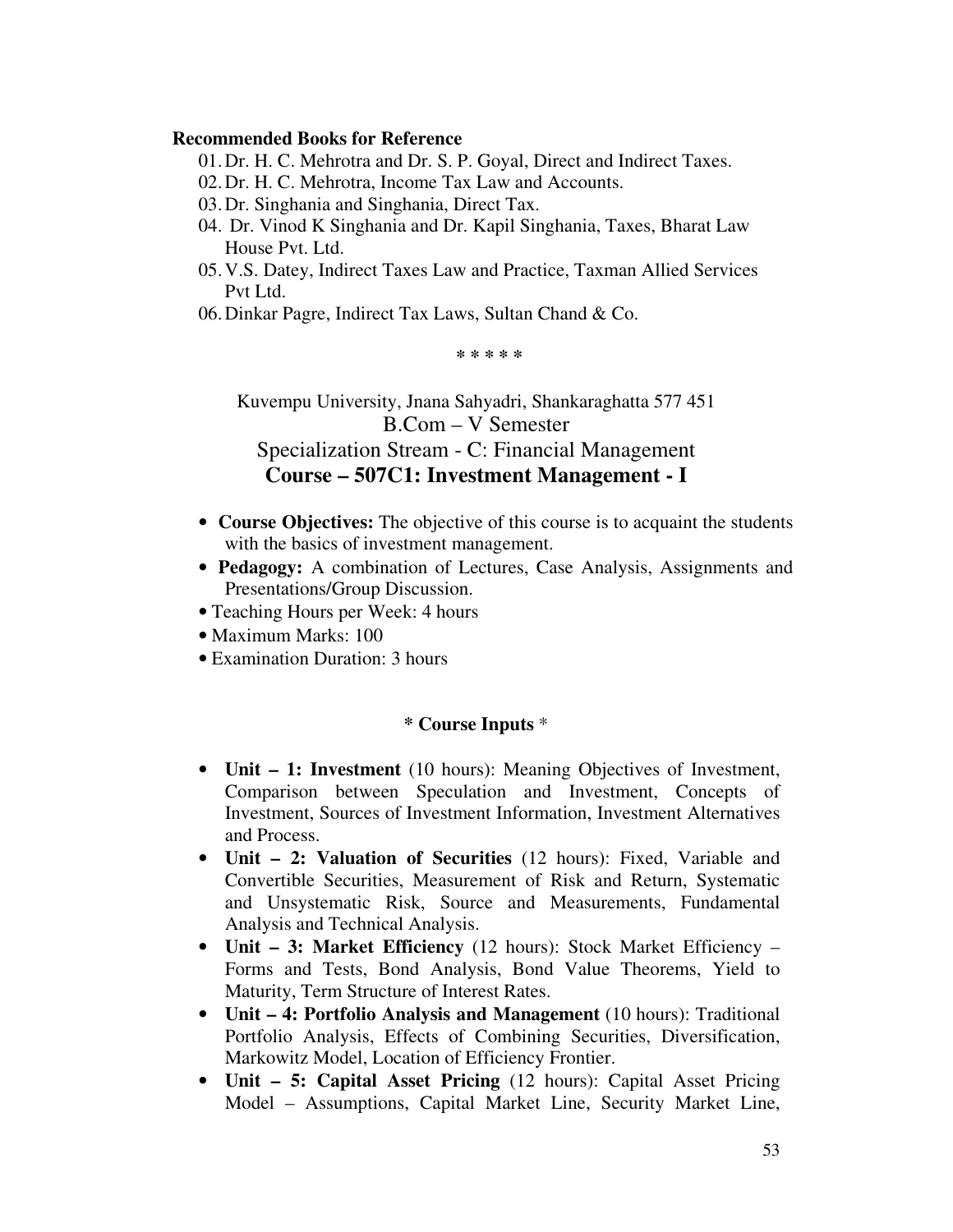Market Model, Arbitrage Pricing Theory and Factors Model; Factors Model and Return Generating Process, One and Two Factor Model.

• **Unit – 6: Portfolio Performance** (12 hours): Measurement, Evaluation, Measurement of Portfolio Performance, Risk and Return, Risk Adjustment and Performance Measures – Sharpe, Treynor, and Jenson Models, Components of Portfolio Investment Performance – Stock Selection and Market Timing Models, Components of Portfolio Performance –Stock Selection and Market Timing.

### **Skill Development Activities**

- 01.Examine the investment opportunities available to any employee,
- 02.Name the 50 companies whose equities are covered under NIFTY,
- 03.Name 50 and 30 companies' equities which are covered under present NIFTY and Sensex,
- 04.Collect information on NCFM (National Certification in Financial Market) and prepare a brief report on the same, and
- 05.List out any 10 leading Indian Companies which have declared 1:1 bonus quite frequently (say once in every two years).

### **Recommended Books for Reference**

- 01.Security Analysis and Portfolio Management, Puneethavathi and Pundian, P
- 02.Fundamentals of Investment Management, V. K. Bhalla
- 03.Investment Management, Fisher and Jordon
- 04.Security Analysis and Portfolio Management, Donalds E Fisher and Ronald J Jordan, Prentice Hall of India, New Delhi
- 05.Modern Investment Theory, Haugen Robert, Prentice Hall of India, New Delhi.

**\* \* \* \* \*** 

Kuvempu University, Jnana Sahyadri, Shankaraghatta 577 451 B.Com – VI Semester Specialization Stream - C: Financial Management

**Course – 607C2: Investment Management - II** 

- **Course Objectives:** The objective of this course is to acquaint the students with the basics of investment management.
- **Pedagogy:** A combination of Lectures, Case Analysis, Assignments and Presentations/Group Discussion.
- Teaching Hours per Week: 4 hours
- Maximum Marks: 100
- Examination Duration: 3 hours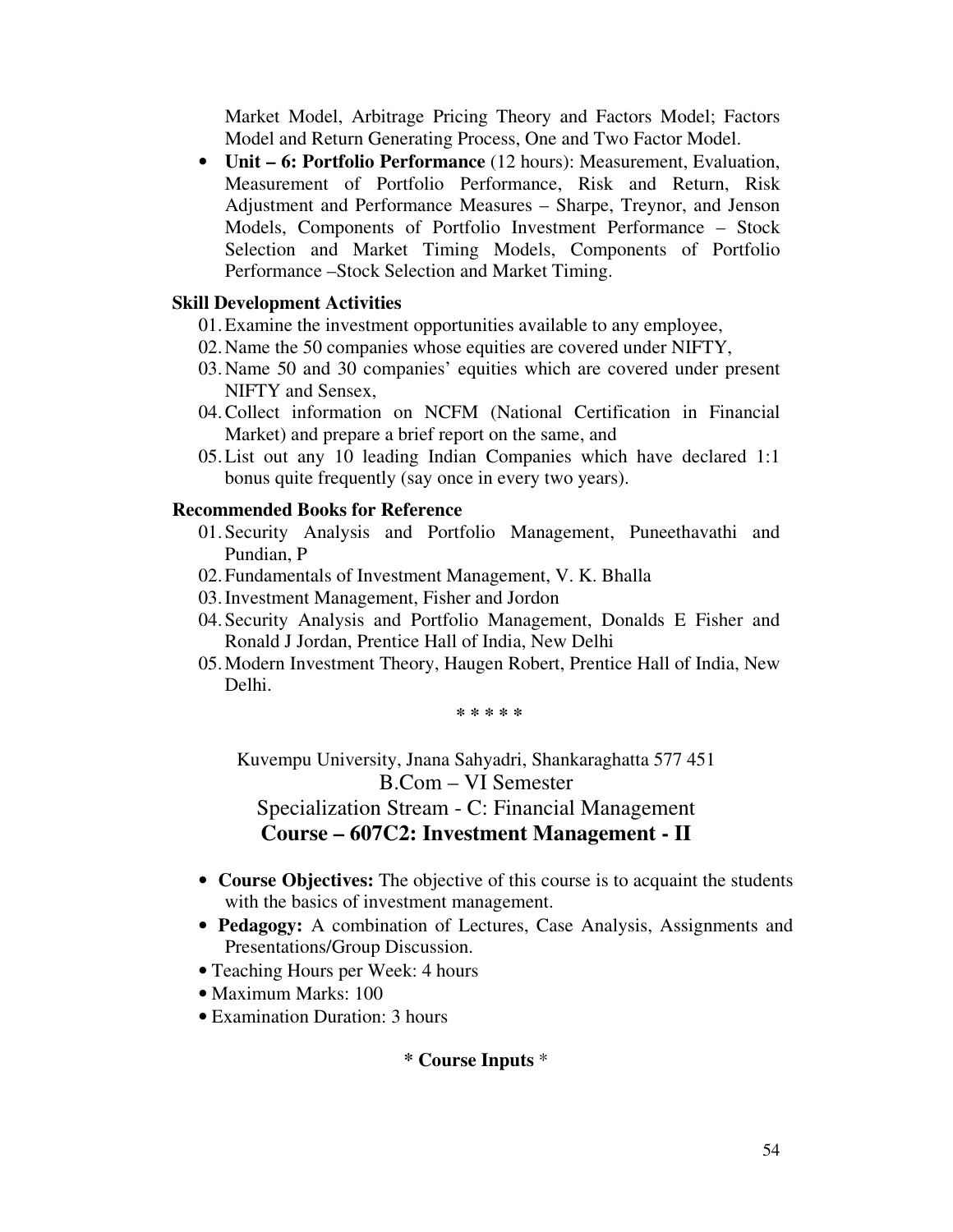- **Unit 1: Investment Opportunities** (8 hours): Various Investment Means available in India, Profile of Indian Investors and Factors influencing Investment Decisions, Financial Position, Tax Provisions, Risk Perception and Attitude.
- **Unit 2: Portfolio Theories** (10 hours): Modern Portfolio Theory, Asset Allocation Decision, Dominant and Efficient Portfolio, Simple Diversification, Markowitz Diversification Model, Selecting and Optimal Portfolio, Single Index Model, Credit Rating - Concepts, Objectives, Types.
- **Unit 3: Portfolio Theories** (8 hours): Introduction to Portfolio Theory, Contribution of William Sharpe and Harry Markowitz; Mutual Funds and Investment Avenues.
- **Unit 4: Dividend Policy** (8 hours): Introduction, Dividend Payout Ratio, Basis, Assumptions, Relevance of Dividends, Stock Dividends and Stock Splits, Dividend Payment Procedure.
- **Unit 5: Investment Alternatives** (12 hours): Introduction, Bond Features, Bond Prices, Yields and Interest Rate, Preference Share Yields, Current Yield, Planning or Holding Period Return, Equity Capital Terminology, Basic Models, Zero Growth Model, Constant Growth Model.
- **Unit 6: Hedging** (12 hours): Hedging Options, Futures Forward and Swaps - Introduction, Objectives of Hedging, Forward Contract, Futures Contract, Binomial Model, Option Pricing Model, Swaps.

- 01.Collect share certificates of any five unlisted Companies and analyze the same,
- 02.Write about the price band of any five companies which have recently made a public issue,
- 03.State the procedure to be followed for opening a DEMAT Account,
- 04.List out any 10 Indian Companies declaring Dividend regularly above 50%, and
- 05.Visit a Stock broking firm and collect the details about Online Trading.

# **Recommended Books for Reference**

- 01.Fundamentals of Investment Management, V. K. Bhalla
- 02.Security Analysis of Portfolio Management, Sudhindra Bhat
- 03.Security Analysis and Portfolio Management, Puneethavathi and Pundian
- 04.Investment Management, Fisher and Jordon
- 05.Security Analysis and Management, Avadhani
- 06.Managing Investments, Prasanna Chandra

**\* \* \* \* \***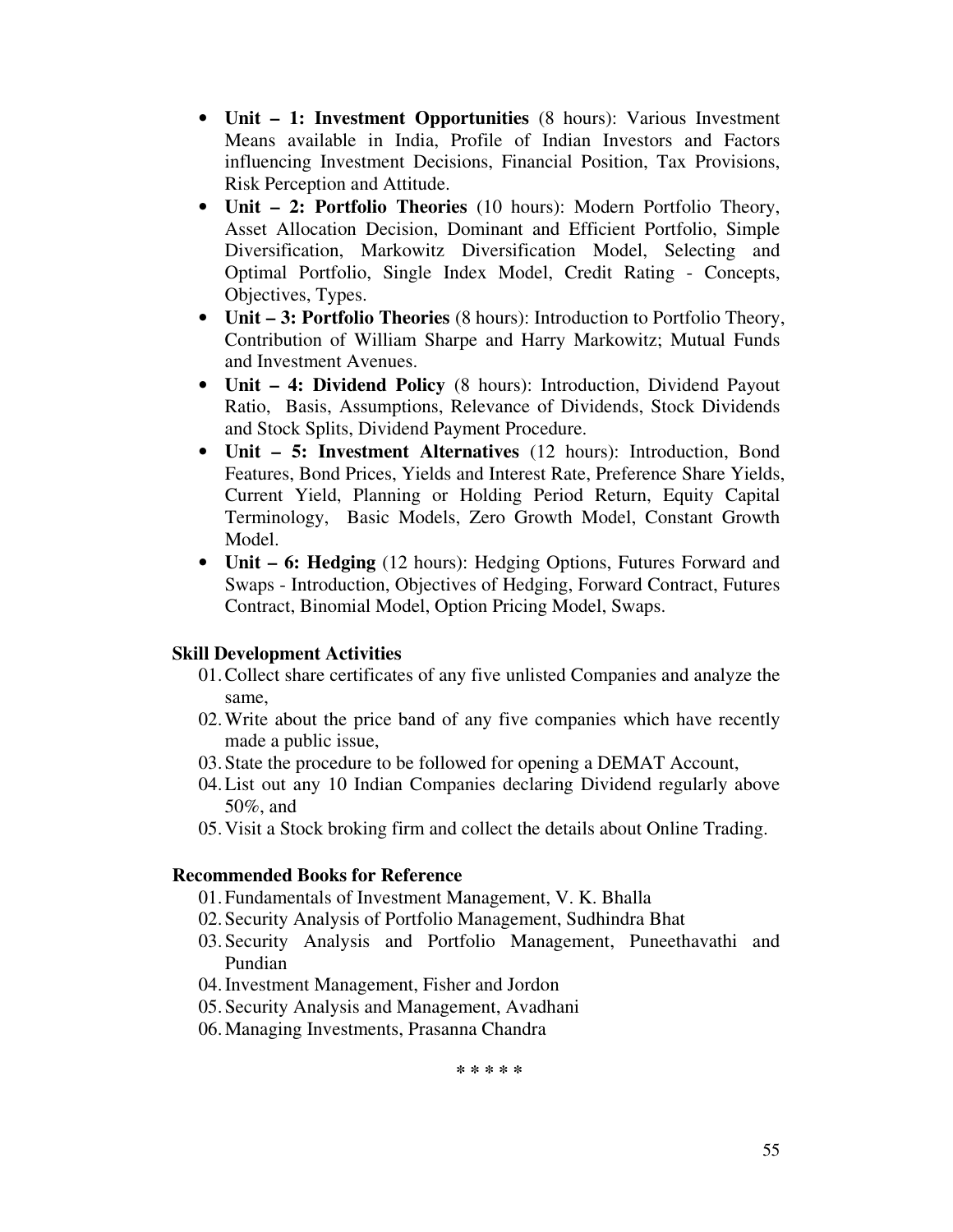Kuvempu University, Jnana Sahyadri, Shankaraghatta 577 451 B.Com – V Semester Specialization Stream - D: Banking **Course – 507D1: Indian Banking** 

- **Course Objectives:** To make the students to understand the structure and functioning Banking Institutions in India.
- **Pedagogy:** A combination of lectures, Case studies, assignments and presentations.
- Teaching Hours per Week: 4
- Maximum Marks: 100
- Examination Duration: 3 hours

- **Unit** 1: **Introduction to Indian Banking System** (10 hours): Meaning and Definition of Bank and Banking, Significance, Evolution of Banks in India, Composition of Indian Banking System, Reserve Bank of India, Commercial Banks, Development Banks, Regional Rural Banks, Cooperative Banks, NABARD, LDBs, EXIM Bank (only brief outline of all these Banks).
- **Unit 2: Indian Commercial Banks** (10 hours): Public Sector, Private Sector and Foreign Exchange Banks - Functions and Services, Banks and Economic Development, Banker's Balance Sheet, Portfolio Management, Principles of Investment Policy.
- **Unit 3: Recent Trends in Indian Banking** (10 hours): Types of Financing – Repayment Methods, Venture Capital, Factoring Services, Internet and Mobile Banking, Deposit Insurance Scheme, Gold Deposit Scheme, Capital Adequacy, Asset Classification, Provisioning Requirements, Disclosure Standards, and Risk Management System
- **Unit 4: Reserve Bank of India** (12 hours): Traditional and Promotional Functions, Role of RBI in Agricultural Financing and Industrial Development, Monetary and Credit Policy - Bank Rate, Repo Rate, Liquidity Adjustment Facility, Interest Rate Policy, Prime Lending Rate; Treasury Management (only brief outline).
- **Unit 5**: **Banking Technology** (12 hours): Electronic Banking, Core Banking, Electronic Products, ATMs, Anywhere Anytime Banking, Home Banking (corporate and personal), Electronic Payment Systems, Online Banking, Online Enquiry and Updates Facilities, PIN, Magnetic Cards, Debit Cards, Credit Cards, Smart Card, Electronic Fund Transfer System, Computer Audit, and Information System Audit.
- **Unit 6: Support Services** (10 hours): Marketing of Banking Services, Products, Marketing Management - Meaning, Important Functions, Marketing of Services; Product Research and Development, Test Marketing of Bank Products, Product Life Cycle, Product Modification,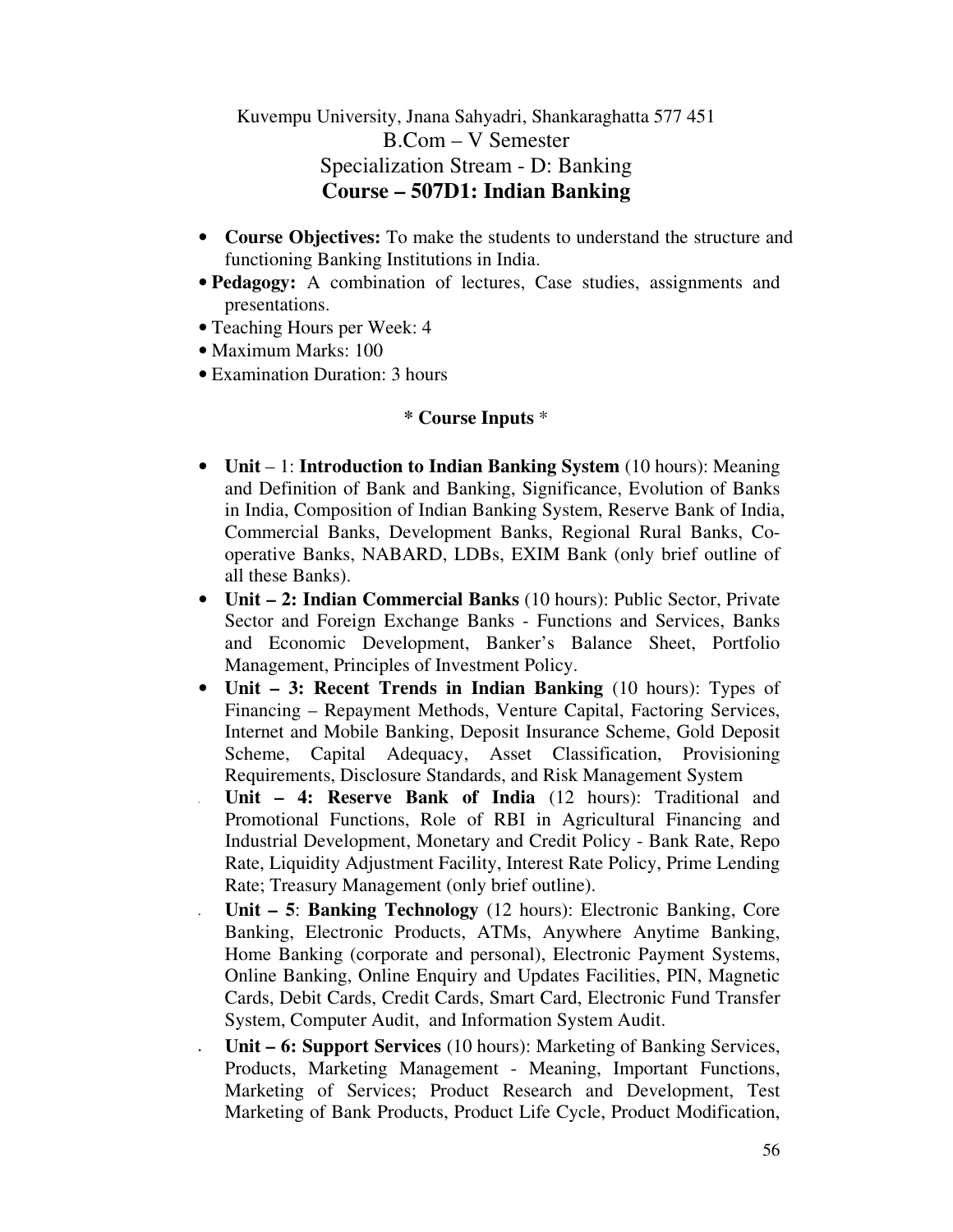New Product Development, Packaging and Branding of Bank Products, Diversification.

#### **Skill Development Activities**

- 01.Visit any public sector/multinational bank in your town and write your observations regarding (a) various departments in the branch and their functions, and (b) various credit facilities available to the customer,
- 02.Collect a loan application form for working capital facilities and learn to filling up those forms,
- 03.Visit a branch having core banking facility and learn the process of online banking,
- 04.Meet the manager of a branch and find out the marketing strategy, branding and packaging of its products, and
- 05.Collect the balance sheet of a bank and analyze the income derived from treasury management.

#### **Recommended Books for Reference**

- 01.Banking Theory and Practice: K. C. Shekar Lekshmy Shekar
- 02.Tandan's Banking Law and Practice in India: M. L. Tandan
- 03.Principles and Practice Indian Institute of Banking and Finance: M C Milan
- 04.Theory and Practice of Treasury, Indian Institute of Banking and Finance
- 05.Risk management in Banks, Taxman Publication
- 06.Treasury Management, Indian Institute of Banking and Finance, G. C. Gardner

**\* \* \* \* \*** 

Kuvempu University, Jnana Sahyadri, Shankaraghatta 577 451 B.Com – VI Semester Specialization Stream - D: Banking **Course – : 607D2: International Banking** 

- **Course Objectives:** To make the students understand the structure and functioning Banking Institutions at the global level.
- **Pedagogy:** A combination of lectures, Case studies, assignments and presentations.
- Teaching Hours per Week: 4
- Maximum Marks: 100
- Examination Duration: 3 hours

### **\* Course Inputs** \*

• **Unit – 1: Introduction to International Banking** (10 hours): Brief History of International Banking, Characteristics and Dimensions of International Banking, Recent Trends in International Banking,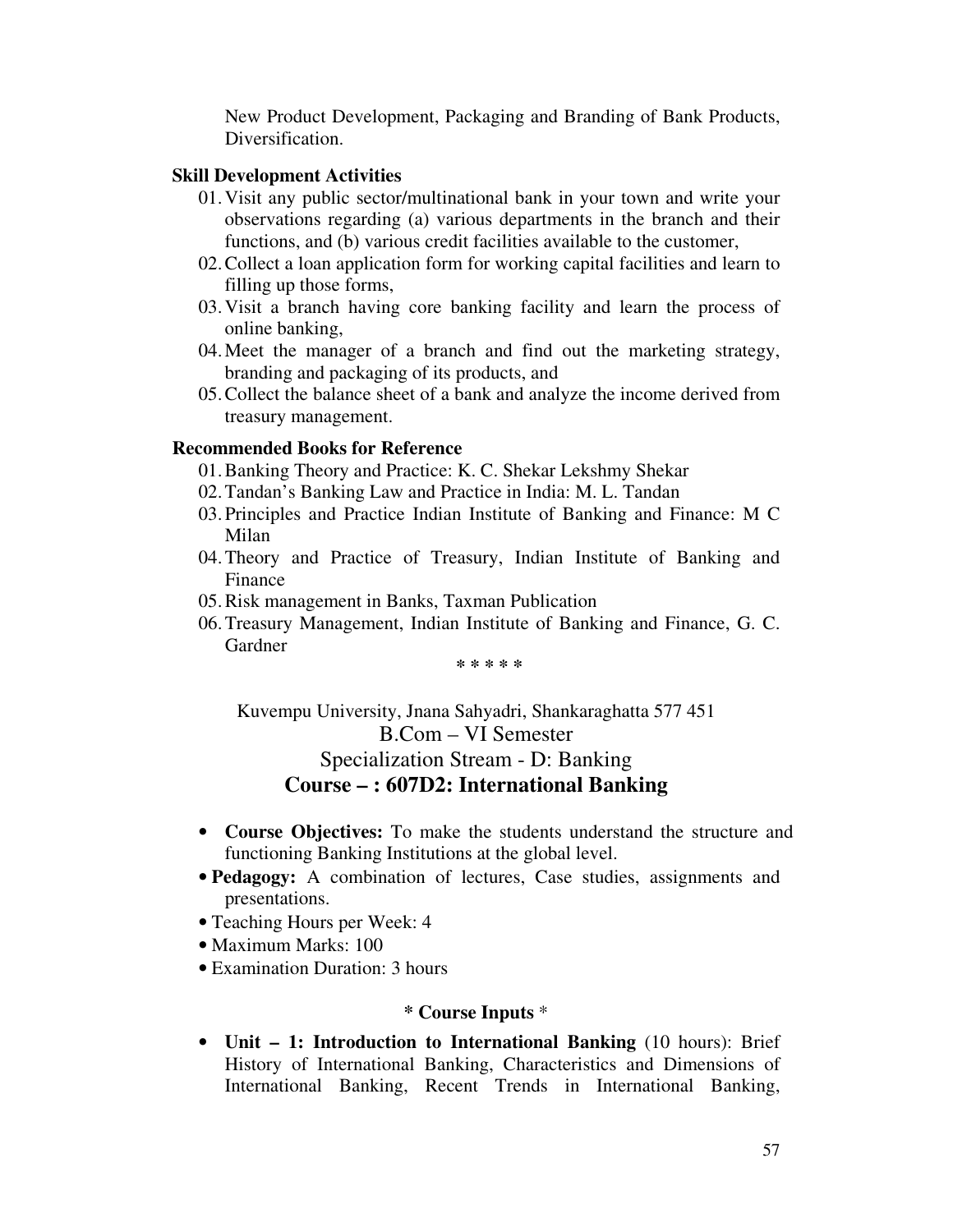Organizational Features of International Banking, International Inter-Bank Business, International Private Banking.

- **Unit 2: International Monetary System** (10 hours): Exchange Rate Systems, Fixed Exchange Rate System, Floating Exchange Rate System, Hybrid Mechanism, History of Monetary Systems, Gold Standard, Gold Exchange Standard, European Monetary System.
- **Unit 3: Foreign Exchange Market** (12 hours): Structure of Foreign Exchange Market, Foreign Exchange, Types of Transactions, Settlement Dates, Quotas for Various Kinds of Merchant Transactions, Indian Scenario, Convertibility, Exchange Control; The FEDAI Rules regarding Inter-bank Dealings, Forex Dealing Room Operations, Trading Mechanism.
- **Unit 4: International Monetary Fund, World Bank and Asian Development Bank** (12 hours): Organization, Financial Facilities, Conditionality, Liquidity, India and IMF, World Bank, Asian Development Bank.
- **Unit 5: Balance of Payments** (10 hours): Concepts of Economic Transactions, Components of Balance of Payments Account, Balance of Payments Compilation, Balance of Payments Account, Indian Perspective, Importance of BoP Statistics.
- **Unit 6: Documentary Credits** (8 hours): Basics of Letter of Credit, Types of Credit, Documents under Letter of Credit, Export-Import Policy, Historical Perspective, Importance of EXIM Policy, Current EXIM Policy.

# **Skill Development Activities**

- 01.Visit an authorized Foreign Exchange Dealer and collect the details of various transactions in foreign exchange that he undertakes.
- 02.Visit a Bank branch having foreign exchange dealings and collect a specimen of the 'Letter of Credit' and write a brief note on the terms and conditions mentioned thereon.
- 03.Visit an exporter and find out the difficulties he/she faces in exporting his/her goods.
- 04.Visit an importer and find out the procedure he/she follows for import of goods.
- 05.Interview a bank executive and find out the impact of Basel Norms on his bank and how he plans to go with it.

### **Recommended Books for Reference**

- 01.Foreign Exchange Management, ACTM
- 02.International Finance, Levi, Mauricid Routledge
- 03.Multinational Financial Management, Shapiro, Alan C Wiliy
- 04.Reports of Reserve Banks of India
- 05.International Banking, ICFAI publications

**\* \* \* \* \***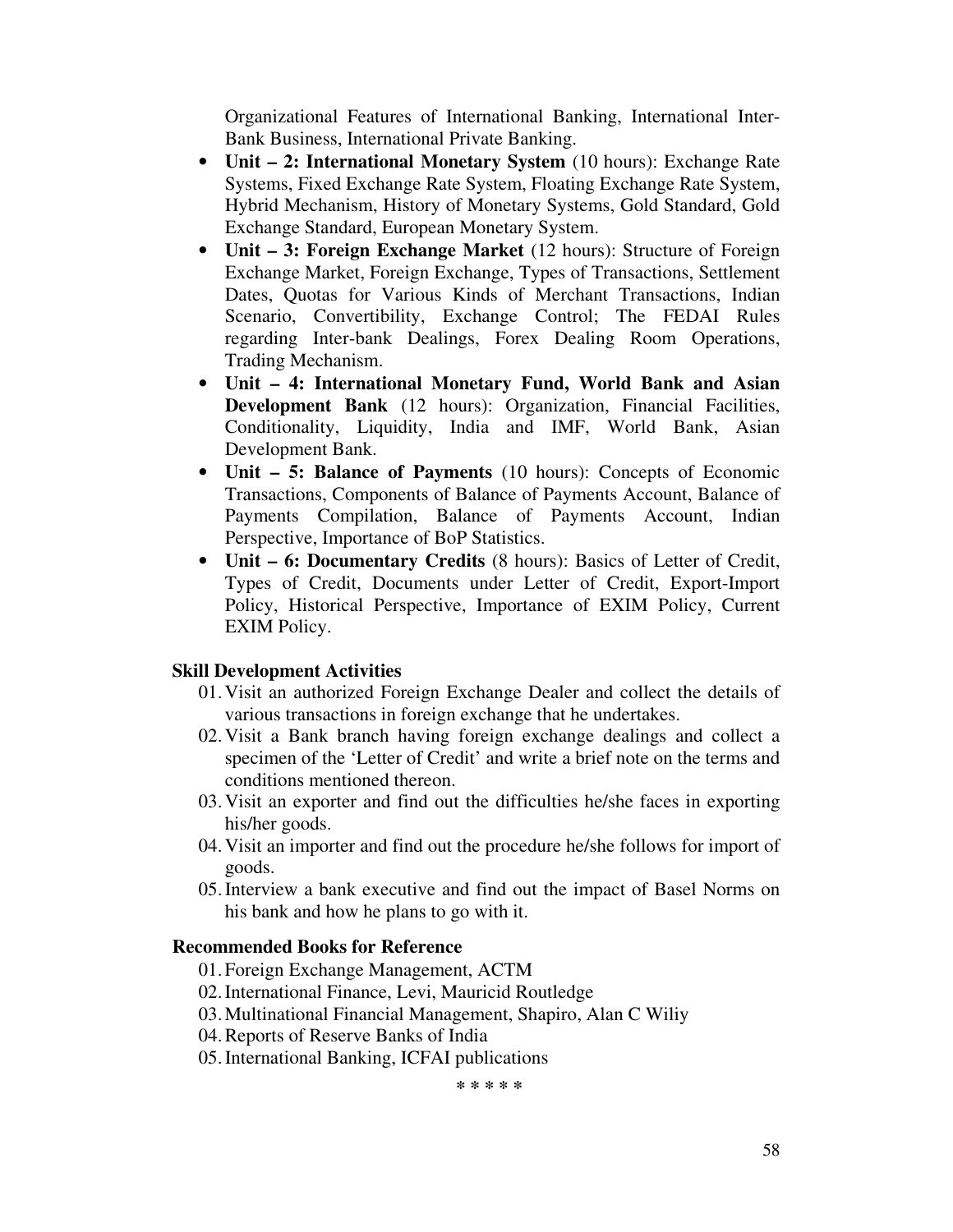Kuvempu University, Jnana Sahyadri, Shankaraghatta 577 451 B.Com – V Semester Specialization Stream - E: Insurance **Course – 507E1: Risk Management and Insurance** 

- **Course Objectives:** To enable the students to understand the strategic dimensions of risk management and control.
- **Pedagogy:** Combination of Class Room Lectures, Group Discussions, Survey by Field Visit, Assignments and Presentation by Students.
- Teaching Hours per Week: 4 hours
- Maximum Marks: 100
- Examination Duration: 3 hours

### **\* Course Inputs** \*

- **Unit 1: Risk Management and Control** (10 hours): Concept of Risk, Types of Risks, Classifying Pure Risks, Methods of handling Risks, Risk Management Process, Risk Financing Techniques, Risk Management Objectives, Risk Management Information Systems (RMIS), Organization of Risk Management Department, Risk Management vs Insurance Management.
- **Unit 2: Basics of Insurance** (8 hours): Insurance Defined, Costs and Benefits of Insurance, Elements of an Insurable Risk, Principles of Insurance Contracts, Kinds of Insurance.
- **Unit 3: Mathematical Basis of Insurance** (12 hours): Probability and Its use in Insurance, Dual Application of Large Numbers, Pooling in Insurance, Theories of Risk Management and Problems thereon.
- **Unit 4: Legal and Economic Environment of Insurance Business:**  Need for Regulation, Legal Framework of Insurance Business, Other Laws applicable to General Insurance Business, Registration and Licensing of Insurance.
- **Unit 5: Insurance Business Environment in India** (12 hours): Indian Insurance Industry, Historical Frame, Insurance Sector Reforms, Insurance as a Macro Economic Issue, Liberalization of Insurance Markets, Major Insurance Players, Need for Globalization, Global Picture of Insurance, Globalization and its impact on India.
- **Unit 6: Insurance in the Future** (12 hours): Social Insurance Programme, Changes in the Insurance Industry Structure, Distribution Pattern, Forms of Coverage, Multinational Corporations, Financial Service Trade Barriers, New Problems, Terrorism Exposure, AIDS Problem, Genetic Testing, Availability and Affordability of Insurance, Career Opportunities in the Sales Field, Non-Sales Opportunities and Risk Management Field.

### **Skill Development Activities**

01.List some ways in which risk creates an economic burden for society.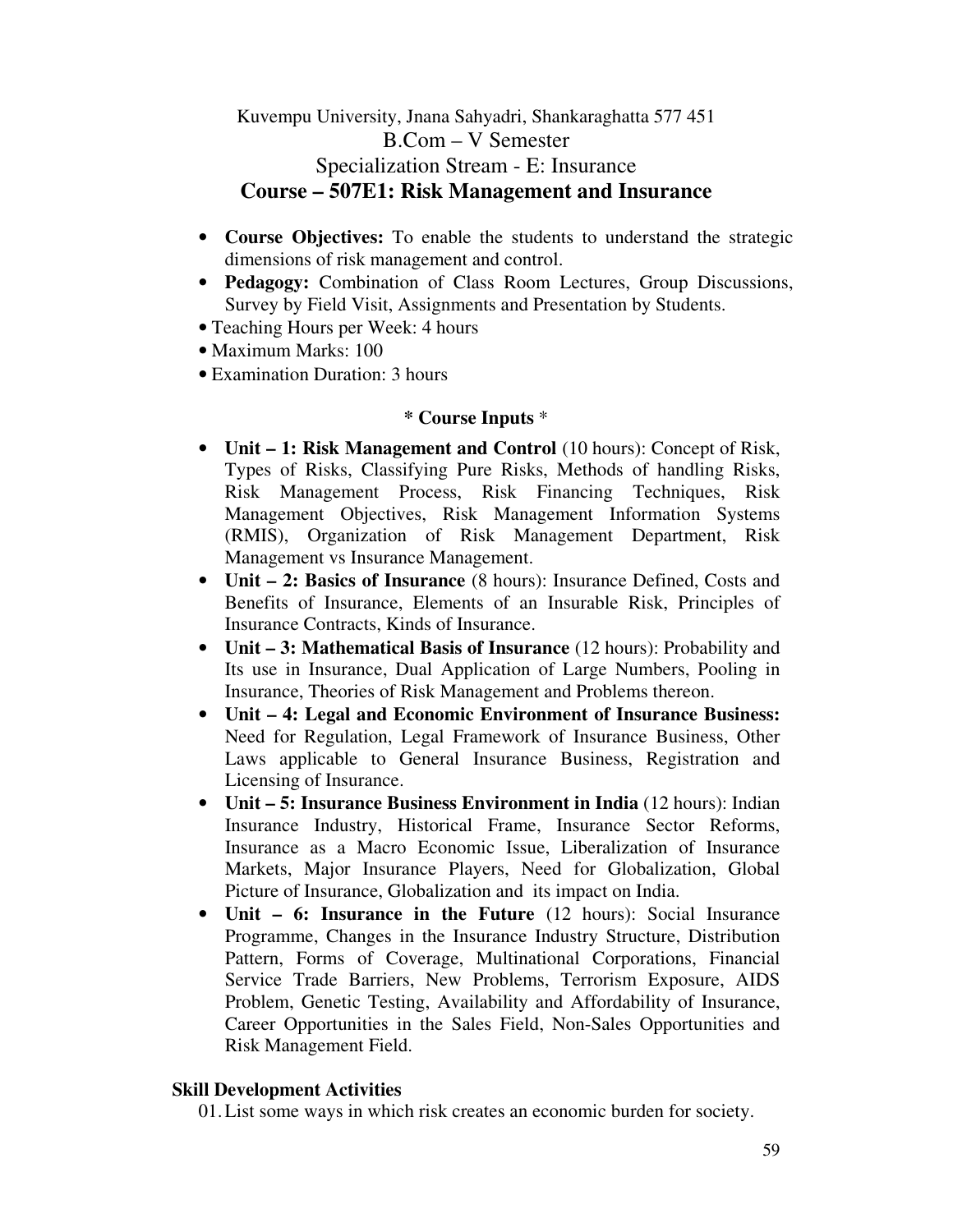- 02.Describe the proximate cause in the following situations:
	- a. A motor cycle driver at a high speed slipped due to rainwater on the road and damaged (speed/rainwater),
	- b. During violence in political party meeting, some furniture were stolen (theft/violence)
	- c. During an earth-quake, a school building caught fire and was destroyed (fire/earthquake)
- 03.Visit the nearest branch offices of major insurance players and submit your observations about their functioning.
- 04.Collect the policy documents of the following and learn the procedure for filling the policy – (a) Marine Policy, (b) Fire Policy, (c) Life policy, and (d) Medi-claim.
- 05.Collect the format of proposal form of different kinds of insurance and learn the process of filling them.

### **Recommended Books for Reference**

- 01.Insurance and Risk Management: Dr. P K Gupta Himalaya Publishing House.
- 02.Fundamentals of Insurance: Dr. P. K. Gupta
- 03.Insurance Principles and Practice: M. N. Mishra and S. B. Mishra
- 04.Fundamentals of Risk and Insurance: S Chand Emmett J Vaug han Vaughan
- 05.Elements of Insurance: Malhotra, R. P
- 06.Principles of Insurance Law: M. N. Sreenivasm
- 07.Insurance Principles and Practice: Vinayakam
- 08.Principles of Insurance: Dr. Periaswamy
- 09.Principles and Practice of Insurance: Panda

**\* \* \* \* \*** 

Kuvempu University, Jnana Sahyadri, Shankaraghatta 577 451

### B.Com – VI Semester

Specialization Stream - E: Insurance

# **Course – 607E2: Management of Insurance Business**

- **Course Objectives:** To enable the students to understand the principles of managing and administrating of insurance business**.**
- **Pedagogy:** Combination of Class Room Lectures, Group Discussions, Survey by Field Visit, Assignments and Presentation by Students.
- Teaching Hours per Week: 4 hours
- Maximum Marks: 100
- Examination Duration: 3 hours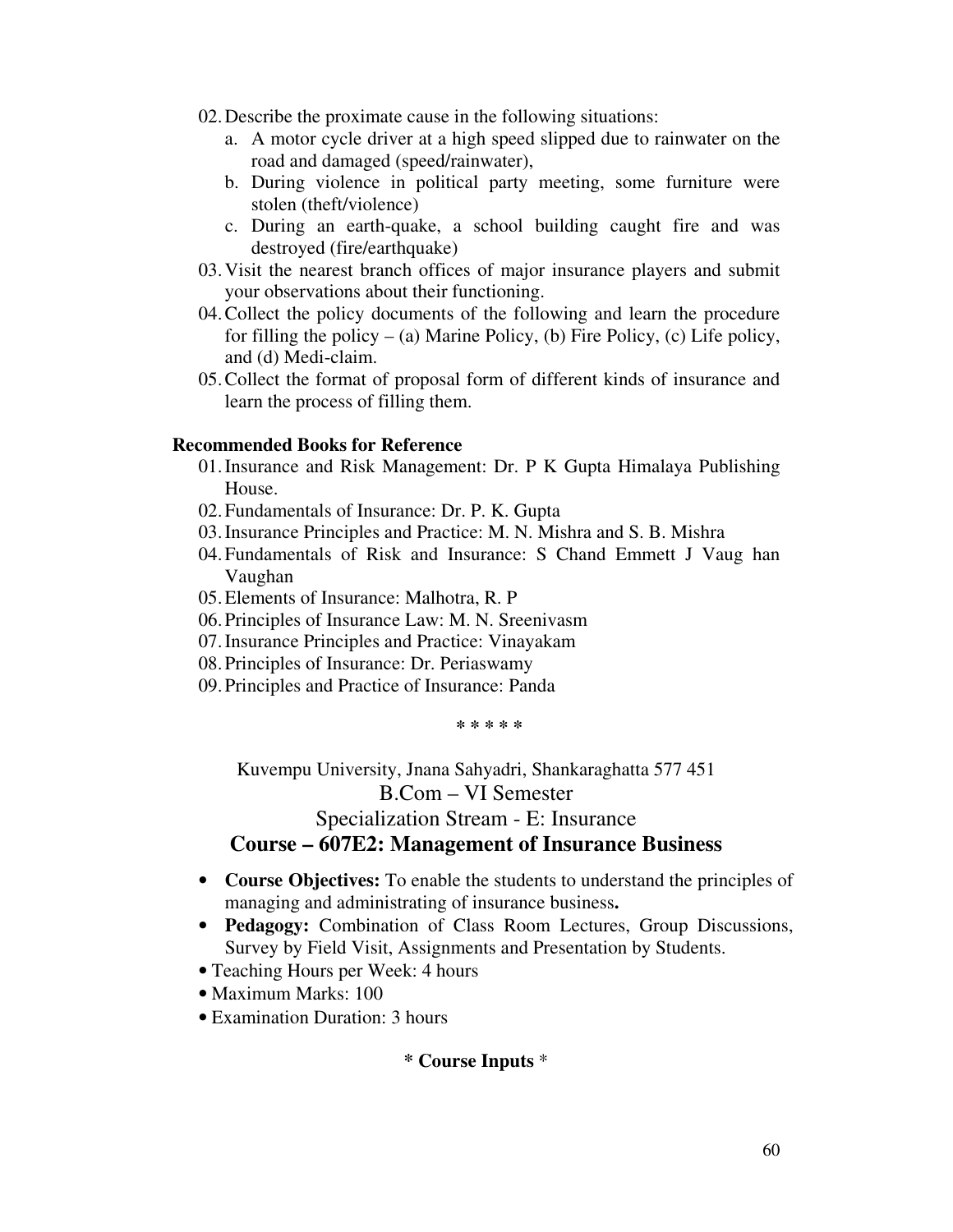- **Unit 1: Functions and Organisation of Insurance** (10 hours): Types of Insurance Organization, Stock Companies, Mutual Companies, Reciprocal or Inter Insurance Exchanges, Laws of Control, Selecting the form of Organization, Demutualization, Organization Structure of Insurance Companies, Function of Insurers.
- **Unit 2: Product Design and Development** (10 hours): Product Development Process, Stages in New Product Development, Pricing Strategy, Product Design/Development, Major Concerns in Indian Insurance Industry, Product Design in Emerging Scenario.
- **Unit 3: Underwriting and Claims Management** (12 hours): Underwriting Basics, History, Definition, The Trade-off, The Conflict, Twin Guiding, Underwriting in Life Insurance and in Non-Life Insurance, Introduction to Claim Settlement, Claim Settlement in General Insurance - under Fire and Motor Insurance, General Guidelines for Settlement of Claims.
- **Unit 4: Insurance Pricing and Marketing** (12 hours): Fundamentals of Insurance Pricing, Objectives, Types of Rating, Life vs Non-Life Insurance Pricing Rate Making Entities, Marketing Concepts - Marketing of Insurance Products, Critical Success Factors for Insurance Players, Distribution Channels, Marketing Strategies of Insurance Players In India.
- **Unit 5: Intermediaries in Insurance Business and Financial Management** (12 hours): Distribution of Insurance Products, Insurance Intermediaries and their Functioning, Surveyors and Loss Assessors, Third Party Administrators, Agents, Brokers, Corporate Agents, Bank-Assurance, Financial Objectives of Insurance Company, Responsibilities of Financial Managers.
- **Unit 6: Information Technology in Insurance** (8 hours): Need for Information Technology, Technologies for Insurance, It Applications in Functional Areas of Insurance, Its Department in an Insurance Company.

- 01.Visit the nearest branch office of the multi-national insurance company and study the organizational structure and report on its performance.
- 02.Visit any of the general insurance branch office to learn the process of underwriting and collect the format for motor vehicle insurance, cattle insurance, medi-claims.
- 03.How do you get the insurance claims of your motorbike which is damaged due to accident? Visit the Insurance Firm and learn the procedure and prepare a brief report on the same.
- 04.Make a comparative study of the existing insurance products with respect to (a) Pension Plan, (b) Children Education, and (c) Tax Planning.
- 05.Your teacher who is going to retire from service shortly approaches you for advice on various pension plans. Submit him a report on the alternative Pension Plans.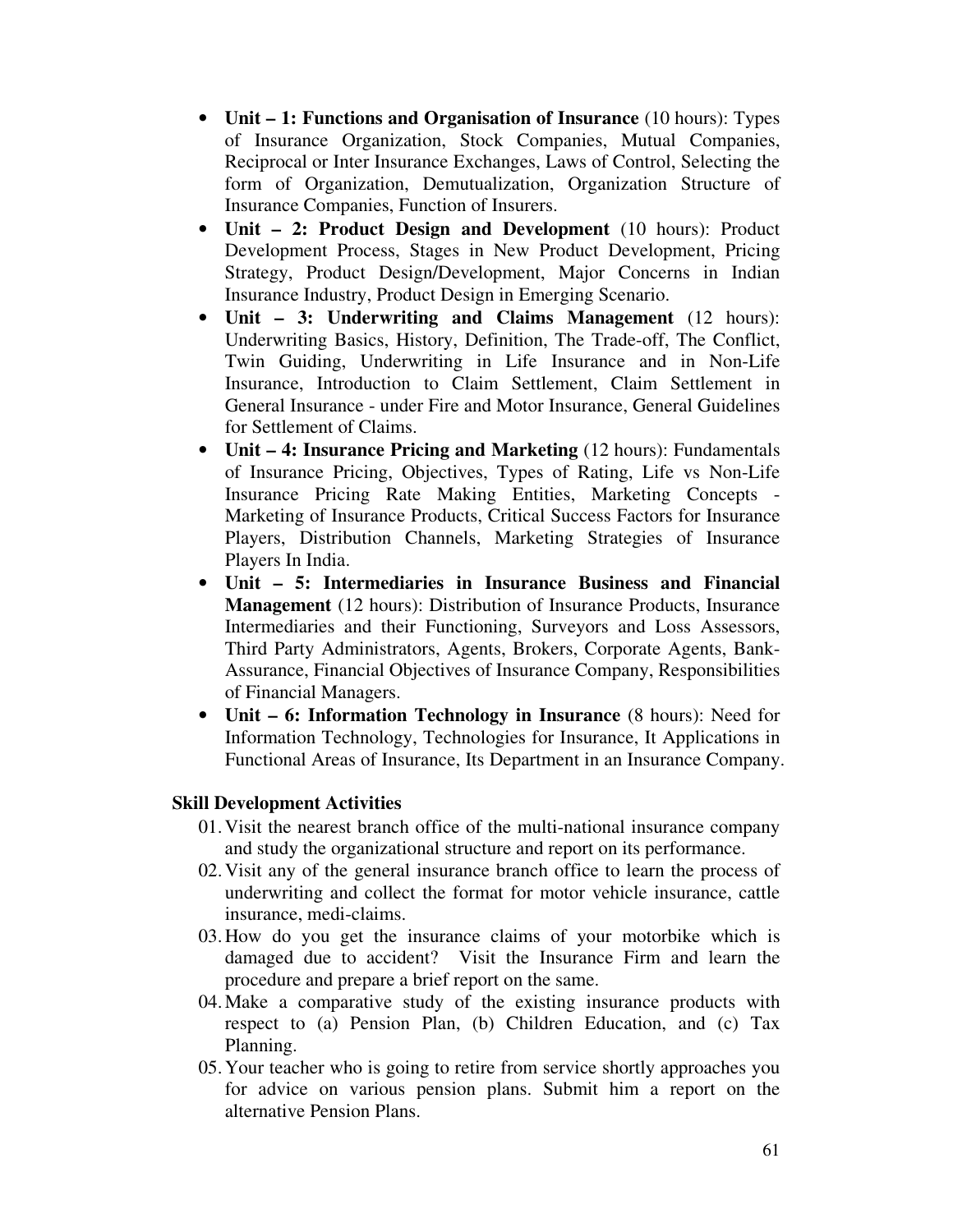#### **Recommended Books for Reference**

- 01.Insurance and Risk Management: Dr. P. K. Gupta. Himalaya Publishing House.
- 02.Fundamentals of Insurance: Dr. P. K. Gupta
- 03.Insurance Principles and Practice: M. N. Mishra and S. B. Mishra, S. Chand Publications
- 04.Fundamentals of Risk and Insurance: S. Chand Emmett J Vaug han Vaughan, Wiley publications
- 05.Elements of Insurance: Malhotra, R. P
- 06.Principles of Insurance Law: M. N. Sreenivasm
- 07.Insurance Principles and Practice: Vinayakam
- 08.Principles of Insurance: Dr. Periaswamy
- 09.Principles and Practice of Insurance: Panda

**\* \* \* \* \*** 

Kuvempu University, Jnana Sahyadri, Shankaraghatta 577 451 B.Com – V Semester Specialization Stream - F: Marketing Management **Course – 507F1: Marketing Management - I** 

- **Course Objectives:** To make the students to understand the different aspects of Marketing Environment and Strategies.
- **Pedagogy:** Combination of Class Room Lectures, Group Discussions, Survey by Field Visit, Assignments and Presentation by Students.
- Teaching Hours per Week: 4 hours
- Maximum Marks: 100
- Examination Duration: 3 hours

- **Unit 1: Marketing** (8 hours): Introduction, Origin of Marketing Nature of Marketing, Definition of Marketing, Functions of Marketing, Role of Marketing Management, New Concepts of Marketing.
- **Unit 2: Marketing Environment** (8 hours): Need for Environmental Analysis, Nature of Marketing Environment, Types of Marketing Environment, and Importance of Environment Analysis.
- **Unit 3: Marketing Mix** (10 hours): Understanding Marketing Mix, The four Principle of Marketing, Four Principles of Marketing Mix - Product Mix, Price Mix, Place Mix, Promotional Mix; Features in Customer Satisfaction.
- **Unit 4: Marketing Planning** (12 hours): Importance of Planning, Marketing Planning System (in a flow chart), Steps in Marketing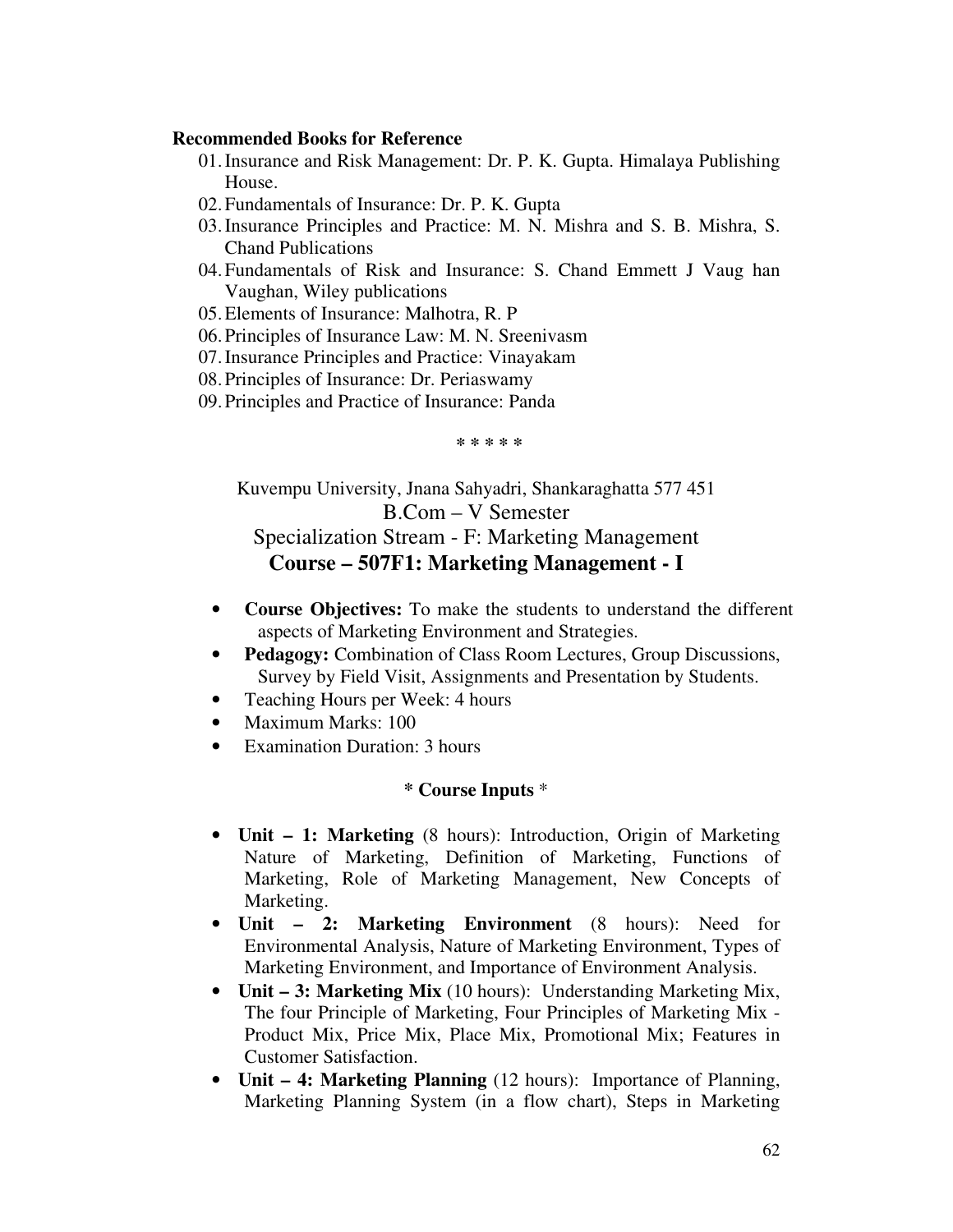Strategic Plan, Nature of Marketing Planning, Corporate Planning, Marketing Planning Appraisal Process, Strategic Marketing Planning Models. Marketing Elements, Functional Planning.

- **Unit 5: Marketing Strategies For Business Success** (10 hours): An Overview of Strategy, Market Leader Strategies, Market Challenges Strategies, Market Follower Strategies, Types of Marketing Strategies, Branding as a Marketing Strategy.
- **Unit 6: Marketing Information System and Marketing Research** (8 hours): Functional Organization Structure, Functional Information Systems, Levels of Marketing Management and their Differences, Marketing and Information; Importance of Marketing Research - Scope and Role of Marketing Research, Types of Marketing Research, Steps in Marketing Research.

#### **Skill Development Activities**

- 01.Select a trading concern and list the lines of products sold by it. Also analyse the nature of these products – find out whether they independent, supplementary or substitutes.
- 02.Prepare a small questionnaire with atleast 10 items and contact about 25 customers and find out the factors which influence their purchase.
- 03.Select a dealer and ascertain the strategies he/she follows to become the leader in city.
- 04.List out atleast 10 firms which offer different kinds of incentives to encourage the customers to buy the products and analyze the varieties of incentives offered by them.
- 05.Identify and analyze any five changes in the market environment which you have observed during the last two years.

#### **Recommended Books for Reference**

- 01.Dr. R. L. Varshney and Dr. S. L. Gupta: Marketing Management
- 02.Dr. Santakki: Marketing Management
- 03.Pillai: Marketing Management
- 04.B. S. Raman: Marketing Management
- 05.Sharlekar: Marketing Management
- 06.S. A. Chunawalla: Advertising, Sales and Promotion Management

**\* \* \* \* \*** 

Kuvempu University, Jnana Sahyadri, Shankaraghatta 577 451 B.Com – VI Semester Specialization Stream - F: Marketing Management **Course – 607F2: Marketing Management - II** 

• **Course Objectives:** To make the students to understand the different aspects of Marketing Activities and Strategies.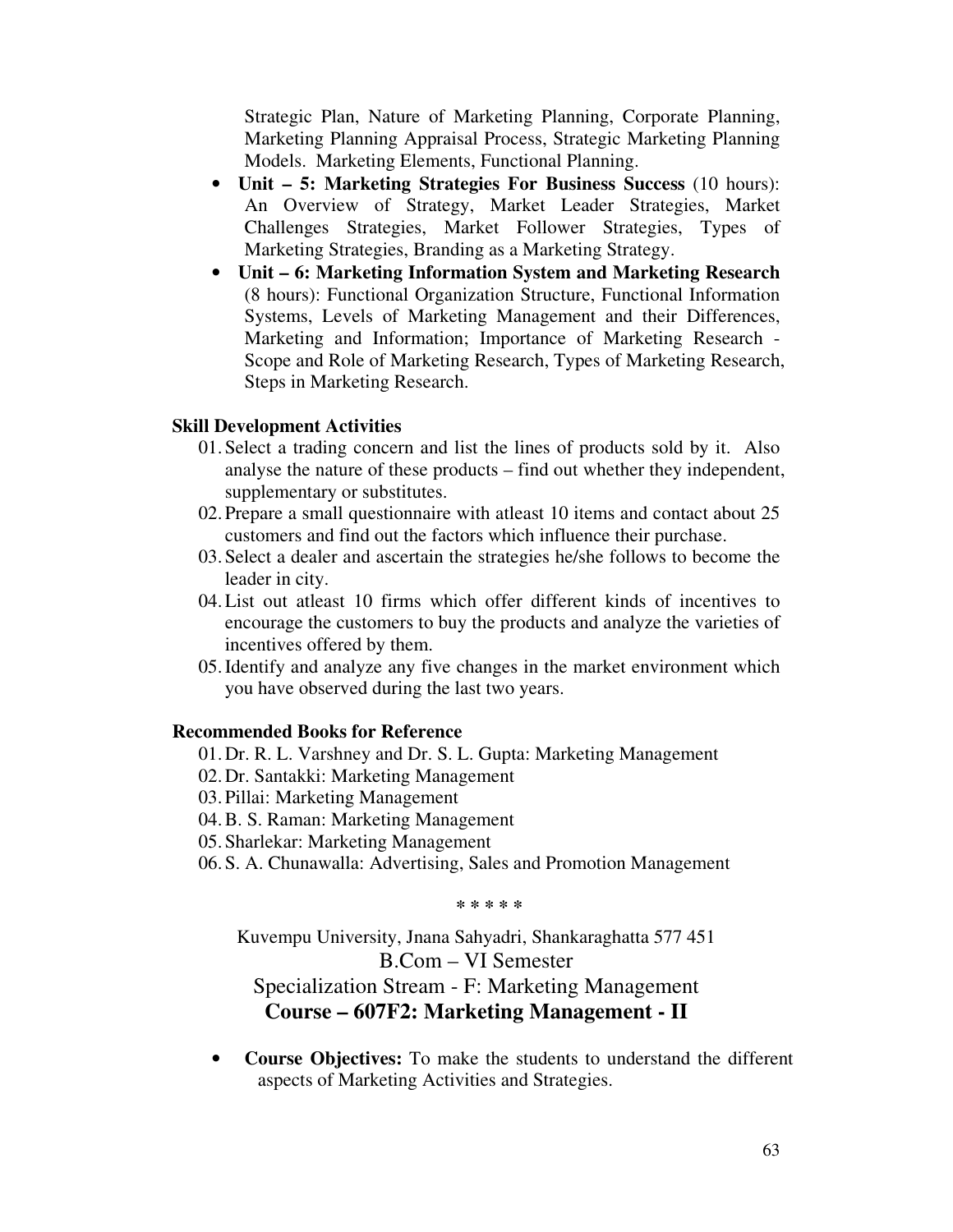- **Pedagogy:** Combination of Class Room Lectures, Group Discussions, Survey by Field Visit, Assignments and Presentation by Students.
- Teaching Hours per Week: 4 hours
- Maximum Marks: 100
- Examination Duration: 3 hours

### **\* Course Inputs** \*

- **Unit 1: Consumer Behaviour** (10 hours): Introduction, Definitions, Requisite of Consumer Behaviour, Factors influencing Consumer Behaviour, Different Types of Buying Motives, Consumers Buying Process, Buying Decision Process, Types of Buying Behaviour, Steps in the Buying Decision Process.
- **Unit 2: Product Management** (10 hours): Introduction, Layers of Product, Product Classification, Product Mix Decisions, New Product Decisions, Steps in New Product Development, Managing Product Life Cycle.
- **Unit 3: Branding and Packaging** (11 hours): Introduction, Selecting a Brand, Advantages and Disadvantages of Branding, Branding Decisions, Brand Management, Managing Brand Equity, Importance of Packaging, Packaging Concepts, Packaging Decisions, Functions of Packing, Strategies for Packing, Labelling, New Dimension of Labels.
- **Unit 4: Pricing Policies** (11 hours): Objectives, Role of Cost in Pricing, Demand Factors in Pricing, Consumers Psychology and Pricing, Reduction and Increase in Prices, Pricing New Products, Pricing by a Retailer, Pricing Policy in Public Sector.
- **Unit 5: Channels of Distribution** (11 hours): Marketing Intermediaries, Types of Channels, Direct and Indirect Marketing Channels, Objectives of Channel Selections, Functions of Marketing Channels, Indian Distribution System - Railways, Roads, Shipping, Ports, Civil Aviation; Distribution Cost Control and Customer Service; Retail Marketing, Importance, Globalisation of Retailing.
- **Unit 6: Advertising and Sales Promotion** (11 hours): Importance of Adverting, Advertisement and Sales Promotion, Advertising in India, Sales Promotion Planning, Budget and Evaluation, Types of Sales Promotion, Sales Management, Role of Sales Management in Marketing, Personal Selling, Charging Face of Personal Selling, Sales Organization.

### **Skill Development Activities**

- 01.Visit rural a market and collect the information about the same.
- 02.Visit any sales organization and explain type of organization.
- 03.Critically analyze the impact of marketing mix on a product of your choice.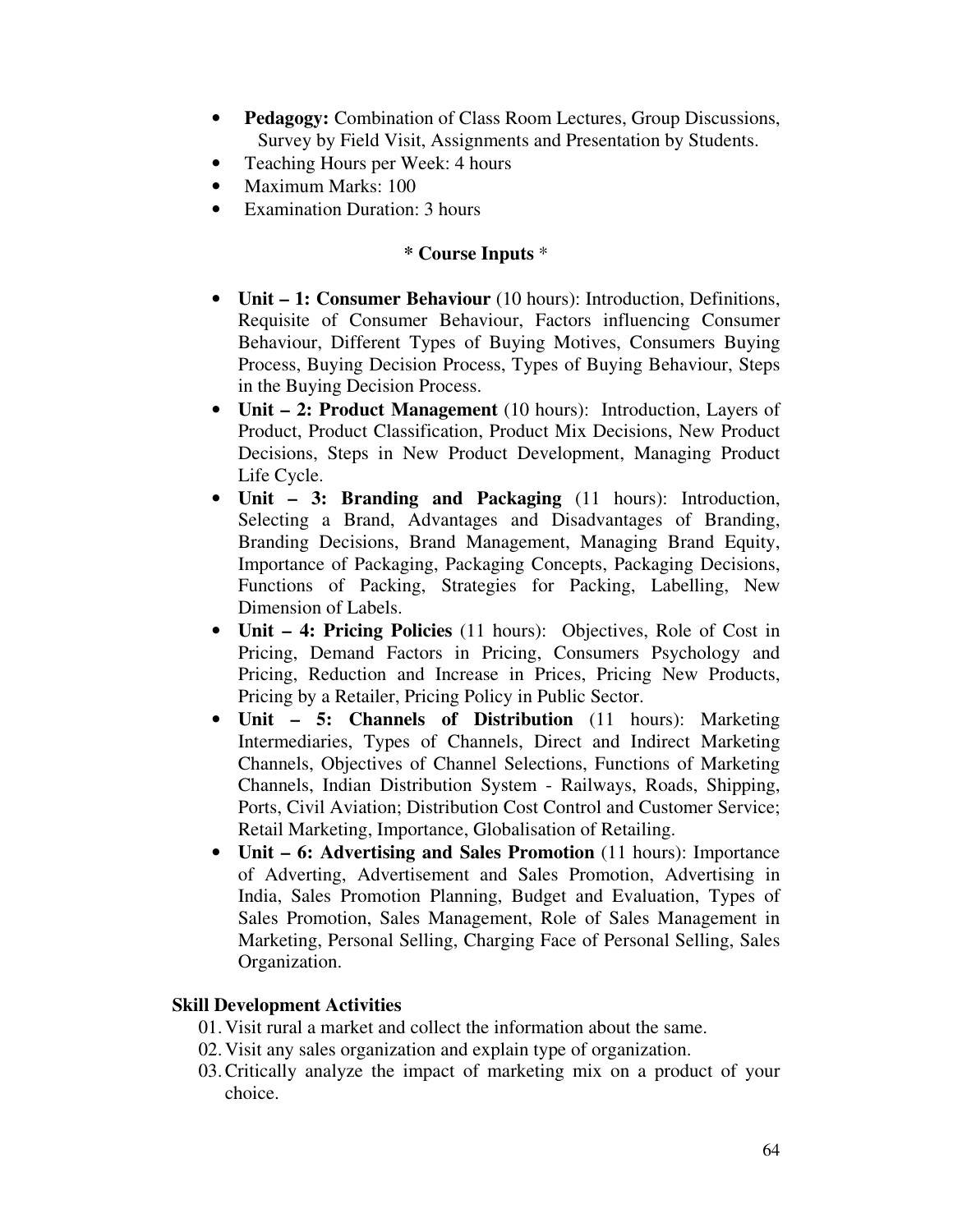- 04.Prepare the model advertisement copies for Colour TV, Washing Machine, and Music System.
- 05.Prepare a chart of product life cycle of a given product.
- 06.Record details and prepare the chart of market segmentation.

### **Recommended Books for Reference**

- 01.Dr. R. L. Varshney and Dr. S. L. Gupta: Marketing Management
- 02.Dr. Santakki: Marketing Management
- 03.Pillai: Marketing Management
- 04.B. S. Raman: Marketing Management
- 05.Sharlekar: Marketing Management
- 06.S. A. Chunawalla: Advertising, Sales and Promotion Management

**\* \* \* \* \*** 

Kuvempu University, Jnana Sahyadri, Shankaraghatta 577 451 B.Com – V Semester

# Specialization Stream - G: Human Resource Management **Course – 507G1: Career Planning and Development**

- **Course Objectives:** To expose the students to various aspects of human resource development strategies for better management of people in organization.
- **Pedagogy:** A combination of Lectures, Case Analysis, Assignments and Presentations.
- Teaching Hours per Week: 4 hours
- Maximum Marks: 100
- Examination Duration: 3 hours

- **Unit 1: Nature and Scope of Human Resource Management** (12 hours): Meaning, Definition, Personnel Management vs Human Resource Management, Objectives, Scope and Functions, Human Resource Manager – Qualifications and Qualities, Strategic Human Resource Management - Meaning and Benefits.
- **Unit 2: Human Resource Development** (12 hours): Concept, Features, Need Techniques of Human Resource Development, Executive Development - Concept and Objectives, Need, Methods of Executive Development Programmes, On-the-Job and Off-the-Job Techniques.
- **Unit 3: Career Planning And Development** (8 hours): Concept of Career Planning, Need and Process, Succession Planning, Career Development, Steps, Advantages.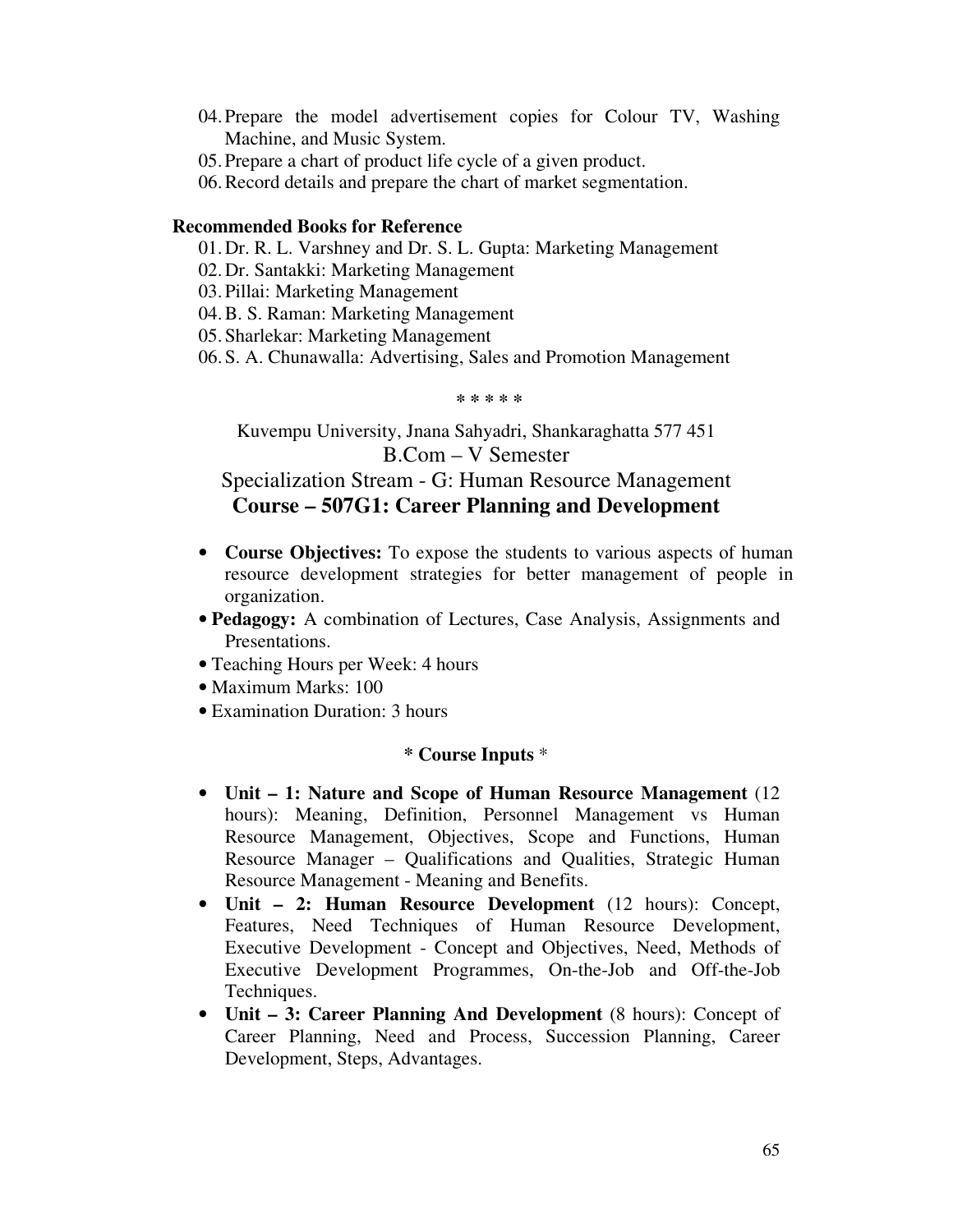- **Unit 4: Work Environment** (8 hours): Meaning; Physical, Mental, and Social Environment, Factors affecting Work Environment, Types, Causes.
- **Unit 5: Work Stress** (12 hours): Meaning and Definition, Sources of Stress, Burnout, Stress vs Burnout, Stress Management, Organizational Strategies, Employee Assistance Programmes, Stress and Performance.
- **Unit 6: Recent Techniques in Human Resource Management** (12 hours): Employees for Lease, Moon Lighting by Employees, Dhal Career Graphics, Human Resource Accounting - Objections against the treatment of People as Assets; Knowledge Management, Virtual Organization - Meaning and Characteristics.

- 01.Prepare a chart showing the functions and sub-functions of an organization.
- 02.Visit an organization and list the various environmental factors of that organization.
- 03.Visit an organization and collect information about the various techniques used to train executives in that organization.
- 04.Interview some workers and list out the problems that they experience at work.
- 05.Conduct a fatigue study in an organization and list the various factors responsible for fatigue.

#### **Recommended Books for Reference**

01.Human Resource Management: S. S. Khotla

- 02.Personnel and Human Resource Management: P. Subba Rao
- 03.Human Resource Management: C. B. Guptha
- 04.Human Resource Management: M. V. Moorthy
- 05.Human Resource Management: Stephens Robbins
- 06.Human Resource Management: Dale S Beach
- 07.Human Resource Management: Keith Davis and J W Newsroom
- 08.Organizational Behaviour: Fred Lutham
- 09.Organizational Behaviour: S. S. Khanka
- 10.Organizational Behaviour: K. Ashwathappa

### **\* \* \* \* \***

Kuvempu University, Jnana Sahyadri, Shankaraghatta 577 451 B.Com – VI Semester Specialization Stream - G: Human Resource Management **Course – 607G2: Organization and People** 

• **Course Objectives:** To expose the students to the various aspects of human behaviour in the organizations and the strategies for better management of people in the organization.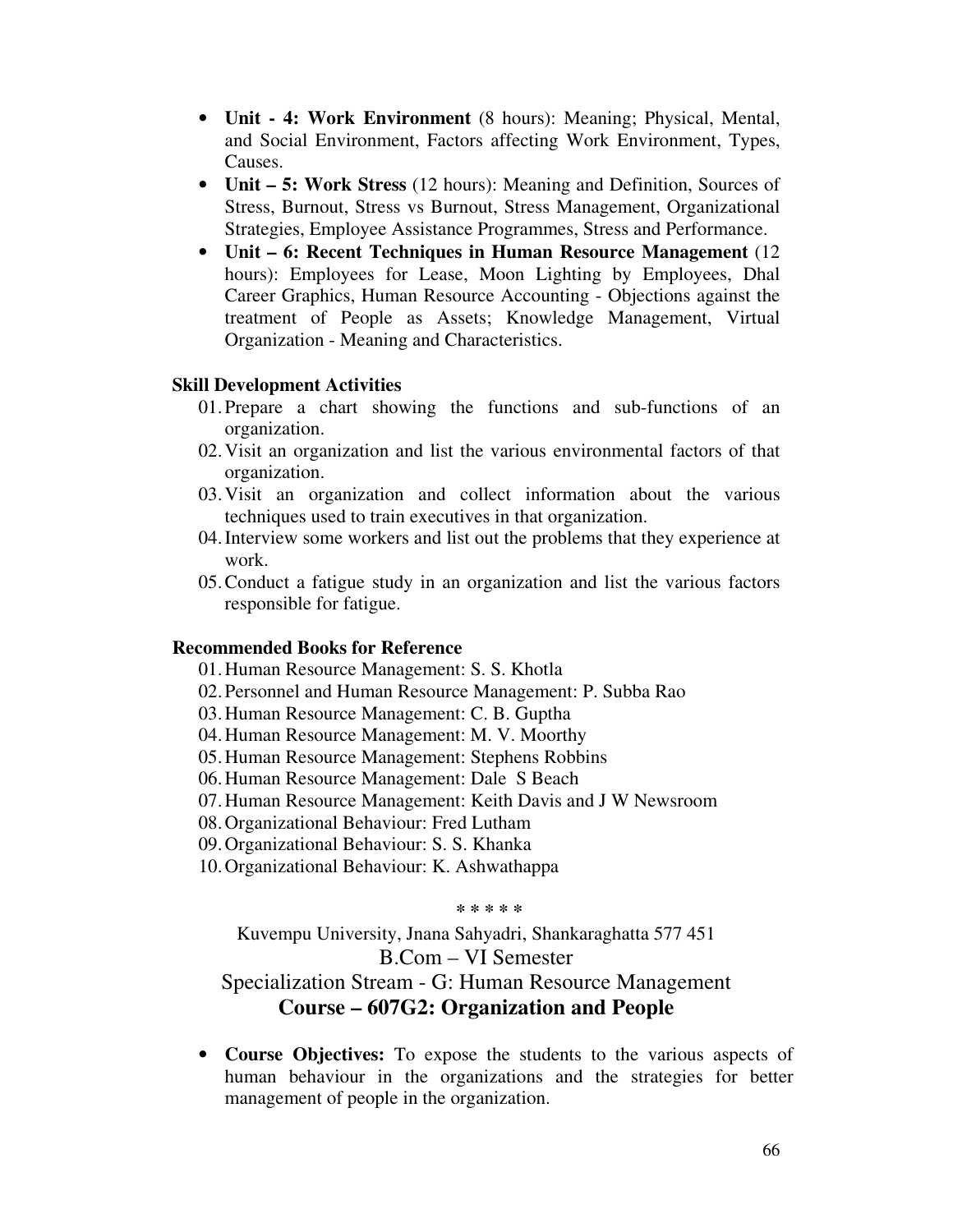- **Pedagogy:** A combination of Lectures, Case Analysis, Assignments and Presentations.
- Teaching Hours per Week: 4 hours
- Maximum Marks: 100
- Examination Duration: 3 hours

### **\* Course Inputs** \*

- **Unit** 1: **Communication** (8 hours): Meaning, Definition, Process, Channels, Barriers to Communication, Effective Communication, Leadership - Meaning, Differences between Leaders vs Managers, Leadership Styles, Functions of a Leader, Importance of Leadership.
- **Unit 2: Quality of Work Life** (10 hours): Meaning, Quality of Work Life and Productivity, Ergonomic, Empowerment. Meaning, Importance, Characteristics of Empowered Organization, Conditions for Effective Empowerment, Total Quality Management - Meaning, Definitions, Principles, Core Concepts of TQM, HRD and TQM.
- **Unit 3: Group Dynamics** (11 hours): Nature of Groups, Types of Groups, Reasons for Group Formation, Group Norms, Group Size, Determination of Group Behaviour, Pitfalls of Groups.
- **Unit** 4: **E-Human Resource Management** (11 hours): Meaning, Aspects of E-Human Resource Management, E-Recruitment and E-Selection, Advantages and Limitations.
- **Unit 5: Ethical Issues in Human Resource Management** (11 hours): Normative Philosophy and Business Ethics, Ethical Issues in Employees, in Employment, Human Resource Development and Wage and Salary Administration.
- **Unit 6: Recent Trends in Human Resource Management** (11 hours): Employees Brand, Competency Mapping, Business Process Outstanding, Human Resource Matrix, Right Fixing, Emotional, Intelligence and Talent Management.

### **Skill Development Activities**

- 01.Prepare a communication chart showing the process of communication.
- 02.Analyze a case study on leadership and give solution.
- 03.Narrate your experience as a group where you organized a function or trip.
- 04.List various E–recruitment agencies.
- 05.Identify any five leaders and list the qualities of their styles.

### **Recommended Books for Reference**

- 01.Human Resource Management: S. S. Khotla
- 02.Personnel and Human Resource Management: P. Subba Rao
- 03.Human Resource Management: C. B. Guptha
- 04.Human Resource Management: M. V. Moorthy
- 05.Human Resource Management: Stephens Robbins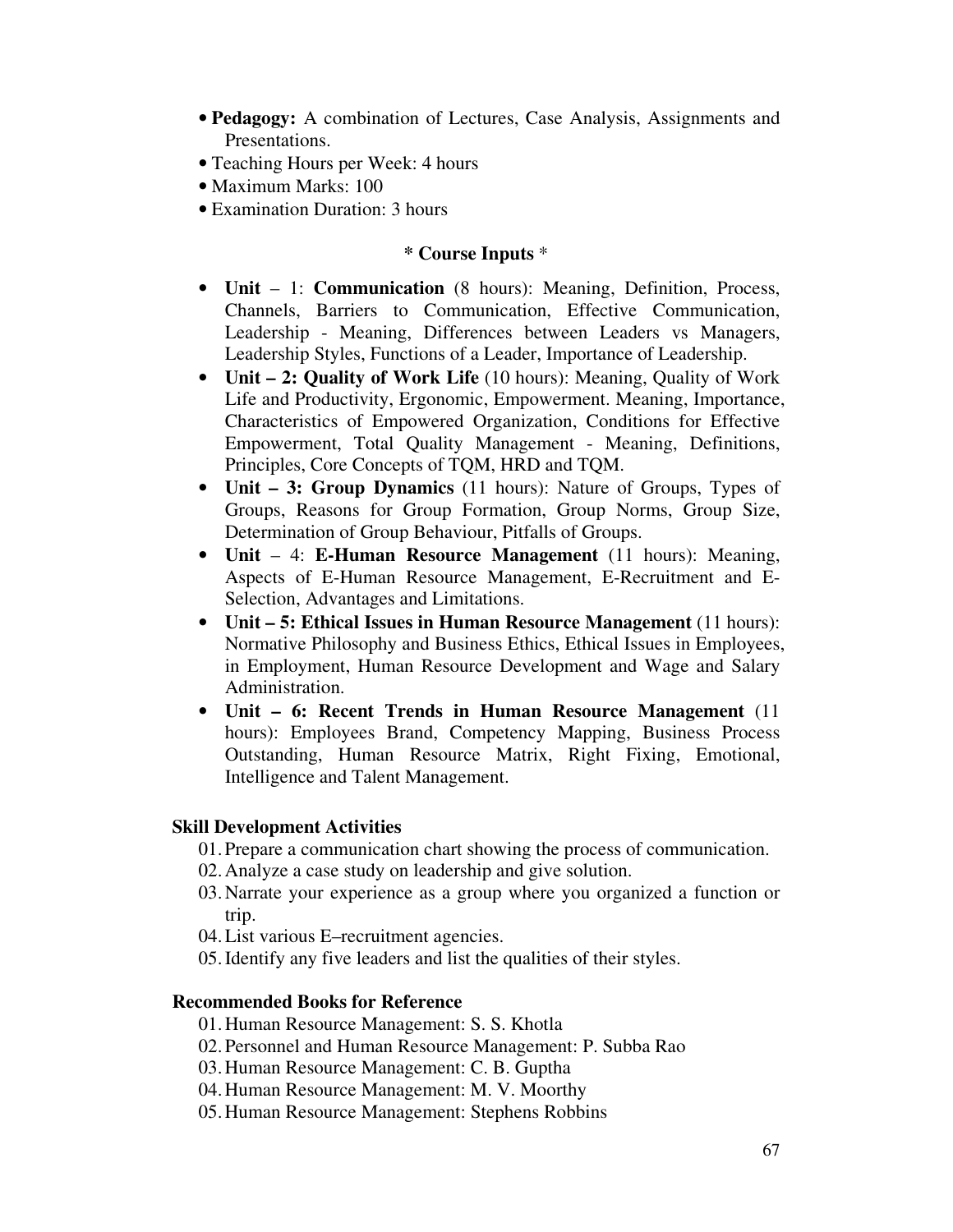06.Human Resource Management: Dale S Beach

07.Human Resource Management: Keith Davis and J W Newsroom

08.Organizational Behaviour: Fred Lutham

09.Organizational Behaviour: S. S. Khanka

10.Organizational Behaviour: K. Ashwathappa

**\* \* \* \* \*** 

Kuvempu University, Jnana Sahyadri, Shankaraghatta 577 451

# B.Com – V Semester

# Specialization Stream - H: Tourism and Hospitality Management **Course – 507H1: Tourism Management**

- **Course Objectives:** To familiarize the students with tourism business management.
- **Pedagogy:** Combination of Class Room Lectures, Group Discussions, Survey by Field Visit, Assignments and Presentation by Students.
- Teaching Hours per Week: 4 hours
- Maximum Marks: 100
- Examination Duration: 3 hours

- **Unit 1: Tourism Business** (10 Hours): Introduction, Concept and Definition of Tourism, Features of Tourism, Nature of Tourism, Motors for Tourism, Importance and Significance of Tourism, Components of Tourism, Tourism Products and Product Mix - Concept and Definition, Features of Tourism Products, Principles of Tourism Mix.
- **Unit 2: Tourism and Transport Industry** (12 hours):Tourism Infrastructure, Role of Modes of Transport in Tourism Development, Factors affecting the Choice of Modes of Transport, Tourism and Land Transport, Tourism and Railway Transport, Tourism and Water Transport, Tourism and Air Transport, Impact of Environment on Tourism.
- **Unit 3: Travel Agency and Tour Operators** (12 hours): History of Travel Agencies and Tour Operators Business, Travel Agents - Meaning, Types and Functions; Tour Operators - Meaning and Types, Distinction between Travel Agency and Tour Operators, Travel Grounds - Meaning and Qualities.
- **Unit 4: Tourism Marketing Planning** (10 hours):Meaning of Tourism Marketing Planning, Stages in Tourism Marketing Planning, Problems in Tourism Marketing Planning.
- **Unit 5: Role of Transport in Tourism Development** (10 hours): Air Transport - Characteristics, Merits and Demerits, Types of Airline Services, Types of Air Operation in India - Scheduled, Non-scheduled and Air Taxi Services, Civil Aviation in India; Railway Transport -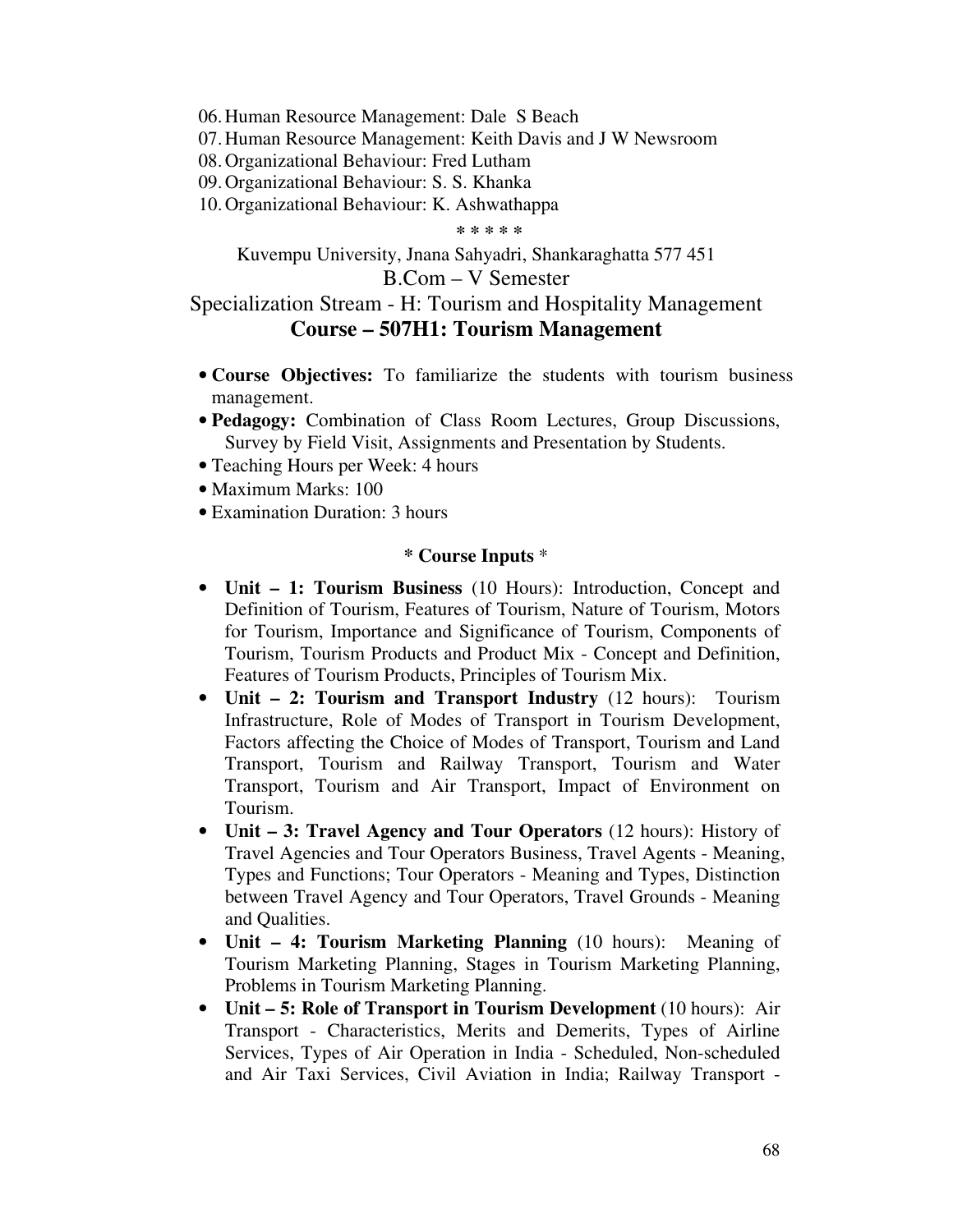Characteristics, Merits and Demerits, Measures of Indian Railways to promote Tourism.

• **Unit – 6: Accommodation Business** (10 hours): History of Accommodation, Importance of Accommodation, Accommodation Planning, Types of Accommodation, Hotel Accommodation - Types of Hotels, Supplementary Tourist Accommodation, Youth Hostels.

#### **Skill Development Activities**

- 01.List any five natural tourist spots and identify the special features, history and scope for making them revenue generating sources.
- 02.Prepare a tour plan to organize a tour for your family/students tour.
- 03.List the travel agencies and tour operators in your area/taluk/district.
- 04.List the package tours organized by travel agencies.
- 05.Prepare a chart showing the organization structure of a travel agency and tour operators.
- 06.List the accommodation facilities for tourists in you taluk headquarters.

### **Recommended Books for Reference**

- 01.Bhatia A.K, Tourism Development Principles and Practices, Sterling Publishers Private Limited.
- 02.Bishwanath Ghosh, Tourism and Travel Management, Vikas Publishing House Pvt. Ltd., New Delhi.
- 03.Ratan, P. C Tourism, Transport and Travels Management, Anmol Publications Pvt. Ltd., New Delhi.
- 04.Sangar J P Tourism Management, Anmol Publication Private Ltd., New Delhi
- 05.Sinha, P. C, Tourism, Transport and Travels Management, Anmol Publications Pvt., Ltd., New Delhi.
- 06.Jha S. M. Tourism Marketing, Himalaya Publishing House, Mumbai
- 07.Mohinder Singh and L.R. Kariyali, Crisis in Road Transport, Konark Publishers, Pvt. Ltd.,
- 08.Bimalendu Mishra and Prasanna Kumar Choudary, Transport Sector in India.
- 09.Mill and Morrison, The Tourism System: An Introductory Text, Prentice Hall.
- 10.Cooper, Fletcher et al, Tourism Principles and Practices, Pitman.
- 11.Burkart and Medlik, Tourism Past, Present and Future, Heinemann, ELBS.
- 12.Mill, R.C, Tourism The International Business, Prentice Hall, New Jersey.
- 13.Bhatia, A.K, International Tourism.
- 14.Seth, P.N, Successful Tourism Management.

**\* \* \* \* \*** 

Kuvempu University, Jnana Sahyadri, Shankaraghatta 577 451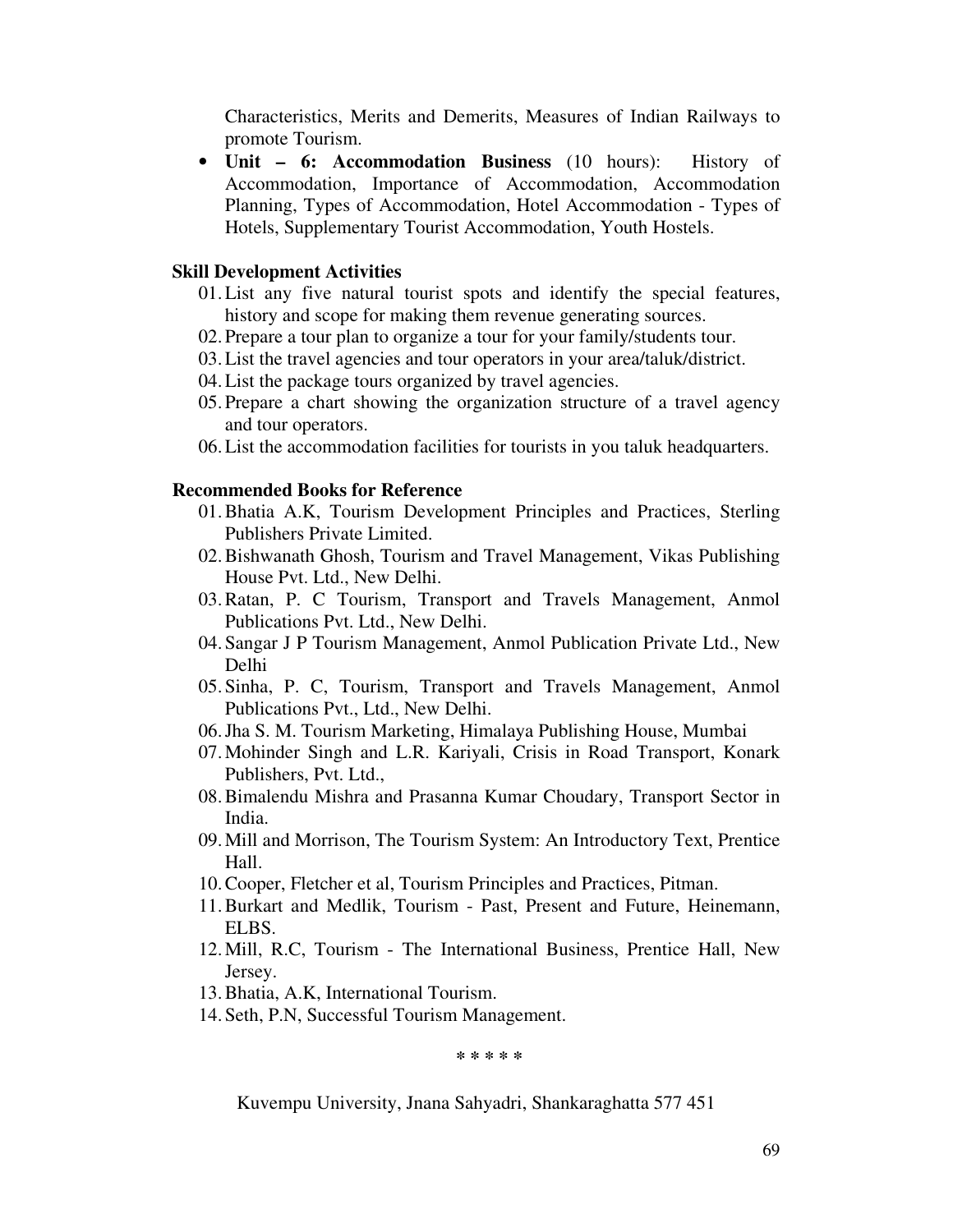# B.Com – VI Semester

# Specialization Stream - H: Tourism and Hospitality Management **Course – 607H2: Hospitality Management**

- **Course Objectives:** To expose the students to the important departments of Hotels and to enable them to understand the various aspects related to Hospitality Industry.
- **Pedagogy:** Combination of Class Room Lectures, Group Discussions, Survey by Field Visit, Assignments and Presentation by Students.
- Teaching Hours per Week: 4 hours
- Maximum Marks: 100
- Examination Duration: 3 hours

- **Unit 1: Tourism and Accommodation** (8 hours): Introduction to Hotels, Accommodation Industry, Types, Evolution of Lodging Industry, Need, Importance, Role of Hotels, FHRAI, Star Hotels and Classification, International Scenarios and Trends.
- **Unit 2: Departments of Hotels Front Office Management** (8 hours): Introduction to Front Office Department, Advantages, Formalities and Formats, Types of Rooms and Plans, Organisation Chart and Duties and Responsibilities, Qualities of Front-office Staff.
- **Unit 3: House Keeping** (14 hours): Introduction to Housekeeping, Importance of Housekeeping Department, Organizational Chart and the Duties and Responsibilities; Cleaning - Different Equipments and Agents, Daily Routine Systems, Laundry, Linen and Uniform, Interior Decoration and Facilities, Special Decorations.
- **Unit 4L Food and Beverage Service** (8 hours): Introducing to Food and Beverage Service, Types of Services, Organizational Charts and Duties
- **Unit 5: Requirements and Procedure for Constructing Classified Hotel** (12 hours): Prescribed Application Form for approval of Hotel Projects; Regulatory Conditions and Guidelines for approval of Hotel Projects, Sources of Finance, Incentives and Subsidy extended to Hotels in Tourist Areas and Tourist Backward Areas.
- **Unit 6: Event Management** (14 hours): Meaning and Definition of Event Management, Role of Events for promotion of Tourism, Types of Events - Cultural, Festivals, Religious, Business etc; Need of Event Management, Key Factors for Best Event Management; Concept of MICE - Introduction of Meetings, Incentives, Conference/Conventions, and Exhibitions; Definition of Conference and the Components of Conference Market, Nature of Conference Markets and Demand For Conference Facilities; Impact of Conventions on Local and National Communities.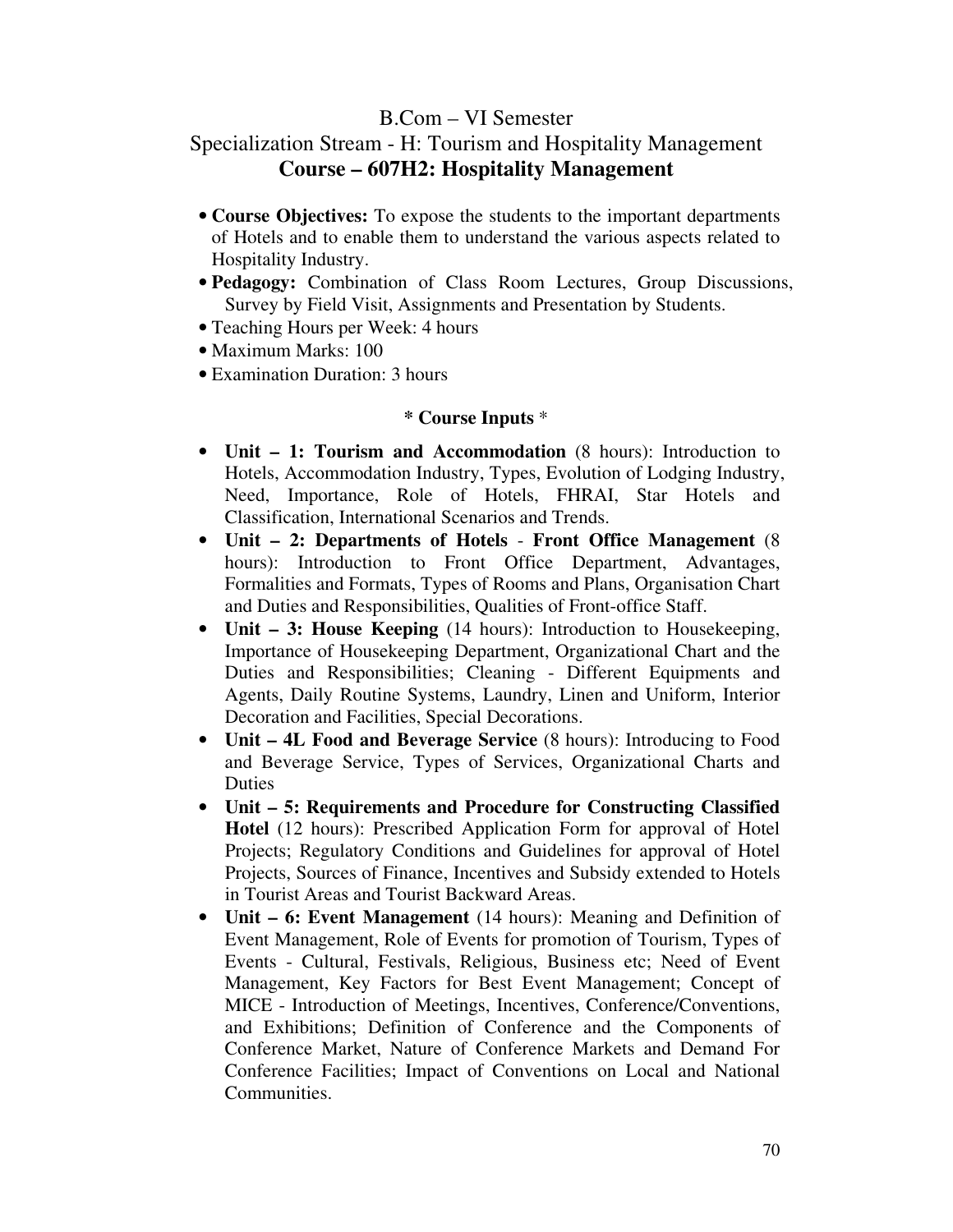- 01.Visit a hotel and prepare a brief report on the organization of different Departments;
- 02.Visit a hotel in your city/place and prepare, based on your observation, a brief report on the Food and Beverage Lines,
- 03.Prepare a report on any event in your College and preparations/arrangements made,
- 04.Prepare a list of Hotels in your city/place and the accommodation facility available with room capacity, occupation ratio, tariff, room services, etc,
- 05.Collect the details about the growth story of a Star Hotel and prepare a brief report on the same.

### **Recommended Books for Reference**

- 01.Coleman, Lee and Frankle, Powerhouse Conferences, Educational Institute of AH & MA.
- 02.Hoyle, Dorf and Jones, Meetings, Conventions and Group Business, Educational institute of AH & MA.
- 03.Vijay Dhawan, Food and Beverage Service.
- 04.Michael L Kasarana and Richard Brooks, Managing Front Office Operations.
- 05.Stainley Phornco, Operations Management.
- 06.Sudhir Andrews, House Keeping Manual.
- 07.Dennis Foster, Introduction to Hospitality.
- 08.Event Management in Leisure and Tourism, David Watt
- 09.Conferences, Tomy Rogers

**\* \* \* \* \*** 

Kuvempu University, Jnana Sahyadri, Shankaraghatta 577 451 B.Com – V Semester Specialization Stream - I: E-commerce

**Course – 507I1: E-Commerce and Programming in C** 

- **Course Objectives:** To make the students to understand the concept of E-Commerce and Programming in C.
- **Pedagogy:** Class-room Lectures, Practice in the Computer Laboratory and Exercises.
- Teaching Hours per Week: 3 hours of theory and 2 hours of practice in lab
- Maximum Marks: 100
- Examination Duration: 3 hours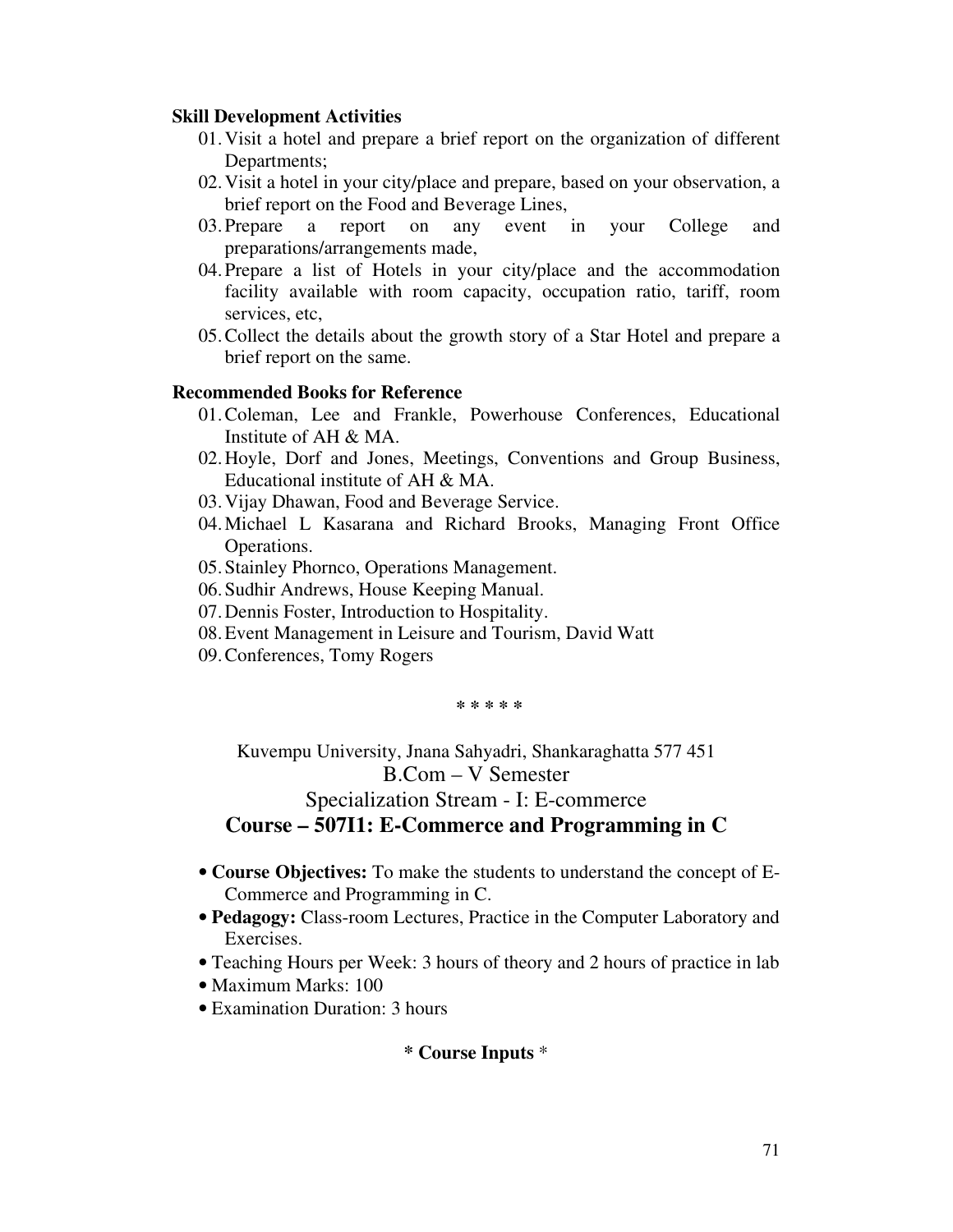- **Unit 1: E-Commerce** (8 hours): E-Commerce vs E-Business, Advantages of E-Commerce, Internet Banking - Advantages of Online Banking, Facilities, Internet Banking in India, ATM, Credit Card/Debit Card, Smart Card. Advantages of Internet Marketing, Advertising over Internet.
- **Unit 2: Introduction to HTML** (10 hours): HTML Documentation, Structure and Tags, Defining Web Page Appearance, Text Formatting, Writing Simple HTML Documents, Front Page, Advantages and Options.
- **Unit 3: Introduction to 'C'** (3 hours): History of 'C', Features and Merits of 'C', Basic Structure of a 'C' Program, Character Set, Key words, Identifiers, Data Types, Constants and Variables, Data Type Declaration Statement, Assigning Values to a Variable, Operators, Expressions, Loading, Editing, Saving and Executing C programs, Turbo 'C' Hot Keys.
- **Unit 4: Programming in 'C'** (15 hours): Input/Output Statements Unformatted (getchar; putchar; gets; puts; getch; gerche) and formatted I/O functions (scanf; printf); Program Flow Control Statements, Branching Statements, Looping Statements, Jumping Statements, If statement, If-else Statement, Switch Statement, While Statement, Dowhile Statement, For Statement, Nested for Loop Statement.
- **Unit 5: Arrays** (8 hours): One Dimensional Array, Two Dimensional Array, Library Functions (abs, sqrt, pow).
- **Unit 6: Writing Simple Programmes using 'C'** (20 hours): Language involving Arithmetical Operations on Numbers, Number Generations of Various Types - Natural Numbers, Even and Odd Numbers, Multiplication Table, Fibonacci Series, Factorial of a Number, Array Addition, Inverse of Matrix, Use of Formulas - Simple Interest, Compound Interest, Area Calculations, etc.

- 01.Write a C Program to find the area and circumference of the circle,
- 02.Write a C Program to show the use of Char and String used,
- 03.Write a C Program to the use of Do and While statements,
- 04.Write a C Program to show the use of mul and pow functions,
- 05.Write a Program to display the growth of a fixed deposit in a bank,
- 06.Write a C Program for finding Biggest and Smallest among many numbers using array,
- 07.Write a C Program to show the use of Switch Case,
- 08.Write a C Program for calculation of salesman's commission,
- 09.Write a C Program for preparation of marks statement,
- 10.Write a C Program to show arithmetical operations on numbers,
- 11.Write a C Program to calculate simple interest and compound interest,
- 12.Write a C program to find whether the number is a perfect square or not,
- 13.Write a HTML document for display of an Advertisement message with suitable tags, and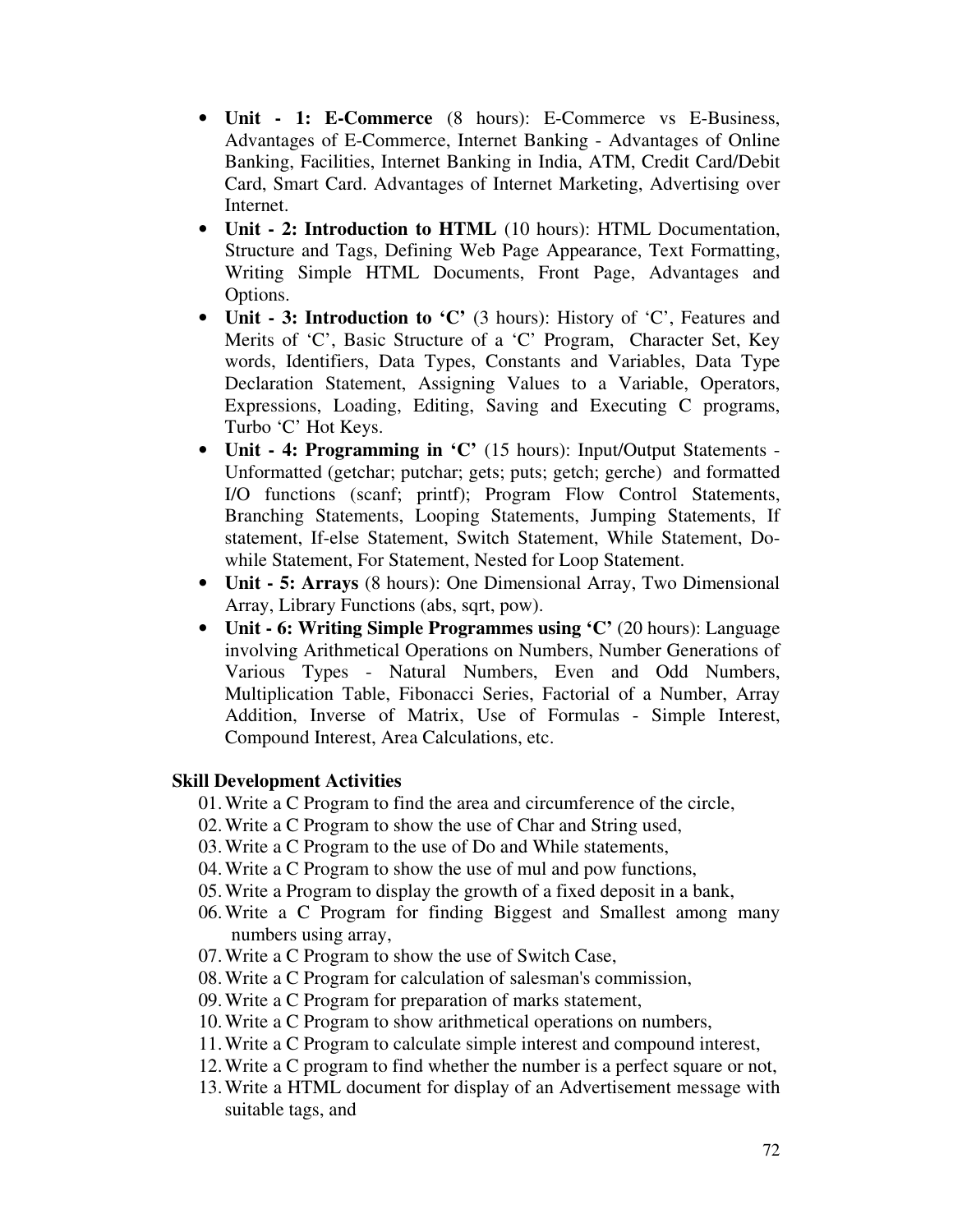14.Write a HTML document to show a moving message on the screen..

#### **Recommended Books for Reference**

- 01.V. Rajaraman, Computer Programming in 'C' (Prentice Hall of India).
- 02.Yashwanth, P. Kanetkar, Let Us C (BPB Publications).
- 03.Byron S Gottrifried, Programming with C (Tata McGraw Hill Publishing Co. Ltd)

**\* \* \* \* \*** 

# Kuvempu University, Jnana Sahyadri, Shankaraghatta 577 451 B.Com – VI Semester Specialization Stream - I: E-commerce **Course – 607I2: Internet, Power Point and Visual Basic**

- **Course Objectives:** To make the students to understand the concept of Internet, E-mail and use of Power Point and Visual Basic package for simple tasks of practical applications.
- **Pedagogy:** Class-room Lectures, Practice in the Computer Laboratory and Exercises.
- Teaching Hours per Week: 3 hours of theory and 2 hours of practice in lab
- Maximum Marks: 100
- Examination Duration: 3 hours

#### **\* Course Inputs** \*

- **Unit 1: Introduction to Internet** (6 hours): Meanings of Internet and Intranet, Modem, LAN, WAN, MAN, WWW; Advantages and Disadvantages of Internet.
- **Unit 2: Email** (6 hours): Meaning, Advantages, Steps in Creating E-mail ID, Internet Browsing, Information through Web-sites, Search Engines, Browser (Internet Explorer).
- **Unit 3: Power Point** (16 hours): Start, End, Open, Format, Edit, Print and Save a Presentation; Insert, Format and Modify Text, Select a Design Template, Create a Title Slide, Create a Multi-level Bulleted List Slide, Display and Print in Black and White, Describe Speech recognition capabilities of Power Point, Add Slides to and Delete Slides from a Presentation; Create a presentation from an Outline and Use Outline Features, Change the Slide Layout, Insert and Edit Clip Art, Add a Header and Footer, Add Animation and Slide Transition Effect, Create Presentation using Embedded Visuals, Create a Slide background using a Picture, Customize Graphical Bullets, Create and Embed an Organizational Chart, Insert and Format a Table into a Slide, Add an Animation Scheme to Selected Slides, Print Handouts, Rearrange Slides.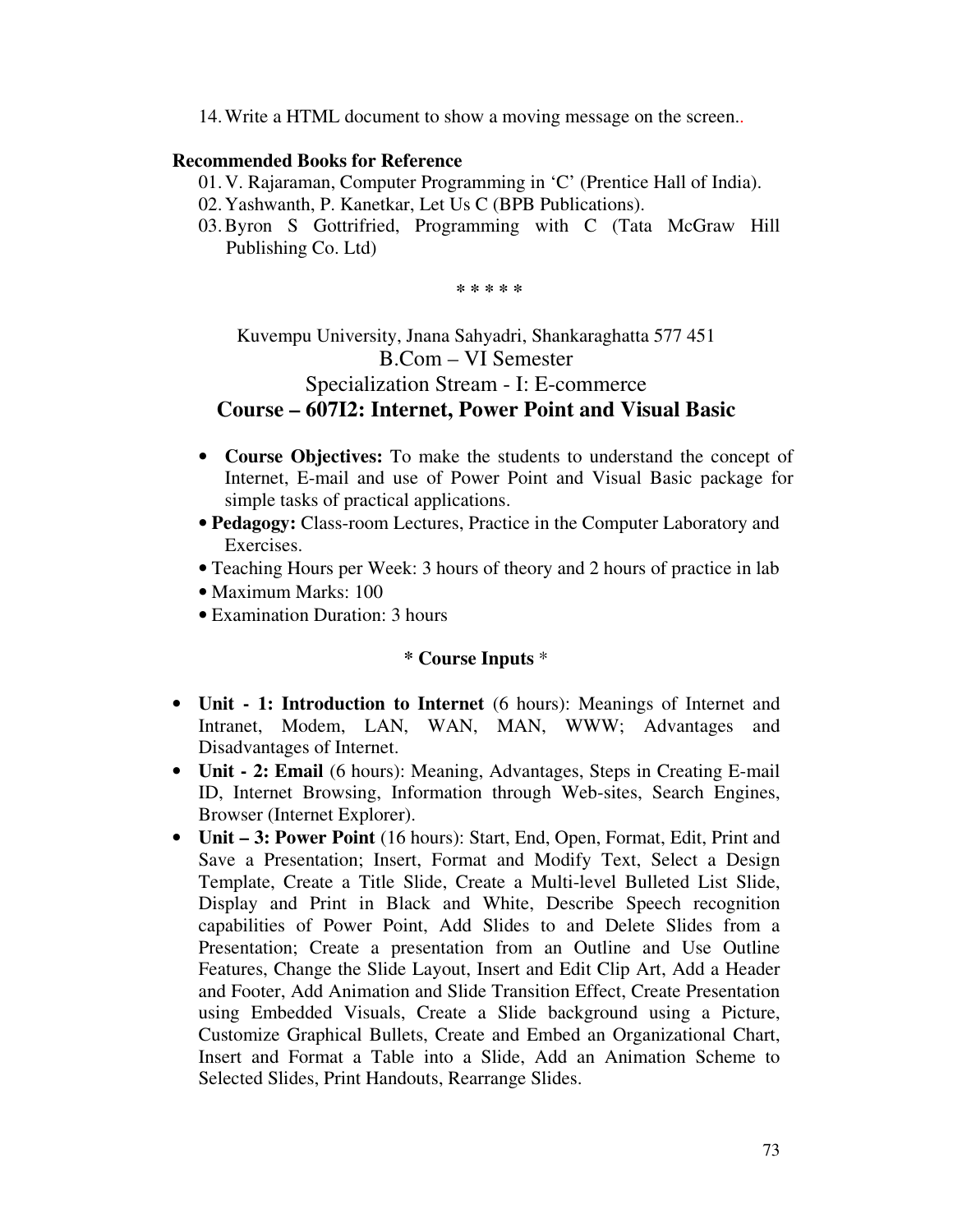- **Unit 4: Introduction to Visual Basic Programming** (12 hours): Introduction to Visual Basic, Terminologies, Creating an Application, Modular Environment; Building an Application, Setting Properties of Objects, Forms; Introduction to Controls; Event-driven Programming.
- **Unit 5: B Coding: Examining Code** (12 hours): Using Object Browser, Statements and Functions, Conditional Statements and Looping Statements in Visual Basic; Native Code Compiler; Debugging, Overview of Debugging, Forms, Using Forms, Multiple Forms, Events; Start up and End of Application Variables, Data Types, Scope and Life time of Variables, Constants, Arrays and User-defined Types.
- **Unit 6: Procedure** (12 hours): Introduction to Procedure, Arguments and Parameters; Named Arguments and Optional Arguments; Controls – Using Controls, Standard Controls (Custom Controls).

## **Skill Development Activities**

- 01. Visual Basic:
	- 1.1. Write the steps for addition of any two numbers in Visual Basic,
	- 1.2. Write the steps for Swapping two numbers in Visual Basic,
	- 1.3. Write the steps for finding Simple Interest/Compound Interest in Visual Basic, and
	- 1.4. In Visual Basic, create an application form for a Degree Programme in your College which will take input from a student [Name, Father's Name, Date of Birth, Sex (Option – Male or Female), Qualification (using List Box), Address (using Multiple Line Text Bar); use proper validation and display required message.
- 02. Power Point:
	- 2.1. Write the steps for creating Presentation having atleast five slides related to a new product launching, and
	- 2.2. Write the steps for creating Presentation having atleast four or five slides related to motivating the salesmen.

## **Recommended Books for Reference**

- 01.U. S. Pandey, Rahul Srivastava and Others, E-Commerce and Its Applications  $(S. Chand \& Co)$
- 02.Kamlesh N. Agarwal and Deeksha Agarwal, Business on the Net ( McMillan India Ltd)
- 03.Jerke, Visual Basic.
- 04.White, Visual Basic Programming.

**\* \* \* \* \***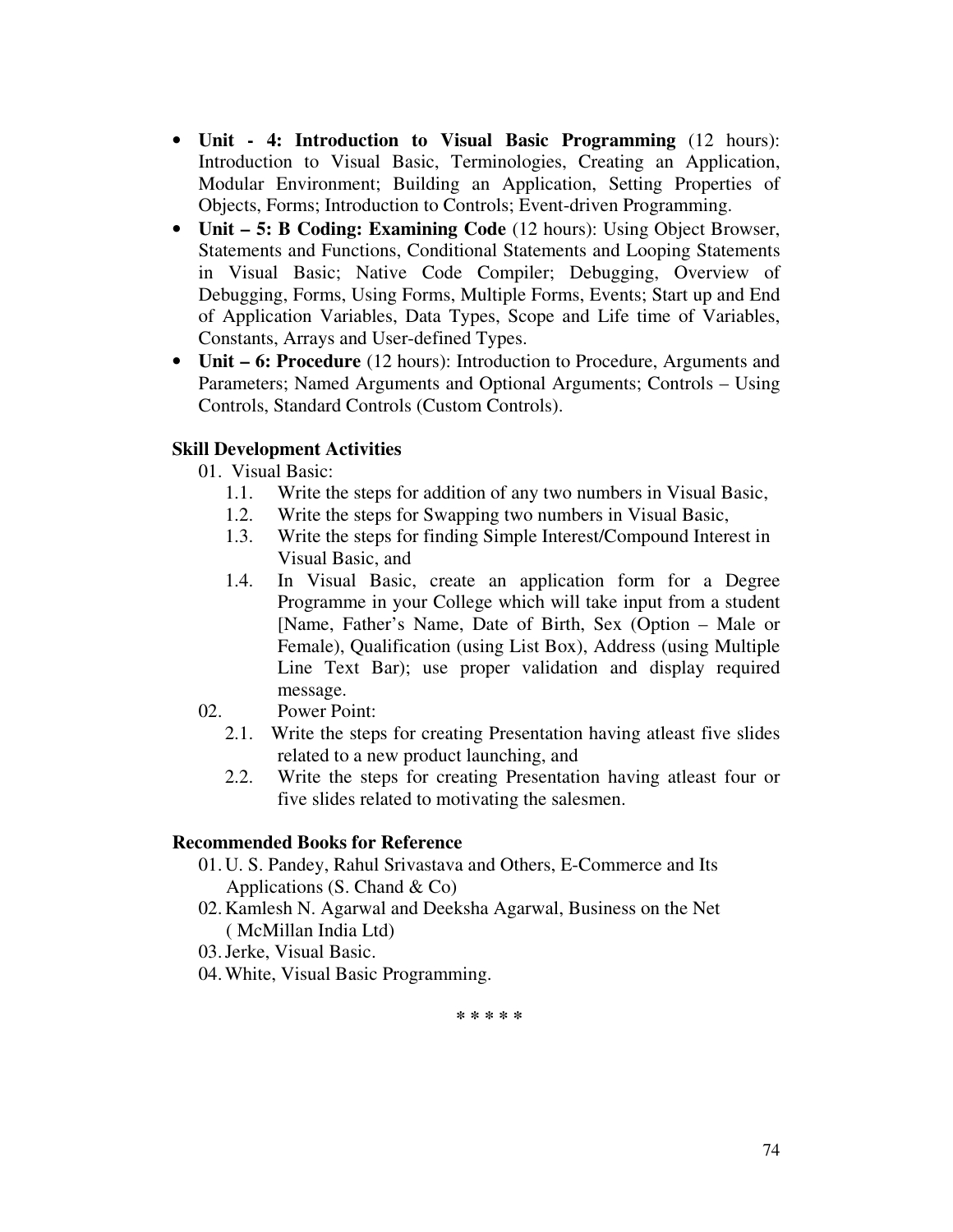Kuvempu University, Jnana Sahyadri, Shankaraghatta 577 451 B.Com – V Semester Specialization Stream - J: Quantitative Techniques **Course – 507J1: Quantitative Techniques - I** 

- **Course Objectives:** To enable the students to understand and apply mathematical and statistical techniques to practical business problems.
- **Pedagogy:** Combination of Class Room Lectures, Group Discussions, Assignments and Presentation by Students.
- Teaching Hours per Week: 4 hours
- Maximum Marks: 100
- Examination Duration: 3 hours

## **\* Course Inputs** \*

- **Unit 1: Arithmetic and Geometric Progression** (8 hours): Arithmetic Progression, Geometric Progression, some of nth term of Arithmetic Progression and Geometric Progression, Arithmetic Mean and Geometric Mean.
- **Unit 2: Matrices and Determinants Matrices** (13 hours): Matrices, Types of Matrices; Operation of Addition, Subtraction and Multiplication of Matrix with special application to Business; Transpose of Matrix, Determinants of Square Matrix, Cramer's Rule with two and three Unknown Properties, Adjoint of a Square Matrix, Inverse of a Square Matrix (excluding Matrix Method).
- **Unit 3: Differential Calculus** (13 hours): Variables and Constant, Function, Real/Valued Function, Limits of Function, Methods of Evaluating Limits, Differentiation of Linear Function, Finding Maxima and Minima of a Function, Application of Differential to Commerce, (excluding Derivations).
- **Unit 4: Linear Programming** (14 hours): Linear Inequalities, Liner Programming, Formation of Linear Programming Problems, Mode/Solutions To Linear Programming Problems by Graphic and Simplex Method (problems to be restricted to two Variables).
- **Unit 5: Theory of Probability** (10 hours): Introduction, Random Experiments, Sample Space and Probability, Theory of Expectations, Random Variables, Problems related to Probability based on Combination, Law of Probability, Events, and Compound Events.
- **Unit 6: Theoretical Distribution** (6 hours): Introduction, Binomial Distribution, Poisson Distribution, Normal Distribution, and Problems.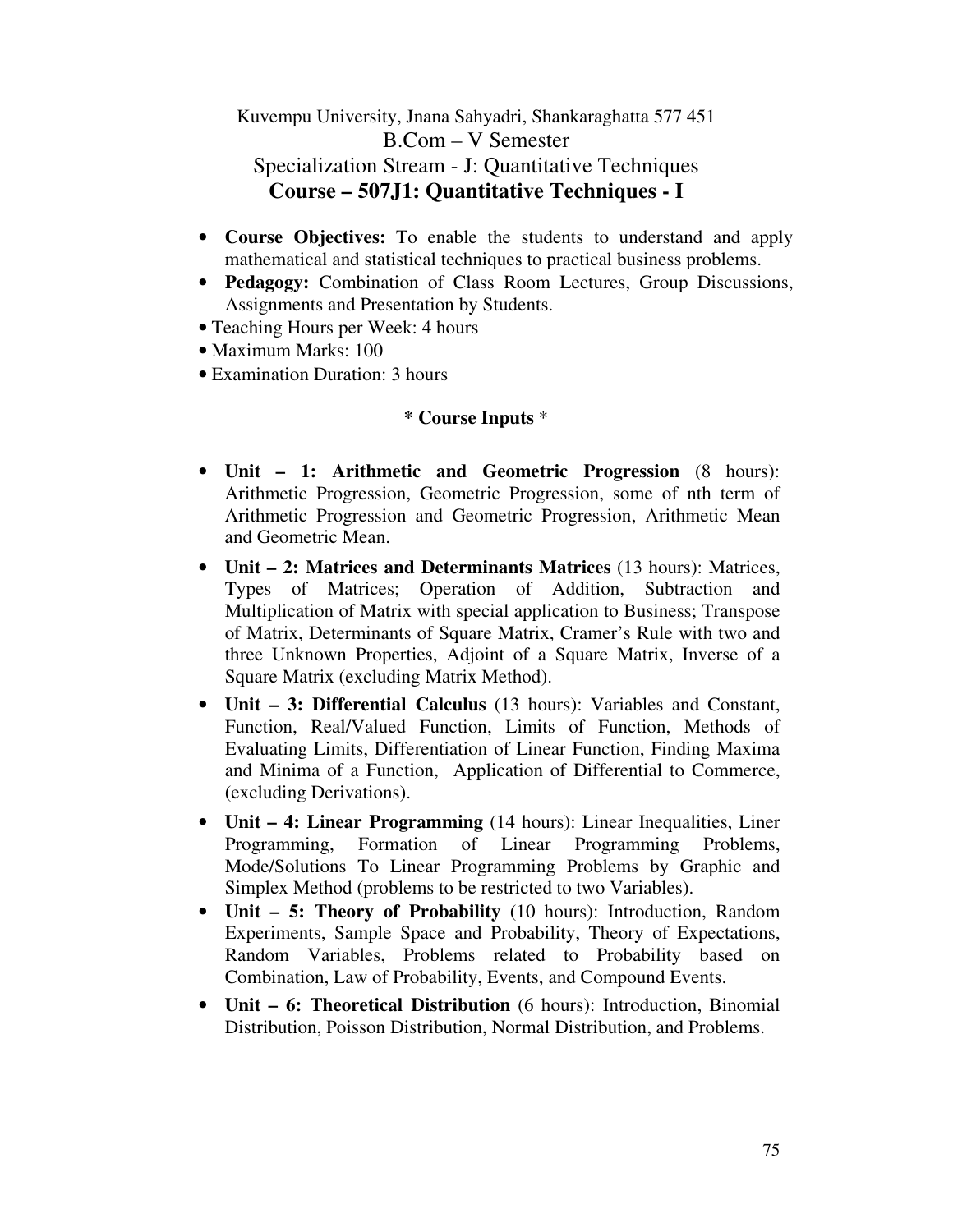#### **Skill Development Activities**

- 01.Apply Arithmetic Progression and Geometric Progression methods to find the growth rate of food grains and population,
- 02.Use Matrix Principles to implement food requirement and protein for two families. Show the way in which price and demand situations will help to purchase goods and services by the use of matrices,
- 03.Permutation and Combination:
	- 3.1. Show the ways in which your telephone number can be permutated to get odd numbers,
	- 3.2. Select the different ways to go to Bengaluru from your native place through permutation techniques, and
	- 3.3. Select a few balls among many balls to choose a number through lottery method.
- 04.Use different techniques to show price, supply and demand position for a particular products, and also show maximum and minima,
- 05.Visit a nearest industry or computer centre and draw Linear Programming Problem model regarding different problems. Find a solution to the problem.

#### **Recommended Books for Reference**

- 01.Business Mathematics, Sanchethi Kappor
- 02.Business Mathematics, S. P. Gupta
- 03.Mathematics for Cost Accountants, R. Gupta
- 04.Business Mathematics: Madappa Sridhara Rao
- 05.Business Mathematics: Dorairaj, S. N
- 06.Business Mathematics: B. H. Suresh
- 07.Business Mathematics: Sanchethi Aggarwal
- 08.Business Mathematics: Aggarwal
- 09.Business Mathematics: Oak and other (Himalaya Publishing House)

**\* \* \* \* \*** 

Kuvempu University, Jnana Sahyadri, Shankaraghatta 577 451 B.Com – VI Semester Specialization Stream - J: Quantitative Techniques **Course – 607J2: Quantitative Techniques - II** 

- **Course Objectives:** To enable the students to understand and apply mathematical and statistical techniques to practical business problems.
- **Pedagogy:** Combination of Class Room Lectures, Group Discussions, Assignments and Presentation by Students.
- Teaching Hours per Week: 4 hours
- Maximum Marks: 100
- Examination Duration: 3 hours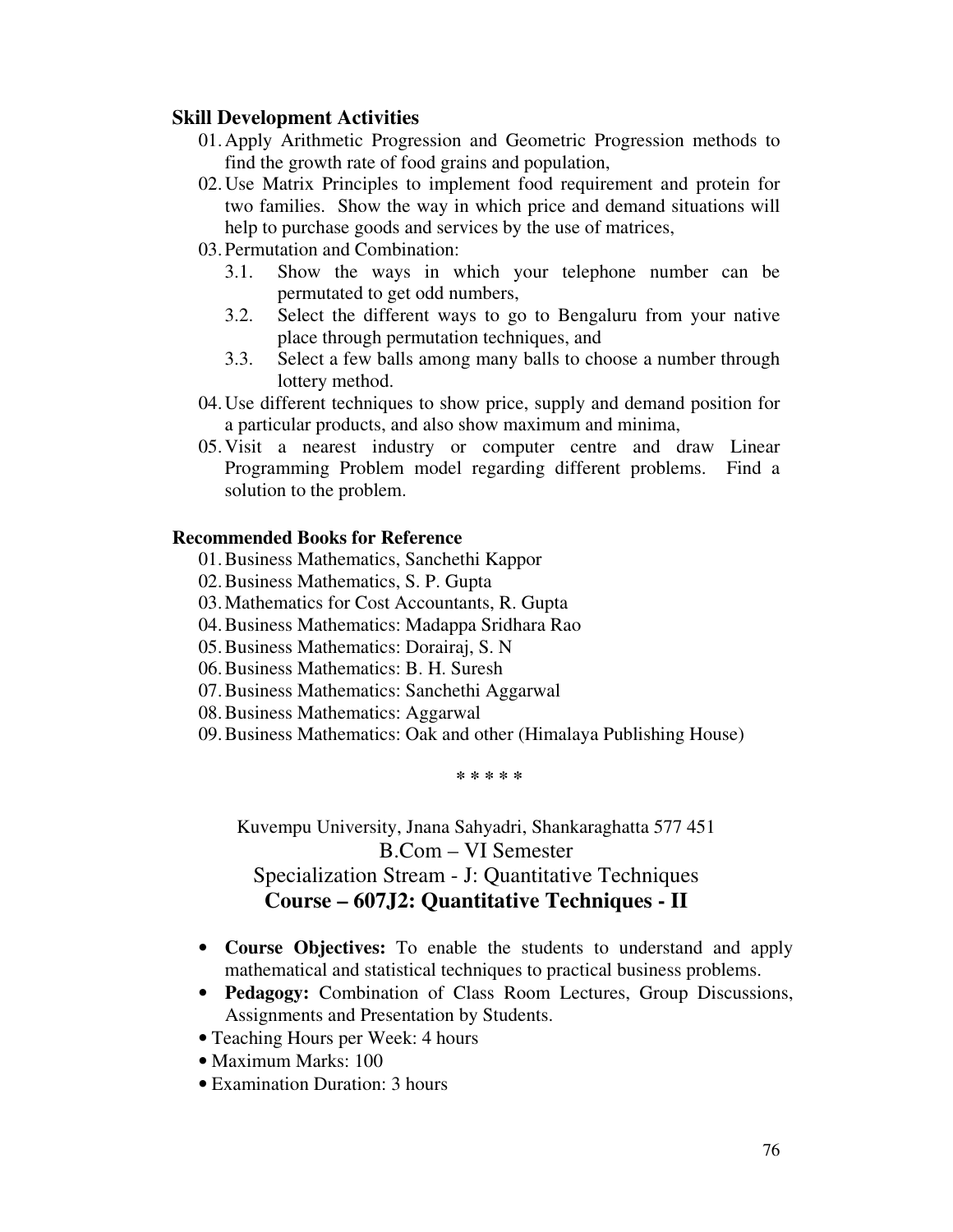### **\* Course Inputs** \*

- **Unit 1: Games and Strategies** (10 hours): Introduction to Games, Two-Person Zero-Sum Games, Some Basic Terms, The Maximin – Minimax Principle, Games without Saddle Points -Mixed.
- **Unit 2: Assignment Problems** (10 hours): Introduction, Mathematical Function of the Problems, Assignment Cases in Assignment Problems, A Typical Assignment Problem, The Travelling Salesman Problem.
- **Unit 3: Transportation Problems** (12 hours): Introduction, General Transportation Problem, Transportation Table, Duality in Transportation Problem, Loops in Transportation Problem, LP Formulation of the Transportation Problem, Solution of a Transportation Problem. Finding an Initial Basic Feasible Solution, Test for Optimality.
- **Unit 4: Decision Analysis** (10 hours): Introduction, Decision Making Problem, Decision Making Process, Decision Making Environment, Decision under Uncertainty, Decisions under Risk, Decision Tree Analysis.
- **Unit 5: Simulation** (12 hours): Introduction, Why Simulation, Methodology of Simulation, Simulation Models, Event-Type Simulation; Generation of Random Numbers. Monte-Carlo Simulation, Simulation of Inventory Problems, Simulation of Queuing System, Simulation of Maintenance Problems, Simulation of Investment and Budgeting, Simulation of Job Sequencing, Advantages and Limitations of Simulation.
- **Unit 6: Project Management** (10 hours): Introduction, Basic Concepts of Network Analysis, Time Estimates in Vertical Path Analysis, PERT and CPM, Simple Problems on PERT and CPM.

## **Skill Development Activities**

- 01.Play game for competing with the rival trader, find Games Strategies to withstand in the game,
- 02.Give an assignment to a particular person who is capable to find suitable measures to particular assigned task,
- 03.Find the least root to go to the places when a travelling agent is supposed to visit more than two places simultaneously,
- 04.Find strategies for assigning a particular task to various persons,
- 05.How simulation can be derived and give suitable examples, and
- 06.Experiment different events for finding solution for probable events.

#### **Recommended Books for Reference**

- 01.Business Mathematics, Sanchethi Kappor
- 02.Business Mathematics, S. P. Gupta
- 03.Mathematics for Cost Accountants, R. Gupta
- 04.Business Mathematics: Madappa Sridhara Rao
- 05.Business Mathematics: Dorairaj, S. N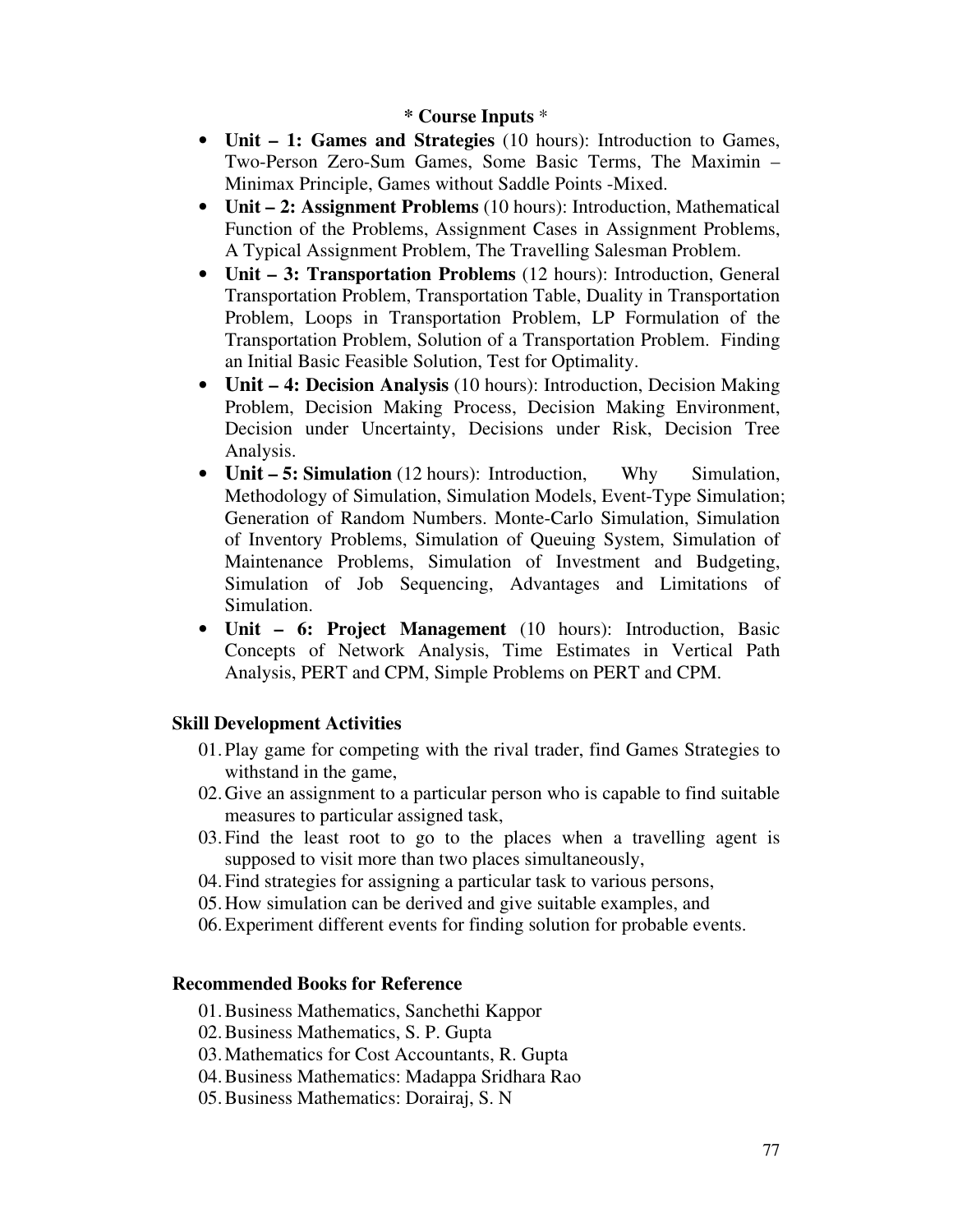- 06.Business Mathematics: B. H. Suresh
- 07.Business Mathematics: Sanchethi Aggarwal
- 08.Business Mathematics: Aggarwal
- 09.Business Mathematics: Oak and other (Himalaya Publishing House)
- 10.Kanti Swarup, P. K Gupta Man Mohan, Operations Research
- 11.V. K. Kapoor, Quantitative Techniques.

#### **\* \* \* \* \***

## **Question Paper Pattern for Semester-end Examinations**

Each Question Paper shall be divided into three Sections viz., Section – A (Conceptual), Section – B (Analytical) and Section – C (Application).

### **Section – A**

- Maximum Marks: 20,
- One Question comprising of twelve sub-questions (only theory) and the Students have to answer any ten sub-questions,
- Each sub-question carries two marks,
- Answer to each sub-question shall be in not more than eight sentences (roughly a paragraph), and
- However, for the purpose of convenience, the students shall answer all the ten sub-questions of this section at one place continuously preferably in the first five pages.

## **Section – B**

- Maximum Marks: 15,
- Three Questions shall be answered out five Questions (including four Problems in the case of Quantitative Courses),
- Each Question carries five marks, and
- Answer to each theory Question shall be in not more than three pages.

## **Section – C**

- Maximum Marks: 45
- Three Questions shall be answered out five Questions (including four Problems in the case of Quantitative Courses),
- Each Question carries fifteen marks, and
- Answer to each theory Question shall be in not more than eight pages.
- **Note**: Calculators, Mathematical Tables and Present Value Tables are allowed.